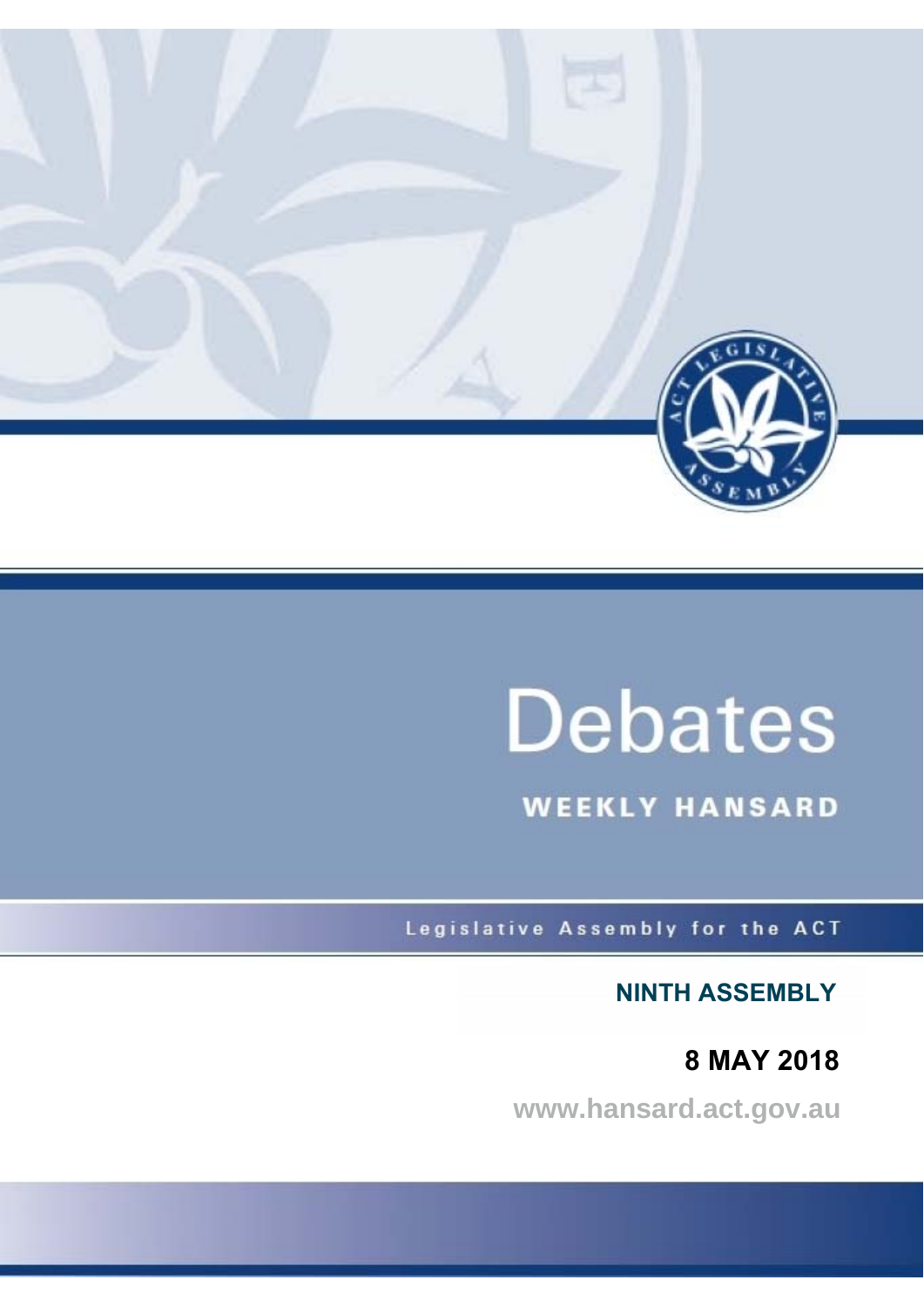# **[Tuesday, 8 May 2018](#page-2-0)**

| Petitions:                                                                          |  |
|-------------------------------------------------------------------------------------|--|
|                                                                                     |  |
|                                                                                     |  |
|                                                                                     |  |
| Ministerial responses:                                                              |  |
|                                                                                     |  |
| Downer community centre—petitions 1-18 and 5-18 1545                                |  |
| Safe and inclusive schools initiative—petition 25-17 1546                           |  |
| Education, Employment and Youth Affairs-Standing Committee 1548                     |  |
| Office for mental health—proposed model and functions (Ministerial statement). 1553 |  |
|                                                                                     |  |
| Questions without notice:                                                           |  |
|                                                                                     |  |
|                                                                                     |  |
|                                                                                     |  |
| Centenary Hospital for Women and Children-complaints1568                            |  |
|                                                                                     |  |
| Centenary Hospital for Women and Children-complaints 1570                           |  |
| Centenary Hospital for Women and Children—complaints1571                            |  |
|                                                                                     |  |
|                                                                                     |  |
| Questions without notice:                                                           |  |
|                                                                                     |  |
|                                                                                     |  |
|                                                                                     |  |
|                                                                                     |  |
|                                                                                     |  |
|                                                                                     |  |
|                                                                                     |  |
|                                                                                     |  |
|                                                                                     |  |
| Supplementary answer to question without notice:                                    |  |
|                                                                                     |  |
|                                                                                     |  |
|                                                                                     |  |
| Community Services Directorate—freedom of information request1588                   |  |
|                                                                                     |  |
| Planning and Development (Lease Variation Charge Deferred Payment                   |  |
|                                                                                     |  |
| Waste Management and Resource Recovery Amendment Bill 2018 1605                     |  |
| Planning, Building and Environment Legislation Amendment Bill 2018 1610             |  |
| Adjournment:                                                                        |  |
|                                                                                     |  |
|                                                                                     |  |
|                                                                                     |  |
|                                                                                     |  |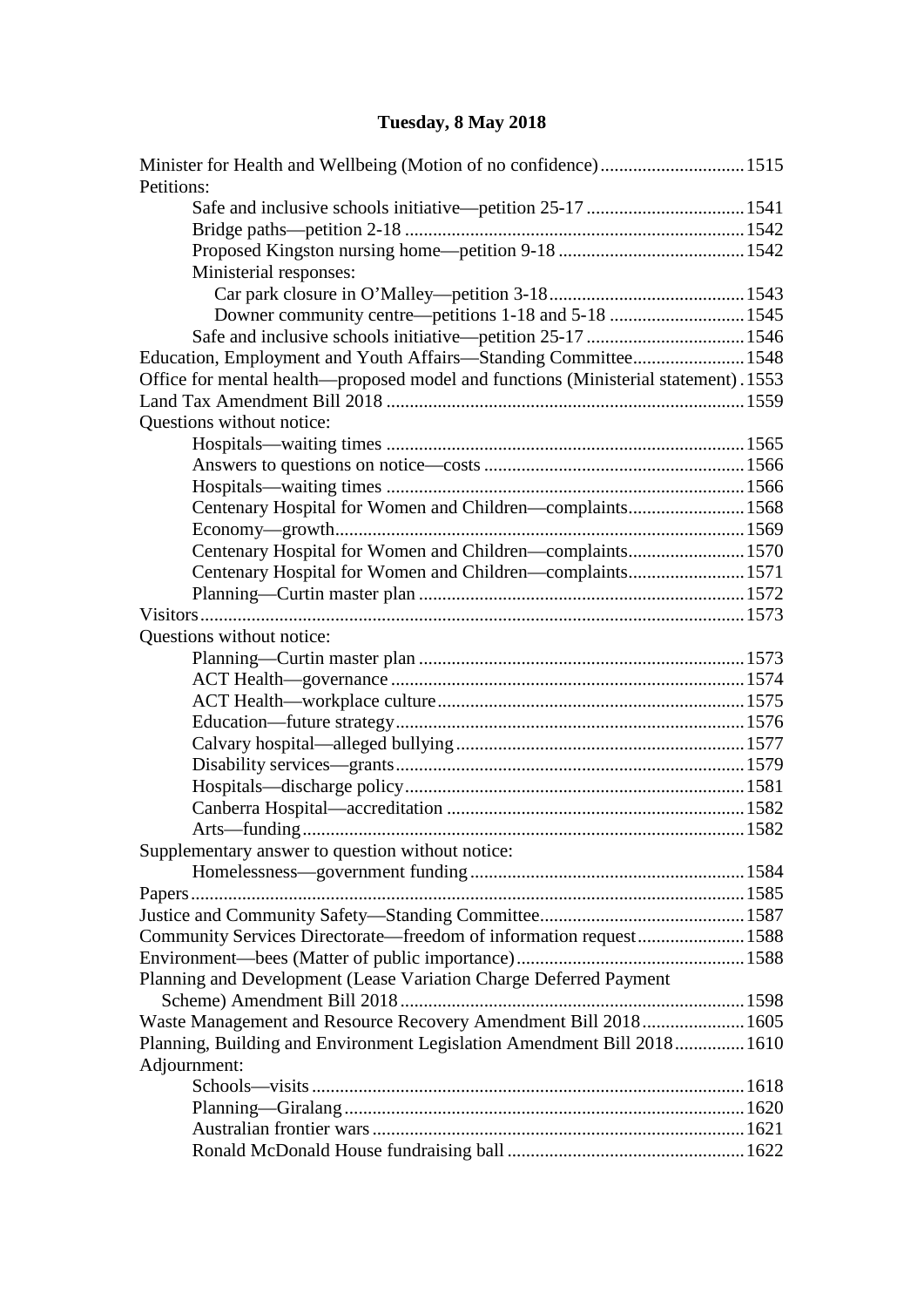# <span id="page-2-0"></span>**Tuesday, 8 May 2018**

**MADAM SPEAKER** (Ms J Burch) took the chair at 10 am, made a formal recognition that the Assembly was meeting on the lands of the traditional custodians, and asked members to stand in silence and pray or reflect on their responsibilities to the people of the Australian Capital Territory.

# <span id="page-2-2"></span><span id="page-2-1"></span>**Minister for Health and Wellbeing Motion of no confidence**

**MRS DUNNE** (Ginninderra) (10.01), by leave: I move:

That this Assembly:

(1) notes:

- (a) the failure of The Canberra Hospital to pass 37 standards in the accreditation audit, conducted by the Australian Council on Healthcare Standards in March 2018;
- (b) the claims, reported in the media, that, in preparation for the audit, situations had been contrived temporarily to appear to comply with accreditation standards;
- (c) the concerns of clinical staff at the Centenary Hospital for Women and Children about maternity services, including overcrowding, bullying, lack of resources, and poor management;
- (d) systemic bullying across the ACT health system;
- (e) the announcement that the Health Directorate would be split into two directorates;
- (f) the sudden departure of the former director-general following that announcement;
- (g) statistics revealing declining emergency department waiting times, despite the assurances of the Minister for Health and Wellbeing that they were improving;
- (h) statistics revealing worsening elective surgery waiting times, despite the assurances of the Minister for Health and Wellbeing that they were improving;
- (i) media reports that elective surgery waiting times do not include waiting times for patients to attend initial appointments with specialists;
- (j) significant delays to the introduction of prescription monitoring services;
- (k) significant delays to the delivery of the Surgical Procedures, Interventional Radiology and Emergency building; and
- (l) significant delays to the review of opioid guidelines, never adopting the ACT version, but finally, in 2018, adopting the national guidelines, which had been developed in 2014; and
- (2) expresses a want of confidence in the Minister for Health and Wellbeing.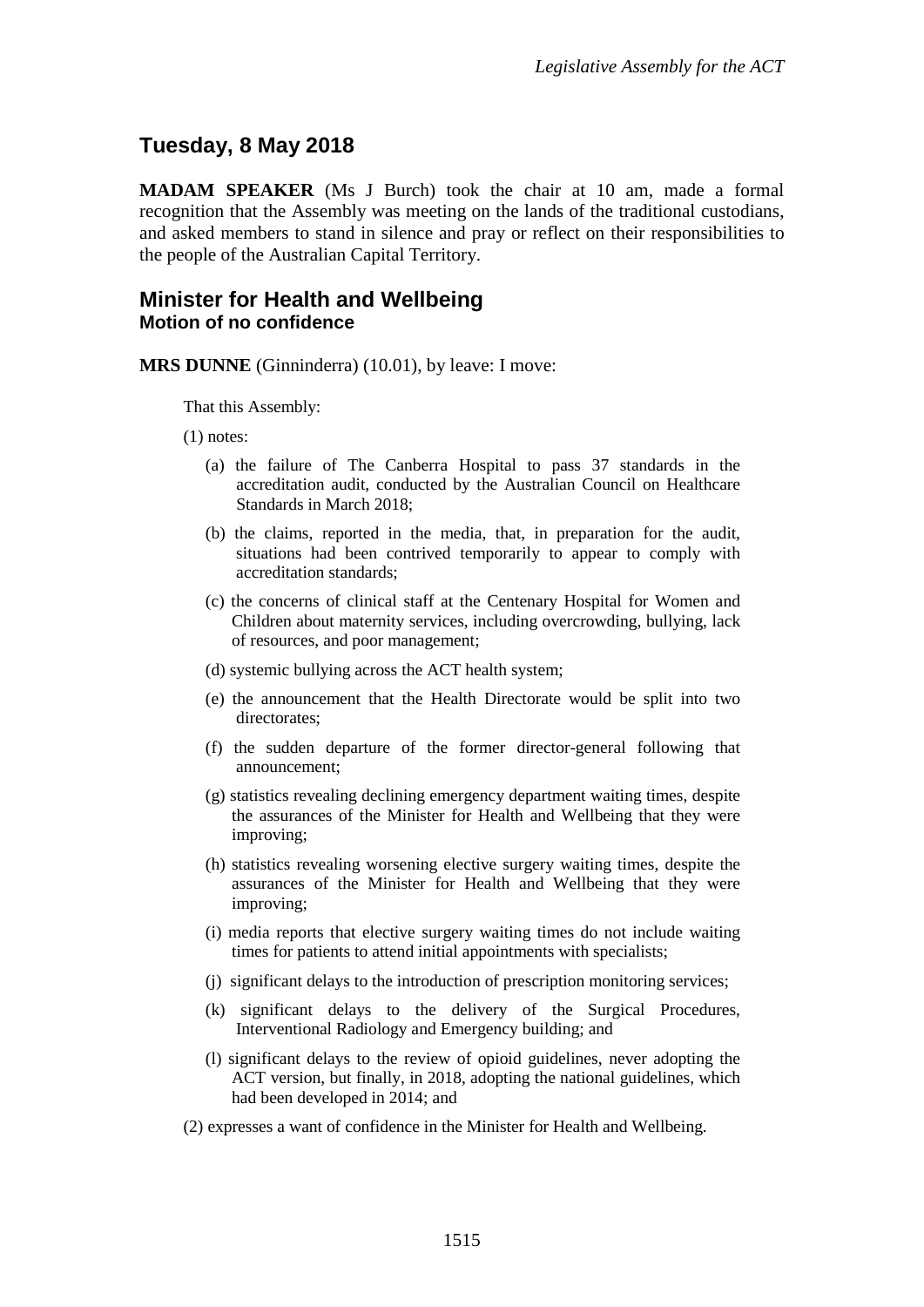On 3 January this year the headline to an article in the *Canberra Times* called 2017 in health "a year of calamities". It went on to suggest that in 2018:

The government will hope some big ticket items will put an at-times tumultuous year in health behind it.

What were these issues that caused last year to be so tumultuous and calamitous? They were things like poor maintenance of ageing infrastructure, the use of aluminium cladding when the government knew that it was dangerous, a fire that caused an emergency evacuation of the hospital, systemic failures in data management and integrity—failures that date back at least six years—and continuing disastrous waiting times in the emergency department and in elective surgery.

The article to which I refer reported that the opposition had accused the minister for health of "not being across her portfolio, citing a number of times when she claimed not to have been briefed on significant issues". The minister responded by saying:

The very nature of health is that ... as minister I don't need to know everything that's happening … I see my role as providing clear priorities for health that reflect what I strongly believe are the priorities of the community.

The minister concluded:

After a year I feel I am across the portfolio.

Madam Speaker, a year and a half into the job, is this Minister for Health and Wellbeing really across her portfolio? Nearly six months into 2018 we are seeing that the improvements the health minister promised in her ministerial statement earlier this year have not materialised.

For example, have we seen reduced waiting times and increased access to our emergency departments and elective surgery? Have we attracted the specialist health staff to our city that we need? Has 2018 seen a turnaround in the tumultuous and calamitous year that was 2017 in Health? The Liberal opposition contest that we have not. What we have is an ACT health system in crisis, perhaps even more than it was last year.

It is a crisis because this minister and this Labor-Greens coalition have allowed it to become so. This is evidenced most recently in the last three or four weeks. We have seen a failed accreditation; allegations of cheating in the accreditation process; maternity patients saying that they are lucky to have survived and have surviving babies; clinical staff having to deal with overcrowding and lack of resources; bullying and poor management; chronic shortages of specialists; emergency department and elective surgery waiting times continuing to worsen; interminable delays in important policy and infrastructure initiatives, including the sudden departure of the former Director-General of ACT Health; systematic bullying throughout the ACT health system; and hospital staff telling patients to complain to the minister if they are not happy.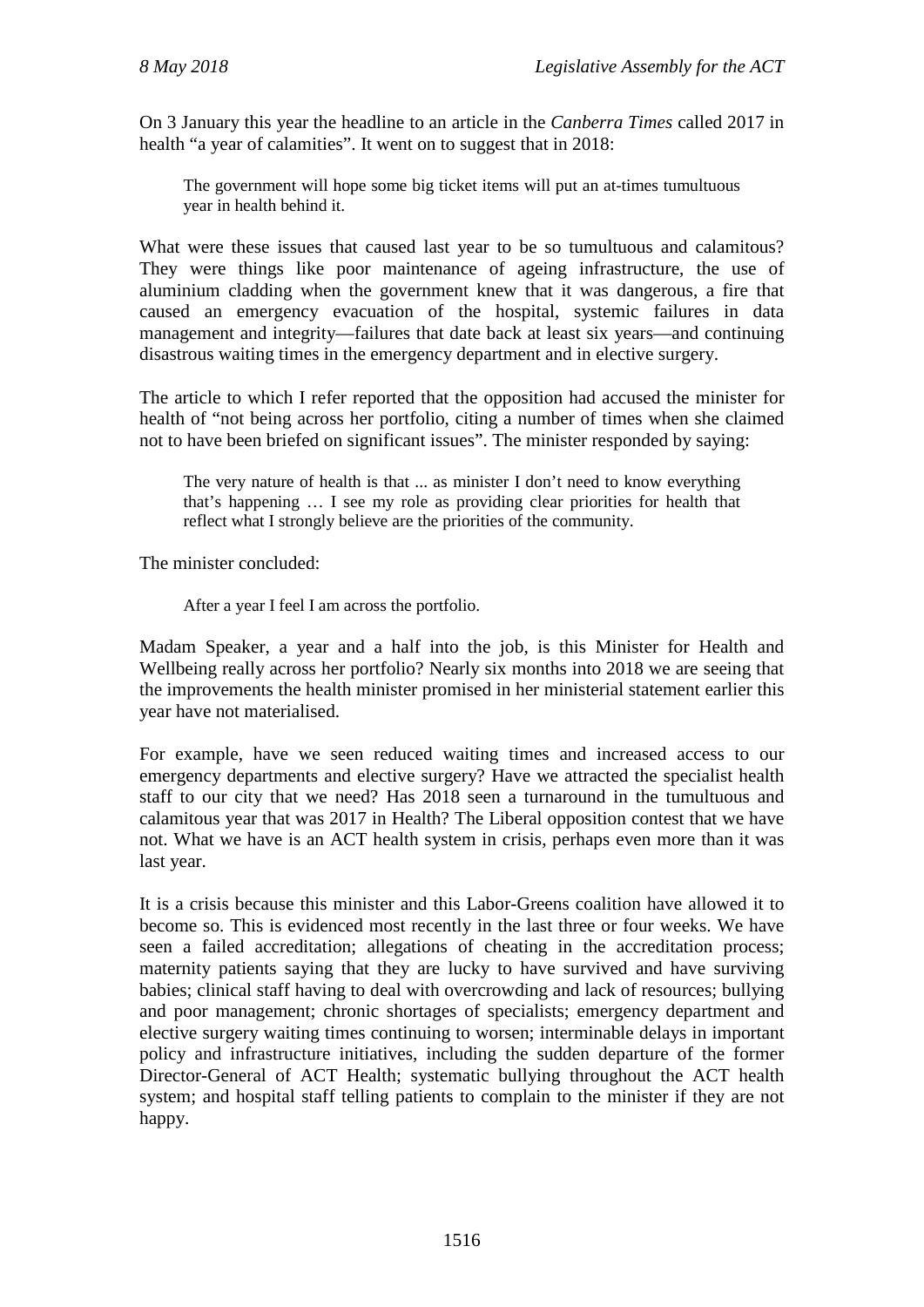The premature departure of the former Director-General of ACT Health has left many vulnerabilities in the agency, which has a top-down, process-driven bureaucracy that is being made worse by a recent announcement to create two directorates of Health possibly three if you read the budget papers in a particular way—and a health system that is increasingly difficult to navigate and will become more so under these new arrangements.

All of these have contributed to a health system in crisis. This is what has brought us to move this motion today. The Liberal opposition have come to the conclusion that they no longer have confidence in the minister for health. The minister for health's responsibility in that case, if that lack of confidence is reflected across the chamber, is that she must resign. She is no longer fit to do the job of minister for health. It is her responsibility to resign and it is the responsibility of the Chief Minister to find someone who is able to do the job of providing to the people of Canberra and to the people who work in the health system good leadership that will turn around the chaos that we have seen over the last few years.

In relation to waiting times in the emergency department and for elective surgery, the minister has, on multiple occasions, told the Assembly that we are heading in the right direction. For instance, on 22 August 2017, in response to a question from Ms Lawder, Ms Fitzharris said:

Because, in the broad trajectory of waiting times, they are coming down.

On 15 August she said in a speech:

There is internal information directly sourced from the emergency department on a daily basis, and I am pleased to say the broad trend is that emergency department waiting times are coming down.

On 22 February, in an MPI on health, the minister said:

On the issue of waiting times in both elective surgery and emergency departments, it is clear that we are making improvements but we need to do better.

And in a ministerial statement that same week, on 15 February, the minister said, "We are heading in the right direction but as I said earlier we know we must do better."

In November 2017 in the annual reports inquiry, the minister made similar statements. There are at least half a dozen occasions when this minister has told the Assembly or a committee of the Assembly that elective surgery waiting times and waiting times for the emergency department are coming down, that they are going in the right direction.

But that is not the case. What we saw recently made available to the ABC under freedom of information puts a lie to the things that the minister said in this place. Either the minister misled the Assembly on those occasions that I have just outlined, and there are others, or the information that was given to the ABC under freedom of information was wrong. They cannot both be right.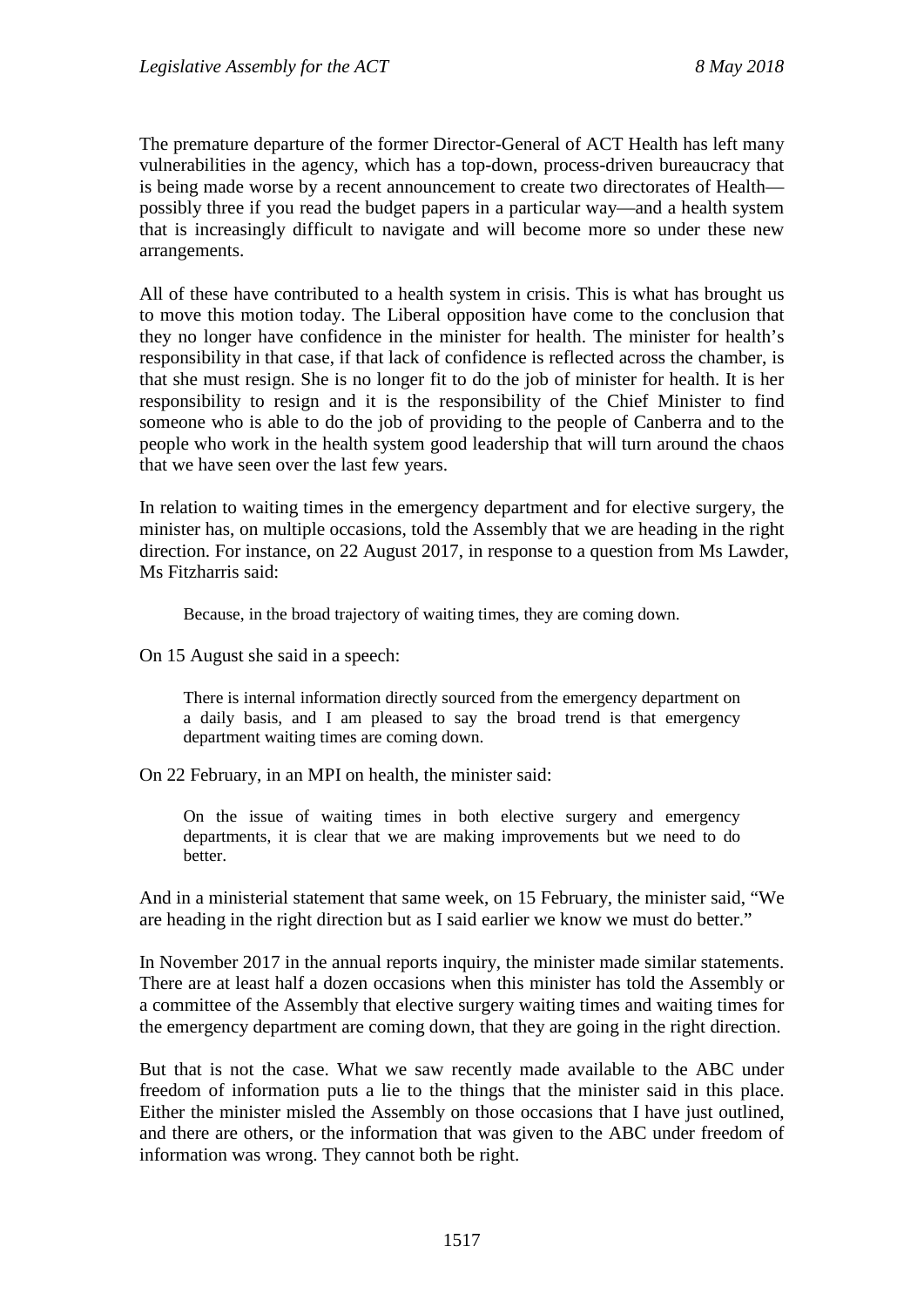The figures provided to the ABC under freedom of information show quite clearly that under this minister's tutelage elective surgery and emergency department waiting times have got worse. On at least half a dozen occasions the minister came into this place and said quite the opposite.

If there was nothing else in this motion, this minister should resign because she sequentially and serially misled this Assembly about elective surgery waiting times and emergency access waiting times. That is enough in itself to have this minister resign in shame. She has significantly and consistently misled this Assembly and under the Westminster principles of democracy, that is when a minister resigns.

The Canberra Liberals are calling for the resignation of this minister today, not just because of that but also because of the serial failures that have gone on in the health department. Under a Westminster system—we sit here in a Westminster parliament the buck stops with the minister.

It is not the director-general. It is not some head of nursing. It is not the head of the Centenary Hospital for Women and Children. It is the minister for health who is responsible and who takes responsibility. When there are serial failings like the serial failings that we have seen in this health department, it is time for the minister to resign because she has failed in her mission.

When we look at the data, the data tells us that for the year to February 2018 44 per cent of presentations to the emergency department were seen on time. This is not a figure that is "heading in the right direction". It is a figure heading in the wrong direction because we know that last year the equivalent measure was 61 per cent. We have fallen from 61 per cent to 44 per cent on the basis of the information provided under freedom of information by the Health Directorate to the ABC and published broadly over the last few weeks.

In relation to elective surgery waiting times, the same data showed for the same year to February 2017 that 102 patients were waiting for elective surgery for longer than the recommended time frames. But by February this year the figure was 278 who had waited longer than clinically advised.

This is hardly an indication of "heading in the right direction". But the minister consistently said in this place on at least half a dozen occasions that we were "heading in the right direction". Of course, she never gave us the figures to substantiate that, although they were called for on a number of occasions. But she consistently said time and again that we were "heading in the right direction".

We also know that as at February 2017 there were just under 2,000 patients on the waiting list for elective surgery. For the year to February 2018 that figure has risen to more than 2,500 patients. Madam Speaker, that is not my impression of "heading in the right direction". This is hardly an indication of any improvement in the health system at all. The minister has told this Assembly on multiple occasions that we are "heading in the right direction" but the government's own data tells us that she misled us.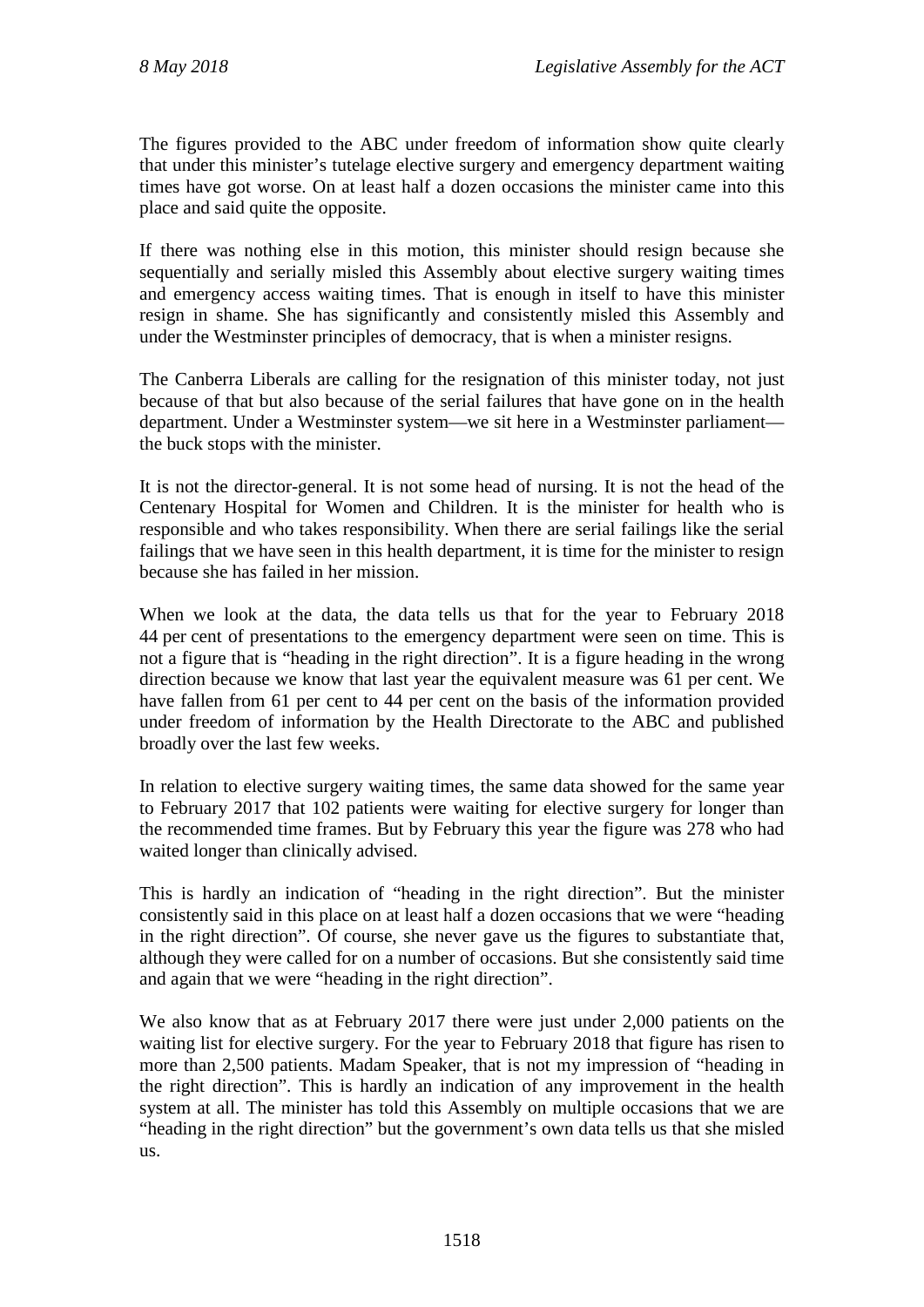The accreditation audit conducted in March 2018 has concluded that the Canberra Hospital failed to meet 37 standards. Two were rated as extreme risks relating to patient safety in mental health. Six related to high risks relating to governance, strategic planning, decision-making, non-compliance with policy and procedure, and low completion rates of surgical checklists and inpatient discharge summaries. Fifteen were rated as moderate and 14 were rated as low risk.

The two extreme risks relating to mental health are perhaps the underlying reason why Mr Rattenbury will not be supporting this motion today, I presume because they show his failures as the Minister for Mental Health as well. He also seems to be joined at the hip with the minister for health in all of the catastrophic announcements that have been made.

The six failures rated as high risk in the main go to the governance and management of ACT Health. The minister's answer on this is to split the directorate in two. We all come from a public service town. We all know that when a minister is in trouble, whether it is at the ACT level or the federal level, what we do is have a restructure.

Restructures are always expensive, and they will be on this occasion. Instead of one director-general, we will have two. We will have two corporate arrangements and we know that even the mere changing of the name of an organisation is a cost to the organisation. It is not fair to the health bureaucrats who are trying to do a good job in Canberra that they do not know what their futures will hold because no-one has actually worked out what this restructuring will look like.

We had an announcement that sounded like a thought bubble at the end of March but there has been very little work done publicly to assure people that this will be a success. We only have the minister's word for it. The minister has also given us her word for it that elective surgery waiting times are going in the right direction.

We have had 17 years of ACT Labor in the driver's seat of health and the health system has been run down. They have made a fine art of turning good waiting list figures into bad waiting list figures. This has been consistently the case. There were some improvements a few years ago after a range of blitzes in relation to elective surgery waiting lists, but overall we are worse off than we were when Labor came to power.

The issue of accreditation is a serious one. The report says that the failures boil down to a governance system with a "lack of clarity, role confusion, poorly defined accountability structures" that created higher risks for hospital staff and patients. The report recommends that the organisation review the current governance system to promote the integration of systems and provide clear lines of accountability and reporting.

Madam Speaker, I think that is what we thought we were having. For over a year we have had the minister talking about the system-wide hospital review, the creation of virtual centres of excellence et cetera and that that was going along on a particular path. Suddenly at the end of March, we had a quantum shift. We moved slightly to the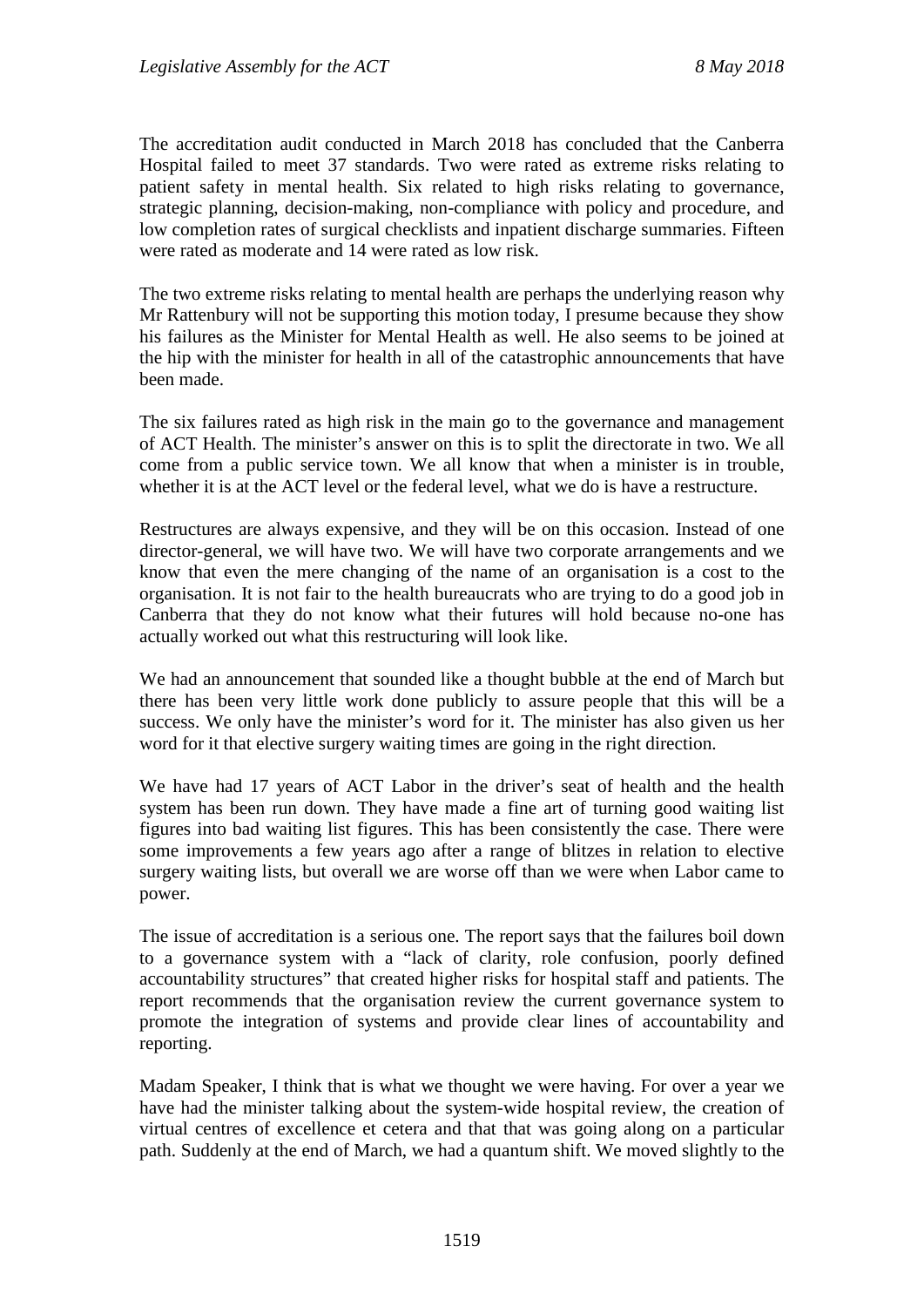right or to the left—I am not quite sure which. We moved in a completely different direction because we are now going to have a complete restructure.

Maybe the government got wind of what the accreditation report would say and thought that it would get out in front of it. It is unclear what the reason is. But what we know is that this minister has failed to address the issues in Health. The real issues in Health are the impacts that they have on patients.

Over the last few weeks we have seen a litany of horrific stories coming out of the maternity section of the Centenary Hospital for Women and Children. There have been a number of stories in the paper of women who actually said that they feared for their own lives and/or the lives of the children who were being born to them.

I am a mother. I have given birth in Canberra hospitals five times. I had a dream run every time. Most people have a dream run. But the 10 per cent or less who have complicated pregnancies need to be assured that the services the hospital provides are timely and that they are the right services.

Mr Wall has just read to me a post today from a woman in Canberra Hospital who was supposed to have an induction last week because her baby was breeched. She has a back injury. The baby turned around and it was safe to deliver it normally. That induction was delayed for a variety of reasons. Today her baby has turned to breech again and that woman has to have an emergency caesarean birth.

These are the stories that are coming out time and time again. They show that this minister has failed the hospital staff and the people of Canberra. That is why she is no longer fit to be the minister. *(Time expired.)*

**MS FITZHARRIS** (Yerrabi—Minister for Health and Wellbeing, Minister for Transport and City Services and Minister for Higher Education, Training and Research) (10.18): As foreshadowed during last month's sittings, I had intended to make a ministerial statement today to update the Assembly and the ACT community on how the government is strengthening the capacity of the ACT health system to deliver public health services to Canberrans and ensure they have access to the highest quality care to keep them as healthy and well as they can be. But instead I will include this update in my speech on the motion put forward by the opposition, also noting there is significant work to be done to also respond to their motion on the notice paper for tomorrow's debate. Nonetheless, I welcome this opportunity to outline what I and the government are doing to improve the health and wellbeing of our community and invest in a high quality, sustainable health system.

I will address a number of issues today, including those raised by the opposition. In outlining these issues and in recognising some recent challenges, the government, Minister Rattenbury as the Minister for Mental Health, with whom I work closely, and I remain steadfastly committed to delivering the government's health priorities. This includes, as I outlined in my ministerial statement earlier in the year, improving waiting times, completing and implementing the recommendations from the system-wide data review, clinical service planning to deliver truly territory-wide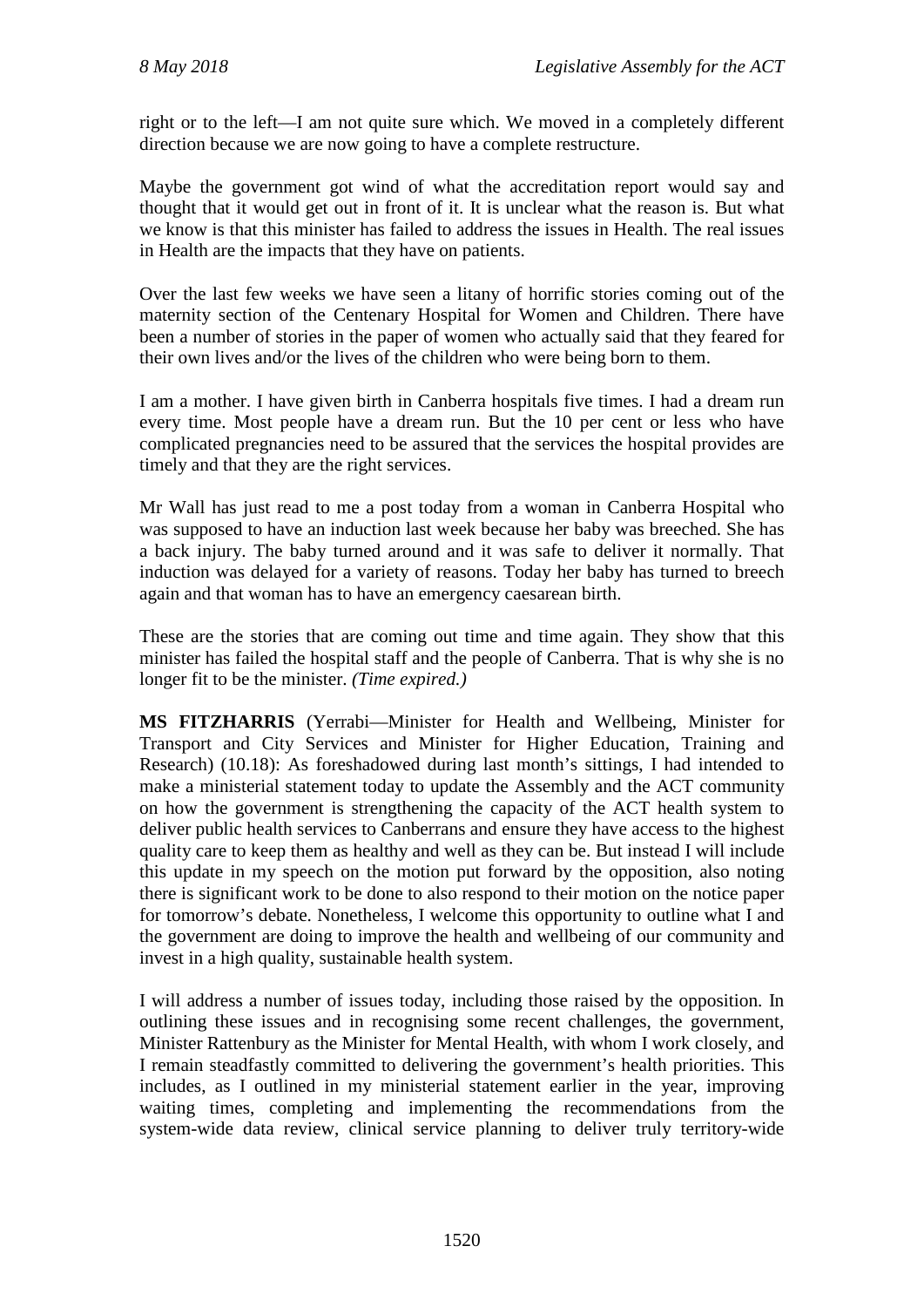health services and drive design of future health infrastructure, improving consultation and engagement, and a strong and continuing focus on prevention.

Since becoming the Minister for Health and Wellbeing I have had the opportunity to: understand more fully the challenges and opportunities facing the delivery of public health services, meet with a wide range of stakeholders and staff, reflect on the performance and sustainability of ACT Health, and explore a range of health system models in operation around Australia.

As has been well explored over a number of years, the ACT has a healthy community and a high quality health system that offers a broader range of health services than cities of a comparable size. However, the ACT has consistently struggled to achieve a number of the national performance targets. Although we have been making faster performance gains than any other jurisdictions in recent years, we need considerable change at the top to improve these performances. The ACT government has consistently made significant investment in health services, and this will continue. But more investment simply is not enough. What we currently have is not working as well as it should. Our community deserves better.

We need lasting and sustainable improvements in the delivery of health services, the most complex services provided by government. We need truly territory-wide health service delivery, not health delivery based on facilities, as it has been for too long in the ACT. We need to design health facilities based on truly territory-wide health services planning. We need to attract and retain the right people and offer them opportunities over the course of their careers. We need better data to inform clinical decision-making, drive performance improvement and improve transparency and accountability. We must improve the quality of healthcare services and we must improve our performance across the range of indicators. And we must continue to find smarter ways to invest, not only in acute care services but also in effective prevention.

We need our system to work smarter and live within our means, and we need simpler, clearer and more accountable governance arrangements to drive system improvement. These are not challenges entirely unique to the ACT, and in outlining this complexity and some of the challenges it is not to shirk responsibility but to highlight that the challenges that can only be dealt with by a high-functioning organisation with strong governance in place. These are not challenges that can be overcome overnight, nor are they insurmountable. Indeed every day across Canberra the health of our community is cared for with skill, dedication and compassion by ACT Health staff.

Last week I attended staff forums at ACT Health and, at those forums, I shared with staff my belief that in recent times the governance arrangements of ACT Health have let staff down. The challenges of governance have been borne out by the recent feedback from the accreditation survey and confirmed a range of views I have received and views I have formed in my first year in the role.

It is the case that the government commenced strategic reform in ACT Health in 2015. But it is fair to say that, while some achievements have certainly been made, it has not delivered the outcomes that the government sought. That must change, and the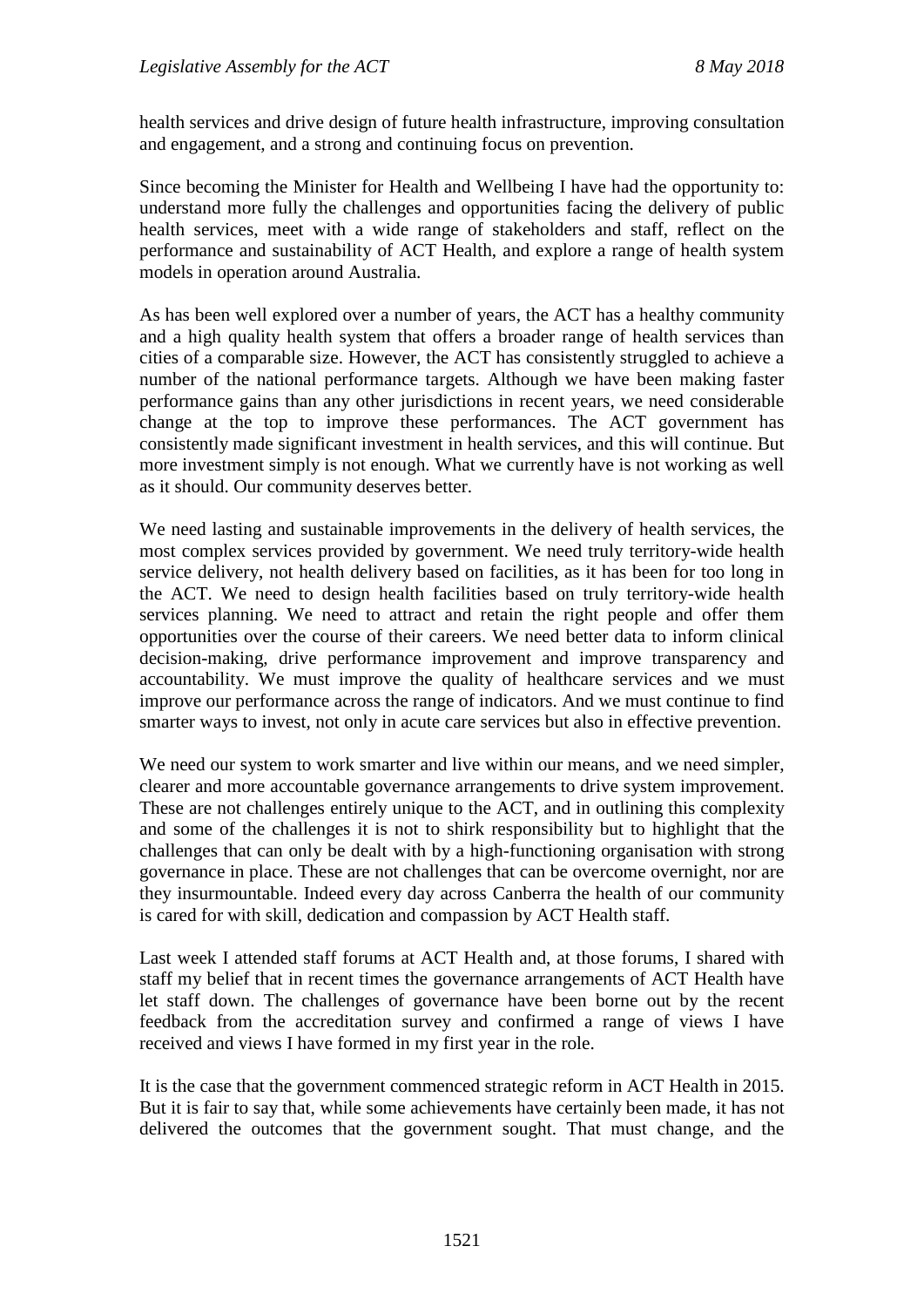decision to separate ACT Health is the most significant change in the ACT health system in many years.

I want to ensure that the ACT public health system is best positioned to plan for and deliver services to our community now and into the future. We know that clinically and medically Canberrans can expect to receive some of the best care in the country. However, the directorate as an organisation has expanded significantly in recent years and we have seen national reforms drive significant structural change in every jurisdiction. The ACT remains the only jurisdiction in Australia to still operate as one single organisation. With a new hospital opening soon, the time is right for the ACT to also make this change to benefit from structural, administrative, and governance change to ensure that as Canberra continues to grow we deliver quality services into the future.

While acknowledging that there are a variety of approaches across Australia depending on location and size, separating ACT Health into two distinct organisations—one focused on clinical and medical service delivery and the other on health system management strategic policy and planning support functions—will bring us in to line with other jurisdictions and modernise ACT Health's organisational and governance structure.

The healthcare environment has changed dramatically in the last 25 years and we must continue to adapt with it. While the opposition think we are still a small town managing a health system and servicing a small town population, in reality, the ACT's population has both grown and changed profile. The ACT serves as a vital regional health hub operating the only tertiary hospital between Sydney and Melbourne. People are living longer, often with more than one disease or chronic condition and. as a result, require more and increasingly complex care support services. There are more New South Wales residents also accessing our services, and many of these residents attend ACT health services not for routine health issues but for more complex health matters. Our partnerships with non-government providers have increased, as has our funding of community-based health services. We have responded to the ever-changing landscape of commonwealth health funding reform as the commonwealth continually seek for states and territories to do more with less.

Canberrans need a patient-centric health system that is guided by the principles of effectiveness, accountability, transparency, professionalism and administrative excellence. It was this combination of issues that led me to consider whether the overarching administrative and governance frameworks for the largest ACT directorate—a directorate that never stops, with the largest workforce and budget allocation in the ACT—was still the right structure. I concluded that it was not, and the separation of the Health Directorate into two distinct organisations will enable one to have a clear focus on effectiveness of clinical operations, enabling the Health Directorate to undertake core policy, strategy and system management functions.

I expect the transition will be seamless for Canberrans accessing our health services, and I would like to also assure the Assembly that ACT Health staff will have the opportunity to be involved in the development of the new organisations. This is the message I gave when I joined the new interim director-general at staff forums at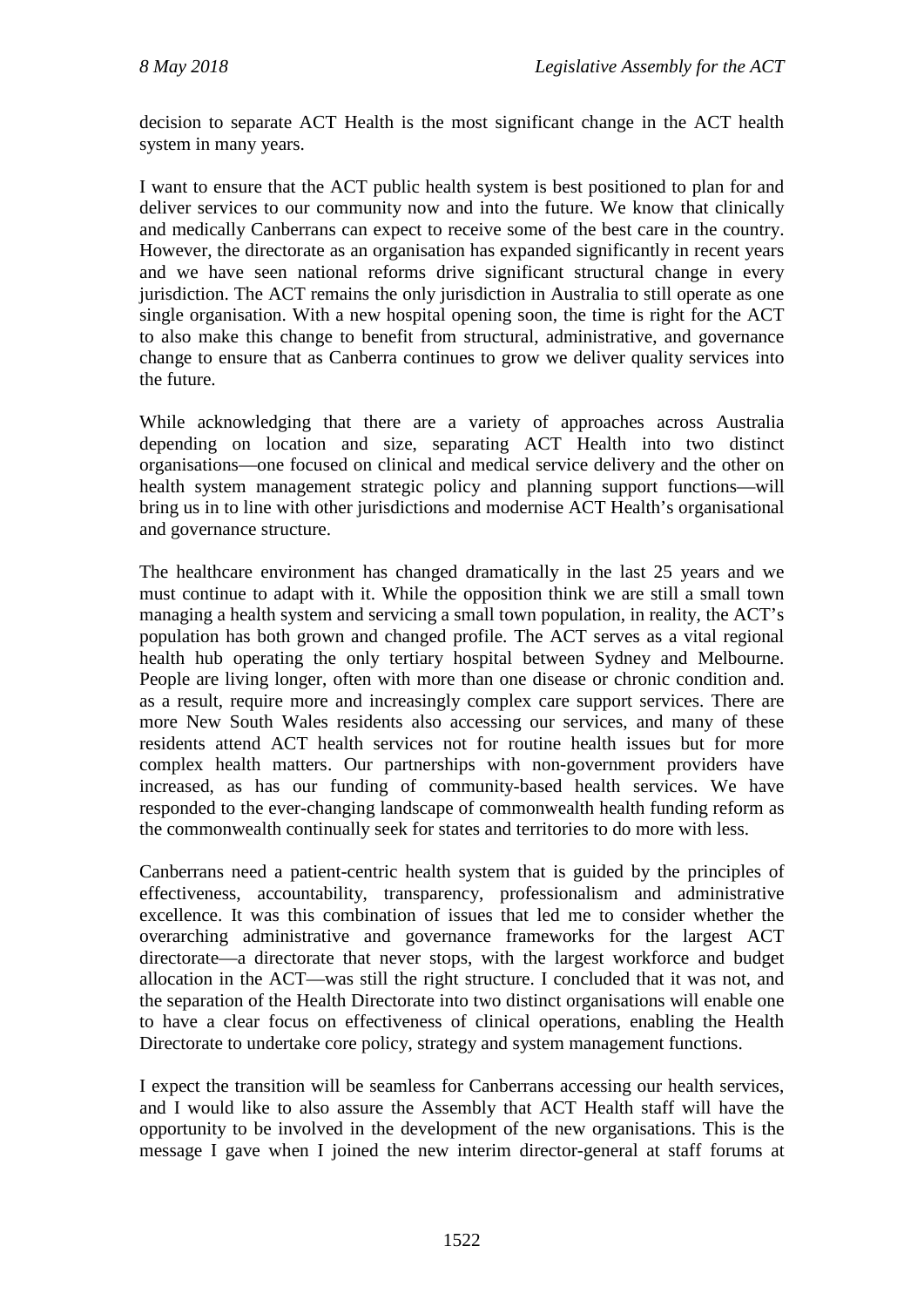ACT Health last week—one at Canberra Hospital and one at ACT Health headquarters in Woden.

The organisational change is designed to bring greater efficiencies for clinical and medical staff, streamline service delivery and further reinforce the goals of the territory-wide health services framework. To achieve these, the interim directorgeneral has commenced a body of work to further define the principles that will underpin the establishment of the two organisations, conduct research into options for the relationship between the governance of the new entities, and, most importantly, engage with staff, community partners and stakeholders throughout the process to ensure that we arrive at a model that will work on the ground for both staff and ACT health consumers.

We have the benefit of being the last jurisdiction in this country to undertake this change and, as such, we are able to draw on the best of what works and what does not around Australia. But, importantly, we will design a model in consultation with staff and stakeholders which works for our city and one that enables a clear focus on efficient and effective service delivery, builds a positive culture and drives service improvement. Indeed this is an exciting and important time for our health system.

It is also timely and prudent for ACT Health to pause to closely consider and re-evaluate some of its current strategic work. It is important that the heads of the two new organisations are involved in and can influence these considerations. Work is already underway to recruit the heads of both organisations. To allow the hospital's new chief executive to closely evaluate the organisation's structure and decide how best to move forward, the internal organisational realignment at Canberra Hospital and health services that was consulted with staff in late 2017 and early 2018 will be slowed until post 1 October, with an interim organisational structure being finalised with staff by late May.

Having met many ACT Health staff over the past two years, it was a privilege last week to share a couple of hours with hundreds more. It was a chance to outline the issues I have spoken about this morning and also to talk with them about accreditation. I was able to pass on the feedback I received from many in our community who expressed their gratitude and thanks in big and small ways for the ACT Health staff who care for them—whether that is from a one-off event or from what is sometimes years of treatment and support. I was also able to share with them my view expressed earlier that the governance of ACT Health has let them down in recent times, that the reforms underway since 2015 have not fully achieved what the government intended, and that while we have a number of challenges ahead I know they have enormous professional and personal commitment to delivering high quality health care for our community.

It is clear to me that ACT Health staff wish to be genuinely included in the decisions affecting their organisation. The next few months will include building trust through genuine engagement, and I have asked the interim director-general—who has an excellent track record on these issues—and ACT Health senior staff to ensure this occurs and is a foundation of both new organisations.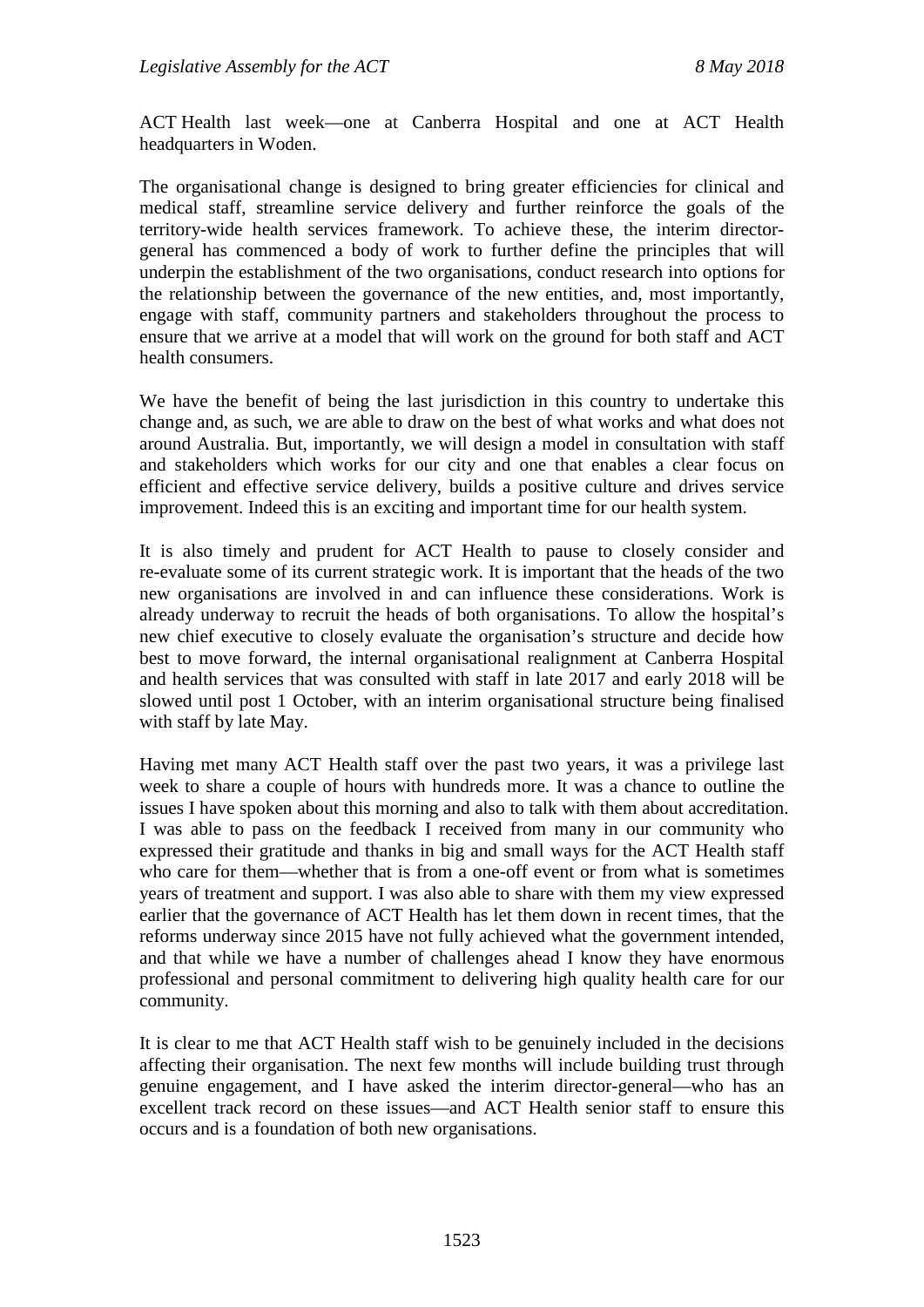It is important to note that the government remains absolutely committed to the development of truly territory-wide services. To that end territory-wide health service planning and the development of specialty service plans and models of care will continue. But I have asked ACT Health to paint a better picture to staff and our community on the health needs of our community in the next decade and, after considerable feedback from staff and stakeholders over the past month, reconsider with staff the development of clinical centres.

I have also led a significant improvement in the partnership with Calvary Public Hospital, investing in the hospital as well as commencing negotiation on a modern new agreement with Calvary to ensure we have an integrated and truly territory-wide health system. This important work includes both Calvary Public Hospital and Clare Holland House.

As members know, the Australian Council on Healthcare Standards, ACHS, undertook an accreditation survey at ACT Health in late March. ACHS looked at a range of criteria under 10 national standards for this important survey. While ACT Health met many, it did not meet 33 of the core criteria. This was clearly a concerning and disappointing result for the government and ACT Health, and its staff.

Of the 33 core criteria not met, 17—or half—relate to governance. Reference is made to the model of ACT Health, noting the current model creates a significant degree of confusion and fails to provide clear accountability. I have spoken to matters of governance already, but I reiterate the significance of these findings and the decision by the government to address these very issues through the separation of ACT Health.

The remaining matters that are the focus of the "not met" report are the subject of significant attention at the highest levels of ACT Health. The full and final report is currently being finalised and, when completed, will be made available to all ACT Health staff. The interim director-general is chairing a national standards leadership committee and has met with the ACHS and the Australian Commission on Safety and Quality in Health Care, the body that establishes the standards. I am confident about the actions underway and the work being done across the organisation to address these important matters.

An accreditation coordination team has been established in ACT Health, and this team will be consulting with staff in the coming weeks. While there are a number of governance-related areas requiring improvement, there are also areas which are patient focused and require behavioural changes in the workplace. These relate specifically to a number of "not mets" in national standards (3), preventing and controlling healthcare-associated infections; (4), medication safety; (5) patient identification and procedure matching; and (6), clinical handover.

In order to address these, ACT Health staff must focus on compliance with the relevant standards and policies to ensure that the safest level of care is being provided to patients. This includes, for example, ensuring that ACT Health has 100 per cent compliance when it comes to completing electronic surgical safety checklists or ensuring the correct labelling of specimens. ACT Health senior staff will work with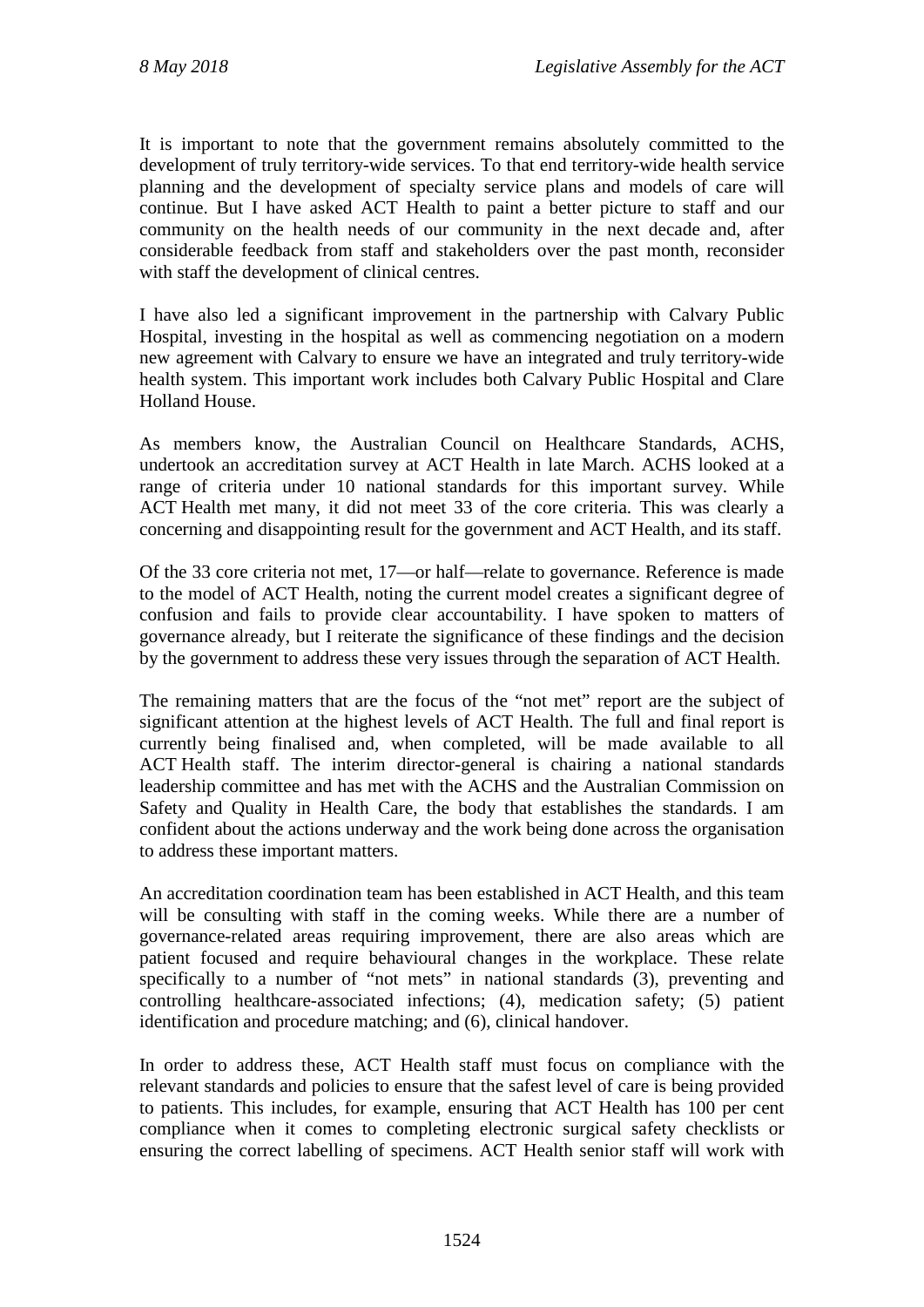staff to make the necessary improvements in these areas, whether it be through education programs, additional training or targeted communication.

When it comes to health infrastructure, the government remains committed to building what our growing community needs. In the 2017-18 budget we made a significant down payment on better health infrastructure now and into the future with funding for an expanded Centenary hospital, the SPIRE centre, a new north side hospital and community health facilities.

Since then the territory-wide health services framework has also been developed. It is essential that this service planning inform infrastructure planning to ensure we get the final designs right. This point has been made crystal clear to me, especially by clinicians. And for anyone following the journey of the Royal Adelaide Hospital, this provides a very salutary lesson to all governments regarding the need to properly inform infrastructure planning with good clinical planning. It is essential then that we focus effort now on service planning to inform the function and design of SPIRE and future north side facilities, as well as how we best plan the utilisation of our health facilities in the intervening period. *(Extension of time granted.)*

Over the past 11 months, since last year's budget, preliminary work on the design of SPIRE has begun and will continue. As members will appreciate, the final design requires detailed consideration, and that is well underway. The construction of SPIRE is scheduled to begin in 2020 but preliminary planning has indicated that it is unlikely to be completed in 2022-23 but rather in the following financial year, 2023-24. Current tender processes will give us greater certainty around time frames for completion.

As the minister, I am focused on ensuring we have high quality health infrastructure across the territory to meet growing demand. One very important point in all this is to understand the government's commitments to deliver the right care in the right place at the right time. Around the world, while we see a growing incidence of chronic conditions and more and more people living with more than one disease or chronic condition, we are also seeing a move away from all care concentrated in acute hospital settings.

This is for a number of reasons, including that care is often best delivered in subacute, community-based organisations or indeed at home. Also, as health literacy and selfcare improve, people feel more empowered to care for themselves in settings that best enable them to continue their daily lives. As a visiting British expert from the NHS said to me just yesterday, "People should only be in hospital for things they need to be in hospital for." It may sound simple but it is a difficult solution for a complex health system. It is one we will continue to strive for while at the same time meeting today's, tomorrow's and the next decade's healthcare needs.

Demand for our health services is very clear when you consider the pressures on the Centenary Hospital for Women and Children. Centenary provides safe, high quality care and services for families in the ACT and surrounding region. Every day beautiful babies are born and cared for at Centenary and families should be able to have confidence that they will continue to get high quality care there.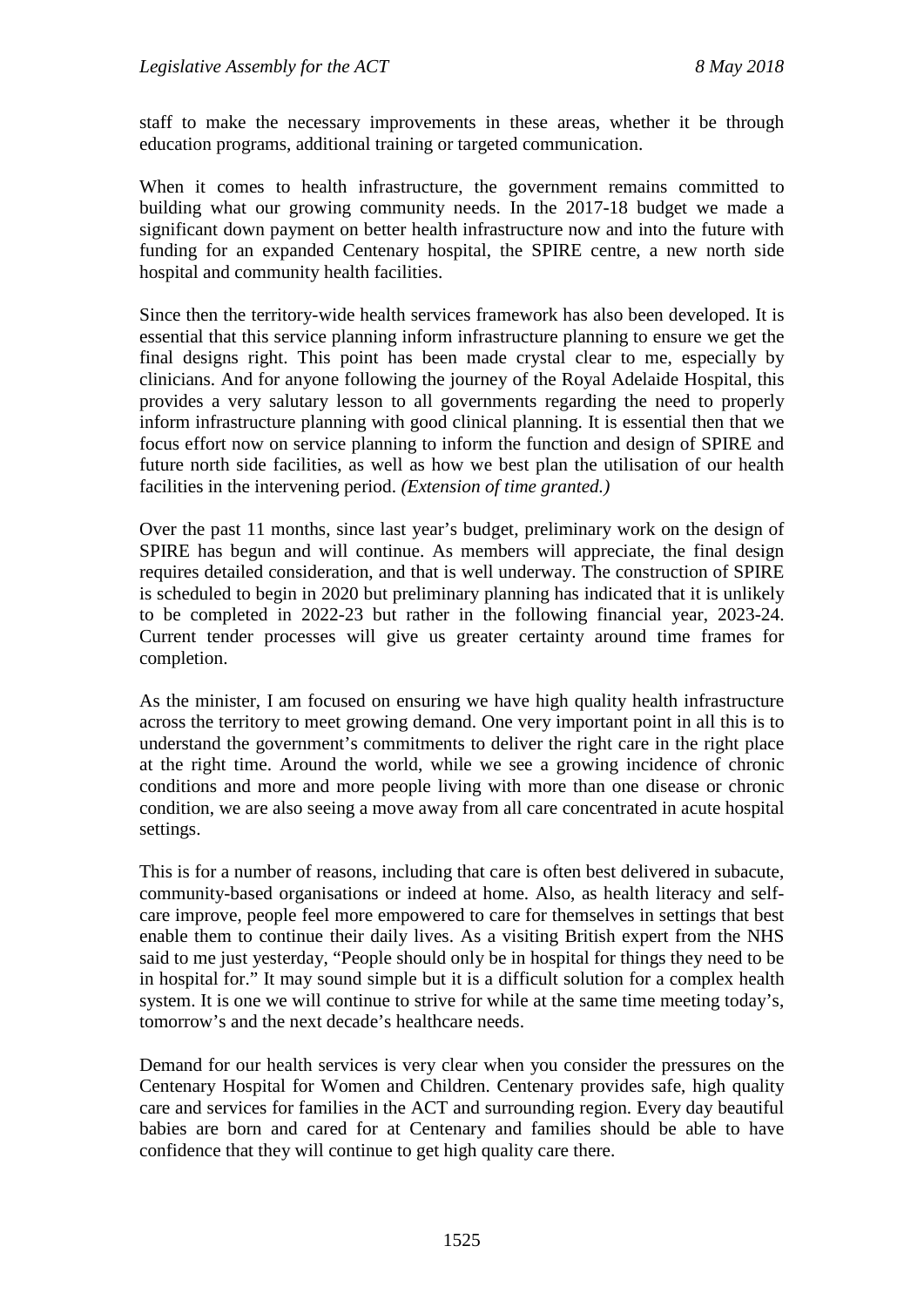I am happy to say that the majority of feedback I get about Centenary is how wonderful the staff are and how great the service was. It is an incredibly popular facility, with an increasing number of families choosing to birth at the hospital. I am very aware of the pressure this is placing on staff who do a wonderful job caring for families during one of the most significant times in their lives.

The recent anonymous letter from a staff member concerned me greatly and while a number of the issues raised were in relation to how busy it is at Centenary hospital, I am advised that other issues raised were not accurate, particularly regarding accreditation, and I know senior staff and doctors at Centenary have been eager to reassure the community that the hospital is safe and offers high quality care. Indeed the management team is committed to working through the issues staff may raise in a respectful and supportive way. Once the letter was received a number of staff forums were held to talk openly with staff about these issues because we know that all staff have the best interests of their patients at heart.

To be clear, Centenary currently uses a number of strategies to address high demand, including a maternity escalation policy so that patient urgency is managed, using the birth centre for patient overflow, extending the hours of the maternity assessment unit, rostering additional doctors and midwives and introducing assistants in midwifery to support the midwives providing maternity services, and a midwifery attraction and retention strategy to strengthen staffing numbers.

The recruitment of midwives and medical staff is an ongoing challenge that ACT Health has addressed with strategies to attract new staff and support existing staff so that they can continue to work at Centenary doing what they love. The graduate midwifery program recruited 15 new staff in 2018, a 50 per cent increase from the 2017 intake. The ACT government has also made a commitment to expand services at Centenary and planning and feasibility work is well underway. In addition planning for the \$70 million expansion has begun this financial year to enable Centenary to grow its footprint. In addition the ACT government has recently funded a \$2.6 million refurbishment of the maternity ward at Calvary Public Hospital so that women have a more comfortable place to birth and spend those precious first few hours and days with their baby.

Both Centenary hospital and Calvary Public Hospital offer different choices of birthing for pregnant women. Both offer high quality care by dedicated professionals. However, what we have seen in recent years is a steady increase at Centenary and a steady decline at Calvary. As health minister it is simply not tenable to have valuable health experience not being properly utilised at Calvary Public Hospital. This is exactly why we are investing in the maternity ward and look forward to that work being completed in July. Work is also underway to improve the way maternity services are offered right across our community and I expect further advice on that from ACT Health in the near future.

I want to address the issue of waiting times in emergency and elective surgery. Of course, ACT Health is committed to bringing down wait times and this has been a challenge for some time in the ACT. Canberra Hospital is one of the top 10 busiest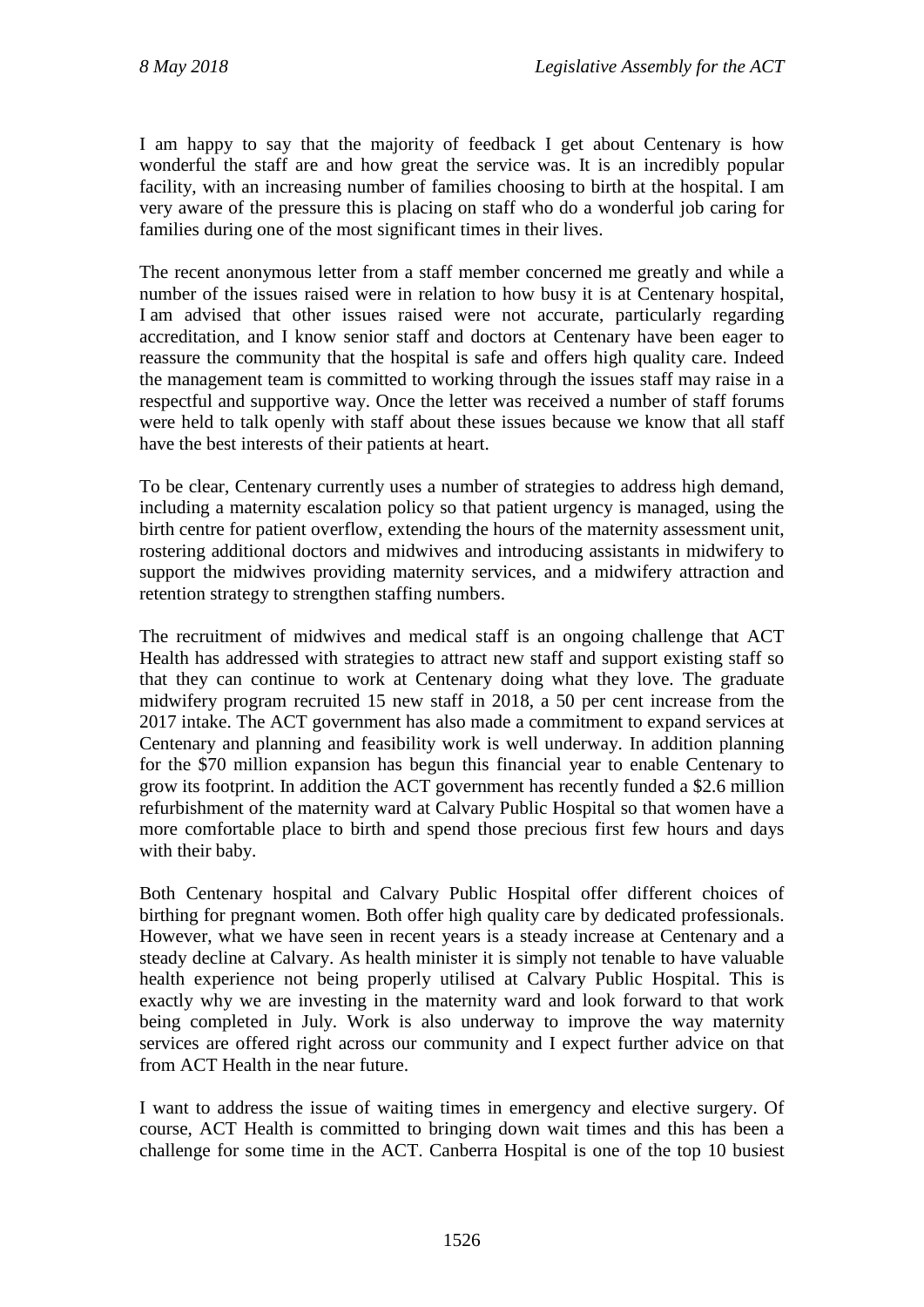emergency departments in Australia. It is a major tertiary centre for the ACT and surrounding New South Wales region, which means we treat many urgent and complex cases.

The ACT government has made investments in the ED in recent times but, as demand continues to grow at unprecedented rates and patients present with higher acuities or, in other words, more patients are more unwell, this is not having the performance effect we might have expected. There is more work to be done to improve flows within the emergency department at Canberra Hospital and flows and procedures throughout the wider hospital. This work is underway and is part of a good process of continuous improvement. In part this is due not only to increased presentations but, as I mentioned, to increased acuity.

Work is also underway in the emergency department to ensure that we meet our targets for seeing the most urgent cases, which Canberra Hospital does meet. It is also true that we have made some of the highest gains in the country on our emergency department figures. For example, we have improved from 51 per cent of patients seen on time in 2012-13 to 62 per cent of patients being seen on time in 2016-17. The performance of both ACT hospitals is comparable to peer group hospitals in other jurisdictions.

The emergency department care report from the AIHW for 2016-17 found that 71 per cent of ED presentations at Canberra Hospital had a length of stay of less than four hours compared with 68 per cent nationally within the principal referral and women's and children's hospital peer group. At Calvary 76 per cent of presentations had a stay of four hours or less against a national rate of 70 per cent within the public hospital acute system.

For elective surgery ACT Health is committed to minimising the number of people waiting beyond clinically recommended time frames for surgeries. There have been improvements, and the ACT is heading in the right direction when it comes to elective surgery waiting lists. But again, we need to continue to improve this performance. That is why early this year, in the 2017-18 budget review, \$6.4 million was allocated to ensure more patients receive their elective surgery this financial year. This work is well underway and we expect a better result at the end of the current financial year.

We need to ensure that more surgeries can be delivered at public cost in both the public and private systems by increasing the allocation of operating sessions to those specialties with high demand such as paediatric and general surgery, orthopaedic surgery, urology and gynaecology.

When it comes to going on a waiting list to see a specialist, I think it is important to acknowledge that not all people on a waitlist will require surgery because surgery is simply not the solution in all cases. Non-surgical treatment may include medication, physical therapy and a range of other options provided by a multidisciplinary health team.

More and better data will soon start to be provided to ACT Health staff and clinicians as well as to the broader ACT community as a result of the ACT Health system-wide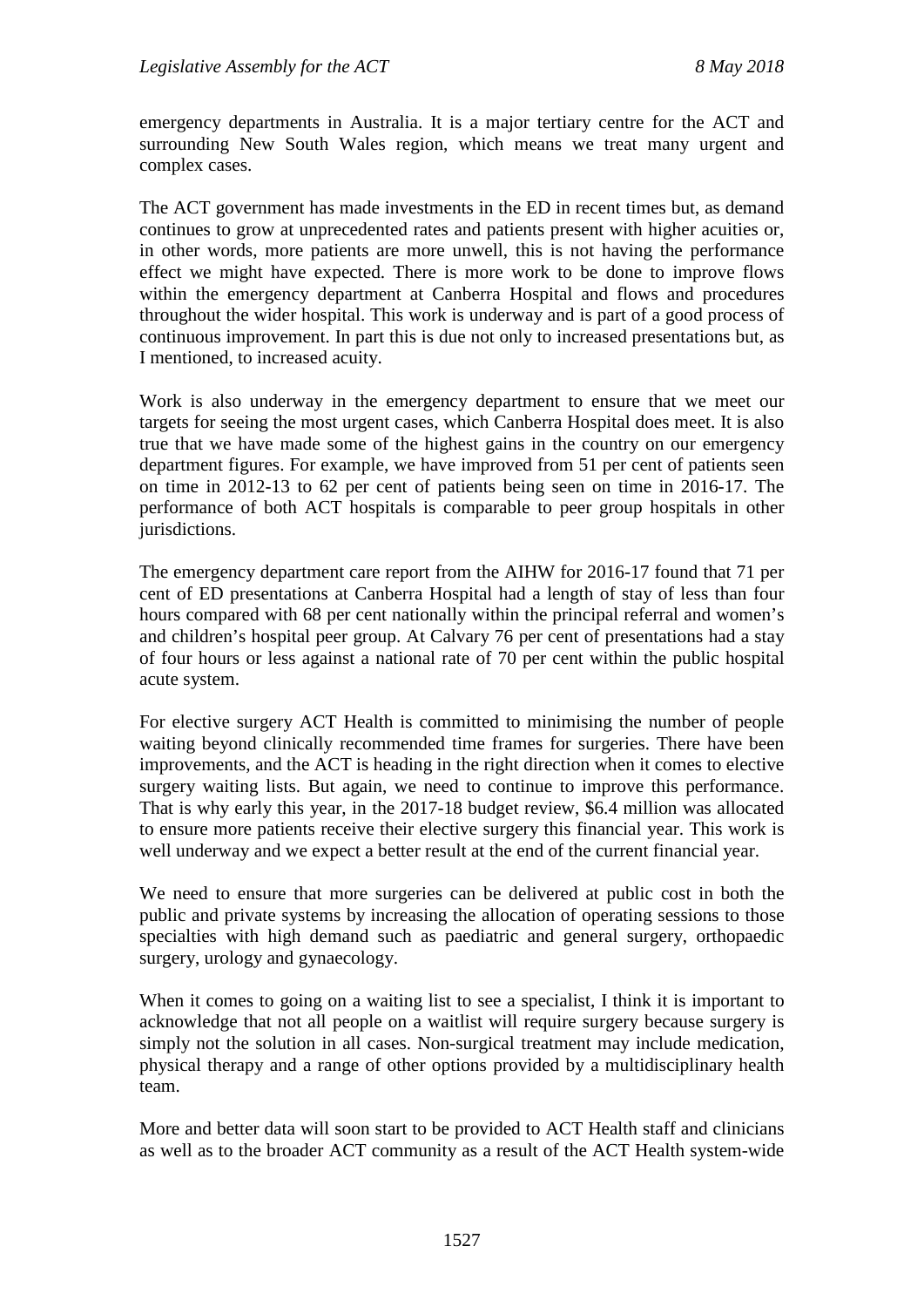data review. The review has been completed and I look forward to speaking further to this later this week. As I have indicated previously, I commissioned this review and as part of it wanted to ensure clinicians helped stakeholders and the Canberra community have access to meaningful data.

Following a final round of consultation with staff, which begins very soon, the final report will be tabled and public consultation will commence in the second half of this year. I look forward to the ACT leading the country on the provision of data to the ACT community. We have been looking closely at what South Australia do, in particular, and hope to learn from their good work.

Of course, allegations of bullying within any workplace and certainly in ACT Health worry me greatly. As minister, I am committed to ensuring ACT Health and our public health services have a respectful, supportive and inclusive approach that values all employees and ensures there are avenues for staff to be able to raise issues when they arise. As a major employer with over 7,000 employees ACT Health has a zero tolerance for inappropriate behaviour in the workplace. Let me be clear: there is no place for bullying and harassment or any other form of inappropriate behaviour in our hospitals and health facilities.

ACT Health takes allegations seriously and actively works to prevent and manage any behaviours in the workplace that are inappropriate. This includes fostering a culture of reporting and making sure we have well-established supports in place to respond to staff when concerns are raised and working with staff, managers, staff representatives, medical colleges and tertiary institutions to ensure these important issues are tackled head-on.

Of course, healthy workplace cultures are everyone's responsibility and I have asked the interim director-general to have this at the forefront of his discussions with staff and to demonstrate this with senior staff and clinical leaders in the organisation and to lead by example. And I am confident that this will be a feature of the new organisations.

On the issue of prescription monitoring that is raised in the motion, I am pleased to say that this will be introduced on Thursday, as stated in the last sitting period. This delay was to allow the government to ensure the legislation was up to date and effective and to determine if a national scheme was imminent, given that on the Friday after the last sitting week we had a meeting of health ministers to discuss this very issue.

I am pleased to say that the ACT is actually leading the country, along with Tasmania, on this issue and we are moving much faster than many jurisdictions. I would request the opposition, if they are really concerned with action on this issue, to work closely with the federal government about getting a national scheme up and running as soon as possible. But I do look forward to introducing this legislation later in the week. It is important legislation.

On the opioid guidelines issue, it was the case that this review had languished for too long. As soon as I was made aware of the issue I asked ACT Health to bring forward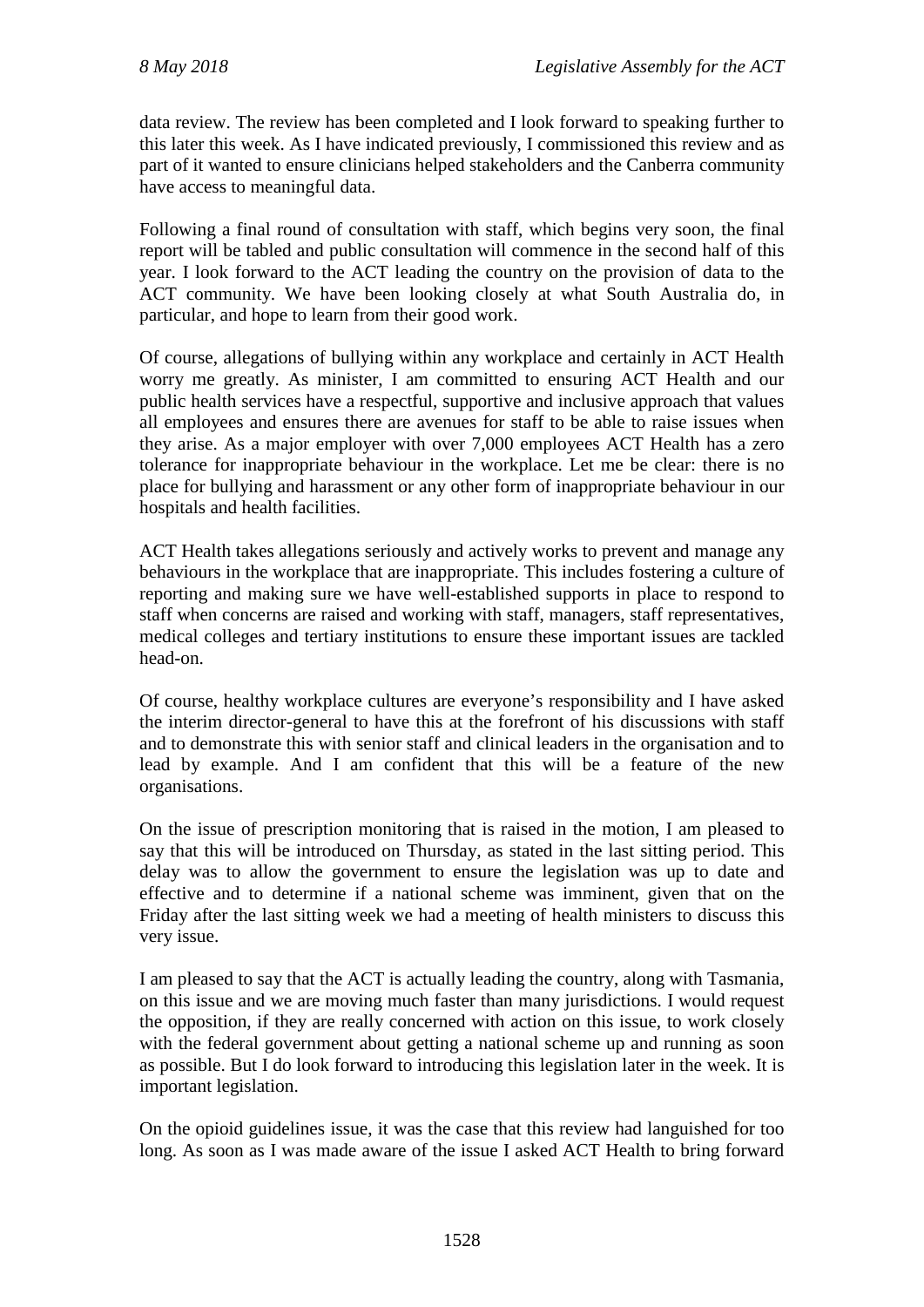the review of the ACT's opioid maintenance treatment guidelines and ensured there was extensive consultation with stakeholders. The review and subsequent adoption of the national guidelines for medication-assisted treatment of opioid dependence is one of the ways the government is strengthening alcohol and other drug policies and services.

The national guidelines will be supported by updated, controlled medicinesprescribing standards for clinicians and have an ACT-specific document called "Opioid maintenance treatment in the ACT: local policies and procedures". This new document ensures that the adoption of the national guidelines supports the continued delivery of this service in the ACT and provides comprehensive ACT-specific advice for clinicians and consumers. Following the completion of the review, it did take some time for the final guidelines to be completed but this time was very well spent in detailed and thorough consultation.

In conclusion, I am under no illusions about the challenges that ACT Health is facing. After over just a year in the role I am more determined than ever to address these issues and work with our 7,000-plus workforce and dedicated stakeholders and the Canberra community to do everything I can to make our health system the best it can be. Of course, this will not be easy. It is not something that one person alone can fix. Many people have an important role to play. As minister I do take responsibility for the strategic direction and performance of ACT Health to deliver for our community. Indeed there is no responsibility I take more seriously. As such, I am committed to seeing this through and will not be supporting Mrs Dunne's motion today.

I also know this is not something we can address overnight but my number one priority is to improve the health performance of ACT Health one step at a time. In the immediate term we must meet accreditation in July and this is something ACT Health is urgently focused on. We are finalising further investment in the ACT budget next month. We have a clear plan in place to design and consult on the best structure for the two new organisations and we are about to take the first steps to embed quality data within the organisation through the outcomes of the system-wide data review.

While it is vital we meet these challenges, I want to make it clear that ACT Health continues to deliver high quality health services to our community. From the Canberra Region Cancer Centre to our walk-in centres and hospitals, we have dedicated staff who come to work every day, 365 days a year, to help people, and that will always be the case.

I welcome today's opportunity to outline how the government is positioning its public health system to better deliver high quality, patient-centred care to our community. I have outlined some recent challenges and the steps put in place to address these issues. I have outlined the government's commitment to continue to pursue our priorities and modernise our health services. I have outlined the steps being taken to address accreditation and to genuinely consult and engage staff. I look forward to keeping the Assembly updated on this important work.

**MR COE** (Yerrabi—Leader of the Opposition) (10.47): The opposition does not have confidence that Minister Fitzharris can fulfil her ministerial duty of managing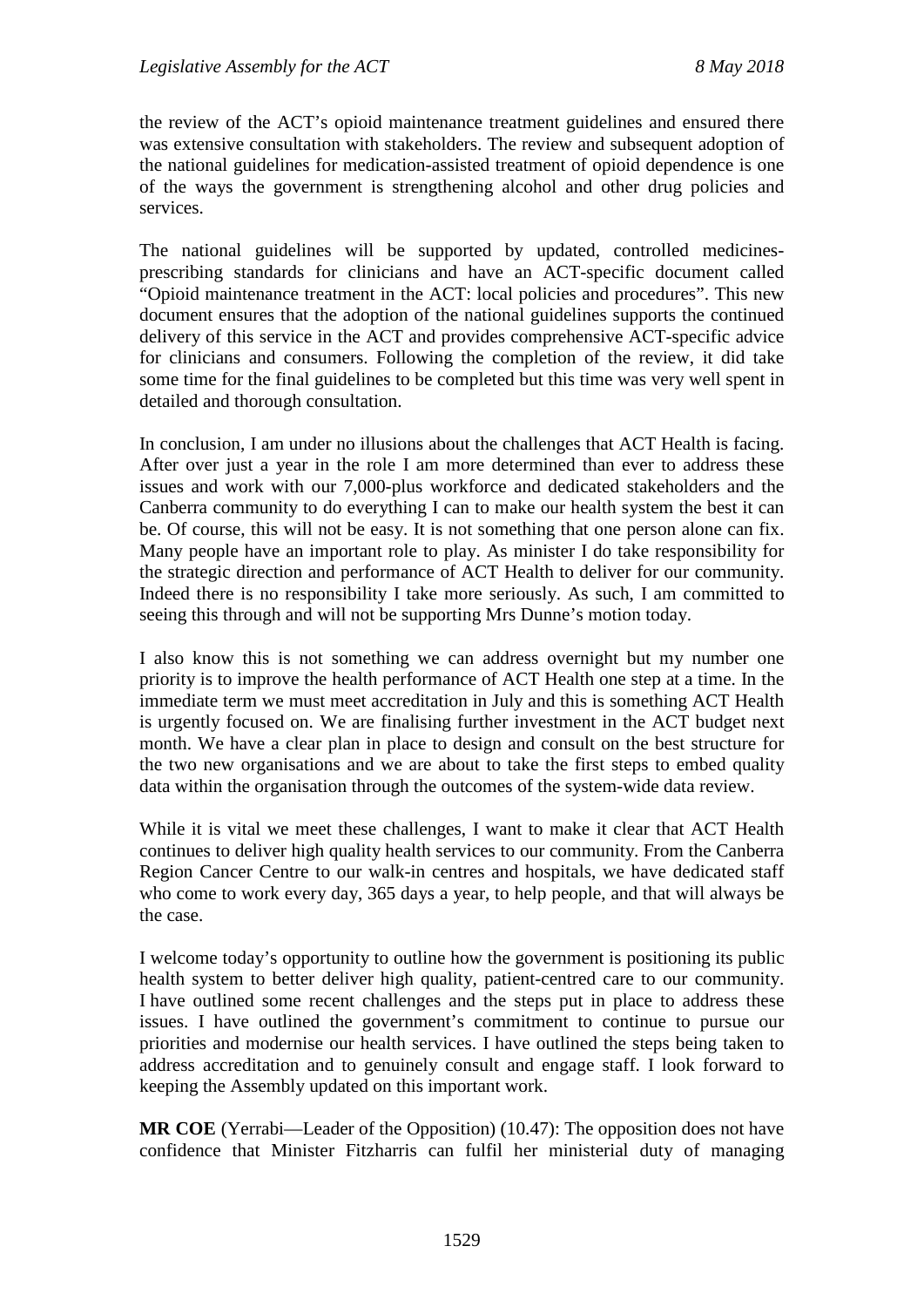ACT Health. Quite frankly, this Assembly owes it to the doctors, nurses, midwives, patients and staff at the hospital to get a minister who is going to do a good job. The failures are having a devastating impact on the health and lives of Canberrans. Of course, there are particularly severe consequences when problems arise in the health system. But the minister continually dismisses and downplays issues whenever anybody, including health professionals, raises concerns.

The blame for these issues does not fall on public servants; it should not fall on doctors, nurses or midwives; it should not fall on health providers. The buck must stop with the minister. Our health professionals should be praised for their commitment to patient care, despite the minister's lack of leadership, commitment and serial mismanagement.

As the motion demonstrates, the minister has failed on many fronts. It seems that every day there is a new story in the media about how lives are being put at risk as a result of a lack of leadership and incompetence. Doctors, nurses, midwives, patients and staff are being let down by this government and they are being let down by this minister. These people all have a commitment to Canberra. The staff at the hospital are in the business of saving lives, but they are not empowered to do so to their capacity. Especially given the misallocation of resources and the trying circumstances in which they have to operate, they are doing an exceptional job at doing what they do best: delivering health care.

I did not think I would ever say this in the Assembly, but I think we would all prefer that Katy Gallagher was back as the minister for health. Despite all the problems back then, at least she was competent, at least she was across her brief, and at least she answered questions. That is a stark difference to what we have today with Minister Fitzharris.

The AMA's 2018 public hospital report card showed that only 50 per cent of triage category 3 emergency department patients in ACT public hospitals were seen within the recommended waiting time in 2016-17. Only 50 per cent within the recommended waiting time! This recommended waiting time is not just an arbitrary figure; it is not just plucked as a random number. It is a number that has been chosen by clinicians as the safe level. When you have only 50 per cent of people being seen within that designated time, it shows there are real problems with this government's management.

On the Canberra Hospital's triage scale, category 3 is reserved for patients identified as requiring urgent medical attention. Yet only half the people actually received that urgent medical attention within the recommended time. This is a bad reflection on Australia, it is a bad reflection on the national capital, and it is a terrible reflection on the minister for health. Figures obtained by the ABC under FOI revealed that only 34 per cent of category 3 patients were seen on time in the year to February 2018. In February, only 23 per cent of patients in this category were seen on time. Nationally, 66 per cent of category 3 patients are seen on time.

In 2001 the Labor Party inherited healthy public hospitals that performed well, but successive Labor governments have failed to deliver reliable health services. The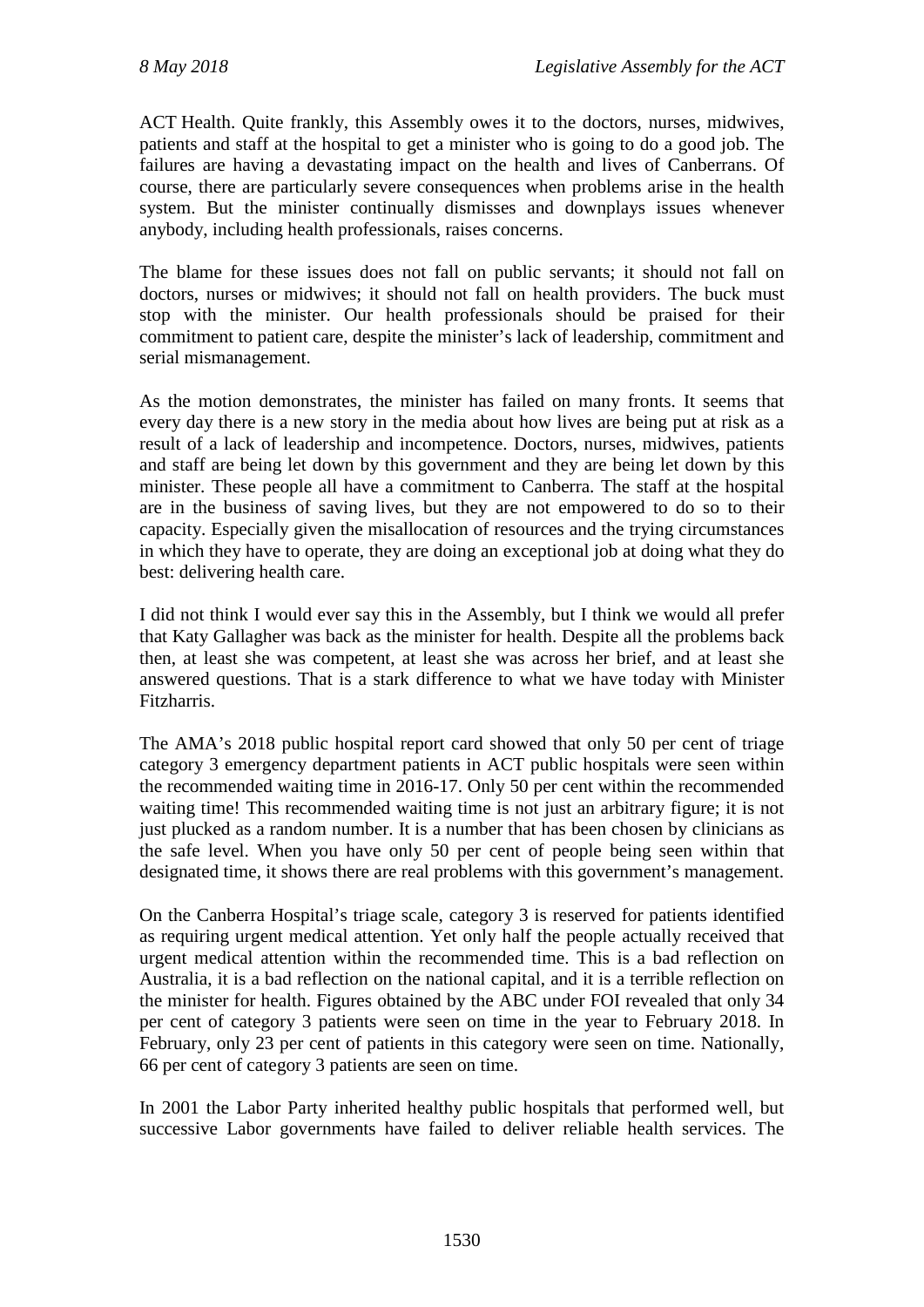figures obtained by the media show that performance on all indicators has worsened in the time that Minister Fitzharris has been responsible as the minister for health.

If those figures are not bad enough, the *Canberra Times* revealed that the health scandal extends to hidden waiting lists, with people waiting significantly longer than the national average to be seen. The minister, on behalf of the Labor-Greens government, has deceived Canberrans by not explaining the full extent of the problem within ACT Health.

This is a government that is letting down doctors, nurses, midwives, patients and all the staff within the Health Directorate. There are serious questions surrounding how many other datasets have been manipulated or hidden to avoid showing the full extent of problems within Minister Fitzharris's portfolio.

When patients finally do receive care, they are treated in facilities that can place them at extreme risk. Just last year it was revealed that there were 147 extreme and high risks identified in the Canberra Hospital infrastructure, including the main switchboard, where a fire broke out.

The recent assessment of the Canberra Hospital by the Council on Healthcare Standards is in contrast to what the minister has been telling the public. Not only has she been misleading the Assembly, but in doing so she has been misleading Canberrans. The survey highlighted many policy gaps, a fragmented system and a lack of direction, creating a high risk for the organisation. All of this is after 17 years of Labor. It is usual, after two or three years of a new government, to blame the previous lot, but after 17 years who have they got to blame other than themselves?

This comes on top of allegations that staff were coached for the accreditation, and that efforts were made to hide and manipulate conditions to pass the audit. This is scandalous stuff. Everyone in Canberra is being let down by this government.

In addition to this, staff are being put in ethically compromising situations to cover up the minister's inadequacies. If staff did speak out, who could they turn to? Senior nurses and midwives at the Centenary Hospital for Women and Children wrote a letter to the minister saying that mothers' and babies' lives are being put at risk by chronic overcrowding within the maternity unit. How did the minister respond? Instead of addressing the issue head-on, she simply encouraged women to have their babies at Calvary hospital, refusing to address the core problem. The minister's solution is simply to redirect traffic, rather than making a commitment to improve services. But quite frankly, even if she did make a commitment to improve services, I do not think her commitment means much.

The motion moved by Mrs Dunne seeks to note a dozen items. Which one of those is false? Which one of those is not real? Which one of those is not the truth? Each of those is a scandal in isolation, let alone as a collective. As a collective, they show that there is a systemic problem in ACT Health and there are serious problems with the leadership of ACT Health. That, of course, goes to the competence and commitment of Minister Fitzharris.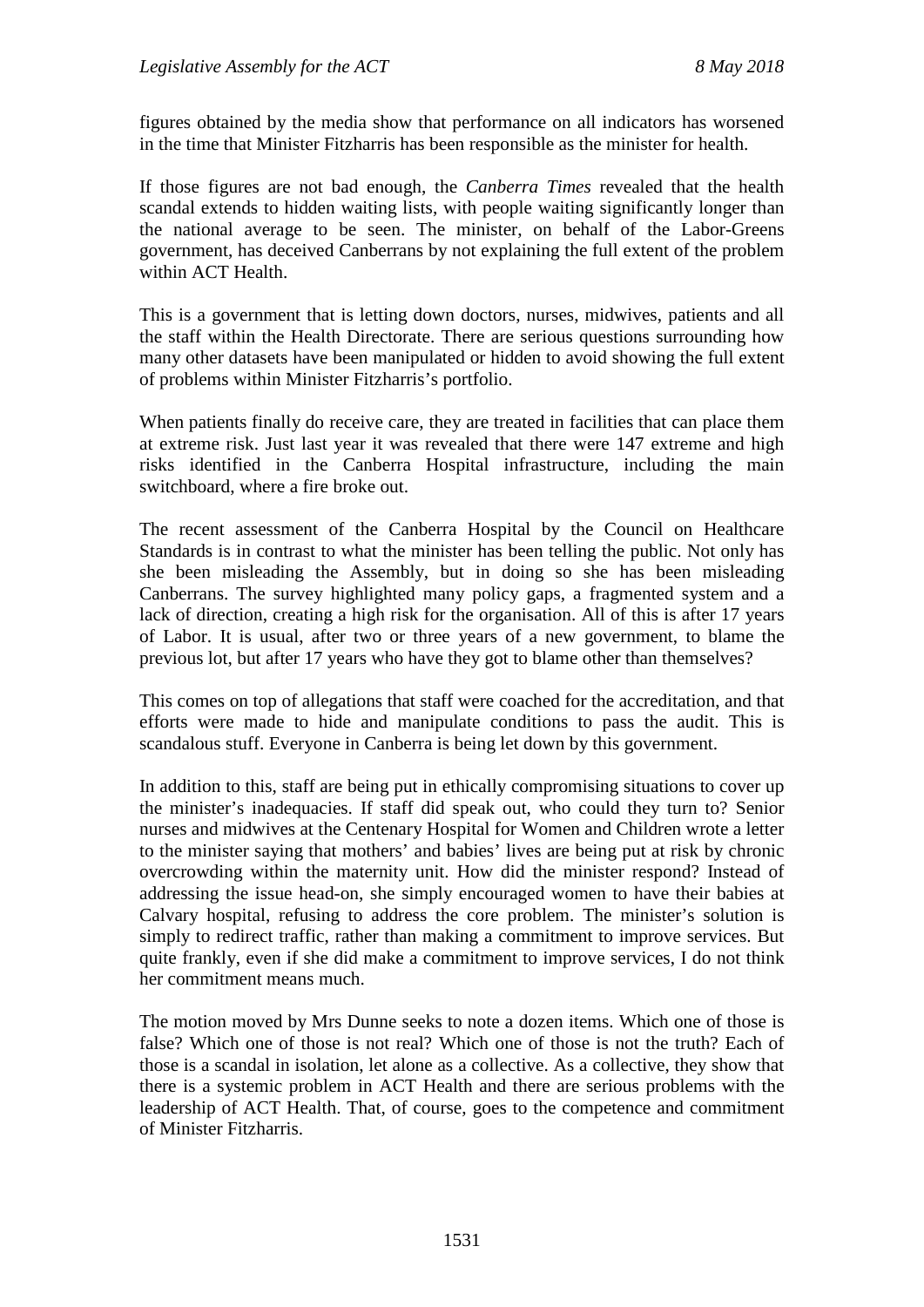As I said before, I never thought that we would actually be wanting Katy Gallagher to return to the health portfolio in the ACT, but at least she was competent and answered questions. That is much more than can be said about Minister Fitzharris.

It is a tragedy that we have to raise this no confidence motion today, but we owe it to the doctors, the nurses, the midwives, the other staff and the patients of Canberra to have a health service that is befitting of the national capital. For that reason, we call upon the government to get a health minister who is going to do a better job.

**MR BARR** (Kurrajong—Chief Minister, Treasurer, Minister for Economic Development and Minister for Tourism and Major Events) (10.57): Obviously, the government will not be supporting Mrs Dunne's motion today. We support the work that Minister Fitzharris is undertaking to address the issues facing our growing health system and the growing health service needs in our community.

As our city grows, it is vital that our health system remains contemporary to meet the needs of our growing community. The health system, like every health system in this country, has faced recent challenges, including strong population growth, increased demand for health services, more people with chronic conditions and, of course, the experience felt by every state and territory in this country: the massive cut in federal funding delivered by the federal Liberal government in their budget of 2014.

Between the 2011 and 2016 census counts, the ACT's population expanded by more than 11 per cent. This represented the fastest rate of growth in the country. We also have more New South Wales residents accessing our health services. For example, the number of patients presenting to the Canberra Hospital and health services emergency department increased from 77,747 in the 2015-16 fiscal year to 85,093 just one year later. That is a near 9½ per cent increase.

In a comprehensive response to this motion this morning, the health minister has acknowledged the recent governance challenges for ACT Health but, importantly, outlined a series of actions being taken by the government to address them.

Significantly, ACT Health will be separated into two organisations from 1 October 2018, focusing on the delivery of quality health services for our fast-growing community and focusing on strategic policy and planning stewardship of the health system. An interim director-general, Michael De'Ath, has been appointed. As the minister outlined, Mr De'Ath and Minister Fitzharris recently hosted a series of staff forums to explain this action, to work with staff, and to provide opportunity for detailed discussion and questions. ACT Health is currently focused on the reaccreditation process for Canberra Hospital.

Perhaps instead of criticising the work of Health staff in the directorate and across the hospital service, who we know come to work every day to do an outstanding job to provide care and support to vulnerable Canberrans needing to access health services, those opposite could focus on the proactive steps that ACT Health are taking to ensure that accreditation is achieved.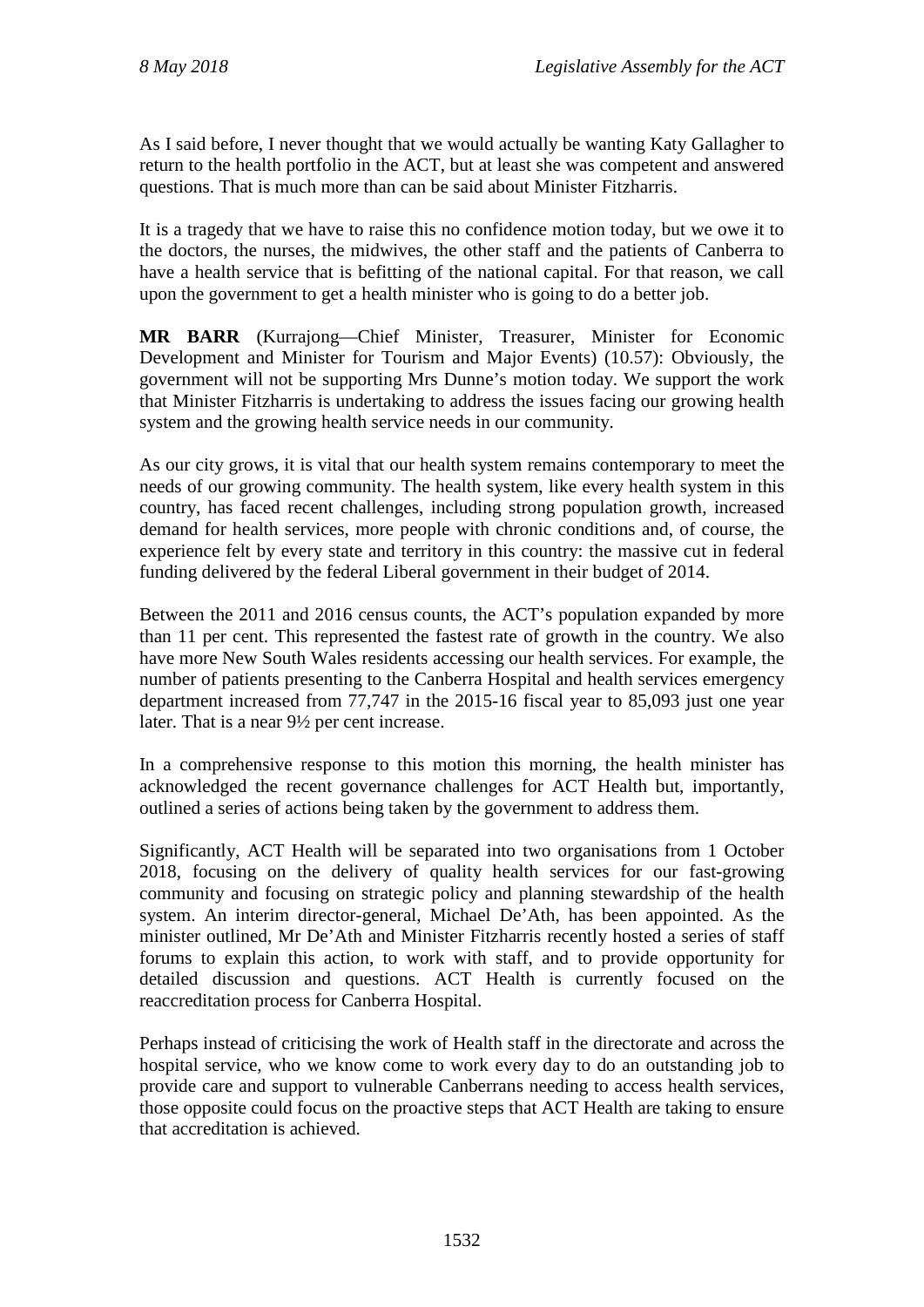In my role, I am privileged to meet and speak with many Canberrans. I think it is fair to observe—I think even those opposite would agree—that the overwhelming majority of people in Canberra have very positive things to say about their experience with our public health system and its wonderful health professionals and other staff. We on this side of the chamber know that all staff at ACT Health come to work every day to do a great job and to serve our community. We add our thanks to the skilled, dedicated and professional staff in the public health system for the job that they do.

Minister Fitzharris has spoken at length in response to the points raised by Mrs Dunne. To this, I would add, in the context of the forthcoming budget, that the government is committed to continuing our investment in health services. We will continue to invest in our community and in growing services for our growing city. Most recently, in the budget update, we invested more in front-line services. We remain committed to the efficient delivery of high quality public health services as our city's population grows.

I wish to commend the minister for her continued drive and for her investment in and passion for delivering a more contemporary health system that meets head-on the challenges that we face to ensure that we truly have a territory-wide health system that improves access for our fast-growing community. The minister and the government will continue to focus on improving our health system for the benefit of all in the community. We will not be supporting Mrs Dunne's motion today.

**MR RATTENBURY** (Kurrajong—Minister for Climate Change and Sustainability, Minister for Justice, Consumer Affairs and Road Safety, Minister for Corrections and Minister for Mental Health) (11.02): The ACT Greens will not be supporting Mrs Dunne's motion today. I believe the health minister has in some detail provided some of the reasons why the points set out in Mrs Dunne's motion are not a fair or accurate account of the situation at ACT Health. Obviously, I have my own particular perspective on that as well as the Minister for Mental Health. I think overall health care in the ACT is extremely high quality, and you hear that regularly from people who use the system and who are both very grateful for and very impressed by the care they receive within ACT Health services. But there are also a range of areas that need improvement. I think the minister has been very frank about that this morning. Certainly, I have been frank about that in areas for which I hold responsibility and which I have spoken about on previous occasions.

The recent accreditation report has particularly highlighted some of the areas under that accreditation scheme that need work. It is worth reflecting on a report like that. It is an audit, and I do not think any one of us has ever seen an audit that has not come out without recommendations. That report has 209 criteria, and 33 of them were not met. Some of those are very serious—I am particularly concerned about the ones identified in the mental health space—and there is work to be done. But what that shows is that a large number of the criteria were met, and were met as a result of the work that has been done by the staff on the floor in the health system, by those who work in policy areas, in corporate areas and in IT, that support the work that happens at the front line. I think it underlines the fact that overall a lot of good work is done in ACT Health. But, as the minister acknowledged, there are areas that need improvement.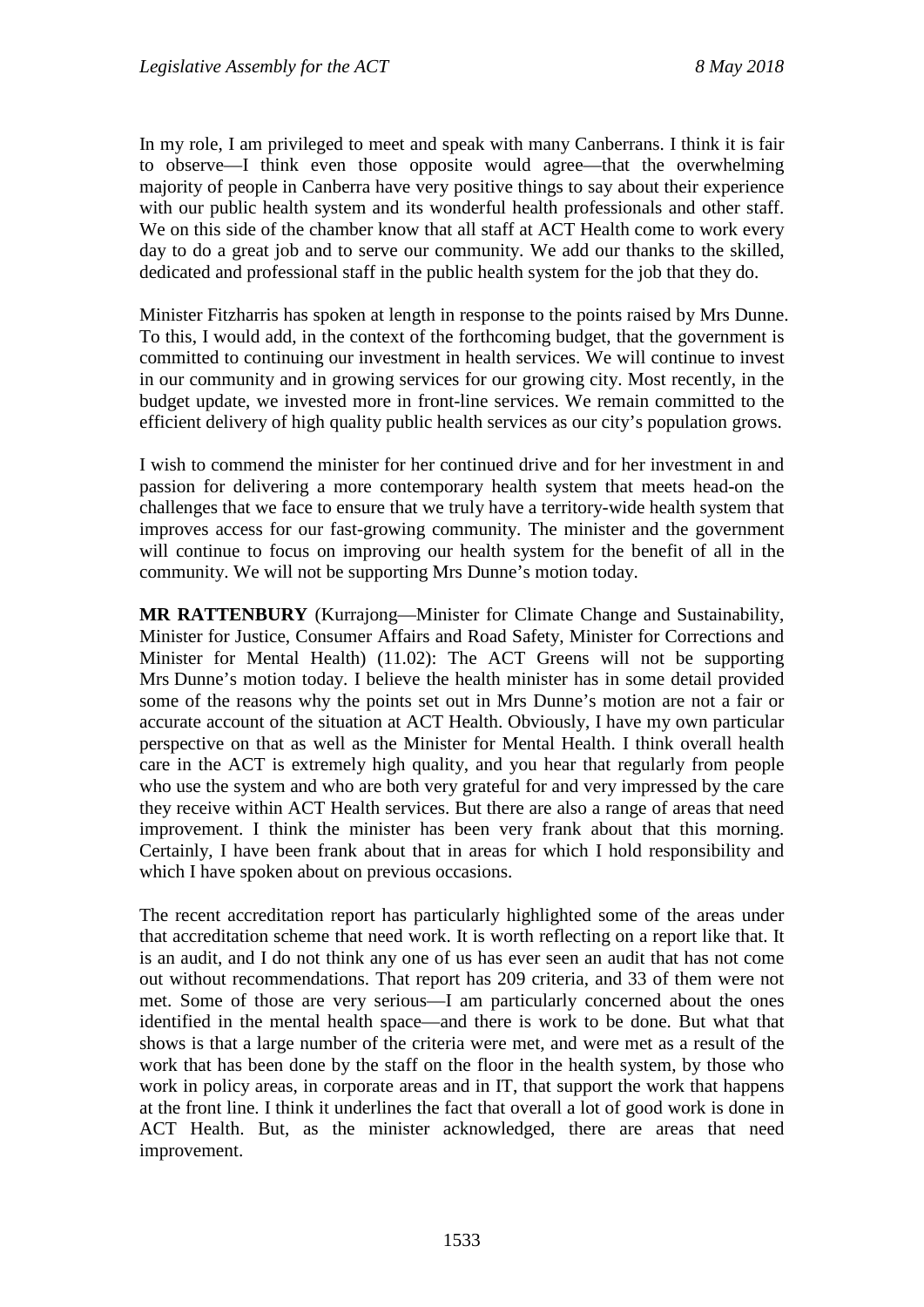Governance has been spoken about, and that plays into the issues that have been raised in the mental health space. There is now substantial work underway to ensure that in the 90 days available to it ACT Health addresses those concerns that have been raised and the problems that have been identified in the accreditation process and addresses them sustainably so that change continues to roll out across our health system over an extended period of time and really reinforces that improved practice.

Certainly, in the mental health space I know we have extremely dedicated staff. They turn up to work every day committed to doing the best possible job they can. I know this happens right across Health, but I have a particular focus in that area. In the mental health space we are a leading jurisdiction on account of a number of indicators which are very important. That does not mean we should stand still and it does not mean there are not areas we need to continue to improve. I will give a statement shortly that goes to some of those issues and the work that is being done in ACT Health. Overall I think Health is working extremely hard, but there are areas we need to focus on.

I have already spoken about governance. We need to keep updating our infrastructure. The new University of Canberra hospital will open quite shortly and that will provide a fantastic new facility on the north side of Canberra that really adds to the spectrum of services available in ACT Health and brings new skills, new planning and new opportunities to our health system in the ACT.

I think today's motion is one you would expect from Mrs Dunne. I do not think it is a fair or accurate account of the situation at ACT Health, and I do not think it reflects on the work I know the minister is putting in to address some of the areas that are challenging.

Health is a challenging portfolio. It is made up of human beings, and in human systems there are times when things need to be lifted up, to be fixed up, to be reinvigorated or to be reformed. In those areas I know the minister has a focus, and in the capacity that I have as the Minister for Mental Health I will be working with her on some of those issues. I look forward to seeing through the budget new resources provided for ACT Health and, through a series of other projects that are currently being developed and worked on, a continuous improvement in the services provided by ACT Health.

**MS LAWDER** (Brindabella) (11.07): Recently we have seen headlines like "My baby nearly died: mothers' 'traumatic' Canberra Hospital births". We have read:

When they turned around and told Brooke they couldn't break her waters because they didn't have staff they just said, if you've got an issue, complain to the minister.

Well, what we have seen recently, minister, is quite a number of complaints. Patients and staff, despite the bullying culture and personal risk, have complained, and the complaints are all there for us to see. Minister Fitzharris is letting the people of Canberra down. On her watch we have a litany of disasters and neglect in our health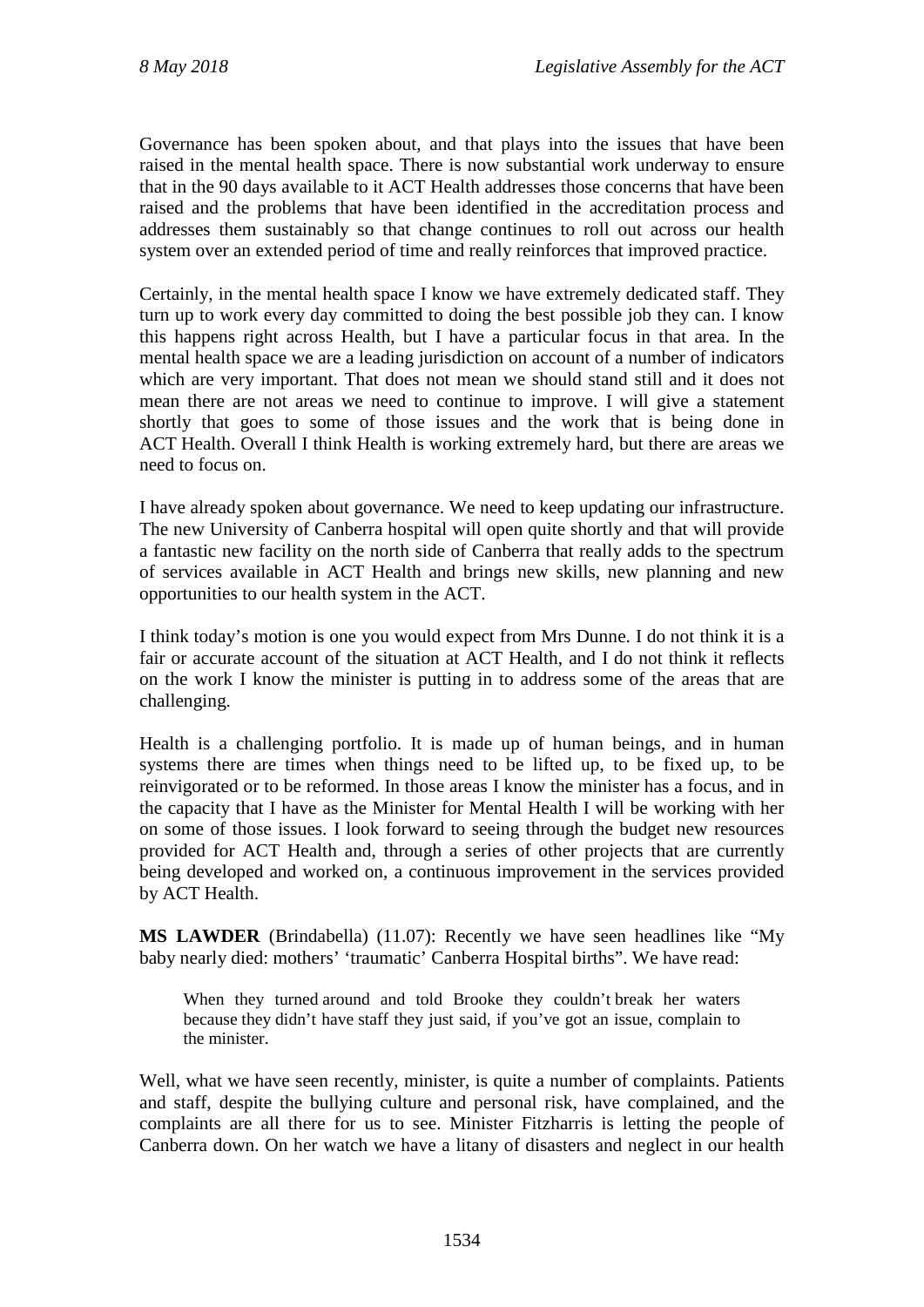system. These are listed here in Mrs Dunne's motion. I am only going to speak to a couple of these items today because, quite frankly, 10 minutes is not enough to cover them all.

Firstly, we have the failure of the Canberra Hospital to pass a reasonable number of standards in the accreditation audit conducted by the Australian Council on Healthcare Standards in March this year. Failing to meet accreditation is not recommendations of an audit; it is a fail in an exam when you know you have to get 100 per cent to pass, and it means that the health of Canberrans is at risk.

The accreditation report is not—I repeat not—a failure of the skill and dedication of our nurses, doctors, midwives and other health staff at the hospital. These staff treat patients with care, compassion, respect and professionalism every day. The report is actually a vindication of their skill in providing care despite the systemic issues in our hospital. They are not being supported by clear and competent leadership. I, like many other Canberrans—in fact, I would say most Canberrans—have the highest regard for the skilled and compassionate staff in our hospital. But the AMA president has recently said that hospital staff were frustrated that good clinical care was hampered by poor governance and management issues. He said there was a sense that good patient care but bad systems were in place so the good work of clinicians would be overshadowed.

It is important to understand that the Australian Council on Healthcare Standards accreditation report found that it was the current hospital systems that are fragmented. They lack consistency and clear direction across the organisation for the staff and service delivery. The issue is not the staff, but the failure of the systems and tools the staff have at their disposal and the rules and processes that they have to follow. It is highly concerning that some of these failures put patients at extreme risk. This leads to the singular conclusion that there has been a failure of leadership and governance at the Canberra Hospital, and we must now fix this long list of issues by July in order to keep the national accreditation.

Ms Fitzharris has also said it is clear there are governance issues within ACT Health that need to be addressed. So where are those governance issues landing if not firmly at the feet of the minister for health? The minister for health has told us this morning that she has been the minister for a year. Actually, it is far longer than that. It is 18 months since the election, and she was an assistant minister for about a year before then. Mr Coe referred to the fact that often you will blame a previous government for issues. Ms Fitzharris seems to be blaming previous ministers, even though she was one of those herself at the time.

The second point in Mrs Dunne's motion is the claims reported in the media that in preparation for the audit, situations were contrived temporarily to appear to comply with accreditation standards. How can we have faith in our system when it is reported that things are concocted or temporarily changed to make it look like they are one way and then reverted to the other way after the inspection or the audit has taken place? It is a bit like cheating in your exam when you are trying to get 100 per cent, but we still failed to pass.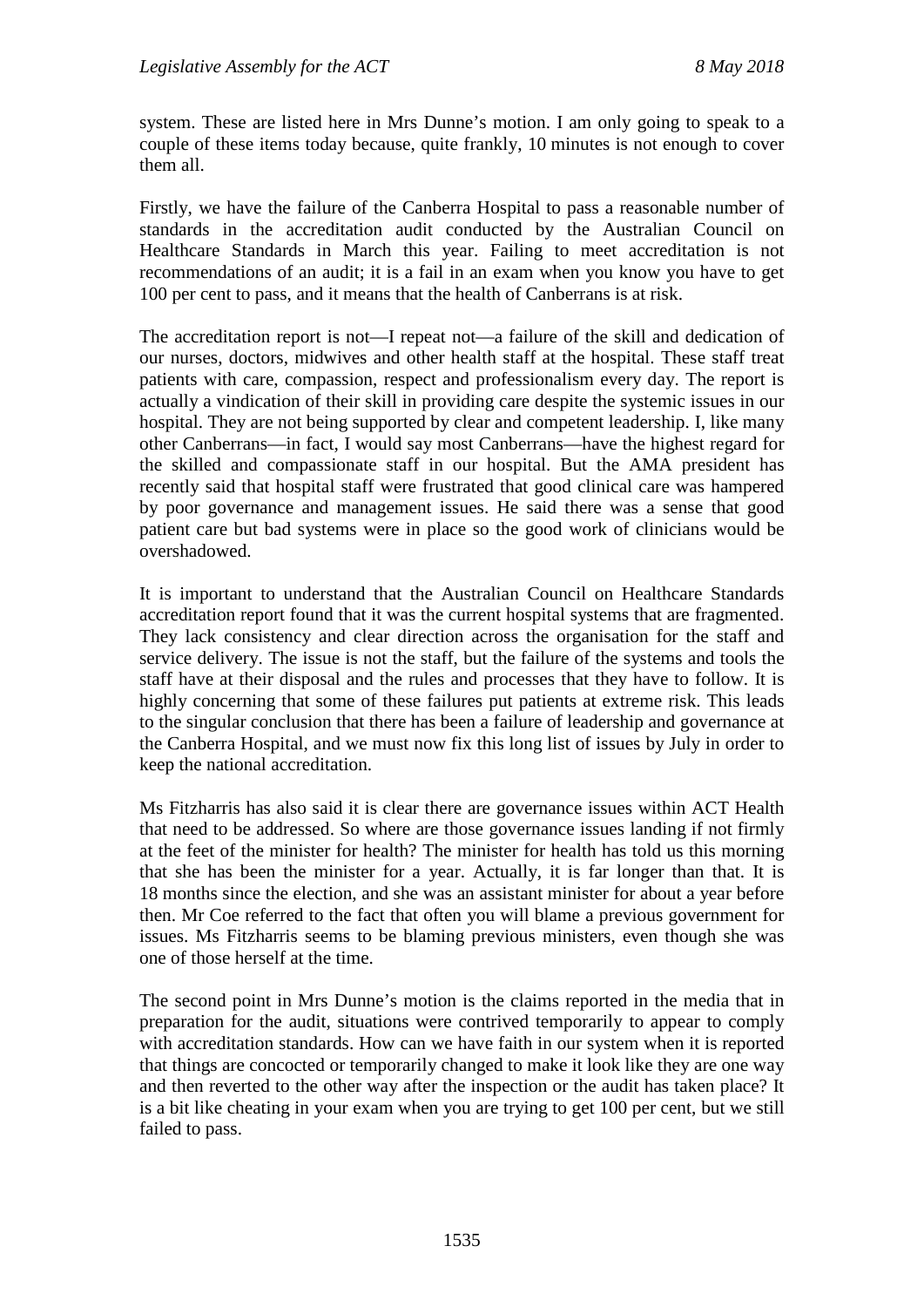Thirdly, there are the concerns of clinical staff at the Centenary Hospital for Women and Children about maternity services, including overcrowding, bullying, lack of resources, and poor management. According to patients and midwives, the Centenary Hospital for Women and Children has overcrowding, bullying, lack of resources and poor management. The staff themselves claim lives are being put at risk by chronic understaffing, delaying of procedures and under-resourcing. Mothers have told of their horror birth stories, often stemming from long delays to access their induction or other procedures. But according to the minister, they have got it wrong. She knows best. She knows we do not have problems, apparently. While she admits there are some governance issues within ACT Health that need to be addressed, when it comes to the management of the Centenary Hospital for Women and Children, apparently there is nothing to see.

That brings us to the next point about bullying. No wonder we have heard over and over again about a systemic culture of bullying in the hospital. It seems to me to be coming from the top, with this minister refusing to believe that there are issues, denying her own professional staff when they say there are problems. It is coming from the top and trickling down. No wonder it has been so intractable and difficult to change.

We have the announcement that the Health Directorate will be split into two directorates. That is a good way of avoiding criticism: "We're going to split the department into two parts, and everything will be fine once we do that." That does not make any sense whatsoever. You have to actually address the issues, not make administrative changes in the hope that smoke and mirrors will make people think everything is okay and something is being fixed. We have seen these types of tricks before in various public service changes.

The minister might be in denial, but the issues of poor leadership at ACT Health are all too apparent to the casual observer. The minister is taking advice from the senior bureaucrats. What they actually need to do is take note of the advice, of the concerns, of the complaints of our professional, caring and committed staff who are putting up with unreasonable daily pressures trying to deliver the best possible health outcomes while the hospital is lacking leadership from the top.

The minister is saying she denied there are ongoing tensions between midwives and management at Centenary Hospital for Women and Children. Really? You can deny there are ongoing tensions? And today the minister is quoted as saying this action by the Canberra Liberals is nothing more than a cheap stunt. "My baby nearly died." Is that a cheap stunt? "Concerned about my health and my baby's health." A cheap stunt? Really? How is that supporting our nurses, doctors, midwives, and other staff and patients with their enormous personal and professional commitment to the job? We must listen to these people at the front line, at the coalface, if you like.

The Greens have said they will not be supporting this motion today. Once again, they are actually part of the government. They are no longer an independent voice in this chamber. They are pretending to be a crossbench to those in the public but refusing to act as one in the chamber. Their vote today will indicate whether they believe the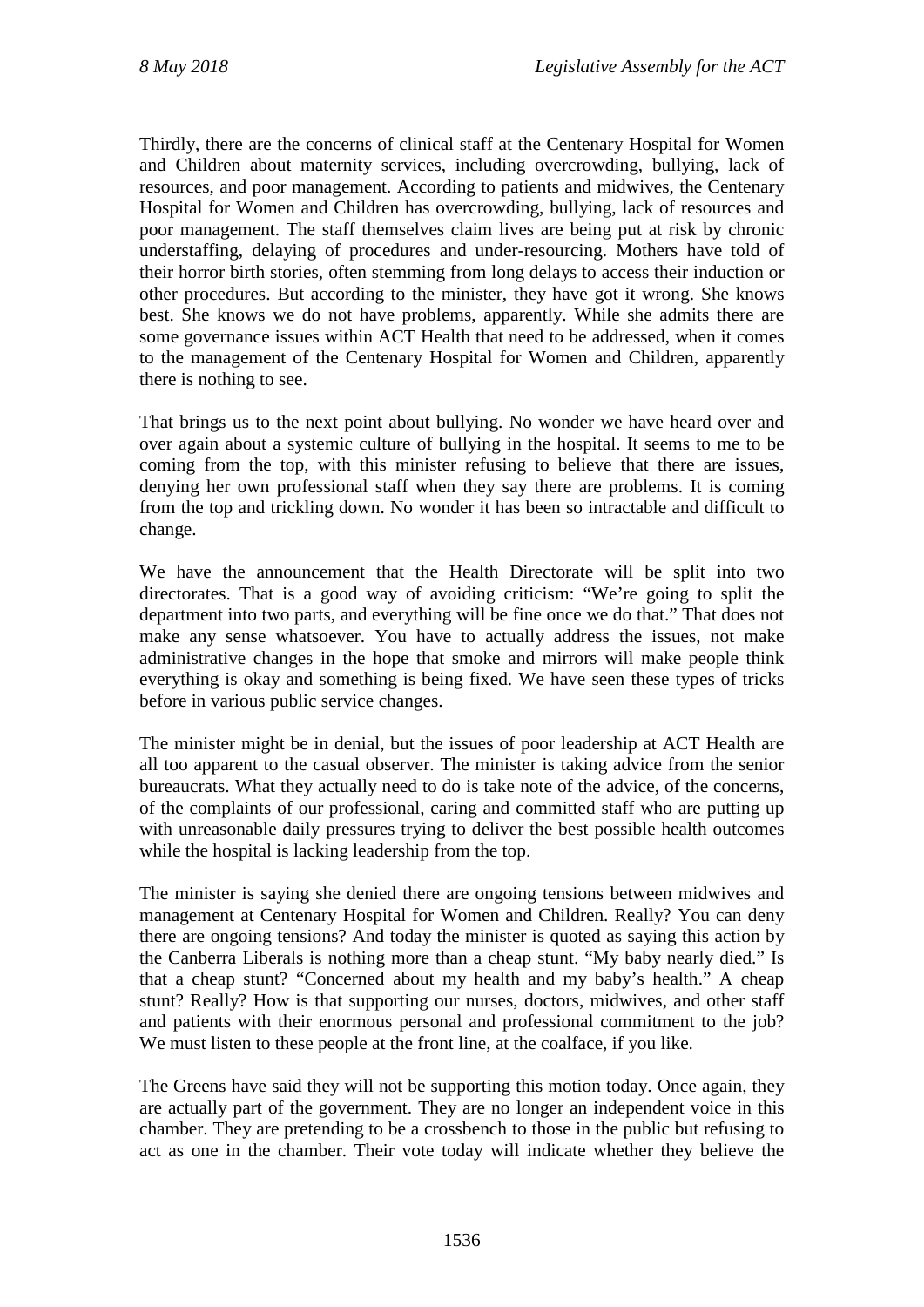hospital system is in crisis or not, and clearly they do not believe reports like, "My baby nearly died." *(Extension of time granted.)* 

The minister covers a myriad of city services from mowing and car parks to dangerous dogs. She has responsibilities for what is being called the largest infrastructure project our city has ever seen. She has a crucial job trying to provide leadership to our health service. It is not fair on the people of Canberra that she is not able to dedicate the time to our health system while she is flitting from one hard-hat photo opportunity to another and leaving our hospital system in crisis.

It is not enough, Minister Fitzharris, to paint a better picture for staff and patients. What is actually needed is systemic change to support our hardworking health staff. It is not good enough to deny, to dismiss, to disclaim what is being said by our health staff. I call on the Assembly to support our community. Whether you feel you are supporting Mrs Dunne's motion or not, support our community, support our doctors, midwives, nurses and other health professionals to take action today in supporting this motion of no confidence against the health minister.

**MRS DUNNE** (Ginninderra) (11.18), in reply: To conclude, I go back to where I left off. Today we saw not the minister responding to the motion but the minister going about her work of delivering a ministerial statement. She admitted it: "I was going to deliver a ministerial statement, and you got in the way of it, so I will deliver a ministerial statement." She spoke for upwards of 20 minutes about all the things that reinforce what is in this motion. She went through this motion item by item, (a) to (l), and addressed the issues.

Everything that Mr Coe said is correct. There is nothing in this motion which is incorrect. There is nothing in this motion that can be gainsaid or denied by the government. This list of failings of this minister are enough for her to go. Her 20-plus minutes of saying, "I am working on this; I am working on that; we are doing the other thing," only reinforces the extent to which she has lost the plot.

ACT Health is in crisis. And, like a fish, it rots from the head down. The crisis has been caused by this minister and her failings. Her 20-plus-minute pseudo ministerial statement today only reinforces the reasons why the Canberra Liberals have brought forward this motion today. To reflect on the words of Ms Lawder: this Assembly owes it to the people of Canberra and the region, and the health workers of Canberra to remove this minister today. These people deserve better. They pay for better and they should be getting better.

The minister's response today is absolutely and utterly classically the minister's response. Her approach is to parrot what the bureaucrats say to her. She has been, as I have consistently said, the minister for plausible deniability—"I was not briefed. I did not know," et cetera. And here we have it today: a twenty-plus-minute ministerial statement that confirms everything that the opposition said in their motion and highlights exactly the extent of her failings.

How many ministerial statements have we listened to from this minister since October 2016? I have lost count. It is always, "We are going to do better in the future." Why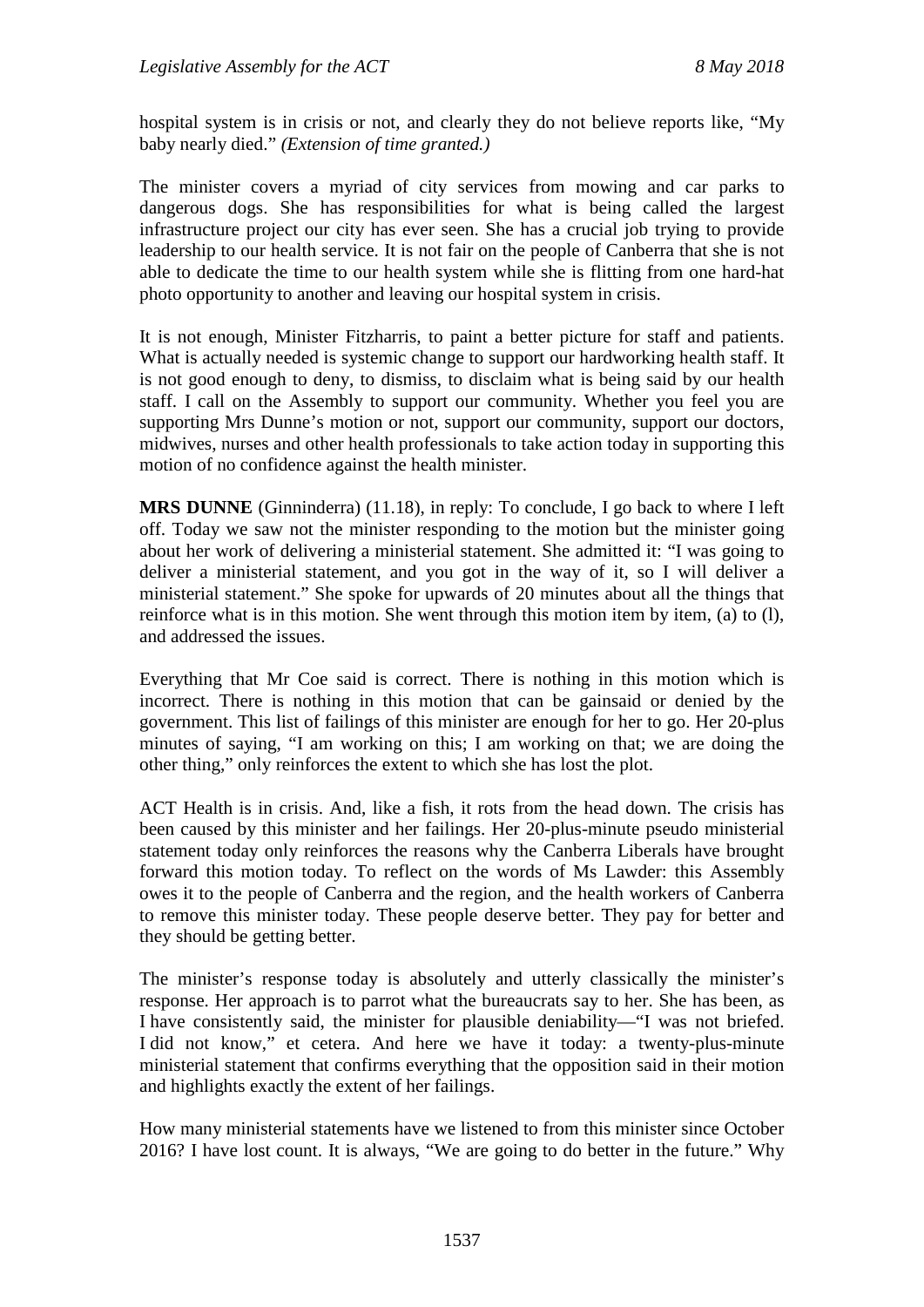should we believe this minister when she misleads the Assembly? That is enough to sack a minister in the first place. She has consistently misled the Assembly and she has not come in to this place and corrected it. That is a sackable offence in any parliament. In addition to that, we have had ministerial statement after ministerial statement of this minister coming in to this place and saying, "Things are bad in Health and I'm committed to making them better." We have listened to her for 18 months.

As Ms Lawder has rightly said, the previous year she was the assistant minister. She was the minister for health in waiting because Simon Corbell was not going to continue in the parliament. And we all knew that. But she keeps saying, "I did not know anything about this while I was an assistant minister." Either she was doing a very bad job or she has misled the Assembly.

Minister Fitzharris does nothing more than parrot what bureaucrats say to her. Does she listen to the clinical staff and the patients? No. Her response to the stories that came out about the maternity services at the Centenary Hospital for Women and Children is to say, "I am assured that that is not what is happening." Late last year I raised these very same issues when midwives and others were saying on social media, "Ladies, do not go into labour today, cross your legs, because every available space in the women and children's hospital is being used." I asked questions about that. The minister came in and, in writing, responded to me saying that that did not happen. I cannot believe it. I cannot believe—

**Mr Rattenbury**: Believe the patients.

**MRS DUNNE**: I cannot believe the minister when the patients, the people who have contact in there, are saying, "Do not come in today—cross your legs—because the place is so overcrowded." I do not blame Minister Fitzharris for the fact that the women's and children's hospital is overcrowded. I blame Minister Gallagher, who, when they built the women's and children's hospital, built it to replace the facilities that they had at the time.

Many years have passed. During the election campaign, when my colleague Mr Hanson spoke so eloquently about the need for new infrastructure, this minister and her predecessor said, "No, no, no—there is nothing to see. We do not have to improve the infrastructure. No, no, no—we do not have to improve the infrastructure." They said it over and over again. Only when it became electorally unpalatable for them to continue to say it did they say, "Oh yeah, maybe Jeremy Hanson's right, but we do not have to do it quite as quickly as he said."

Mr Hanson has been proved absolutely correct about the failure of and the need for infrastructure. A number of times in the past few days I have been asked what I would do differently. The answer is that the Canberra Liberals would have started the building project that we needed a few years ago. It would already be underway. We would have a clear end point. We would be able to say when these facilities would be available.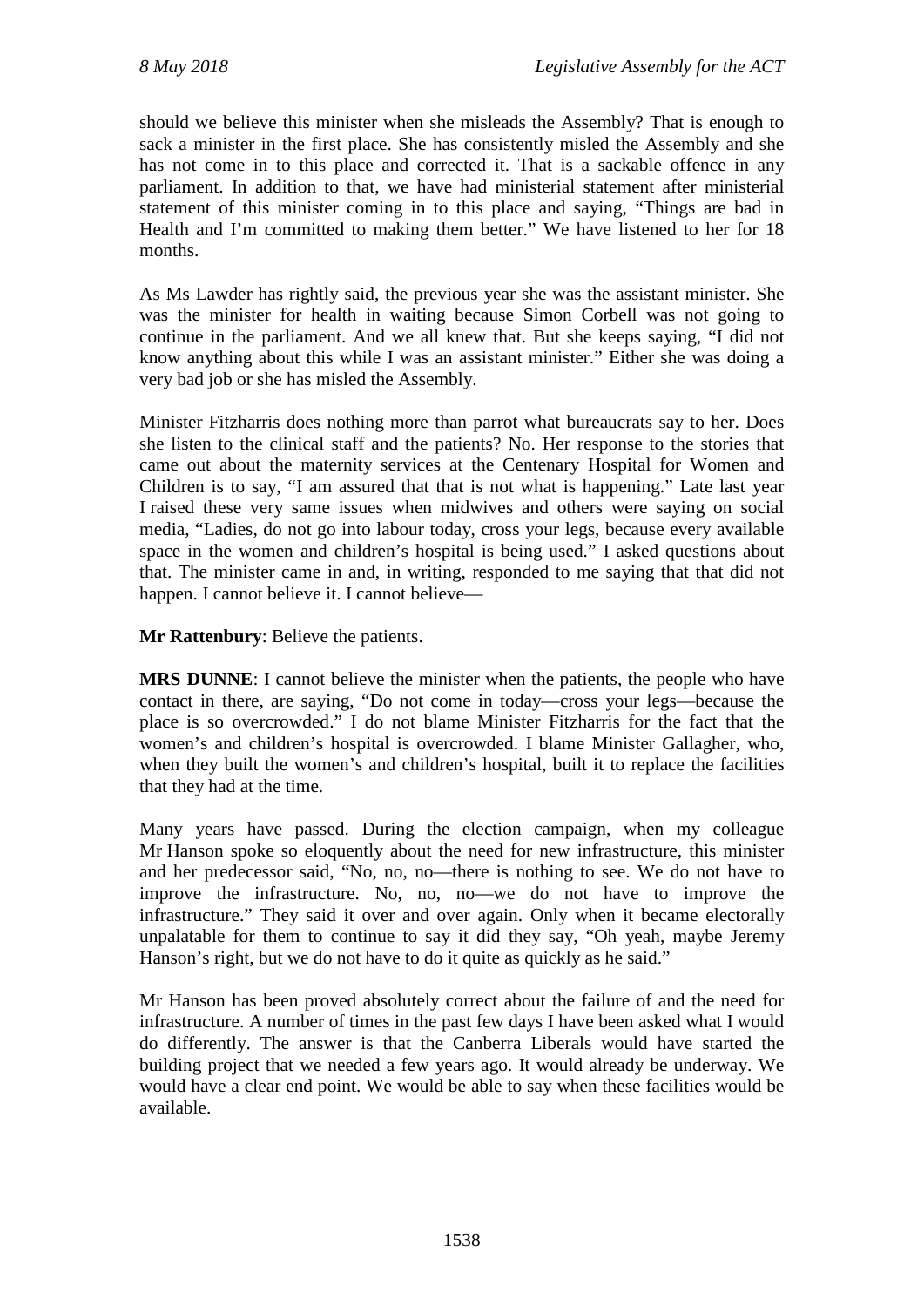Minister Fitzharris's response to the failure of the women's and children's hospital is to spend a small amount of money creating net three new beds at Calvary hospital and to encourage people to go to Calvary. As Minister Coe has said, "directing traffic". We have to remember that the amount of money that is being spent at Calvary will give us net three new beds, despite the fact that the Chief Minister says the population is growing. It grew by 11 per cent between one census and the other. The number of people using our health system from out of the ACT is growing.

These are things that we can anticipate, except this government has failed to do it. This minister is the person responsible at the moment. She has singularly demonstrated today her failure by delivering yet another lengthy ministerial statement that confirms everything that is in this motion and saying that we have lots to do to improve. We certainly do have lots to do to improve. And this minister is not the person to do it.

Let us go back. This minister has misled the Assembly. She told us, on at least four occasions—she told us again today—that elective surgery and emergency department waiting times were on the up. Let me repeat the items I referred to in my previous comments. In February 2018 44 per cent of presentations to the emergency department were seen on time. That compares to 61 per cent at this time last year. In February 2017 102 patients were on the elective surgery list waiting for longer than recommended time frames. This year that has blown out to 278. That is a clear indication that this minister has misled the Assembly.

We turn to the Greens—the people who are here to keep us honest; the people who have said, "We won't support frivolous wants of confidence. We'll only approve it when there is proven and demonstrable failings on someone's part." We have seen today—if Mr Rattenbury and Ms Le Couteur care to open their ears—enough evidence to sack this minister. She has simply—persistently and continuously, even to this very day in her comments—misled the Assembly about elective surgery waiting times and emergency waiting times. That is enough under a Westminster system. But no. This Greens coalition is not going to break up over this.

The Greens have said that they will not be supporting the motion. We know therefore that it is destined to fail. It shows that the Greens in this place, just as they are nationally, are green in name only. They are no more than a branch of the Labor Party. They kowtow to this Labor Party and they kowtow to Labor Party policies. They vote with the Labor Party as the Labor Party directs. They are no longer a crossbench.

Ms Le Couteur is little more than a government backbencher who enjoys unjustified privileges not afforded to her Labor backbench colleagues. It is clear that this motion will fail. *(Extension of time granted.)* It is clear that this motion will fail because the Greens are too afraid to show some courage. Mr Rattenbury is obviously conflicted. His comments today were short and lukewarm. Although he has obvious concerns about the minister, he will be supporting the Labor Party today because he wants to maintain his privileged position.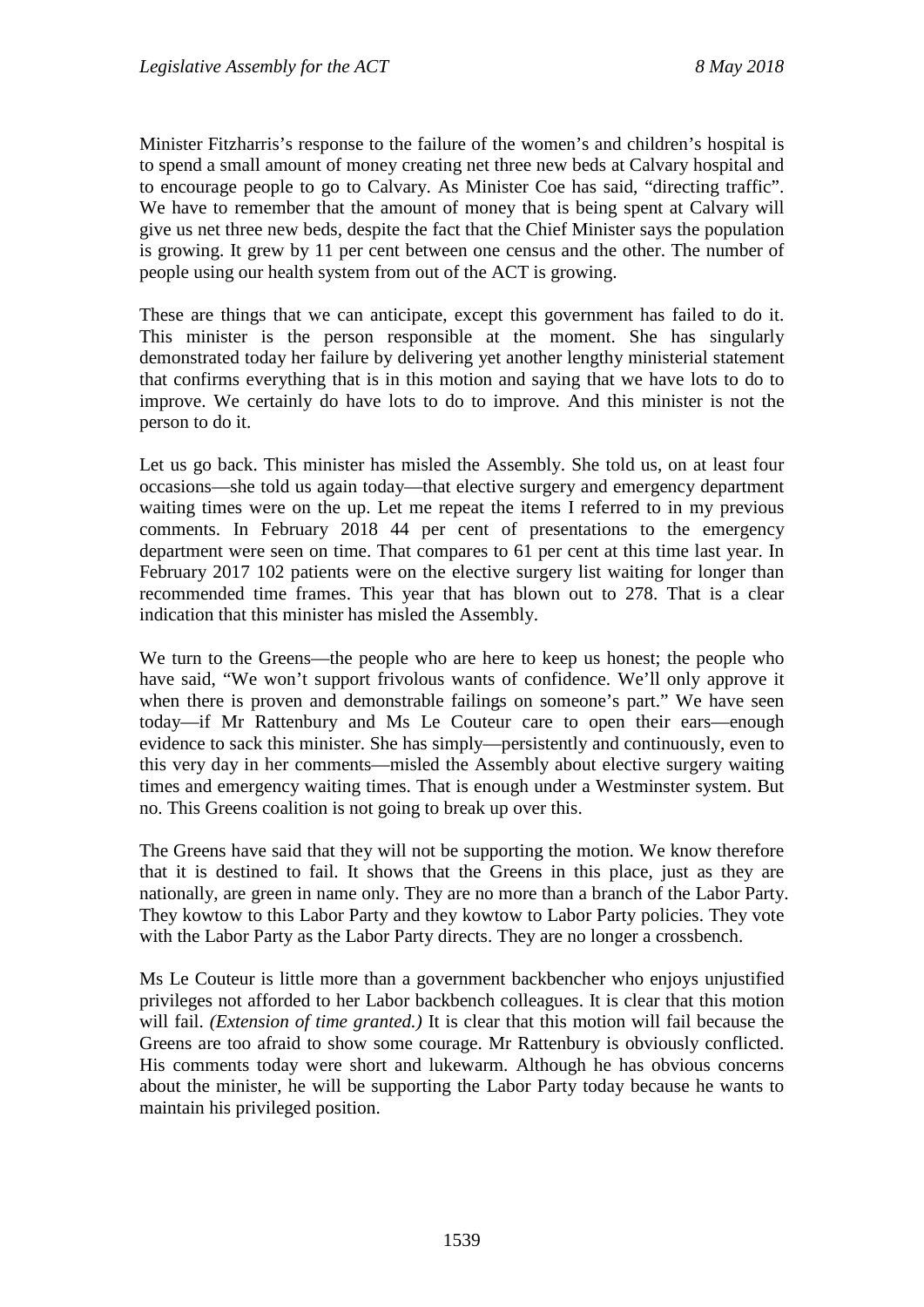Minister Rattenbury came into this place in 2008 with one ambition—a publicly stated ambition—to become a minister. He will not pass that up for anything. He is putting at risk the people of the ACT, through their health system, because he refuses to pass up the opportunity of being a minister. They do not want to risk being relegated to the crossbench and sitting by themselves, thinking about the things that Greens find important, such as bees. Once again the Greens will put their personal ambitions above the needs of the people of Canberra, to the frustration of the people of Canberra.

The Minister for Health and Wellbeing will survive this motion today—not that she deserves to—because of the alliances in this place. As I said before, we had really spirited defences from the Chief Minister. If I were under pressure and my leader spoke in such spirited defence of me, I would be having a quiet word with him about where his priorities lay. Minister Fitzharris needs to feel very uncomfortable if that is as good as her leader can do when she is under such pressure.

Before I conclude I make it perfectly clear, as I think I have and as clearly as Mr Coe and Ms Lawder have: this is not a criticism of the hospital. This is not a criticism of the health services provided by doctors, nurses, allied health people, wardsmen, administrators and the like who run the hospital; this is a criticism of the minister. It is about the minister. I will not allow her to deflect this and say, "This is the Canberra Liberals criticising the nurses." It is not. We support nurses, we support doctors and we support allied health staff, who are trying to do their best in a system that is mired in bad data, failing standards and maladministration. It is a hospital literally falling apart at the seams—physically falling apart at the seams—that has been presided over by this government for 17 years.

There is no-one to blame about the state of the health system in the ACT. There is noone to blame when people tell the *Canberra Times* that they feared for the safety and the survival of their children during the birthing process in a First World country, in the national capital of a First World country, in a teaching hospital in a First World country. There is no-one to blame but the minister responsible.

The minister is responsible. Today she will survive not on merit—not because she is doing a good job; not because she can deliver a 20-plus-minute ministerial statement on how terrible things are, saying "Gee, I'm going to get on and make it better", which she has been doing for 18 months—but because the Greens in this place care more about their own position than they do about the people of the ACT.

Minister Fitzharris should resign. Minister Fitzharris does not deserve the confidence of this Assembly. Minister Fitzharris, as the minister for health, has failed the people of the ACT. She has failed them comprehensively and serially over 18 months as the lead minister and previously as an assistant minister. She has failed and she will not get any better.

This will not be the end of it. We will not suddenly open the *Canberra Times* tomorrow or in a month's time and see great headlines saying how fantastic our health service is. This will not be the turning point. This will not be the occasion when Meegan Fitzharris decides to become a better health minister because of this. This is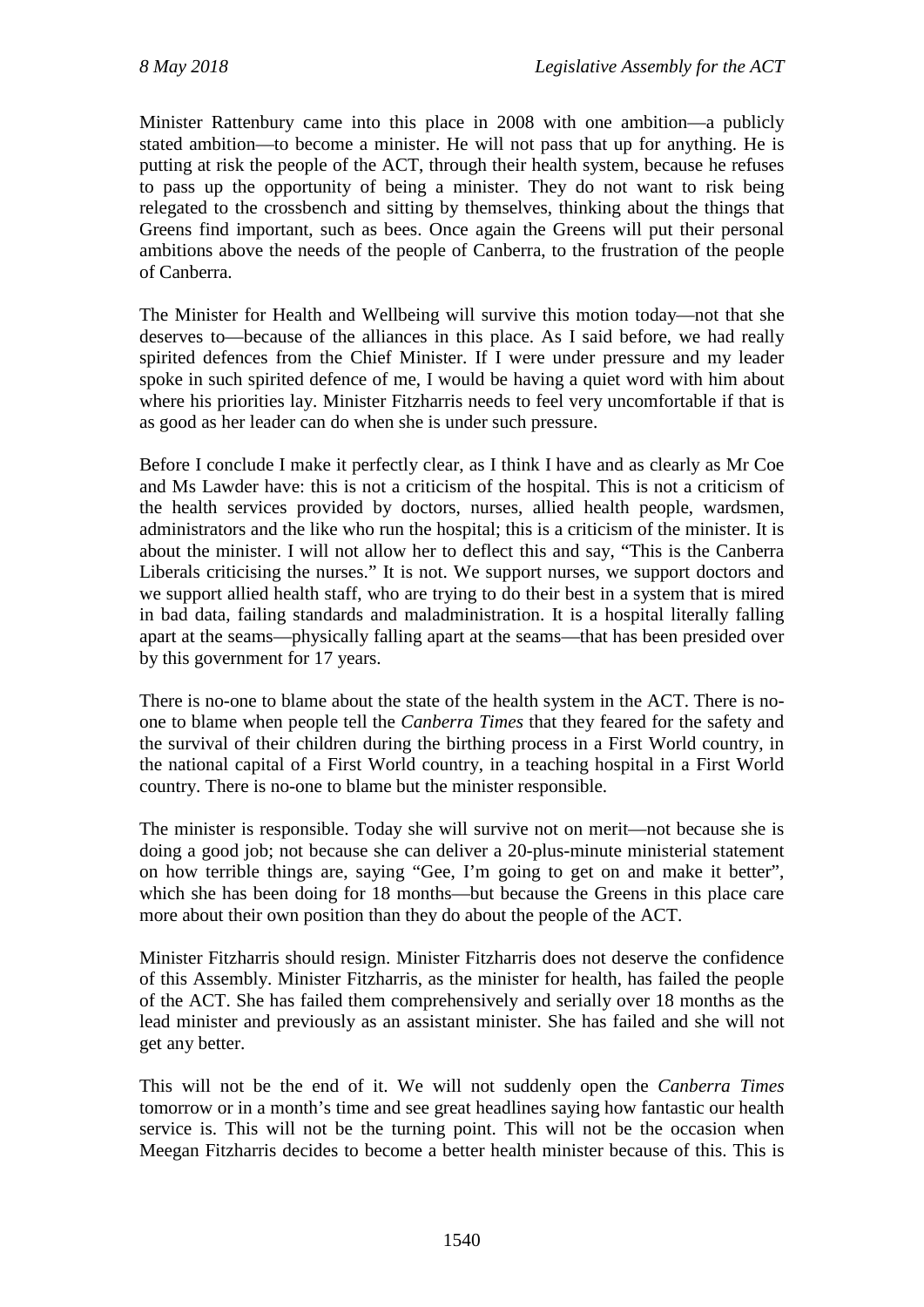just another occasion when the Canberra Liberals will be bringing to the Assembly the things which are patently clear to the people of the ACT.

This is not a cheap stunt. To rephrase Christine Keeler, "She would say that, wouldn't she?" Of course, you would say that it is a cheap stunt. It is the only way that the minister for health can deflect the fact that she has failed. She took 20-plus minutes to demonstrate exactly why everything in this motion that I move today is correct. It is correct. She knows that it is correct. She knows that she is a failure. The Greens know that she is a failure. But the Greens will join together and close ranks so that Shane Rattenbury can continue to be a minister and Caroline Le Couteur can get more privileges as a backbencher than anyone else in this place.

Question put:

That the motion be agreed to.

The Assembly voted—

Miss C Burch Mr Milligan Mr Barr Ms Orr Mr Coe Mr Parton Ms J Burch Mr Pettersson<br>
Mr Dunne Mr Wall Ms Chevne Mr Ramsay Mr Hanson Ms Cody Mr Rattenbury<br>
Mr Kikkert Mr Steel<br>
Mr Steel<br>
Mr Steel Ms Lawder Ms Le Couteur Ms Stephen-Smith

Ayes 9 Noes 12

Ms Cheyne Mr Ramsay Ms Fitzharris Mr Steel

Question resolved in the negative.

# <span id="page-28-0"></span>**Petitions**

*The following petitions were lodged for presentation:*

# <span id="page-28-1"></span>**Safe and inclusive schools initiative—petition 25-17**

*By* **Ms Orr**, *from 1,483 residents*:

#### **To the Speaker and Members of the Legislative Assembly for the Australian Capital Territory**

The following residents of the ACT draw to the attention of the Assembly that students present to all schools, government and non-government, with a range of personal characteristics, including diversity in gender identity and presentation, sexual orientation and intersex status.

As an inclusive community, Canberrans overwhelmingly support schools respecting, welcoming and celebrating diversity and encouraging children to be themselves.

When this does not occur, children can face bullying and discrimination that damages mental health, lowers academic achievement, lowers rates of school attendance and increases rates of self-harm and suicide.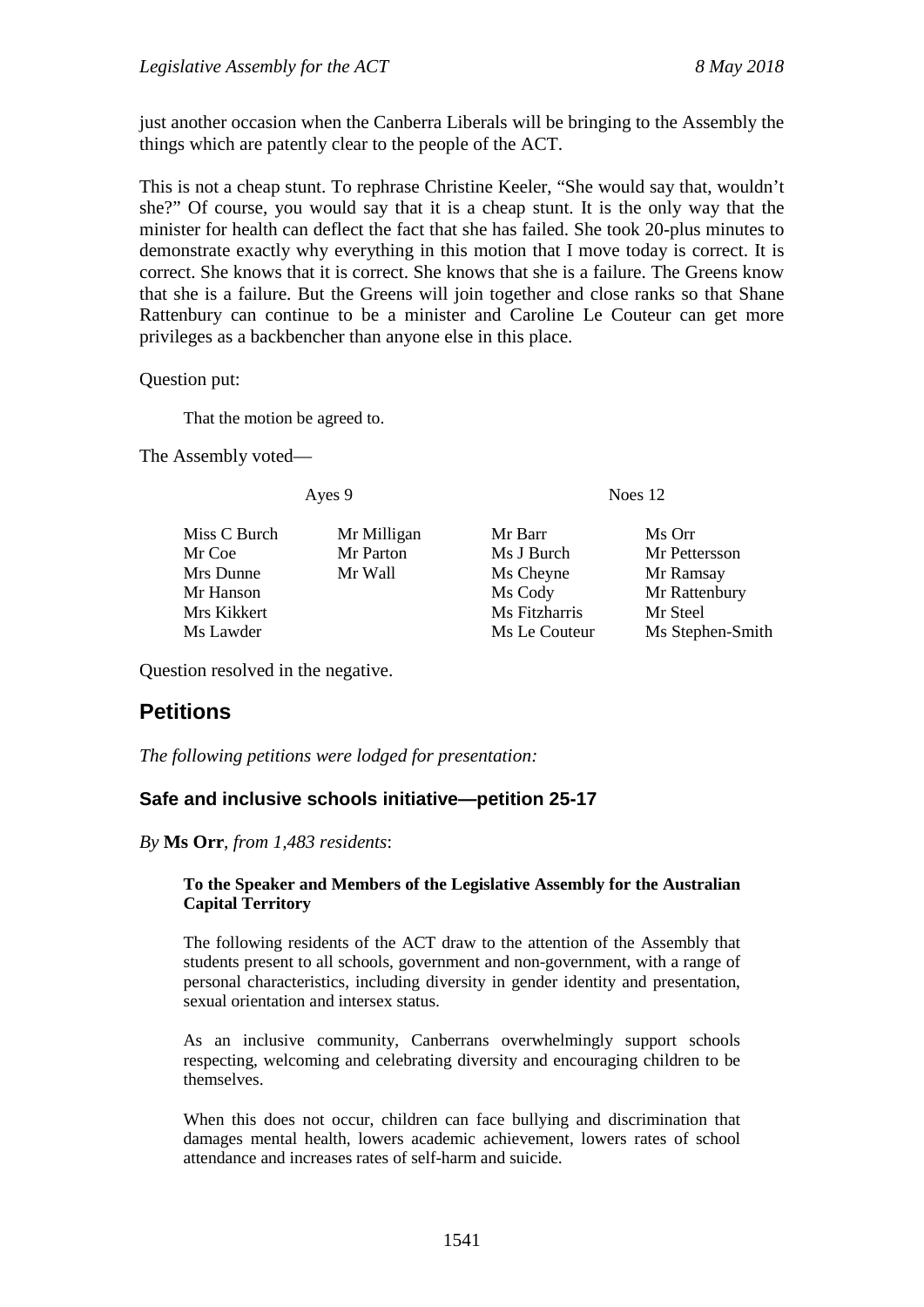Your petitioners, therefore, request the Assembly to support the Government's efforts to ensure all children are safe and supported at any school, and support the ACT Safe and Inclusive Schools initiative being available to all ACT schools.

*Pursuant to standing order 99A, the petition, having more than 500 signatories, was referred to the Standing Committee on Education, Employment and Youth Affairs.*

# <span id="page-29-0"></span>**Bridge paths—petition 2-18**

*By* **Ms Le Couteur**, *from 9 residents:*

#### **To the Speaker and Members of the Legislative Assembly for the Australian Capital Territory**

The following residents of the ACT draw to the attention of the Assembly that the walk around Lake Burley Griffin is becoming increasingly popular and congested. The most popular route for tourists, walkers, joggers, families and dogs is between the two bridges and this route has now become dangerous. It is the preferred route used by unregistered bicycle riders who are able to legally reach speeds of 50km an hour. With urban infill generally, but particularly in Campbell and Kingston Foreshores, this congestion will only increase.

Pedal Power has long been advocating for separation on the lake path. Pedal Power sees this as a practical solution to avoiding harm to people walking and cycling. We, the undersigned, would like to add our voices to that of Pedal Power.

To facilitate the safety of all groups, the signatories to this petition ask that a transport bike lane be created to separate the more leisurely groups from those who undertake the route at a much higher speed.

Your petitioners, therefore, request the Assembly to call on the ACT Government to:

- work with the National Capital Planning Authority on a works program to define a two-way dedicated bike path both sides of Lake Burley Griffin between Commonwealth Avenue and Kings Avenue bridges;
- − erect signs to define the speed limit of bikes using the shared path to 10km an hour;
- − erect signs on both bridges instructing bike riders to dismount and walk across the narrow path across the bridges.

# <span id="page-29-1"></span>**Proposed Kingston nursing home—petition 9-18**

#### *By* **Miss C Burch**, *from 162 residents:*

#### **To the Speaker and Members of the Legislative Assembly for the Australian Capital Territory**

This petition of certain residents of the ACT draws the attention of the Assembly to the fact that the proposed development of a large hospital-like nursing home on the corner of Wentworth Avenue and Gosse Street, Kingston, will cause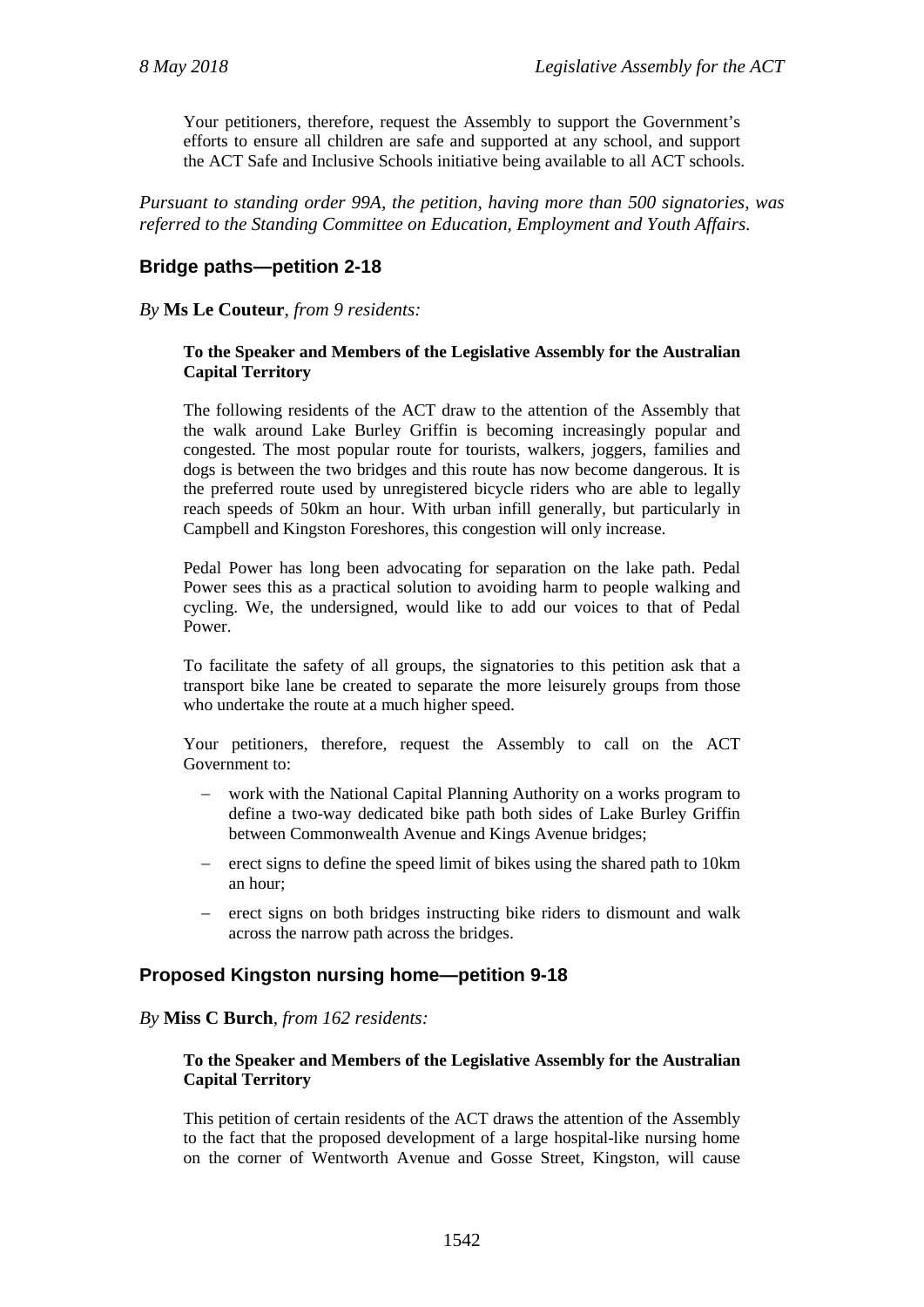irreversible damage to the residential amenity of Gosse Street. The proposed development will route noisy 24/7 traffic onto Gosse Street, with secondary effects on traffic flow on the main arterial, Wentworth Avenue. The enormous, ugly building will dominate the street, Telopea Park and the arts precinct opposite. Residents have offered constructive suggestions to the developer on how to make the proposal better for residents of Gosse Street and for residents of the aged care facility, which have not been accepted.

Your petitioners, therefore, request that the Assembly, the Environment, Planning and Sustainable Development Directorate and Chief Minister, Treasury and Economic Development Directorate do not approve any development application for the site until representatives of St Basil's Homes:

- 1. Meet with residents of Gosse Street and the broader community to discuss
- ways to improve the development application, in at least two public meetings;
- 2. Conduct a site visit, alongside representatives of Gosse Street residents; and
- 3. Agree to specific actions to address community grievances with the proposal.

Your petitioners further request that no development application for the site be approved until the Standing Committee on Planning and Urban Renewal's inquiry into engagement with development application processes in the ACT has had an opportunity to consider this case and deliver its final report.

*The Clerk having announced that the terms of the petitions would be recorded in Hansard and referred to the appropriate ministers for response pursuant to standing order 100, the petitions were received.*

# <span id="page-30-0"></span>**Ministerial responses**

The following responses to petitions have been lodged:

# <span id="page-30-1"></span>**Car park closure in O'Malley—petition 3-18**

By **Mr Gentleman**, Minister for Planning and Land Management, dated 12 April 2018, in response to a petition lodged by Mr Hanson on 14 February 2018 concerning the closure of a public car park in O'Malley.

*The response read as follows:*

Dear Mr Duncan

Thank you for your letter of 14 February 2018 regarding petition No 3-18 lodged by Mr Hanson MLA on behalf of certain Australian Capital Territory residents.

I understand the petition brings to the attention of the Assembly the ACT Surveyor-General's notice that the public car park adjacent to blocks 23 and 24 of section 31 O'Malley is to be closed and in relation to portions of land proposed to form block 25 which was to be sold under the Indicative Land Release Program.

The petition notes three key items and I note the following in relation to those items.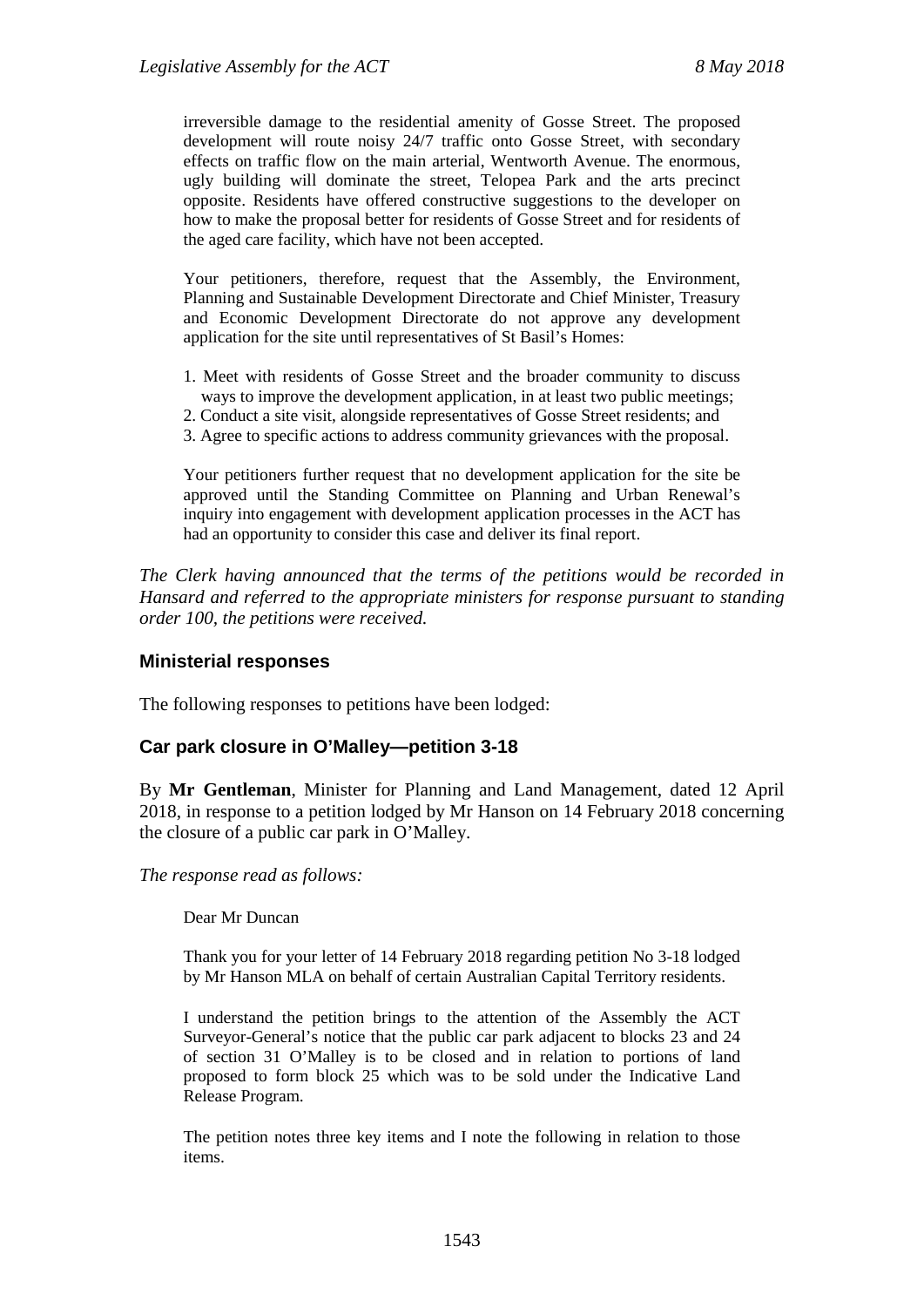#### **1. Extend the closing date for submissions related to the closure of the car park on Pindari Street**

On 5 January 2018, the ACT Surveyor General publicly notified the intention to close the car park on Pindari Crescent following an application from the Suburban Land Agency. A website link to the notice was emailed to those who had previously registered for project updates.

The period for making public comment on this proposal was 10 days longer than the statutory requirement, closing 14 February 2018, to allow for more detailed community consideration of the proposal. Environment Planning and Sustainable Development Directorate (EPSDD) is now undertaking further investigation and analysis particularly in relation to matters raised by the community, and the sale is on hold while this occurs. The community will be able to make further comment for consideration by EPSDD during this period of investigation and analysis.

#### **2. Withdraw Block 25, Section 31 O'Malley from sale on the Indicative Land Release Program**

The Government has placed the release of Block 25, Section 31 O'Malley on hold to undertake further investigation into the issues raised by the community, particularly in relation to the potential traffic and parking impacts. The project website has been updated to reflect this development.

EPSDD will provide the community the opportunity to provide input and to comment on draft reports.

#### **3. The Environment Planning and Sustainable Development Directorate undertake consultation and provide justification for sale of this site as a community facility.**

The ACT Government views community engagement as an important step towards ensuring that the Government's initiatives and decisions are supported by the best possible evidence and align with community expectations.

A key principle of community engagement is that the Government should make sure that the community has an opportunity to be involved in the Government's decision making. The Government's approach to releasing O'Malley has been consistent with this principle.

Accordingly I can advise that the Government has responded to the community by putting the proposed release on hold to undertake further investigation into the issues raised, particularly in relation to the potential parking impacts. The Environment, Planning and Sustainable Development Directorate will undertake that the community has an opportunity to provide input into further investigations and to comment on draft reports.

I also note, the EPSDD has also made efforts to communicate and engage with the local community on the proposed release of the site including:

• May 2017 - publication of the *Indicative Land Release Program 2017-18 to 2020-21*, which outlined the proposed O'Malley release;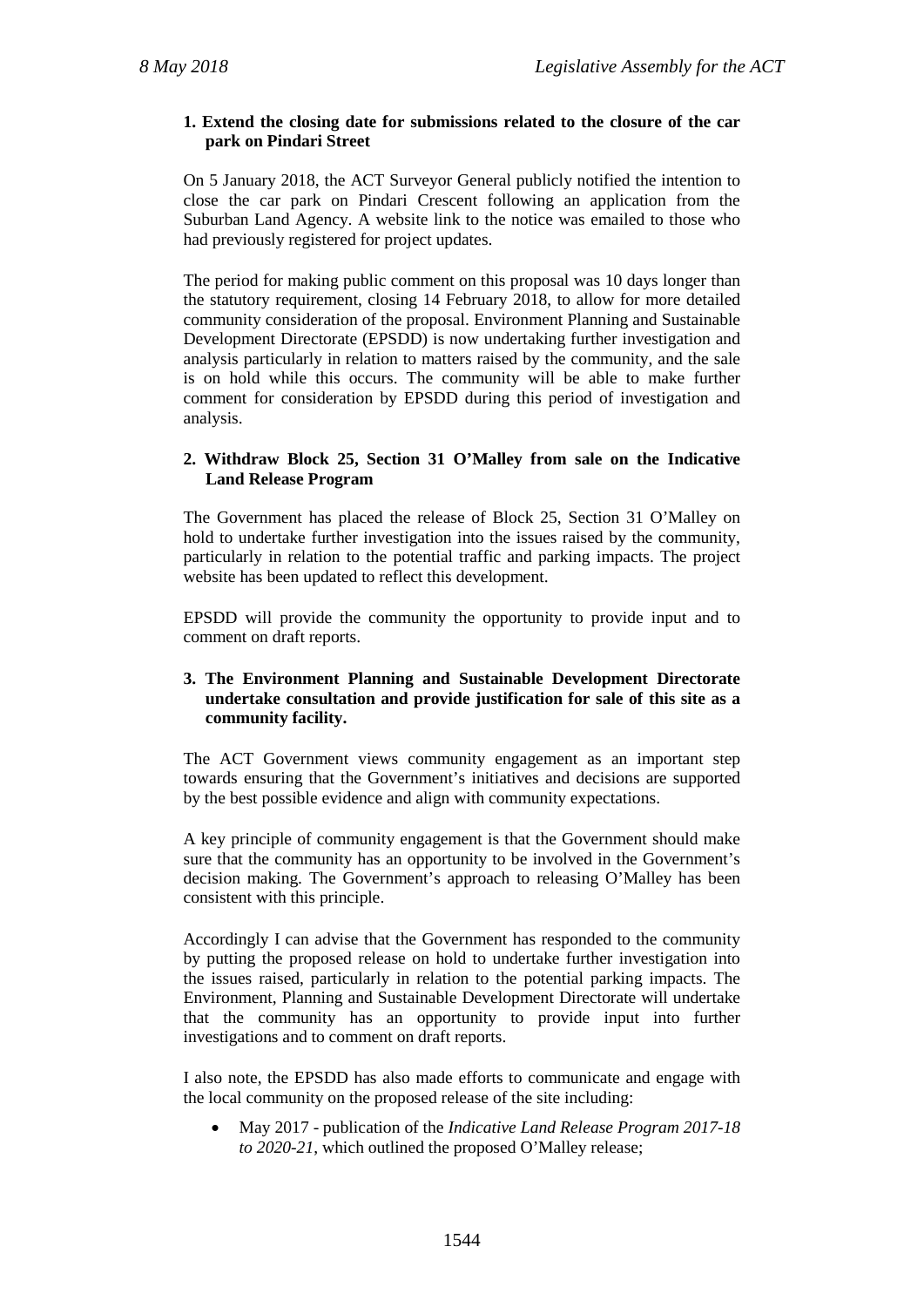- 18 September 2017 a letter to surrounding residents notifying them of site investigations and the proposed release;
- 6 November 2017 a further letter to surrounding residents establishing a mailing list and providing contact details for a project officer and an offer to respond to any questions;
- five project update emails between November 2017 and January 2018;
- 18 December 2017 an invitation session held, with the date suggested by the residents;
- 5 January 2018 to 14 February 2018 the Surveyor-General notified an intention to close the car park as part of amalgamating the site into a single block, with a request for public comment (the public comment period was 10 days longer than the statutory requirements to allow for community consideration of the proposal); and
- 7 February 2018 a presentation at the Woden Valley Community Council meeting.

It is worth noting that Block 23, Section 31 O'Malley has been zoned for use by community facilities (CFZ) within the ACT Territory Plan since the early planning of O'Malley, with the adjacent car park also established to support the use. Following community concerns raised in 2012, the Territory Plan Variation 302 added restrictions to the O'Malley Precinct Code which prohibits the development of residential aged care and supportive housing on the site.

The decision to include the site in the *Indicative Land Release Program 2017-18 to 2020-21* follows analysis of community needs and demand for community facilities in the area, particularly as the O'Malley area has developed from initial plans. The further decision to amalgamate the blocks and the car park servicing it, into one block is to provide the opportunity for the site to be looked at holistically.

In terms of the need for preserving the trees, I note that the Environment, Planning and Sustainable Development Directorate has made an existing tree investigation for the site publicly available on the planning website: https://www.planning.act.gov.au/omalley.

This tree investigation indicates that there are a number of healthy trees which have the potential to make a contribution to the landscape. The retention of trees on-site will form part of any Development Application process for the site, and this will be subject to independent statutory review by the Conservator of Flora and Fauna. This is part of the overall framework that provides a mechanism for balancing development with environmental values.

I note the community interest in this proposal and I hope that this information provides the community some certainty that the Government is listening and seeking to investigate and address their concerns.

# <span id="page-32-0"></span>**Downer community centre—petitions 1-18 and 5-18**

By **Mr Barr**, Treasurer, dated 4 May 2018, in response to petitions lodged by Ms Le Couteur on 22 February 2018 concerning the Downer community centre lease arrangements.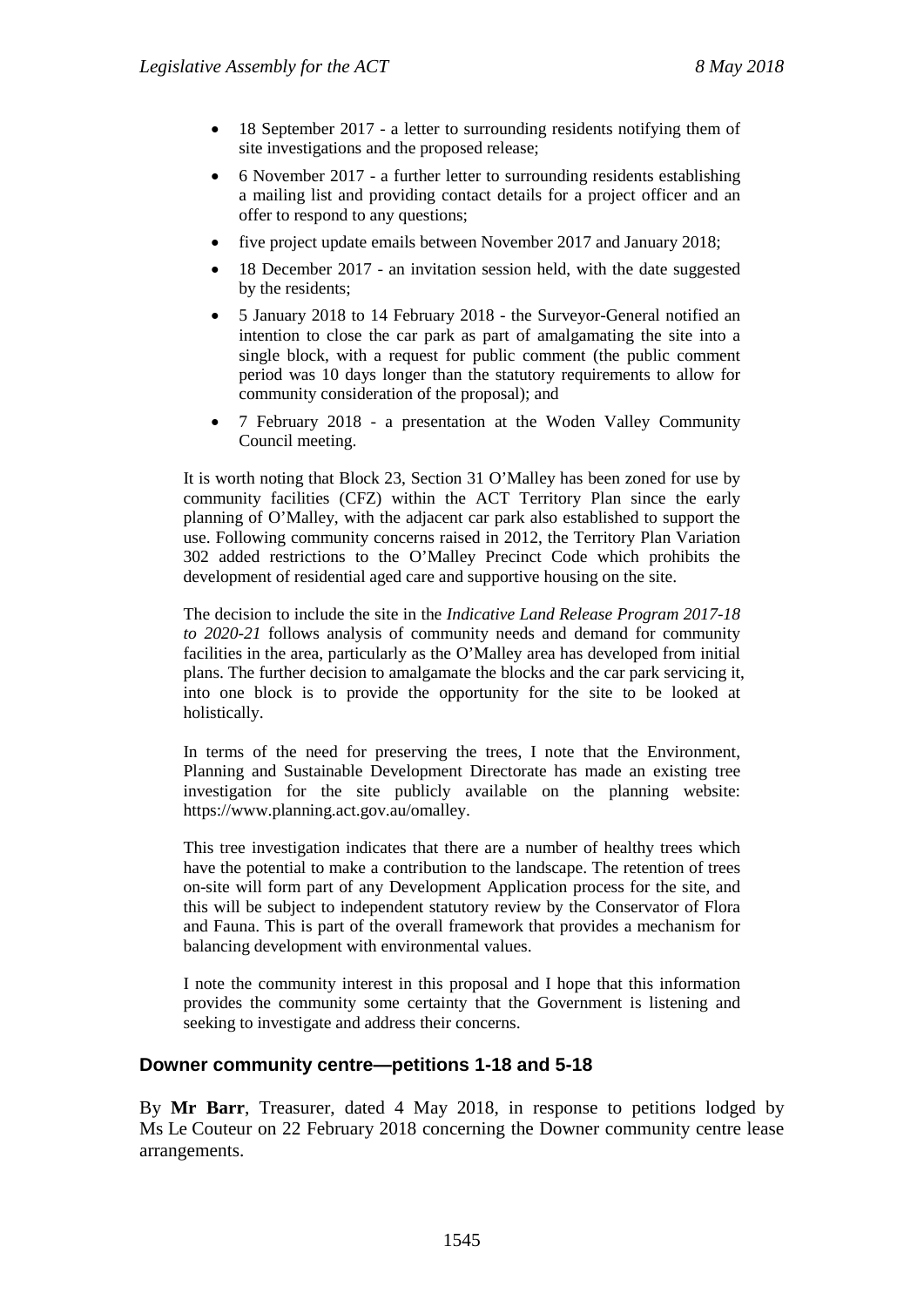*The response read as follows:*

Dear Mr Duncan

Thank you for your letter of 22 February 2018 regarding petition Nos 1-18 and 5-18, lodged by Ms Le Couteur MLA about lease arrangements on behalf of the Downer Community Centre.

The ACT Government has completed a review of stand-alone community halls across the Territory and have not made any changes to the current arrangements. Licence agreements will continue under a subsidised (no rent) arrangement. The tenant is required to pay the first \$500 plus GST in maintenance costs and all outgoings. The tenant retains the revenue from the casual hall hire and ACT Property Group (ACTPG) will continue to pay for capital works.

ACTPG recently met with representatives of the Downer Community Centre and were pleased to see that the property was well maintained and achieving high community use. It was good to hear of the care and dedication that the Downer Community Association Inc has contributed to the hall. The ACTPG have since formally offered the Association a licence renewal based on the above terms and this offer has been accepted.

Providing direct compensation to the Downer community for the sale of the primary school site and community zoned land is not possible in this situation. The Government funded the school from revenue collected from the Territory as a whole, and as such it would be inequitable for revenue from the sale to go back to only the Downer community rather than being used for the benefit of all Canberrans. Furthermore, the Downer community has benefited from the sale of the school site through the ongoing provision of services and a range of Government funded initiatives in recent Budgets.

Thank you for raising this matter with me. I trust this information is of assistance.

# <span id="page-33-0"></span>**Safe and inclusive schools initiative—petition 25-17**

**MS ORR** (Yerrabi) (11.39), by leave: The ACT safe and inclusive schools petition calls on the Assembly to support the government's efforts to ensure all children are safe and supported at any school and support the ACT's safe and inclusive schools initiative being available to all ACT schools. It is clear the Canberra community supports the ACT Labor government's commitment to ensuring all young people are safe and included in their school. Over 1,400 Canberrans showed their support for this petition, and I am proud to have been the sponsoring member. All of my Labor and Greens colleagues in this place have stood up time and time again for the rights of LGBTIQ Canberrans, and it is vital we continue to do so, especially for younger Canberrans.

We know the Canberra Liberals are some of the most conservative Liberals in the country; we only have to look to their outcry over the number of motions we have moved in this Assembly that support LGBTIQ people to know that. The petition highlights the fact that as an inclusive community Canberrans overwhelmingly support schools respecting, welcoming and celebrating diversity and encouraging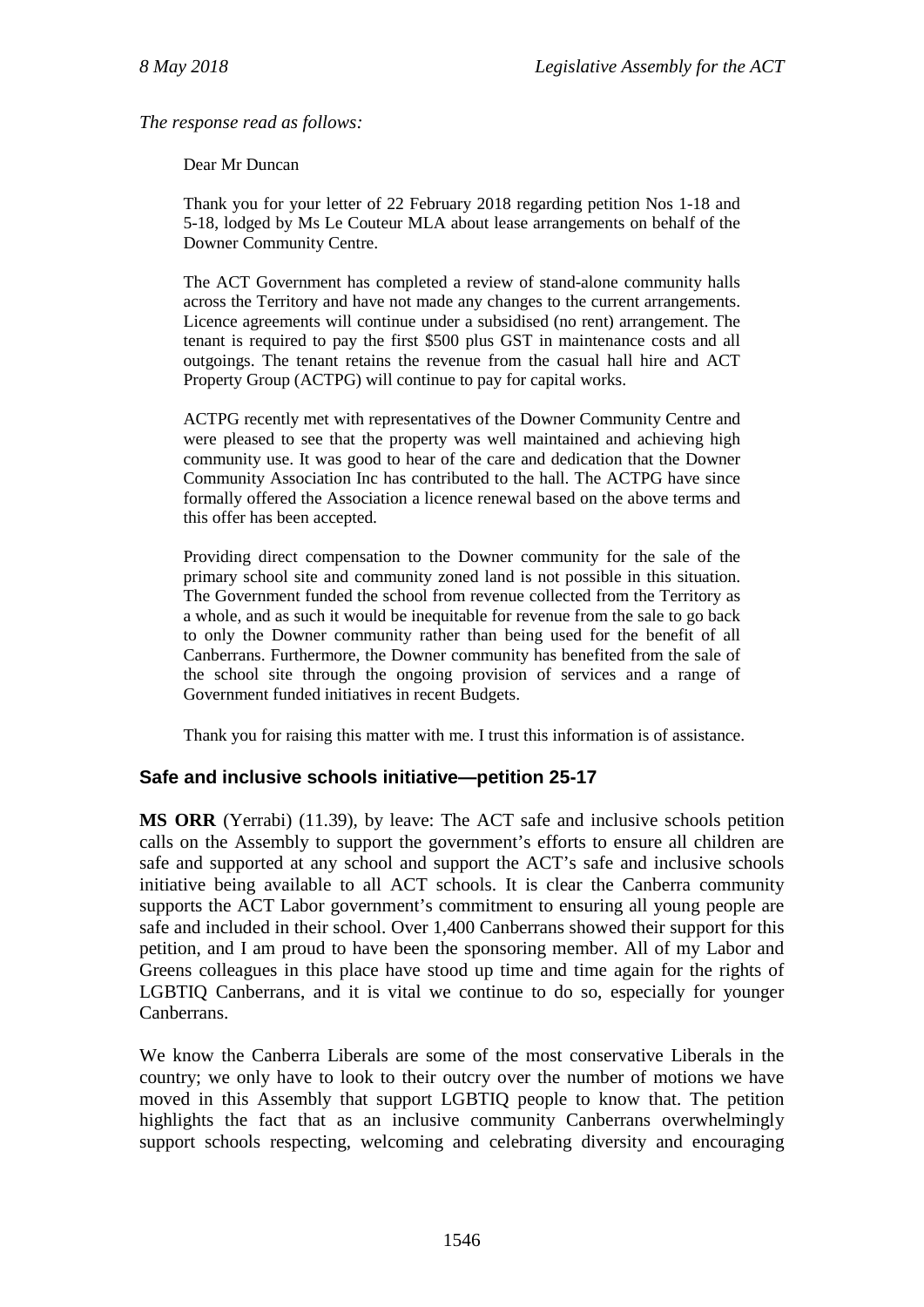children to be themselves. Creating safe and inclusive schools is about ensuring students, families and teachers are supported and provided with access to resources that create inclusive education environments.

I thank everyone who signed this petition and, in particular, those who have continued to support young LGBTIQ people in our city. The ACT Barr government has always supported young LGBTIQ people and we always will. Over 1,400 petitioners have requested the Assembly support safe and inclusive schools in the ACT, so I encourage all members to do so.

**MS LE COUTEUR** (Murrumbidgee) (11.41), by leave: As Ms Orr said, the Greens, of course, fully support this petition, and I am really heartened that it was supported so well by members of our community—nearly 1,500 people signed it, which is great. I believe all ACT schools need to respect and understand the diversity of needs and experiences of children and young people who are entrusted into their care. Support for students who experience diversity in gender identity and presentation, sexual orientation and intersex status is crucial to promote their social, economic, educational and emotional wellbeing and development.

All children should be treated equally, but in some circumstances to achieve equal and fair outcomes different steps need to be taken. We do not all travel on the same path. The safe and inclusive schools program is a great example of how to engage children and young people about gender and sexuality and identity issues in a safe and inclusive way. The ACT Greens encourage all schools to adopt it as a means to support those students who identify as LGBTIQ or who may do so in the future.

Not only does it demonstrate acceptance of difference for those who are directly affected but it also fosters tolerance and compassion in the school community more broadly. We know gender and sexual identity can be particularly challenging issues for families and peer groups, so it is especially important that there are other avenues available for students to seek and, importantly, receive support.

From a developmental perspective, identity issues are common amongst all adolescents. In an ideal world we would be no more afraid or hesitant to discuss LGBTIQ identity than other forms of development that occur throughout childhood and young adulthood.

It is great to see that a program developed locally by the long-established Sexual Health and Family Planning ACT has been adopted to roll out more broadly in our local schools. With the recent comments by members of the federal government lending support to the utterly discredited practice of so-called gay conversion therapy, I think it is excellent timing to support and acknowledge the safe schools program as it provides an important, non-judgemental educational opportunity to dispel harmful myths and fear of people who identify as LGBTIQ.

Importantly, I support these efforts to ensure that children and young people who identify as LGBTIQ or who have friends or family members who identify as such are not discriminated against and are valued and included as important and equal members of our community.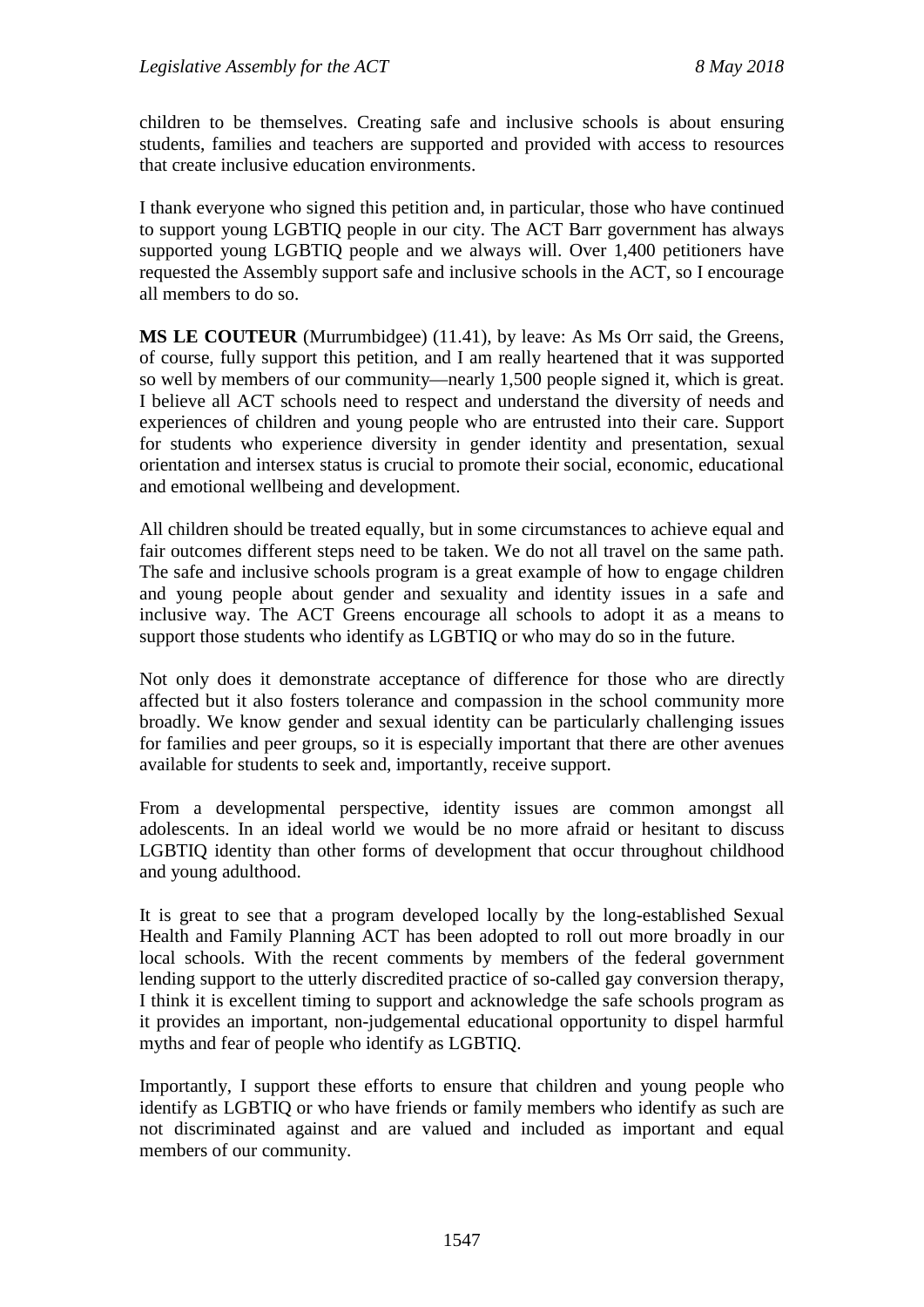**MR COE** (Yerrabi—Leader of the Opposition) (11.44), by leave: I, too, acknowledge the 1,483 petitioners who signed the petition on safe and inclusive schools seeking the Assembly's support to ensure all children are safe and supported by any and all ACT schools. Of course, we support appropriate resources being available to teachers at all of our schools. Of course, the petitioners will be pleased to learn that this initiative is already available. The new safe and inclusive schools initiative addresses many of the concerns raised by a number of Canberra parents about the previous program.

Unlike the former program, this program has been developed with the input of a range of education, parent, health-community and professional organisations in both the government and non-government school sectors. It is supported by the ACT government, funded through the ACT Education Directorate and delivered by health and community organisations.

The SAIS initiative will work directly with schools who request support, information or expertise and school leaders who are able to specify the particular types of assistance that they require. Schools will be able to determine what types of support and services they need and when they need them. Unlike the predecessor program, it is not part of the curriculum.

The SAIS initiative is relatively new, and we will be observing its continued rollout. We also ask that teachers and the education minister keep all members of the Assembly abreast of how the initiative is being rolled out and whether it is meeting its stated objectives.

Whilst we are speaking about this initiative, I point out that the ACT Labor Party Facebook page made a number of false and incorrect allegations, and I hope they will refrain from doing this in the future. ACT Labor should refrain from creating division within our community on this issue. Once again, those opposite are using a complex issue involving people who are struggling with serious issues for their own grandstanding and point-scoring. The opposition—the Canberra Liberals—believe everyone has a place in our school communities and that we should put in place measures to support all students.

# <span id="page-35-0"></span>**Education, Employment and Youth Affairs—Standing Committee Report 3**

**MR PETTERSSON** (Yerrabi) (11.46): I present the following report:

Education, Employment and Youth Affairs—Standing Committee—Report 3— *Inquiry into the Extent, Nature and Consequence of Insecure Work in the ACT*, dated 1 May 2018, including additional comments *(Mr Pettersson and Mr Steel)* and a dissenting report *(Mr Wall and Mrs Kikkert)*, together with a copy of the extracts of the relevant minutes of proceedings.

I move:

That the report be noted.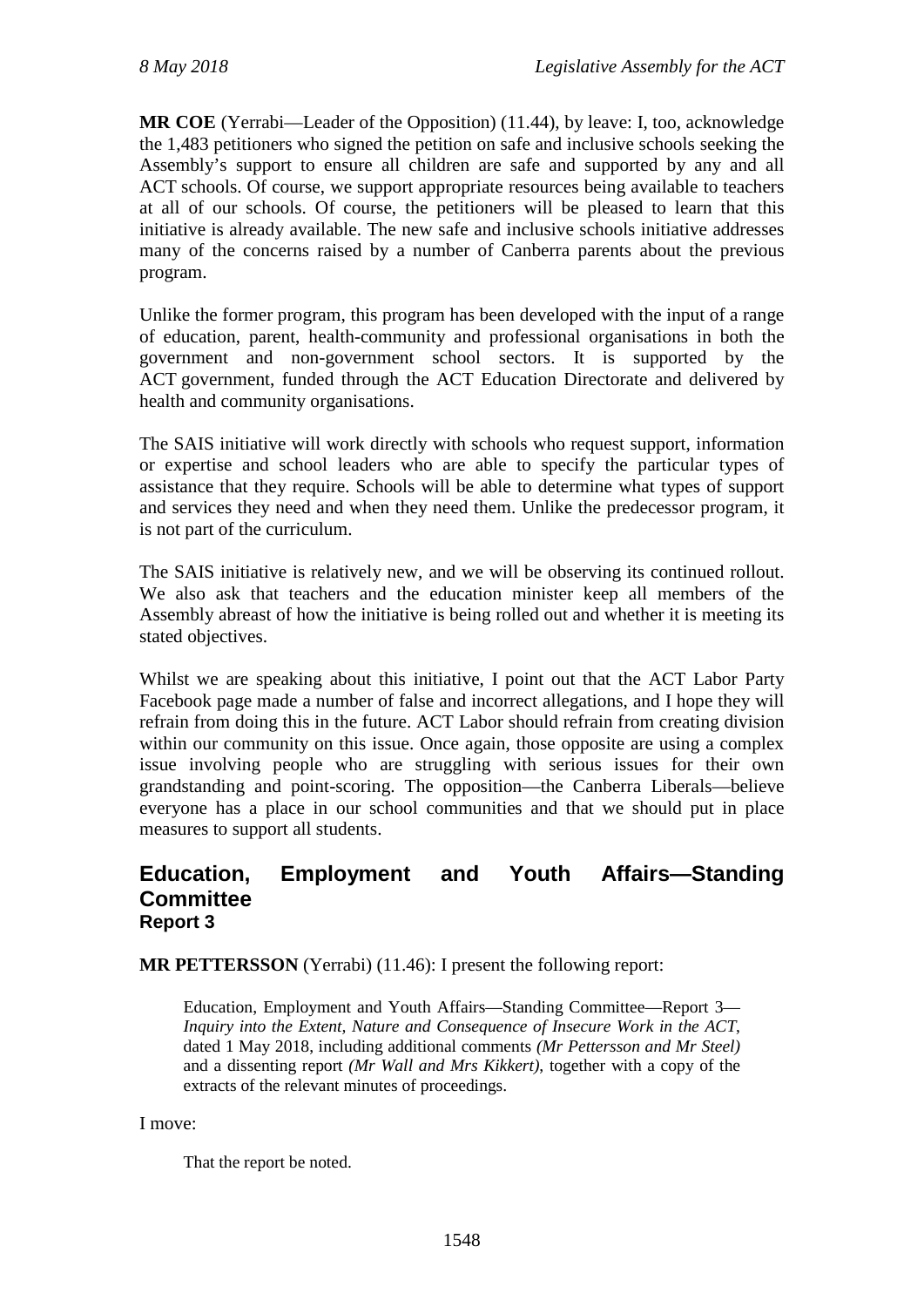In March 2017 the Standing Committee on Education, Employment and Youth Affairs resolved to conduct an inquiry into the extent, nature and consequence of insecure work in the ACT. The committee initiated this inquiry to find out more about how a range of work and employment arrangements operate in the ACT. The committee wanted to explore the consequences for ACT workers, employers and the community of the shift away from traditional Australian full-time ongoing employment structure to alternative forms of employment such as casual employment and independent contracting.

The committee conducted three public hearings and published 39 submissions and two supplementary submissions. Unfortunately, in deliberations the committee was unable to reach agreement on recommendations arising from this inquiry. The committee has agreed on a brief report providing an overview of the inquiry process. Committee members have also submitted additional and dissenting comments in accordance with standing order 251, which I am sure others will speak to today.

The committee would like to acknowledge the significant contributions from those participating in the inquiry either by providing submissions or attending as witnesses. Whilst the committee has not reached agreement on recommendations, the evidence provided was informative and has contributed to robust community debate.

I would like now to provide the Assembly with an overview of the recommendations from Mr Steel and me that are provided in the additional comments annexed to the report. Our community is being ravaged by insecure work. For the last two decades we have seen the level of permanent work decline and in its place we have seen insecure work grow—that is, casual work, contract work and labour hire. We now see an economic future for far too many with little economic security and little control over their working lives. I fundamentally believe this is a bad thing for our city.

The impact of insecure work is devastating. Working people are unable to plan their future, or make time to spend with loved ones. They cannot get a bank loan for either a house or car, and when they are at work they are more likely to stay silent about risks to their health and safety. All of these things have an impact on their life. They are stressed, they are worried, and their families will experience it as well. I recognise these dangers, but there are too many who do not. That is why I think we need to take action where we can take action. That is what the recommendations of Mr Steel and I are about: where the ACT government can take action, they should.

Before the ACT government get to work drafting legislation for this place to consider, they need to stand up and make some pretty important statements about its values. They need to say it is not good enough that labour hire employees can be paid less than the colleagues they work alongside who are directly employed. They need to say Australia needs a national labour hire scheme so there is nowhere to hide for shonky operators. They need to tell the Fair Work Ombudsman that they do not spend enough time on the beat right here in the ACT. And they need to say that Australia should be a signatory to the International Labour Organisation. It is not good enough that we will not sign important parts of the treaty. That is what the ACT government needs to say, but more important than what they say is what they should do.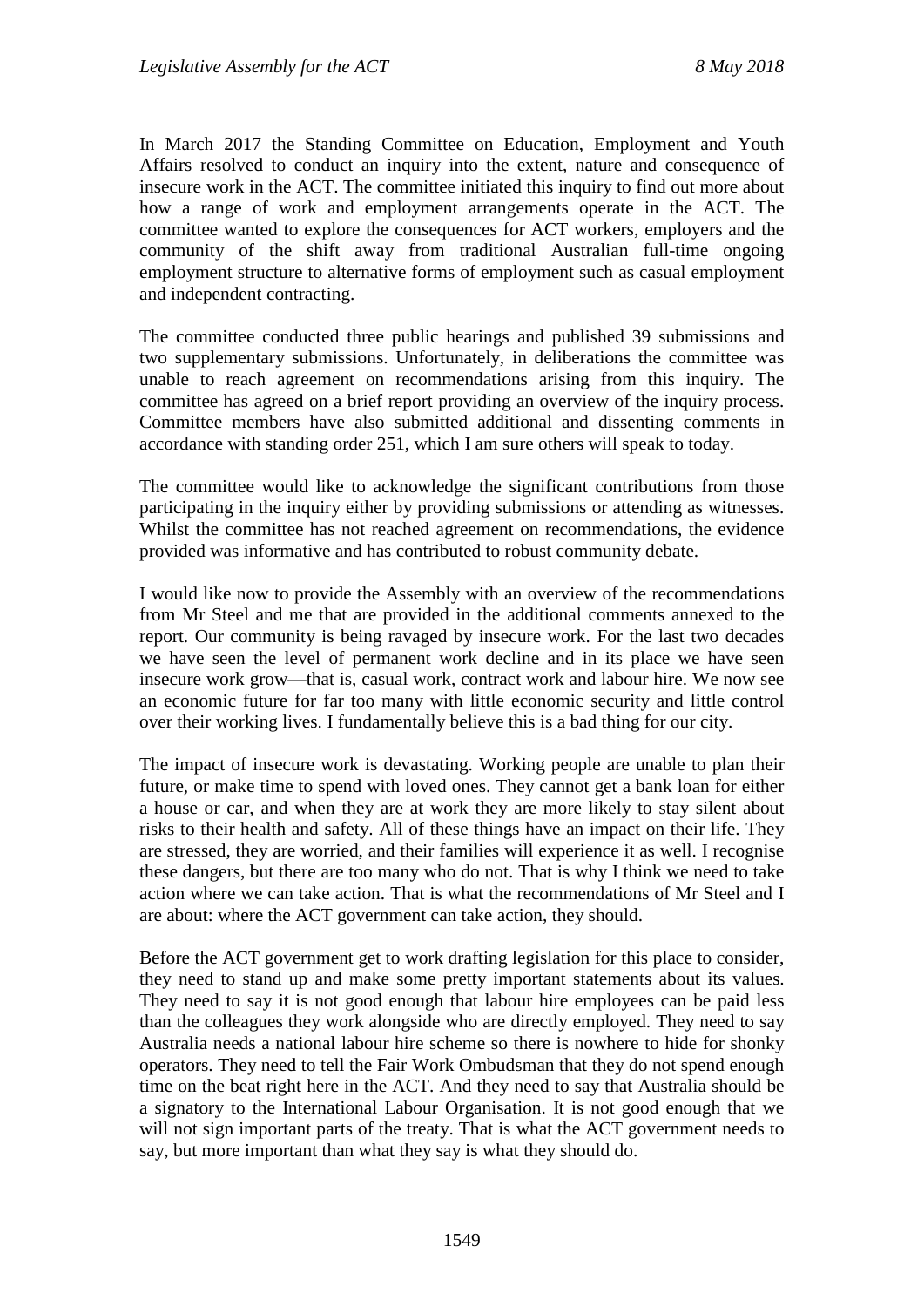This is what the ACT government should do: the ACT government should start its own labour hire licensing scheme. It should be stringent and it should get the job done. Labour hire firms should be run by fit and proper persons. They need to pay heed to their industrial instrument. They need to be registered with every relevant agency. They need to meet workplace health and safety legislation and ensure that their workers are looked after at host organisations. And they need to show that they have the capital to meet any liabilities arising from their operations—no more phoenixing; it is not on.

The ACT government should start a register of legal labour hire companies and it should be law that host organisations must use legal labour hire. Further to this, the ACT government should establish one statutory authority with responsibility for all ACT industrial relations matters. Too many bosses have discovered you can exploit vulnerable working people on visas by threatening their insecure employment. Let us fight back. The ACT government should step in as a sponsor of last resort for visa holders undergoing industrial disputes. Where charity collection workers are getting exploited, we should step up and license the industry.

And this is the big one: when working people have their wages stolen, that should be a crime. If a worker stole money from an employer or items from the stockroom, they would be sacked and possibly charged with a criminal offence. That is a big punishment. On the other hand if a boss underpays workers or does not pay them super, the consequences for them are far less—that is, likely a fine. Wage theft is so widespread it has become the default business model across a wide range of industries. Wage theft is more common in certain industries, particularly hospitality and often farm work. Recent, high-profile wage theft cases have brought much-needed attention to the issue. The rampant exploitation of 7-Eleven workers was one such example. The 7-Eleven scandal showed that wage theft was not a one-off; it was the entire business model.

A recent report has shown that one in 10 workers in Australia rarely or never receive the minimum wage from their employer. That is more than one million people being systemically underpaid. A further 43 per cent of Australians report being underpaid at some stage of their working life. With such rampant exploitation, it is clear that the current rules are broken. Wage theft should be a criminal offence with real penalties. It is within the powers of the Assembly—let us do it.

The ACT government should extend portable long service leave arrangements to other industries suffering from insecure work practices. And if the federal government will not sign important parts of the ILO, the ACT government should amend the Human Rights Act 2004 to explicitly include rights relating to industrial relations.

Kids in school, immigrants and international students should know their rights before they enter the workforce. Let us be proactive in our education programs. Do you know what, Madam Assistant Speaker? The ACT government should be a community leader: they should stop using labour hire; they should stop using multiple non-ongoing short-term contracts; they should employ people directly.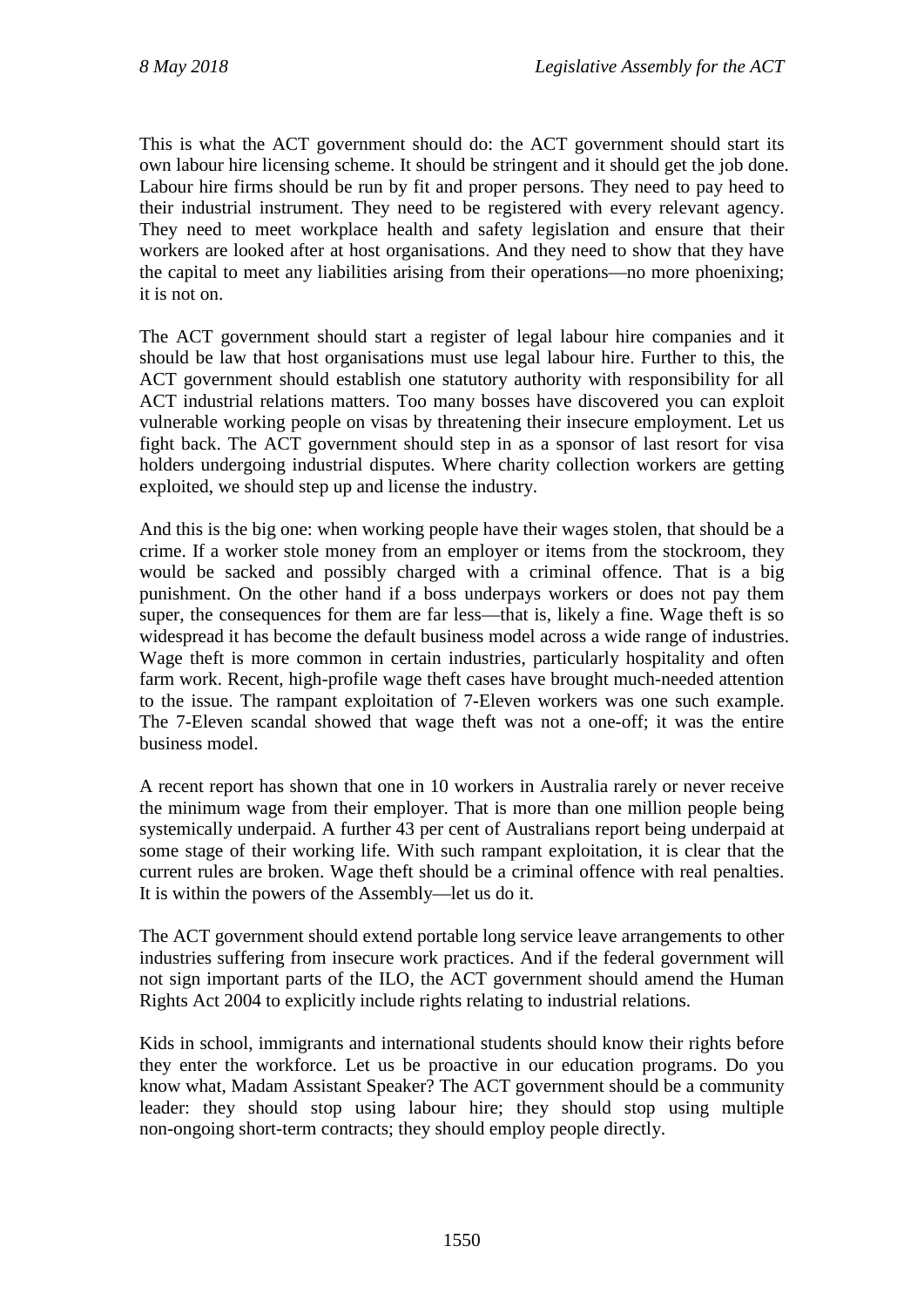When it comes to how the ACT government spends taxpayer money, it should send a strong message—that is, the ACT government has high standards. Group training organisations and entities which take on large numbers of apprentices in their employ should meet mandatory health and safety requirements if they want government funding. And government procurement should have high standards and principles that make a community better, not simply a race to the bottom.

We cannot fix everything from this Assembly. We live in an increasingly globalised market economy with a largely centralised industrial relations system. But what we can do, we should. The ACT Legislative Assembly has many powers. I have just outlined numerous recommendations that this place can enact. Let us make Canberra an even better place to live and to work.

**MR WALL** (Brindabella) (11.54): I will speak to the dissenting comments provided by me and Mrs Kikkert in response to the education, employment and youth affairs committee's inquiry into the extent, nature and consequence of insecure work in the ACT. Mrs Kikkert and I have made a number of recommendations in our comments which differ vastly from the chair's draft that was proposed to the committee and have formed the alternative comments to those of the Labor members of the committee.

We note that this inquiry had a large focus and a drive by the union movement. Much of the evidence was skewed from the start. Most of the submissions were generated via the UnionsACT web tool. We know that similar inquiries have been held in other parliaments around the country as part of a broader campaign by the trade union movement.

First and foremost, it is our view that the territory should not venture into a legislative or regulatory area that is completely out of our remit. Our recommendations reflect this view. In 2010 the ACT, along with all other Australian jurisdictions with the exception of Western Australia, referred workplace relations powers to the commonwealth through the introduction of the Fair Work Act. The intention was to create a simpler and more uniform workplace and industrial relations system across the country.

Deviating from this structure will undoubtedly add significant cost and complexity, particularly given that the ACT is an island that lies within New South Wales, seeing many businesses work across both sides of the border. Any moves to create industrial relations frameworks within the ACT that are vastly different from those across the border will seek to drive competition and investment away from the territory.

The opposition flags that there are a number of discussions at this point around changes to the industrial relations framework that exists within the ACT, most notably the consultation paper put forward by Minister Stephen-Smith around the secure jobs code.

The opposition urges that any changes that the government may propose to make in terms of this committee inquiry or that discussion paper are considered strongly, and that the regulatory burden that might happen as a result of those changes, particularly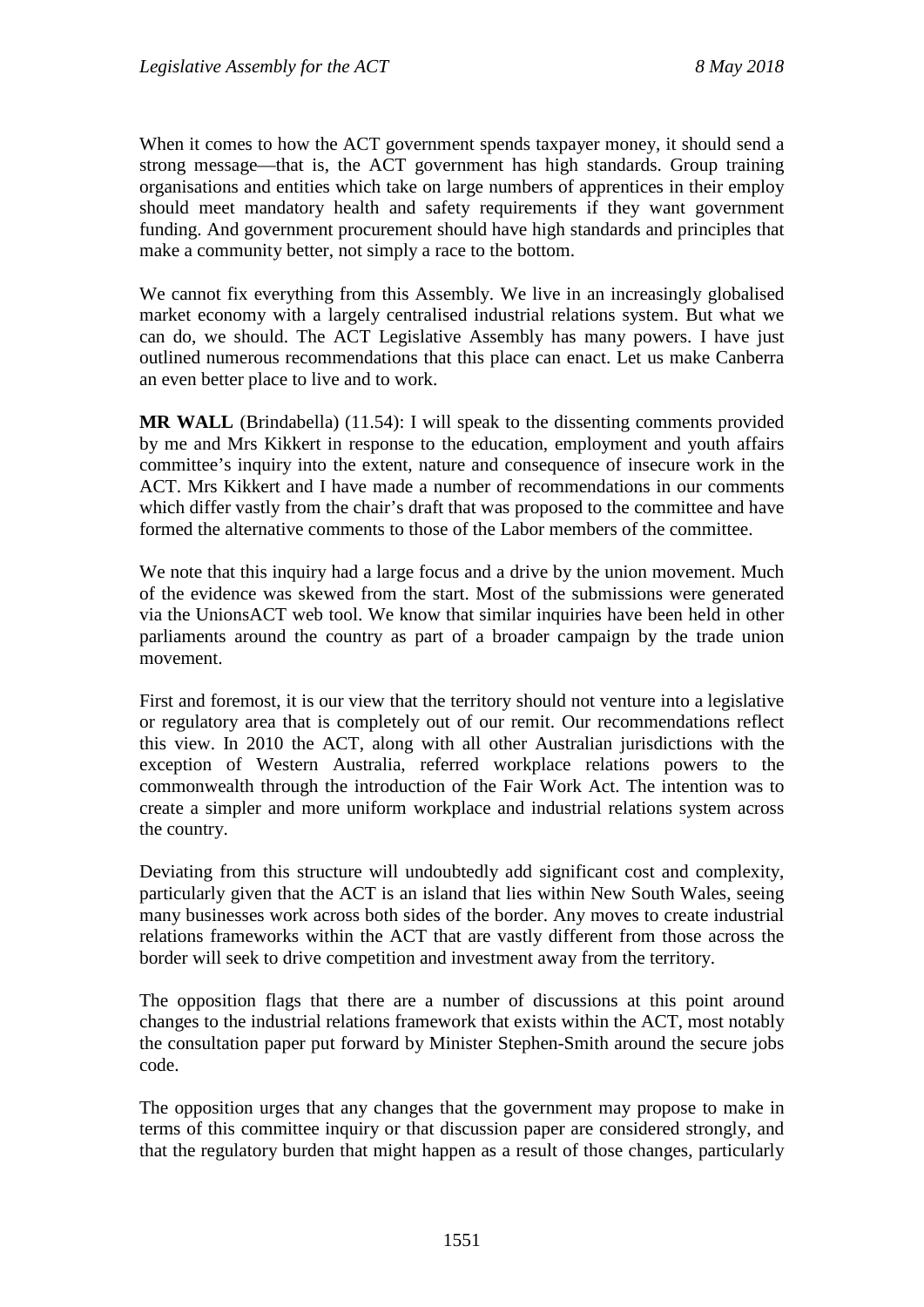around the areas of labour hire, independent contracting and the use of casual employment within the territory, are measured.

Another very important aspect of this inquiry that has not been mentioned by the chair or other members is the impact that changes to labour hire companies would have on those that seek the flexibility facilitated by reputable companies in this space. Labour hire offers a solution to both businesses and the workforce that recognises that, particularly in areas such as construction, where labour demands are driven on a project-by-project basis, it gives the ability for businesses to scale up to meet the demands of the projects that they have on hand. Labour hire also provides stability and a long-term pipeline of projects across a number of development or building contractors in the labour hire framework. It allows the flexibility and the agility that is often spoken about in the business space: to be profitable, but also competitive in our marketplace.

When we talk of labour hire, we are, in most instances, and it is where the evidence has led us, on the whole talking about reputable businesses that operate in the ACT. During the inquiry, there was no substantive evidence whatsoever that presented the need for broad-reaching and broad-ranging regulation of the industry. Currently the industry operates well within existing legislative and regulatory parameters, and it should be allowed to do so from here forward.

I note the submission from Enabled Employment. Their submission noted that temporary work and casual work are an important and effective strategy for people with a disability and other marginalised groups to enter the workforce, gain experience, make a valuable commitment, and progress to permanent employment opportunities.

We also note that the use of labour hire companies is currently a practice underway in the ACT public service, with areas such as Access Canberra utilising the services of labour hire firms as a cost-effective and efficient way to employ staff in a number of front-line areas.

As noted in the Association of Professional Staffing Companies Australia's submission to the inquiry, the use of labour hire enhances the ability of ACT businesses to adapt their workplaces to a rapidly changing technological and economic environment and ensure that they can attract, maintain and support the skilled workers they rely on in the future. This is particularly pertinent to industries in the ACT such as IT, cybersecurity, construction and tourism, all seen as particular growth industries for employment in the territory.

It is important to note that when it comes to hiring and recruiting practices, it is about time that those on the opposite side started practising what they preach. I would like to note the submission presented by the Recruitment & Consulting Services Association that some practices are occurring in the ACT public service that may be contrary to the mantra that they operate under. Their submission states:

The ACT Government's recent slashing of margins for on-hire firms supplying contractors to the ACT government is just one example of price-down procurement that encourages poor practices and cutting corners.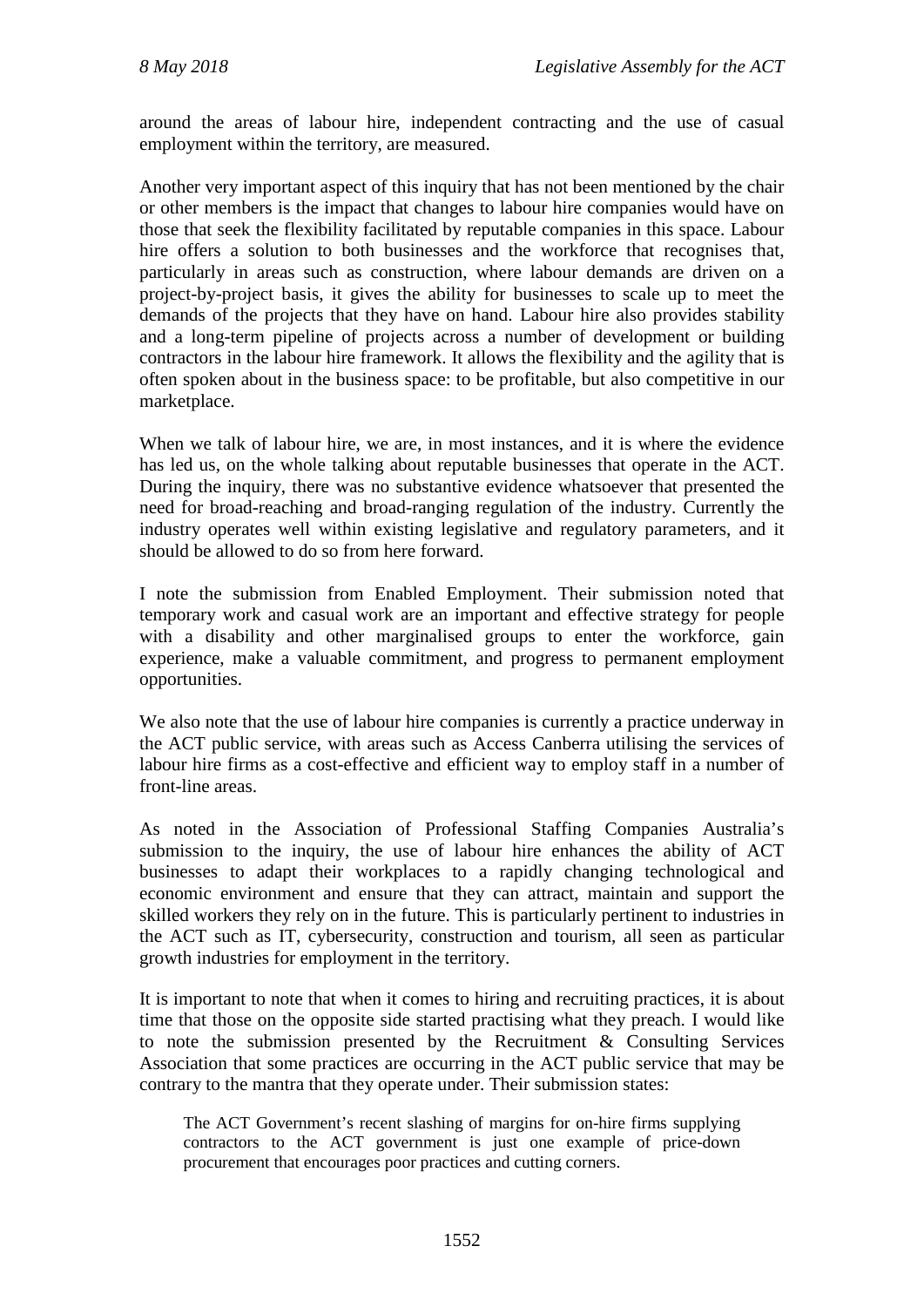This is an aspect of the inquiry that needs to be highlighted and that has not been touched on appropriately in the comments from those on the opposite side of the chamber. It is important that the ACT acts as a model purchaser in the recruitment space. Failing to do so not only, as the submission highlights, encourages poor practices but also relegates us to often receiving poorer skilled and poorer equipped talent through agencies to fill roles on behalf of the ratepayers of the ACT than would otherwise or previously have occurred, simply because of the pricing structure that the government is demanding the market adhere to.

It is also worth touching on the importance of casual employment within the ACT jobs market. Tourism and hospitality are a particular focus and often trumpeted by the Chief Minister as an area of the territory that has grown and needs to continue to grow to diversify the ACT economy. Whilst members of his backbench are advocating for a much tighter use of casualised employment, there is a severe inconsistency between wanting a permanent workforce and the way the hospitality and tourism industries operate. The workforces are largely casualised because there are peak periods and there are low periods. There are surge periods when events such as Floriade or Summernats come to town. Tonight is another classic example of one of the busiest nights in Canberra, the night of the federal budget. This time next week the demand will be significantly lower.

Casual employment is required to facilitate and meet the needs of that industry as it grows in the territory. Moves to restrict the use of casual employment in our economy will have far-reaching and wide-reaching ramifications that I do not think those opposite are game to own or to confess to, let alone recognise the impact on the community more broadly.

Once again I reiterate that the issues raised by the inquiry are national issues more broadly, and are well and truly covered off in national legislation. There is little evidence to suggest that the ACT needs to adopt a go-it-alone approach. To that end, I commend the comments by me and Mrs Kikkert, attached as part of the report and additional comments.

Finally, I would like to place on the record my thanks to those who tendered submissions to the inquiry, particularly the witnesses that appeared before us. I also give a special mention of thanks to the secretary, Nicola Kosseck, for all of her efforts through the continuing inquiry.

Question resolved in the affirmative.

## **Office for mental health—proposed model and functions Ministerial statement**

**MR RATTENBURY** (Kurrajong—Minister for Climate Change and Sustainability, Minister for Justice, Consumer Affairs and Road Safety, Minister for Corrections and Minister for Mental Health) (12.03): I rise to make a ministerial statement in response to the resolution of the Assembly on 14 February 2018 and, in doing so, to provide an update to the Assembly on the office for mental health and wellbeing and other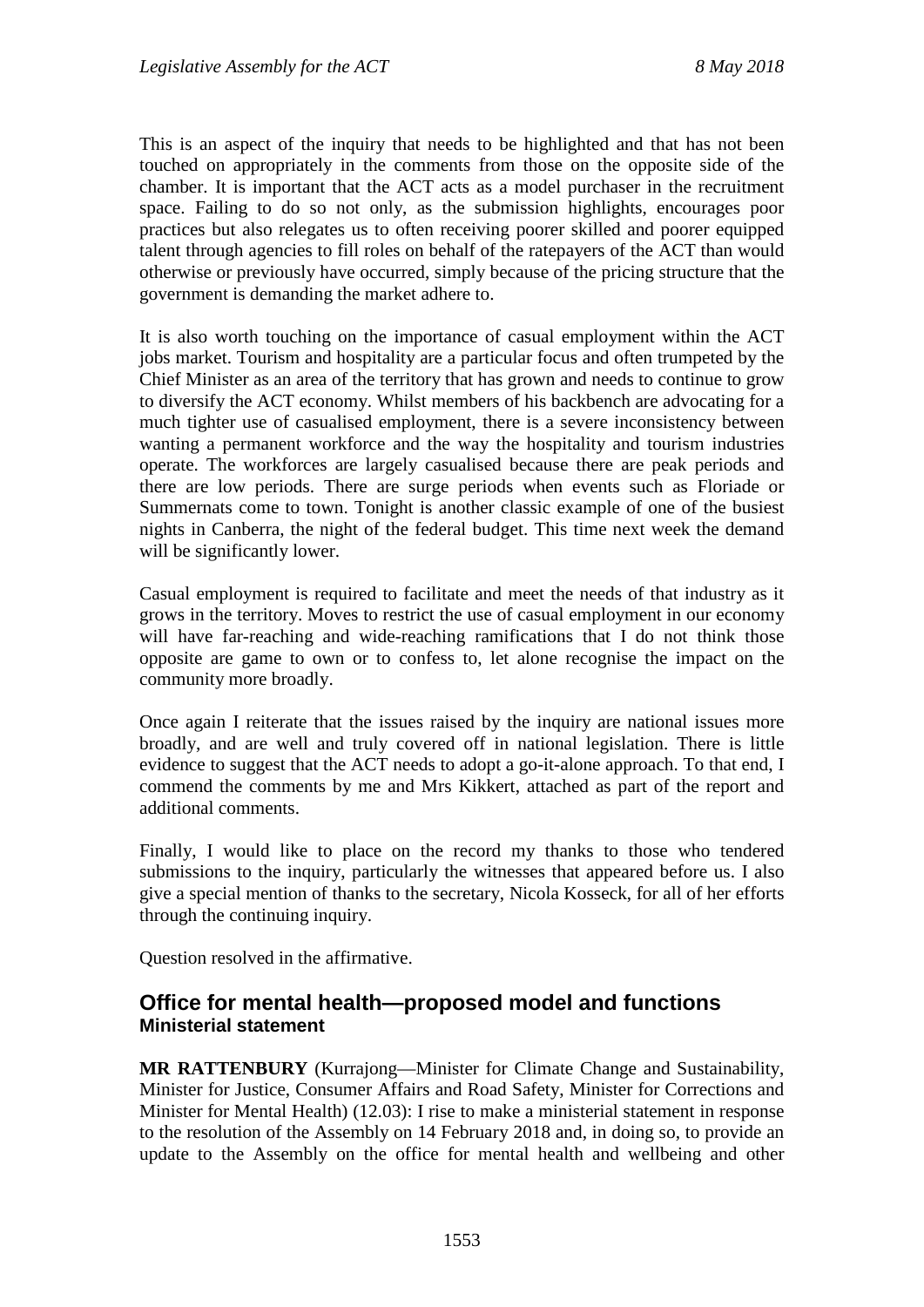important matters relating to mental health in the ACT which the government is committed to addressing.

Firstly, I wish to outline how we are progressing with the establishment of the office for mental health and wellbeing and to inform the Assembly and the Canberra community about its proposed model and functions. As members may be aware, we undertook two rounds of consultations with the community, mental health consumers and carers, mental health organisations, peak bodies and current and excommissioners of other mental health commissions. These consultations informed the final report and its recommendations for the design of the office for mental health and wellbeing.

As the Minister for Mental Health, I am pleased with the quality and content of the report. I believe it is reflective of the commitment the government has made to address issues concerning mental health across the ACT community. I also believe that the process we have gone through to carefully gather the views of people with expertise and lived experience has been very important in shaping the proposed model.

The government is currently considering the recommendations and how best to implement them. I hope to be in a position to publicly release the report soon, once that process has concluded. However, at this stage I can advise of some of the highlevel recommendations that will inform the model for the office. In line with the recommendations from the report, I would like to see the office for mental health and wellbeing operate as a change agent for mental health reform across the ACT.

I am pursuing a model for the office which will develop and maintain a territory-wide approach to mental health; coordinate mental health policies, strategies and funding in the territory; provide a focus on systemic reform and improvement across the continuum of mental health care, including physical health, drugs and alcohol and the social determinants of health; monitor and report on services and outcomes relating to mental health in the ACT; and engage with the community to promote mental health and wellbeing.

I believe that these functions will allow the office to capitalise on a unique opportunity to develop a world-class, coordinated response that is aimed at keeping people well. My aim is to support people in their recovery journey and create an inclusive Canberra community which values people with mental illness and provides opportunities for them to live happy and fulfilling lives. The office that I am pursuing will be able to drive real reform in this complex area.

Having identified these key features, ACT Health are now actively working to recruit a coordinator-general and a small team of staff to have the office up and running by 1 July in line with our commitment. I anticipate that over the first few months of operation the office will work across government and the community to develop a clear and achievable work plan. This work includes looking beyond the health portfolio and seeking to address some of the key systemic issues and social determinants that impact on mental health outcomes.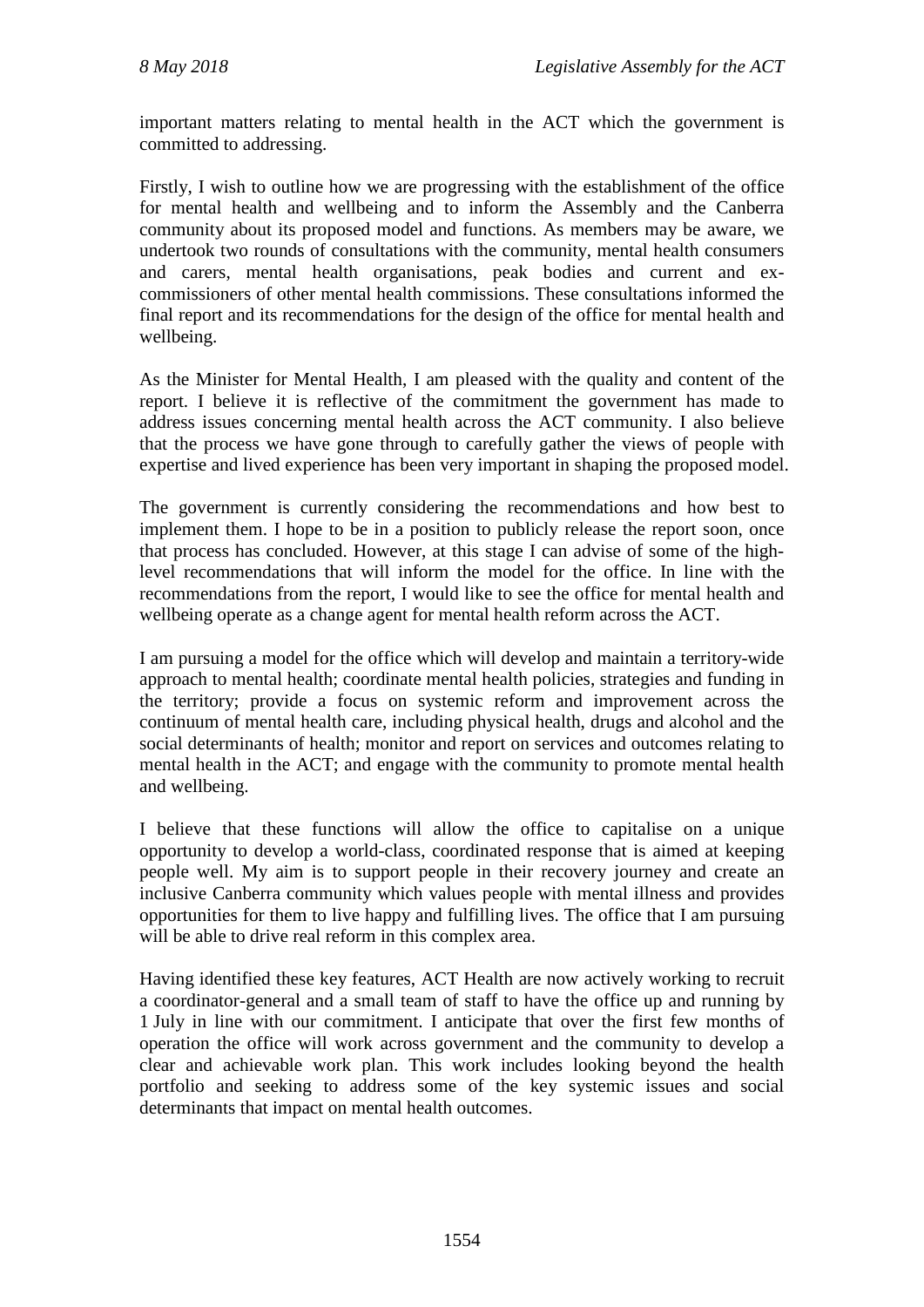Work is underway to have key governance and evaluation frameworks in place and we will keep working with the community as the office and its work plan take shape. I also anticipate that the role of the office will continue to evolve over time; so there will be some flexibility built into the model.

We are establishing the office for mental health and wellbeing to be an agent for change in the ACT. It will be designed so that it has the influence and resources to identify opportunities for quality improvement across the continuum of mental health care and then support the responsible agencies to address these issues.

I also want to take this opportunity to respond to some of the claims that have been made in this place about the time frame for establishing the office. Unfortunately, assertions from the opposition that the office should have been established within 100 days of the last election are not only unrealistic but it was never a commitment that I or the government made.

What we did commit to was starting work on the office within 100 days, which we have done. I have already outlined the consultation process we have gone through. In undertaking this process we have sought to balance the need to get the office established with the need to seek input from across the sector and develop a model that will meet the needs of the ACT community. I am confident that the final report meets that balance and we are now actively working to have the office in place by 1 July this year.

The second matter that I want to update the Assembly on is what the ACT government is doing to simplify the navigation of the mental health services system for people in the ACT. Like most healthcare systems, Canberra's mental health system has developed incrementally and organically to respond to the needs of the day. This means that as it has changed to meet the ACT's growth over time, there has not always been a coordinated or integrated approach guiding the development of services.

This is not a Canberra-specific problem; rather it is a challenge for all advanced healthcare systems. It is also worth acknowledging the additional complexity that the introduction of the NDIS has brought to the mental health service system. The recent *Mind the gap* report from Community Mental Health Australia and the University of Sydney highlighted that despite its potential the current structure of the NDIS does not fit easily with the lived experience of people with psychosocial disability.

Currently, ACT Health provides additional funding for psychosocial supports for people with a mental illness outside the NDIS, but we know that there are people who continue to fall through the gaps. Both the ACT and commonwealth governments are aware of this issue and are working together to improve funding and coordination of psychosocial supports.

Additionally, the recent review of national disability insurance scheme processes, *Improving the NDIS participant and provider experience*, released in February 2018, recognises a number of cohorts that need a tailored NDIS participant pathway, including participants with psychosocial disability.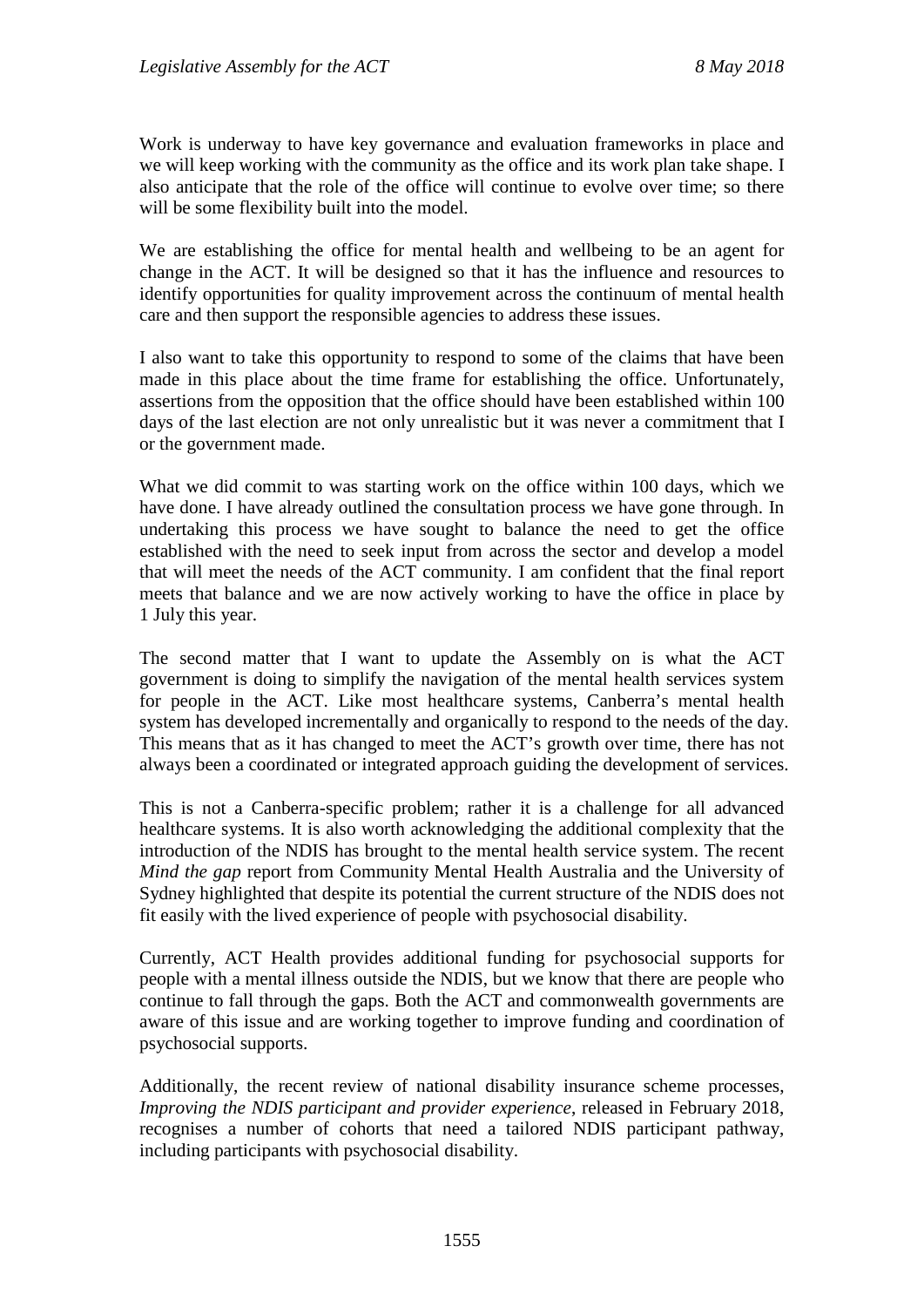The ACT Office for Disability has been contributing significant expertise to the national work on improving pathways for people with psychosocial disability in the NDIS. The Office for Disability will continue to work collaboratively with the National Disability Insurance Agency and will engage closely with the office for mental health and wellbeing to ensure a coordinated approach to improving outcomes for NDIS participants with a psychosocial disability.

The ACT has a range of great mental health programs and services that are staffed by a dedicated and passionate workforce. However, I do think it is fair to say that what I often see is a number of high-quality services as opposed to a well-integrated system. I have gone on the record in this Assembly acknowledging this fact. I have already spoken about the development of the office for mental health and wellbeing in the Assembly several times, starting back in September 2017. As I have outlined previously, the integration and coordination of services will be a key function of the office. As such, the office is a key part of our strategy to simplify the array of mental health services that are available in the ACT.

However, the office for mental health and wellbeing is not the only work that the ACT government is undertaking in this space. I want to reiterate that while I believe the office will play a vital role in reform, it will not and cannot be the sole mechanism for improving our mental health system. The government is aware of this and that is why we are not standing still but have instead continued to invest in services on the ground.

Over recent months I have made a number of announcements about investing in community and specialist mental health services for the Canberra community. One example was the \$100,000 the government provided to Menslink to provide two additional counsellors, allowing them to expand their services to boys aged 10 to12. This is in response to the increasing demand for services from children in younger age groups and will ensure that we can provide services for vulnerable young people at the earliest possible opportunity.

The government has also expanded access to our child and adolescent public mental health services, with the CAMHS consultation and liaison service at the Canberra Hospital now providing services seven days a week. We have also expanded the perinatal mental health consultation service, with specialised psychiatric clinics having been increased from one day to three days a week.

Recently we also announced \$200,000 of funding to Headspace Canberra to improve access and to reduce wait times for early intervention mental health services. This funding will see Headspace deliver "onespace" solutions-based therapy for young people aged 12 to 25, providing a timely response when it is needed rather than allowing issues to build up while the young person is waiting to get support.

At the system level, as members will know, the ACT government is developing the territory-wide health services framework. It is a high-level strategic plan that establishes the overarching principles to guide the development and redesign of healthcare services across the territory over the next decade.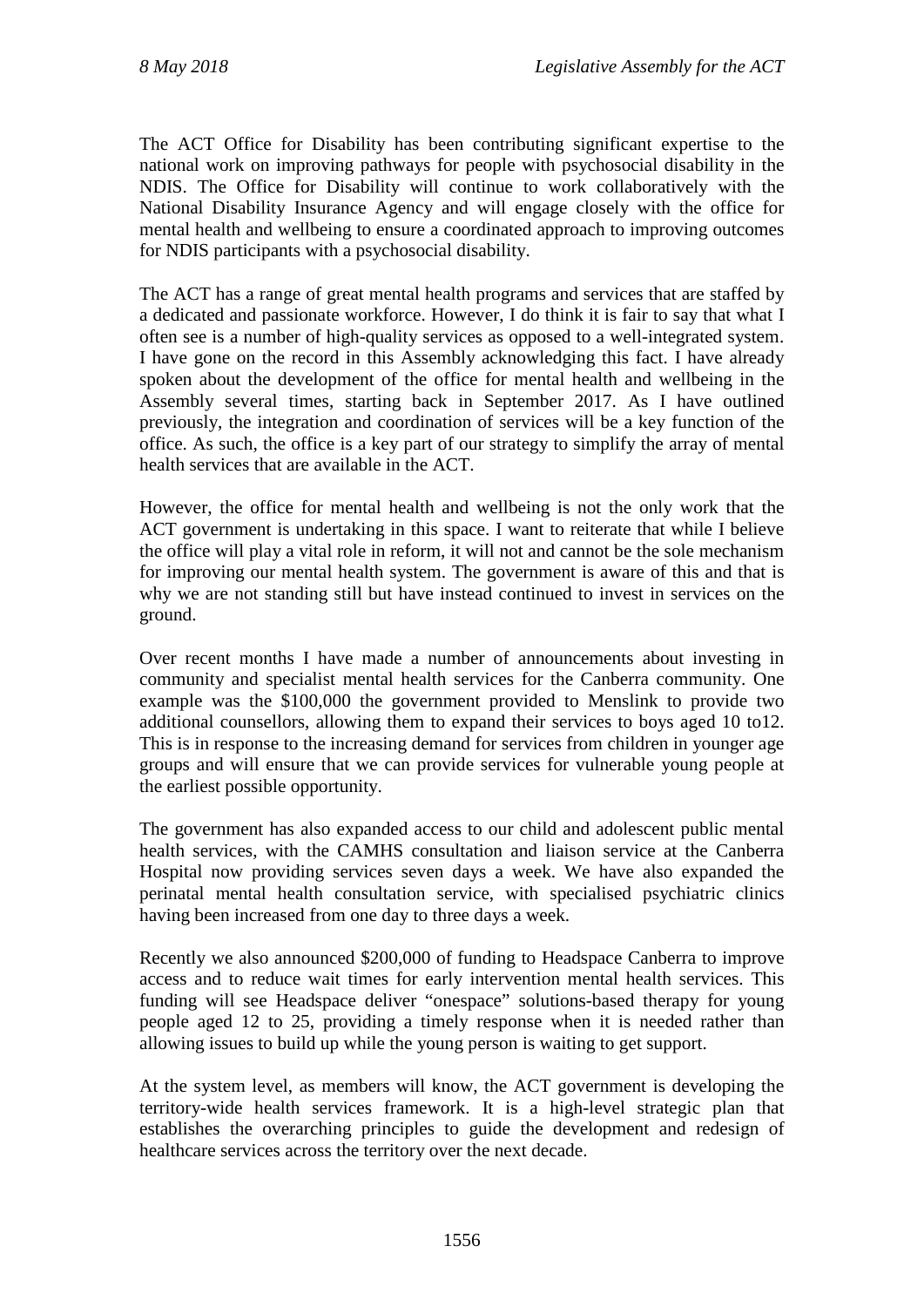As part of this framework, ACT Health has commenced the process of developing our mental health specialty service plan, which will detail a more robust organisational structure. The plan will address models of service delivery and care, service innovation, quality and safety, workforce, reporting and monitoring, governance and strategic policy alignment. In doing this, ACT Health understands that there is a great deal of expertise in the wider ACT community, which ACT Health is very keen to tap into.

ACT Health is also working with the Capital Health Network to develop an integrated regional mental health plan. This is a key commitment under the fifth national mental health and suicide prevention plan. Work is well underway on a considered, consultative and evidence-based approach. This process involves the use of evidencebased mapping and planning tools that report on mental health services and demand projections for the region.

Consumers and carers are also contributing a significant voice to the process to understand how to more effectively integrate services and to improve access pathways. Furthermore, international evidence demonstrates that high-performing healthcare systems involve a strong and engaged primary care sector providing the right care as early as possible. The regional plan is crucial to developing a better and more responsive system for people seeking help across primary health care, community agencies and specialist mental health services. We are committed to continuing to work with the commonwealth to better integrate services where they are impacted by different levels of government.

This work, in parallel with the office for mental health and wellbeing, will help to ensure the integration of mental health services across the continuum of care. It will help to identify current gaps, reduce duplication and ultimately make it easier for patients to navigate the system and to find the services they need.

The third matter that I wish to update the Assembly on is the government's strategies to attract and retain more medical professionals, including mental health professionals, in Canberra, with a focus on the field of child and adolescent mental health. ACT Health is continuing to undertake recruitment for permanent medical staff and junior medical staff interested in training in psychiatry.

We are working collaboratively with the Australian Salaried Medical Officers Federation and the ACT branch of the Royal Australian and New Zealand College of Psychiatrists on this issue through the mental health division's medical workforce working group. As I have spoken about before, attracting a sufficient number of psychiatrists is a challenge across Australia at the moment. That is why a comprehensive response is needed to this complex issue.

The working group is developing a strategic plan which will take into account recruitment and retention strategies, projected population needs, workforce numbers and sub-specialty skill mix, and local factors that are having an impact upon recruitment and retention of psychiatrists within the ACT public mental health system.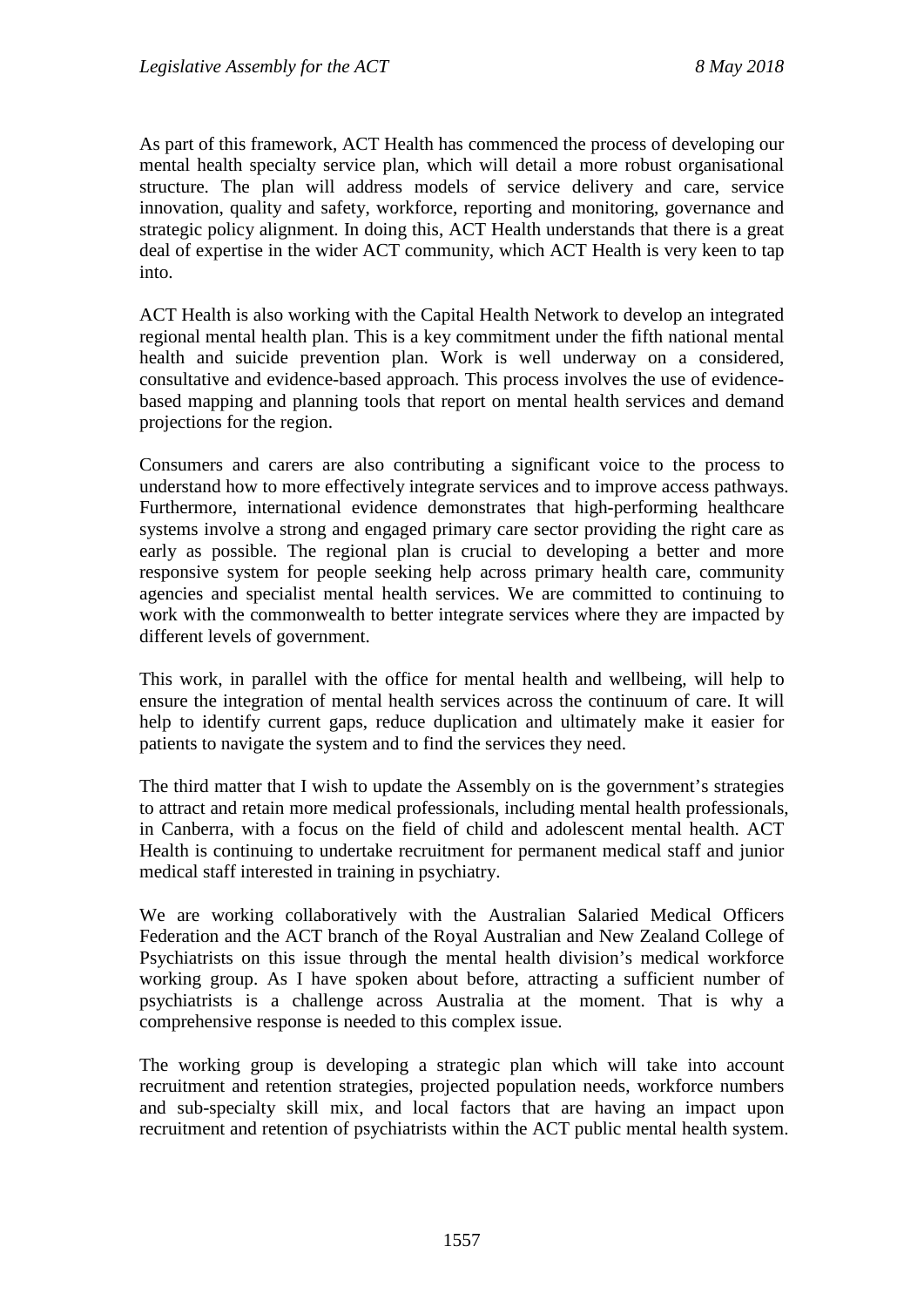The working group has agreed to consider the Victorian psychiatric workforce plan as a possible framework for an ACT specific plan.

This work is happening in conjunction with the broader ACT Health recruitment campaign, which I announced with the Minister for Health and Wellbeing earlier this year. The campaign is about planning for our future health workforce needs by emphasising the livability of Canberra, the growing opportunities across the health sector and the recognition that Canberra is a great place to live.

While this campaign is just getting started, we have had a number of successful recruitments to mental health in the past 12 months. I am pleased to advise the Assembly that three clinical directors, six consultant psychiatrists and two career medical officers in psychiatry have been appointed. Letters of offer for a further six senior medical staff were made in March 2018. Two overseas-trained child and adolescent psychiatrists who were recruited in 2017 are expected to commence by the end of 2018.

In the same period there has been one resignation of a clinical director. That position is soon to be advertised, along with a consultation liaison psychiatrist position and additional adult general psychiatrist positions. In December 2017, a recruitment process was undertaken by ACT Health for the position of chief psychiatrist. The new chief psychiatrist will commence in August 2018. This position is the most senior medical practitioner within our mental health, justice health and alcohol and drug services division and is responsible for the management of clinical governance of these services. The chief psychiatrist is a statutory appointment under the Mental Health Act 2015.

We also recognise that there is more work to do, and ACT Health is continuing to actively recruit in both mainstream and electronic media as well as professional journals. The office of the chief psychiatrist is working continuously with numerous recruitment agencies to source experienced and well-referenced locum and permanent staff. A practical measure that is currently being considered is a proposal for an attraction and retention incentive for newly and currently employed senior medical officers. This is a measure that would improve our competitiveness against the awards and conditions of other Australian jurisdictions.

On the specific issues relating to the child and adolescent mental health service, staffing in this area has improved significantly since the commencement of a new clinical director in the second half of 2017. Locum consultants have boosted the senior medical staff numbers and two overseas-trained full-time consultants will commence before the end of the year.

Additionally, we have been working with local medical students and junior doctors to keep them here in Canberra after their studies are completed. A full-time career medical officer who has completed advanced training in child and adolescent psychiatry joined our mental health service in February 2018 and is anticipated to receive his fellowship in early 2019. A further two advanced trainees in child and adolescent psychiatry are working with the service. These doctors should finish their training in 2018 and 2020 respectively. Additionally, there are three trainees in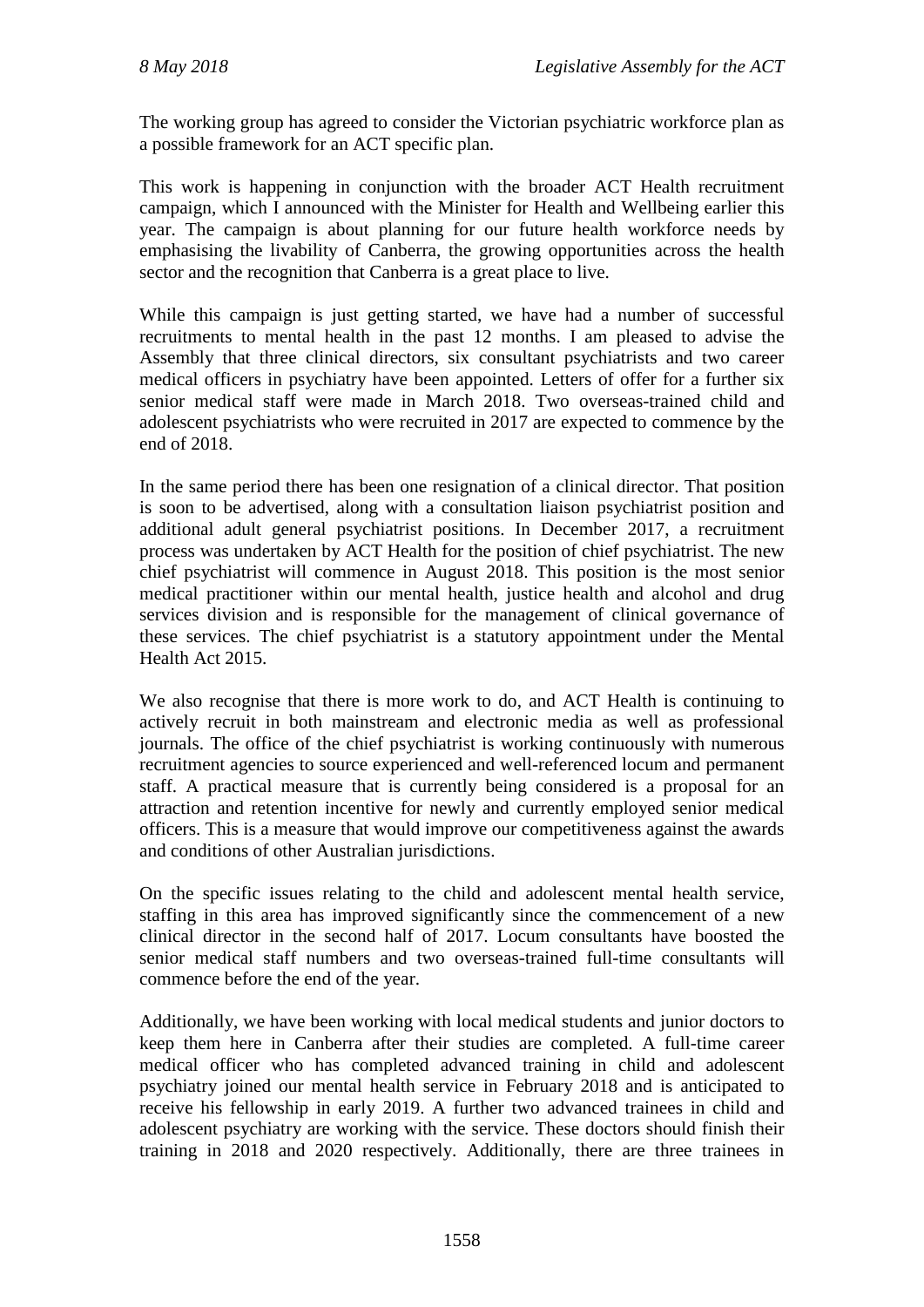psychiatry—junior medical officers—working in the child and adolescent mental health service.

From these activities it is clear that we are not standing still. ACT Health is undertaking considerable work to drive improvements that will increase access to mental health services. Today I am pleased to reiterate my commitment to creating a mental health system that is recovery focused and aimed at keeping Canberrans well. I look forward to continuing to update the Assembly and the community on the work of the office for mental health and wellbeing and other important initiatives that are underway to improve mental health services in the territory.

I present the following paper:

Office for Mental Health and Wellbeing—Update on proposed model and functions—Ministerial statement, 8 May 2018.

I move:

That the Assembly take note of the paper.

Question resolved in the affirmative.

# **Land Tax Amendment Bill 2018**

Debate resumed from 12 April 2018, on motion by **Mr Barr**:

That this bill be agreed to in principle.

**MR COE** (Yerrabi—Leader of the Opposition) (12.20): The opposition will not be supporting the Land Tax Amendment Bill 2018. The bill does not address housing affordability issues and we do not believe the changes are in the best interests of our city or of Canberrans. The Treasurer has also failed to provide answers to reasonable questions on the mechanics and modelling underlying the bill.

This bill appears to be another example of a Labor-Greens government tax grab, with the government looking to gouge a projected \$10 million in additional revenue across the forward estimates. Labor and the Greens continue to advance policies which make it more expensive for people to live in Canberra and we keep seeing hardworking families pushed across the border or driven into financial hardship. We have seen how destructive the recent changes to rates and land tax have been on Canberrans, and now the Labor-Greens government wants to extend that hardship to even more households and families.

The first part of this bill changes the test for land tax liability from a rented test to a principal place of residence test. This new test has the broadest possible scope and will capture what the Labor-Greens government has identified as vacant properties. Whilst the government contends that forcing these owners to put their homes on the market is a good thing, it essentially compels the owners to put them up for rent or else.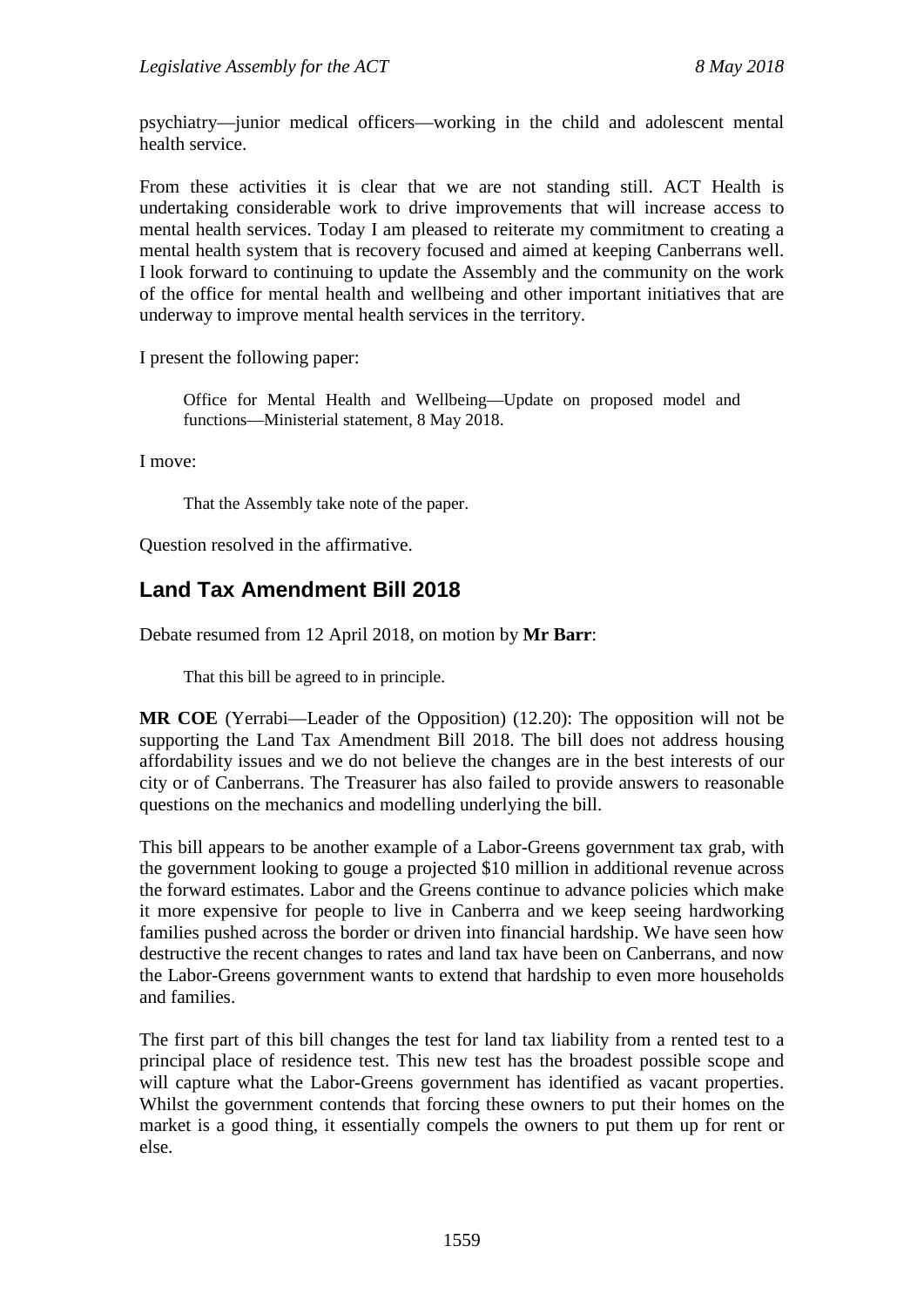There may be a number of reasons why an owner may have to temporarily take their property off the rental market or why they cannot live in that property. An owner may need to renovate the property. They may be putting in new carpets or painting the walls, which would not be captured under the unfit for occupation exemption.

Alternatively, people may be trying to sell the property. Then, when the first day of the quarter passes and they are slugged with land tax on top of their other selling costs, people should not be forced to pay additional taxes on a property that they are not earning anything on. In effect, the government is trying to penalise people for exercising their rights as property owners to determine what they do with their properties. This is, in effect, an assault on property right.

This will adversely affect a lot of property owners from the first day it is introduced, including mum and dad investors who are doing nothing more than trying to provide for their retirement. It is an overwhelmingly negative, long-term effect for relatively small, short-term gain. If somebody perhaps has moved into a retirement village or into a nursing home and cannot quite bring themselves to sell or rent out the family property, what could it mean for them?

The bill also removes the provision for land tax to be payable for part of a quarter in cases where a property stops or starts becoming rateable. If for some reason your property stops becoming rateable on the second day of the quarter, you would still be forced to pay land tax for three months. It is completely unfair to those taxpayers and these provisions should not go ahead.

My office arranged a briefing on this bill with Mr Barr's office and at that meeting was told that Treasury's initial modelling suggested a general figure of between one and 1½ per cent of properties in the ACT were vacant, based on utilities usage. By extending the land tax liability to these properties, the Labor-Greens government will claw an additional \$2 million in revenue from Canberrans each year or \$6 million across the forward estimates. The *Canberra Times* has reported that an expected 2,500 properties would be affected by the changes. However, there has been no clear confirmation of actual numbers by the Treasurer.

At that briefing Mr Barr's office committed to answer further follow-up questions from my office. When my office contacted the Treasurer's staff last week about when we would receive answers, my office was told by one of Mr Barr's advisers that answering our questions was not a priority. When we asked for clarification on two points, one of Mr Barr's advisers refused to provide any further information and directed my office to put their questions on notice after the debate. It is clear that the Treasurer and his staff do not want us looking at the underlying figures in this bill and the long-term impact it will have on our city. My office also posed further questions about the foreign investment surcharge announced in the recent budget review.

Scrutiny report 17 also identified that the evidence provided in the explanatory statement could not justify the changes or support the conclusion that this bill would achieve its objectives of addressing housing affordability issues in the territory.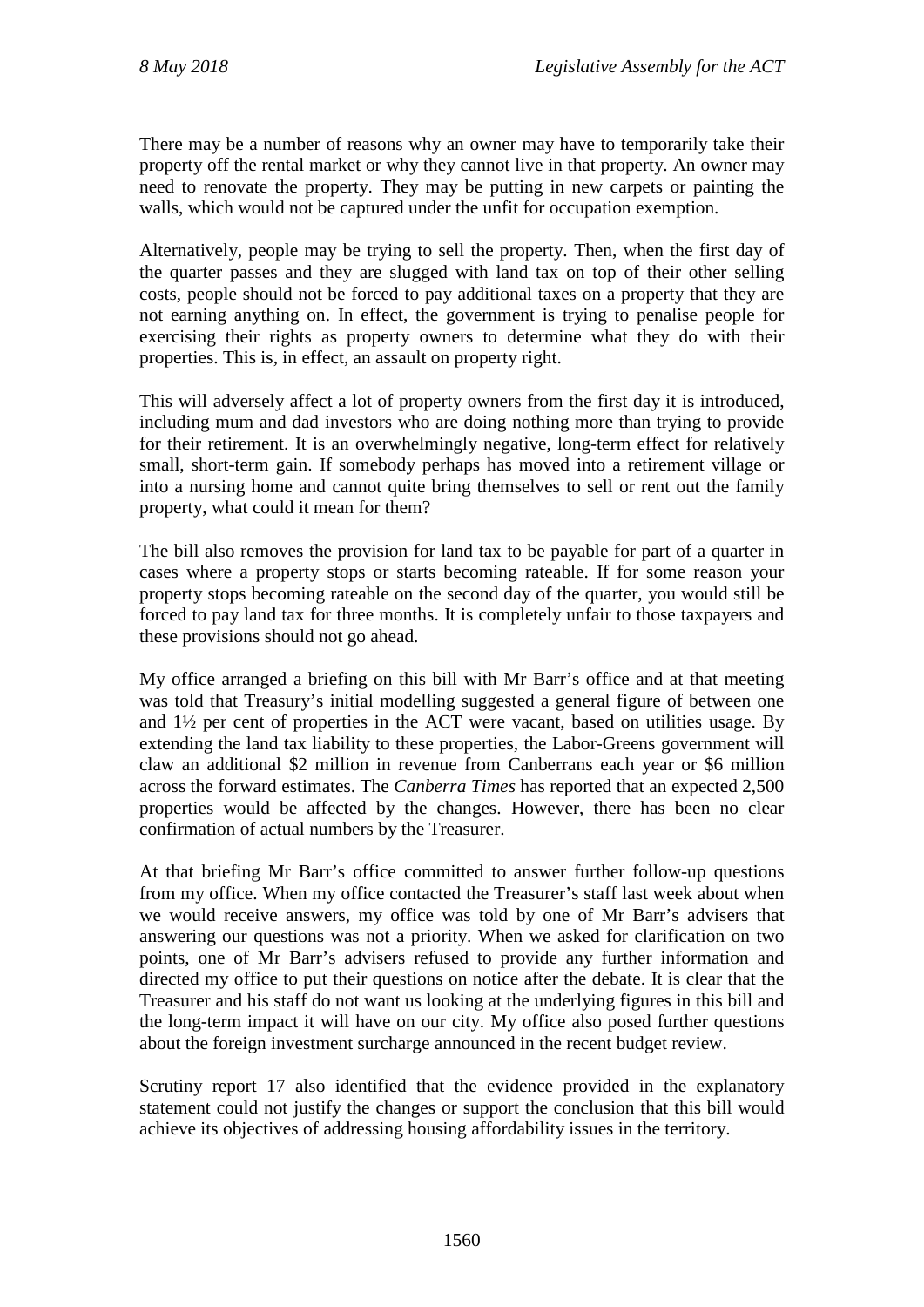This is nothing more than a tax grab, pure and simple. The Treasurer has not provided a shred of evidence as to how this will benefit Canberrans. It is only benefiting the Treasurer's bottom line. However, even if more people are deterred from investing and living in Canberra, the long-term financial impact could in fact be negative.

It seems the Labor-Greens government policy on foreign investment is somewhat contradictory. On one hand, the Chief Minister and his cabinet jet set around the world hosting lavish dinners in Europe and encouraging investment in Canberra. Then, if people do decide to invest here, they slug them with extra charges or deter them from actually investing here.

As the scrutiny report pointed out, it is not clear how imposing this additional charge will achieve its purported objective of relieving housing pressures for local residents. Based on the Treasurer's own figures, this charge will only affect between 200 and 300 properties but will generate \$4 million in revenue over the forward estimates. It has a greater likelihood of making things worse for Canberrans because millions of dollars of land tax will be passed on to tenants via rent increases.

The Treasurer purports that these amendments will fix the issues surrounding rental and housing affordability. In reality, the changes will only exacerbate the existing problems by placing more Canberrans in financially precarious positions and increasing the available revenue for this Labor-Greens government to further mismanage.

In 2007-08 only 13 land tax objections were lodged with the revenue office. This year there have already been 192 objections lodged in relation to land tax, with 121 of those still outstanding. The number is only going to go up once these amendments take place, and the impact on thousands of Canberrans will be felt.

In 2007-08 land tax only brought in \$72 million. In comparison, the Treasurer has already collected more than \$109 million in land tax revenue this year. That is an increase of more than 50 per cent on the last 10 years, and let us also remember that land tax for commercial properties was pushed into rates. So the impact on residential is even starker.

These increases are not enough for the Treasurer. He wants to gouge more households by extending land tax to even more properties. These are important policies with huge consequences, and the Treasurer has insufficient evidence to support the changes.

It is clear the Treasurer does not want us to look into the modelling and does not want us to look into the details and mechanics of the bill. It is absolutely disgraceful that the Treasurer is again attempting to hide the effects of his tax policy on Canberrans. It is all very well for the Chief Minister to say that they get aggregated data from the utilities companies but at some point they are going to have to get household-specific data, and I think that poses many problems.

This is just another instance of this arrogant Labor-Greens government trying to avoid scrutiny on major policies and issues. The Treasurer has not provided any compelling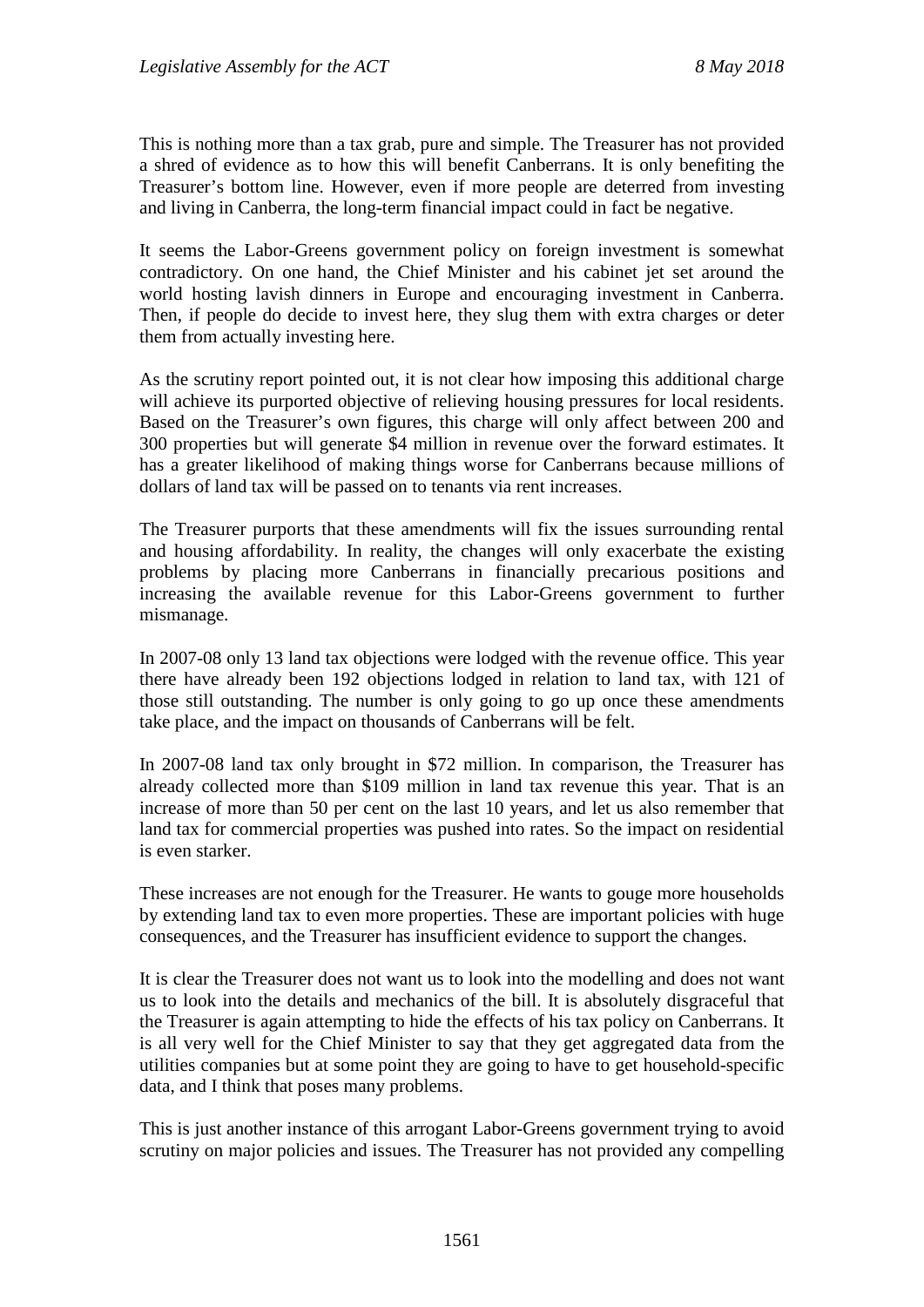evidence to back up his claims that this will help the housing and rental affordability crisis faced by so many Canberrans. It is appalling that the Treasurer and his office places no priority on having an informed public debate and on informing legislators on these important issues. The Canberra Liberals do not support these changes and again call on the Labor-Greens government to stop this destructive tax hike.

**MS LE COUTEUR** (Murrumbidgee) (12.29): I am rising today to outline the Greens' support for the Land Tax Amendment Bill. As has already been said in the opening remarks about it, this bill has two parts. The first is the extension of land tax to more residential dwellings that are not the owner's principal place of residence. The primary change here is the taxation of vacant dwellings, given that rented dwellings are already paying land tax. The second is the introduction of a land tax surcharge for residential properties in foreign ownership, in line with other states that have recently introduced extra stamp duty for foreign-owned properties. The Greens will be supporting both parts of this bill, but I will focus my comments on the first part, because it is a result of a private member's motion that I put up in March 2017.

I will first respond to some of the comments of Mr Coe, who directed quite a bit of his comments to the quantity of revenue and the spending of the government. I agree that those are important issues, but they are not important issues for this. This is about the fairness of how we tax, of how we raise revenue. It is not about the total quantum of revenue that is gained by the government. That is another important issue, which we will be discussing, I am sure, at great length, come the budget. I would point out that the rest of Australia does this. This is not something new. There are Liberal states throughout Australia where they charge land tax on vacant properties. That is the norm in Australia rather than the exception.

I also think that Mr Coe must be a bit confused about what this actually does, because he said that the tenants were going to end up paying for it. That is the whole point, Mr Coe. There are not any tenants. If there were tenants, they would have been paying land tax. What we are arguing about here is having a perverse disincentive to rent your house out: if you rent your house out, you have to pay land tax under the current regime; if you do not, you do not have to pay land tax. We are trying to get rid of the perverse disincentive and say that if it is not owner-occupied or subject to a number of other exemptions, such as for charities et cetera, you would pay land tax. I think it is a fairly simple concept, and it is one that the rest of Australia has had for a very long time.

Going to housing affordability, Mr Coe is quite correct: this is one of the reasons with general fairness, the principal reason—why we think that this taxation change is good. Members may get sick of me talking about housing affordability, because it is one of the ACT's bigger issues and I will be talking about it tomorrow.

Canberra's rental market is grim—that is the only word for it—for low income people. Members will recall me talking about Anglicare's 2017 rental affordability snapshot in the last sitting period. At that time, in April 2017, Anglicare found that there were 1,280 private rentals available in the Canberra and ACT district. If you use the normal definition of affordable rent, which is less than 30 per cent of your income, only 29 of those dwellings were affordable for a couple with both adults working and receiving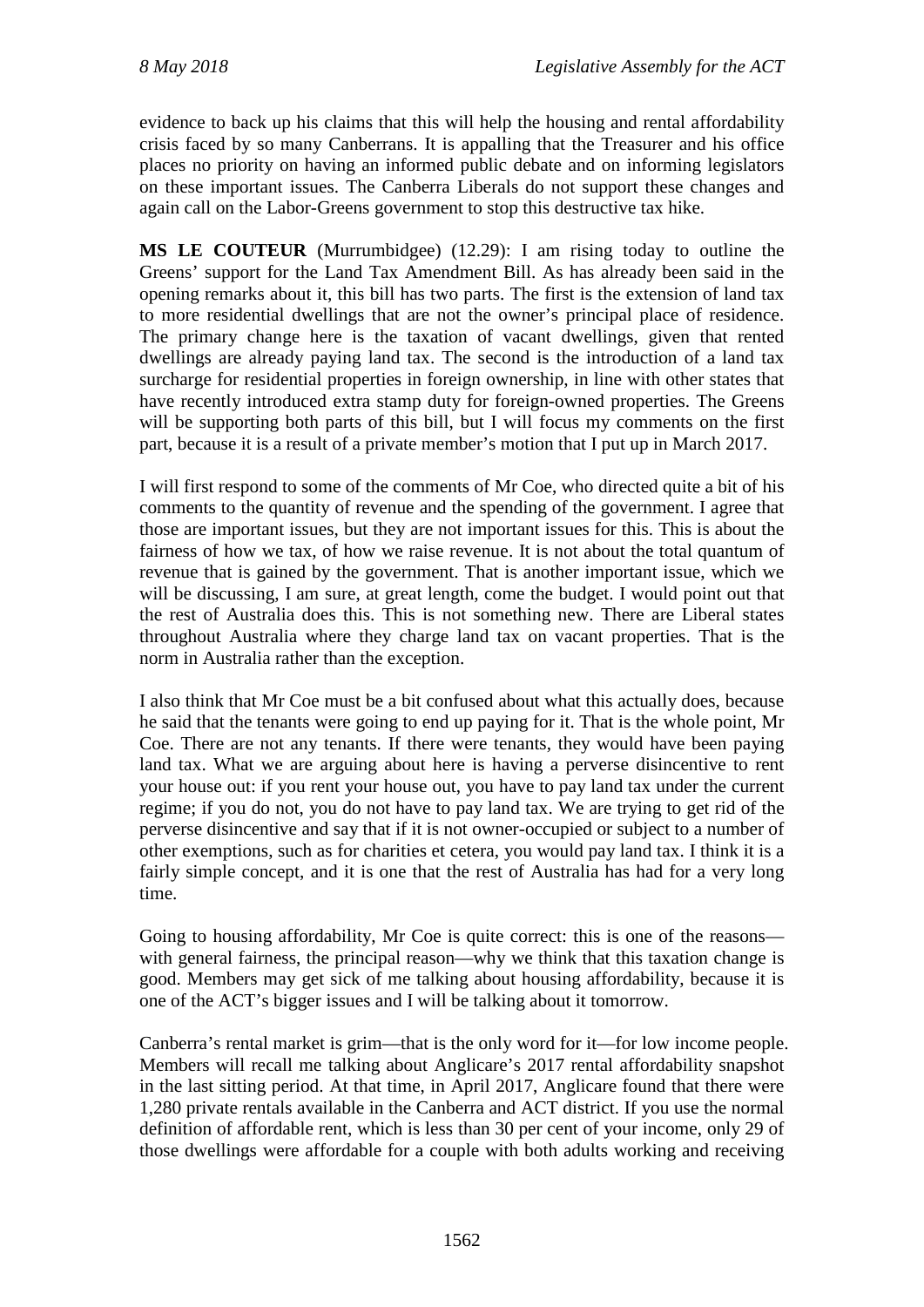the minimum wage plus family tax benefit A. And there was only one affordable rental property for a single parent family where the parent works and earns the minimum wage. For single people earning the minimum wage, Anglicare found a wonderful 51 affordable rental properties; the vast majority of these were shared accommodation.

Since then Anglicare has put out its 2018 report. Things have only got worse. This April there were 28 rental properties affordable for a couple who were both adults working on the minimum wage. There were zero, none, for single-parent families where the parent works and earns the minimum wage. That is less than the one available last year. However, there is one small plus, with 55 available for single people earning the minimum wage, which is an increase of four. I have not even bothered to list the numbers for people on other forms of social security, because they are all zero.

The reality is that our housing market is failing many in the community. It is not just people on government support. It is also failing low wage workers. It is failing the people that Mr Pettersson talked about in his committee's inquiries. It is failing the people in insecure work. There is no way they can get into Canberra's rental market.

There are many things that could be done about this to solve the problem. There are many things that will need to be done. A big one is federal government taxation reform. Many of our problems with housing affordability started with the Howard government's changes to capital gains tax about 20 years ago. When Peter Costello halved the rate of the capital gains tax, it meant that there was a financial incentive to say, "We don't really care what it costs to own the house, because when we sell it we will make a motza and we will not have to pay much or any tax on it." The federal Greens have been pushing for a very long time for negative gearing and the capital gains tax discount to be reformed. I am very pleased that federal Labor finally came on board with some of this at the last federal election. I anticipate that this will be a significant issue in the forthcoming federal election.

Of course, housing affordability is not just a federal government problem. The ACT government needs to do as much as it can. In the last sitting period I talked about public housing, which has been eroding for years as a percentage of the housing stock. We will be able to stabilise that now. I thank the Liberal Party for their support on that motion.

In terms of the federal government, I also mention that an increase to Newstart and other social security payments is well overdue. That is something else that we are going to need to solve housing affordability issues for Australians and Canberrans who are dependent on federal government Centrelink policies.

Looking at what we are debating today, we are now in the situation, as I said, where investors are buying properties purely to benefit from capital gains tax benefits, with no intention of renting them out. You can get the tax benefits without all the hassles of tenants. Of course, to do this, you can easily get a loan from one of Australia's fine and upstanding major banks.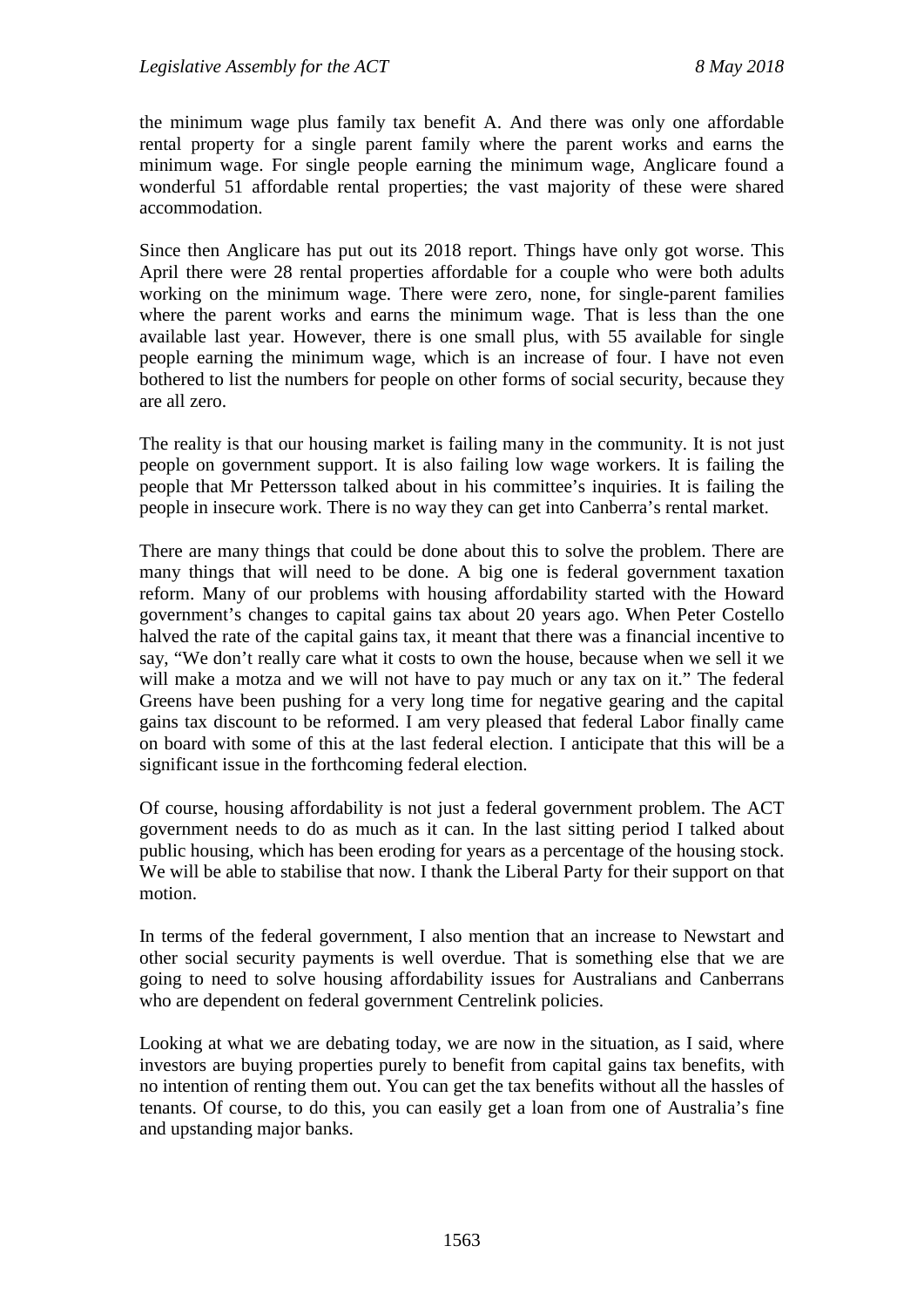Vacant properties are properties that are not being used. They are properties that are being denied to tenants. The result is a lowering of rental vacancy rates. About 15 years ago, a normal rental vacancy rate was considered to be something between three per cent and five per cent. As of March 2018, according to SQM Research, there was a rental vacancy rate of 0.6 per cent in the ACT. That is pitifully low. If you added to that the 1.5 per cent of properties that the government estimates are long-term vacant properties, you would get up to something around two per cent, which would be, while not a high rate, a more normal and more manageable rate.

Every home held off the rental market means someone queuing day after day trying to get a home. It means rents are a bit higher. Eventually, these things flow through the market and result in more people being homeless in Canberra. Sadly, the land tax in the ACT has been a tax targeted at the large majority of landlords who do the right thing and rent out their investment properties. Those who withhold their properties from the market just do not pay it.

In the past we have been creating an extra incentive not to rent out your property. Other jurisdictions in Australia have fixed this problem, but until the bill goes through, the ACT has not. With this problem in mind, back in March 2017 I put forward a private member's bill that called on the government to review the current taxation treatment on vacant properties with a view to extending current land tax requirements. This bill is the result. The Greens are very pleased about that.

I want to touch upon one of the issues that Mr Coe raised about levying land tax on vacant properties: that it might hit people who have their properties vacant for good reason. I did say in my speech on the private member's motion that some exemptions would be needed. An obvious case, as Mr Coe mentioned, is a home getting major renovations. This could be where the owner-occupier moves out of the house while it is being renovated or a landlord takes the property off the rental market for a while because it needs a new kitchen or bathroom or whatever. Clearly, that is a reasonable exemption, and it is part of the legislation. The other issue is the obvious one: there is a two-year exemption when the owner dies.

Mr Coe mentioned the situation of someone moving possibly into retirement accommodation. In many cases, the house will be sold in that instance, because the cost these days of moving into retirement accommodation is such that for many people there is no choice: they must sell their house if they are going to afford retirement accommodation.

For other people who have the means to be unsure about what they are doing, I would point out that it is possible to rent out houses on a month-to-month basis in the ACT. And there are many rentals available for up to a six-month period. I would think that that is something that people in that circumstance could consider. Thus they would not ever be liable for a tax on a vacant property: it would not be vacant, because it would be reducing homelessness in the ACT.

I am very pleased to be supporting this bill today. It is a win for housing affordability. By itself, it is not enough to solve the problem, but every extra home brought into the rental market in the ACT will help in what is a very tight market.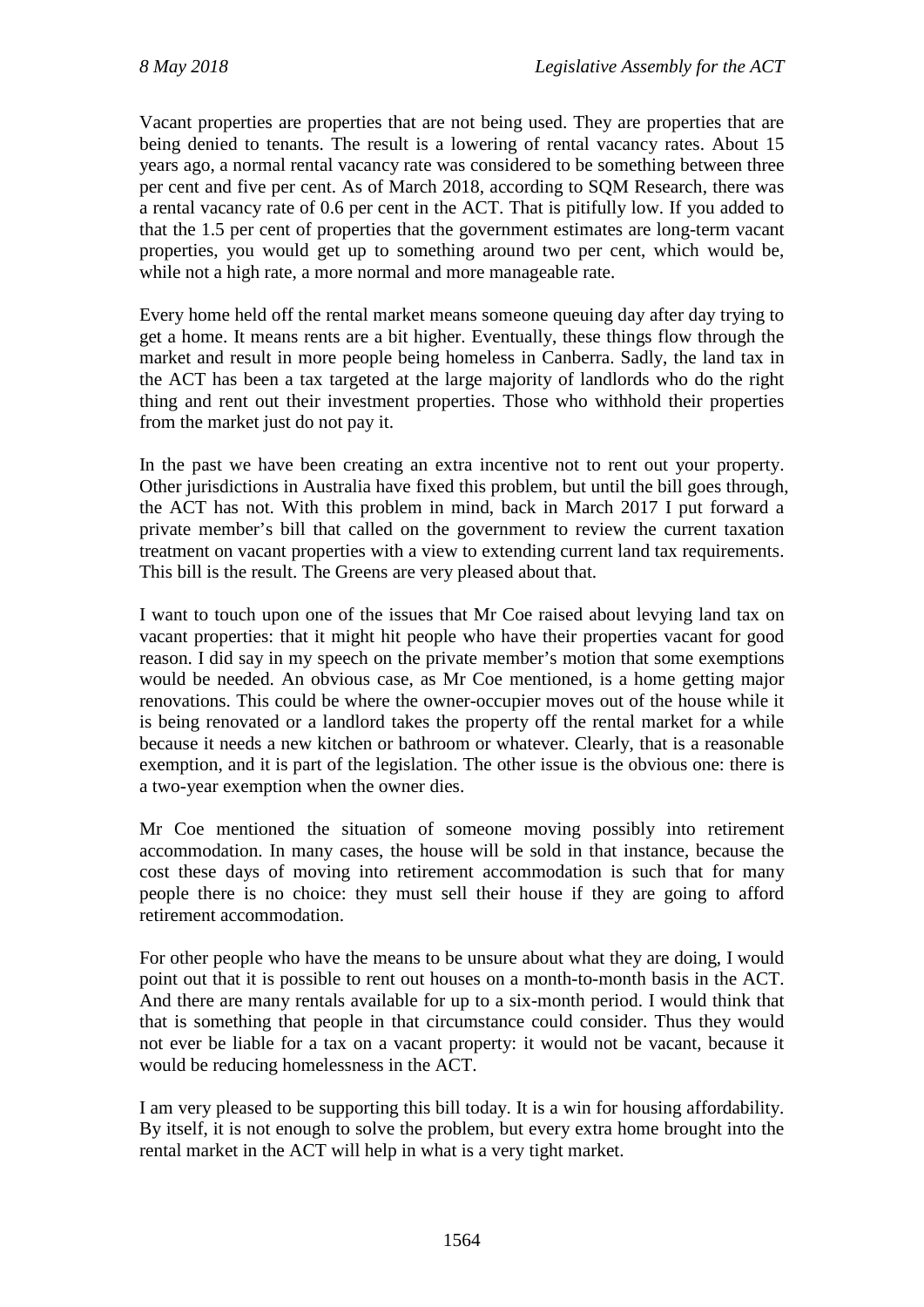**MR BARR** (Kurrajong—Chief Minister, Treasurer, Minister for Economic Development and Minister for Tourism and Major Events) (12.41), in reply: I thank members for their contributions to the debate. A wide variety of issues were covered, most of which have been responded to comprehensively, either in my tabling statement or through the comments from Ms Le Couteur. I commend the bill to the Assembly.

Question put:

That this bill be agreed to in principle.

The Assembly voted—

Ayes 12 Noes 9

| Mr Barr       | Ms Orr           | Miss C Burch | Mr Milligan |
|---------------|------------------|--------------|-------------|
| Ms J Burch    | Mr Pettersson    | Mr Coe       | Mr Parton   |
| Ms Cheyne     | Mr Ramsay        | Mrs Dunne    | Mr Wall     |
| Ms Cody       | Mr Rattenbury    | Mr Hanson    |             |
| Ms Fitzharris | Mr Steel         | Mrs Kikkert  |             |
| Ms Le Couteur | Ms Stephen-Smith | Ms Lawder    |             |
|               |                  |              |             |

Question resolved in the affirmative.

Bill agreed to in principle.

Leave granted to dispense with the detail stage.

Bill agreed to.

#### **Sitting suspended from 12.46 to 2.30 pm.**

## **Questions without notice Hospitals—waiting times**

**MR COE**: My question is to the Minister for Health and Wellbeing. Minister, I refer to an FOI request published online showing that one-third of paediatric patients are waiting longer than clinically recommended for elective surgery. The government's target is zero per cent of people waiting longer than the clinically recommended time. Why are one-third of paediatric patients waiting longer than clinically recommended times for elective surgery?

**MS FITZHARRIS**: Because they have not yet been able to access elective surgery. But as I outlined in my statement earlier today, the government's \$6.4 million investment this year to complete additional elective surgeries in this current financial year includes a focus on adult and paediatric general surgery.

**MR COE**: Minister, what information have you received from your directorate about the effects of long wait times for paediatric surgery on the health and development of these children?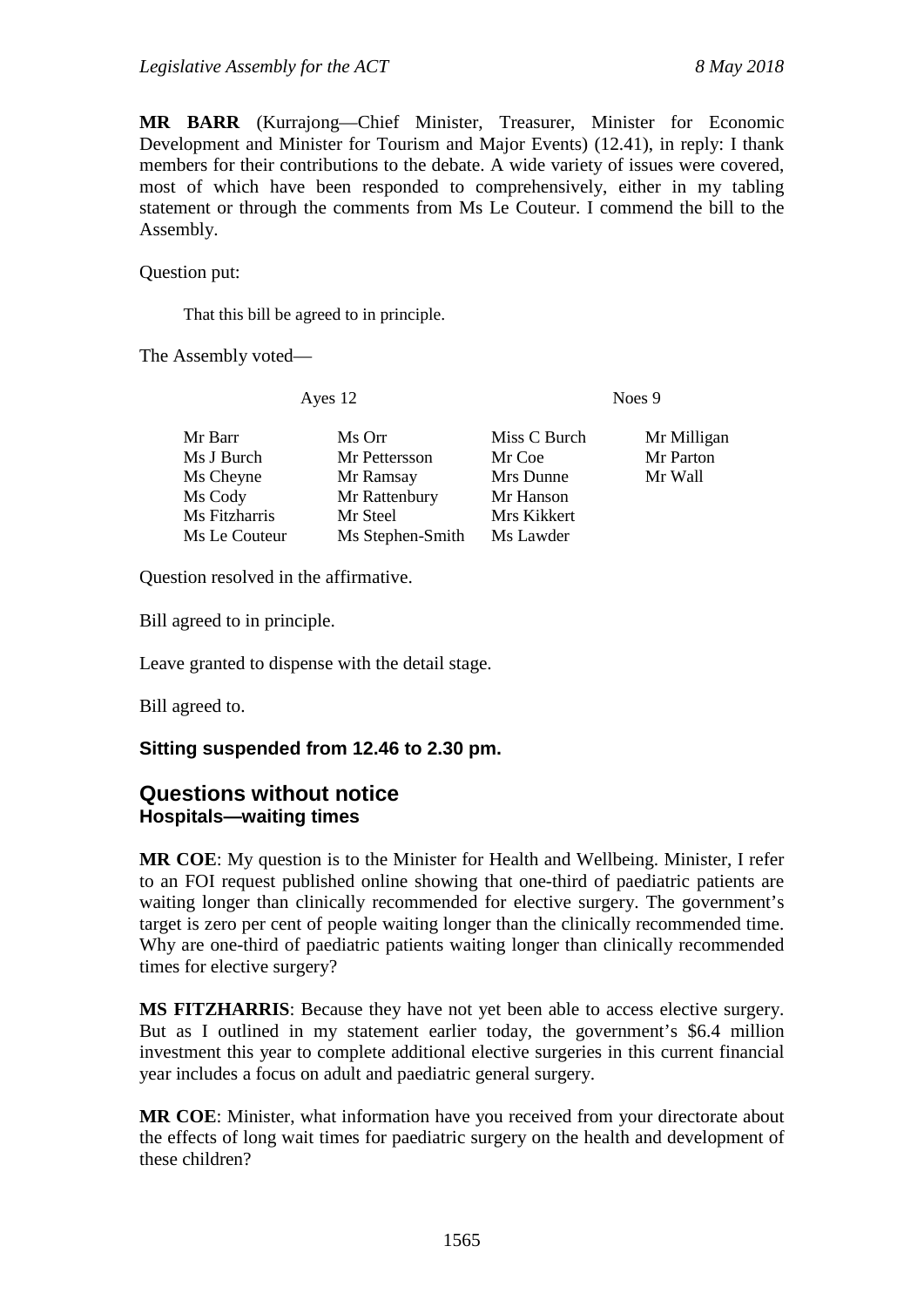**MS FITZHARRIS**: No particular advice other than broad advice around the government's efforts to increase access to elective surgery for Canberrans. That is why, as I have mentioned on a number of occasions, there has been a \$6.4 million investment to bring down elective surgery wait times in this current financial year.

I would note that all national performance indicators measure performance on hospitals based on full financial year figures. Those full financial year figures are not yet available because the financial year has not yet concluded.

**MRS DUNNE**: Minister, how many children in Canberra are waiting for a year to see a specialist before they get on the official waiting list?

**MS FITZHARRIS**: I will take that specific question on notice.

#### **Answers to questions on notice—costs**

**MS LE COUTEUR**: My question is to the Chief Minister and relates to the new practice of including time and cost accounting at the bottom of answers to questions on notice. When and why did this practice begin? Are the totals going to appear in annual reports?

**MR BARR**: Yes, the government has put in place this additional reporting of the cost of compiling answers to questions on notice. The timing is roughly in line with the new requirements under FOI for the publishing of a whole variety of pieces of information. The government felt that in that spirit it would be appropriate to have an estimate of the dollar cost based on the amount of time it takes to answer those questions.

**MS LE COUTEUR**: Given what you said, is this practice going to extend to other areas of provision of government information like fix my street inquiries, freedom of information requests and constituent correspondence to ministers?

**MR BARR**: In a number of those areas, yes, costings are and were previously standard practice, particularly in relation to FOI, for those who, under the old arrangements, would not automatically have an entitlement to receive information for free. It is simply a recording and accountability measure. Generally speaking, people are in favour of more data being publicly available.

**MR COE**: Chief Minister, if questions are not lodged from this place, does that mean that these people would be sacked, or are these in fact sunk costs?

**MR BARR**: The ACT government directorates maintain a large number of staff for whom the vast majority of their time is spent responding to questions on notice.

#### **Hospitals—waiting times**

**MRS DUNNE**: My question is to the Minister for Health and Wellbeing. On 15 August 2017 you advised the Assembly that "Canberra Hospital emergency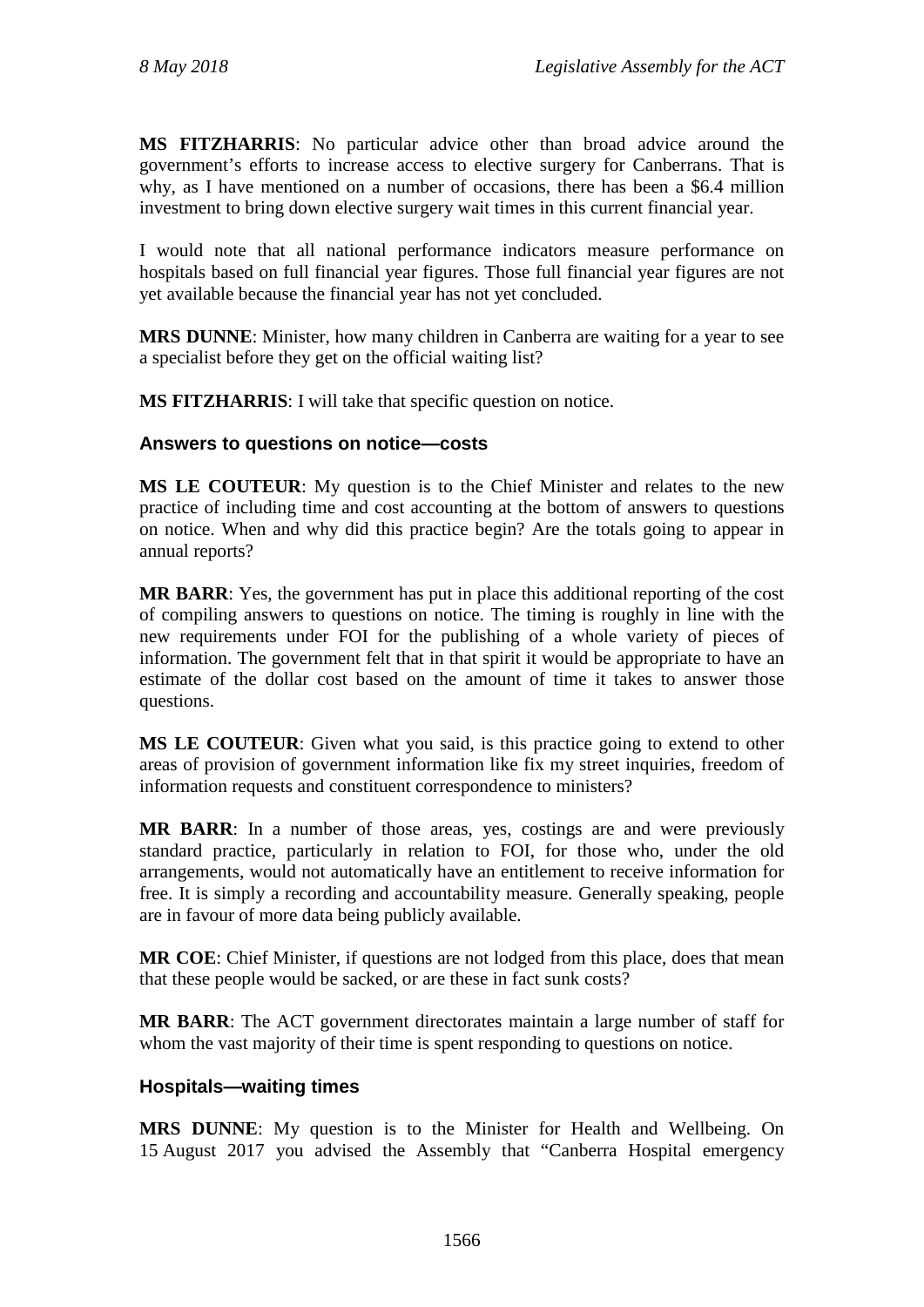department waiting times are coming down". On 15 February this year you advised the Assembly that the Canberra Hospital emergency department waiting times were headed in the right direction. However, a report received through FOI shows that only 44 per cent of people who presented to the Canberra Hospital emergency department from July 2017 to February 2018 were seen on time. This compares to the target of 70 per cent and to the 61 per cent who were seen on time up to February 2017. Minister, why were only 44 per cent of people who presented to the Canberra Hospital emergency department seen on time? This is well below the target and well below the achievement for the same time last year.

**MS FITZHARRIS**: I note that the information provided in the FOI was year-to-date information. As I said earlier, it is generally the case that these figures are reported over the full financial year, so some of these figures relate to the previous year. I note, with the previous year, that at the end of each year data is subjected to a verification process. It certainly goes through a verification process before that information is provided to our national partners for presenting financial year information.

As I said it is certainly the case that there have been general improvements in emergency department wait times at the Canberra Hospital. I mentioned that earlier. That has been the case over a number of years. Last year we saw the worst flu season since 2009. That happened right across the country. Therefore the average for the year was worse than that of the previous year because of a significant increase in presentations in our community.

The initial advice to me was that, following a very bad flu season, we might expect to see a more normal flu season approaching. This year, in the first quarter, we have already seen a doubling of those people who have notified as having the flu. That is one contributor to increased demand as well.

The unprecedented winter season last year saw an increase in the number of people presenting to ED. It is also the case that the rate of people presenting to the ED has doubled over the previous two years. It concerns me that only 44 per cent of patients on average were seen within the clinically recommended time. It concerns me even more for category 3 patients. *(Time expired.)*

**MRS DUNNE**: Minister, what was the basis of the advice that you gave on 15 August 2017 and on 15 February 2018 that data was heading in the right direction if, from your previous statements in answer to the question, you were saying essentially that the data that was released to the ABC was not worth a cracker?

**MS FITZHARRIS**: I did not say that. I based it on the fact that each year between 2015-16 and 2016-17 emergency department performance had improved.

**MR COE**: Minister, why did you advise the Assembly that waiting times are coming down and were headed in the right direction as of 15 February when this was clearly not the case, and will you now correct the record?

**MS FITZHARRIS**: I advised the Assembly that, based on financial year performance, ACT Health performed better in 2016-17 than it did in 2015-16. In the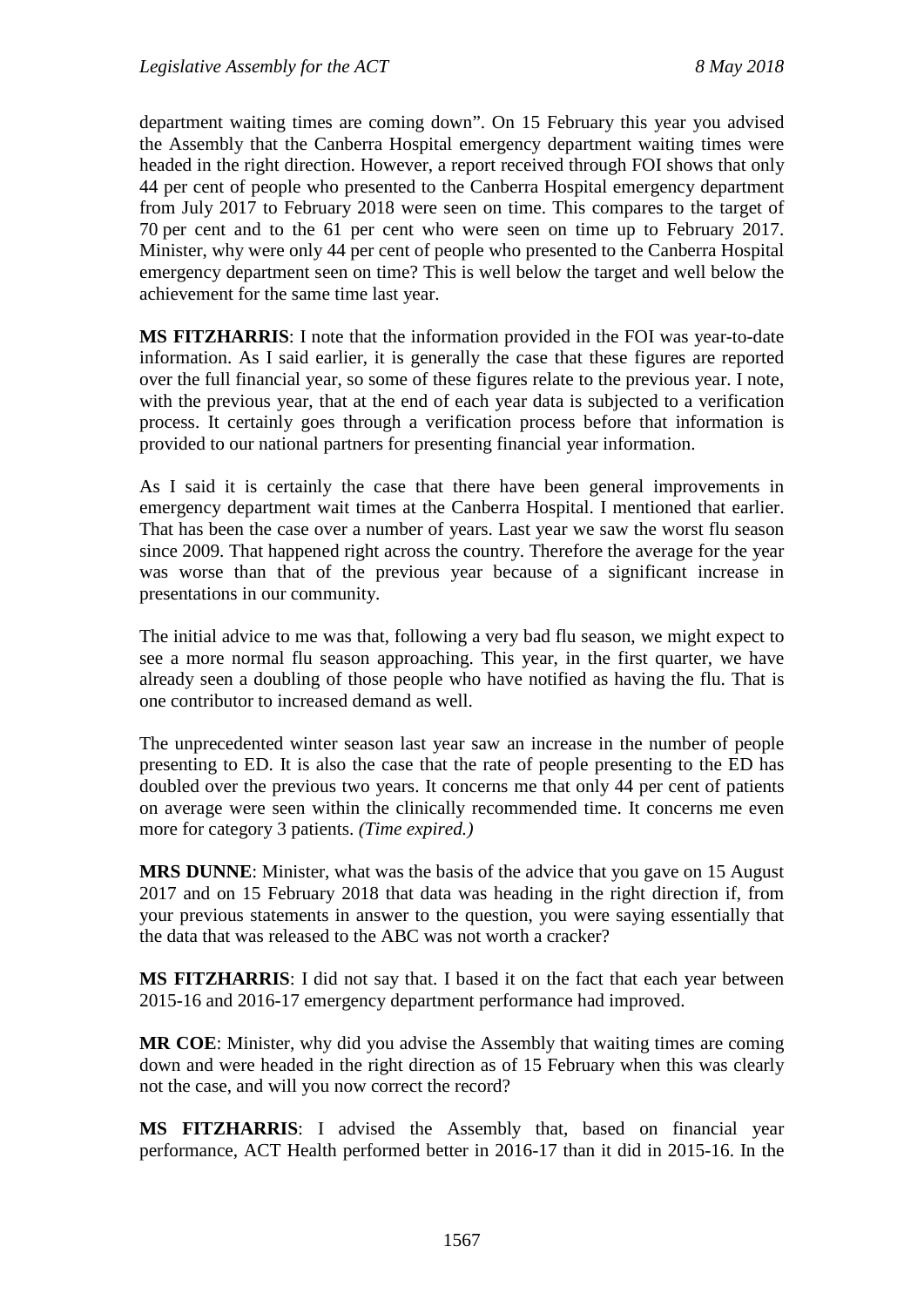current financial year, 2017-18, our performance did lift briefly after the winter season last year. What we have already seen in the first quarter of this year is a decline in that performance. We will await the final full financial year's performance to see how we have tracked across the financial year.

### **Centenary Hospital for Women and Children—complaints**

**MS LAWDER**: My question is to the Minister for Health and Wellbeing. I refer to reports in the media of 26 April 2018 about a letter sent to you by midwives at the Centenary Hospital for Women and Children. The letter says:

It is frustrating and upsetting to feel so helpless in such a poorly managed and impossibly busy work environment, unable to provide the care we know we should and feeling consistently exhausted physically and emotionally. The negative effects on patients and staff are seen daily. It is only a matter of time before there is an adverse outcome for a mother, baby or staff member.

Minister, why are the lives of mothers and babies at the Centenary Hospital for Women and Children being put at risk in a poorly managed, understaffed and overworked environment?

**MS FITZHARRIS**: The letter was sent to a media outlet and copied to me and quite a long list of other people and organisations. Immediately on receipt of the letter, ACT Health followed up. They held a number of staff forums to openly discuss the issues raised in the letter.

It was certainly of enormous concern to me. Subsequent to that letter having been received, I have visited the Centenary hospital. I have also met with senior staff from the Centenary hospital and been briefed on the number of challenges facing Centenary hospital at the moment due to increased demand. There are a range of things that the government is doing to address that demand both at Centenary hospital and at Calvary Public Hospital in Bruce.

It is the case that in addition to that there has been an open letter from the executive director of the Centenary Hospital for Women and Children addressing the issues raised. That is publicly available and has been circulated to the community and to the media in the city.

It is also the case that I note that doctors from Centenary hospital wrote a letter to the *Canberra Times* which was published just this past weekend about the issues but making it very clear that in their view they were appropriately managing the demand at Centenary hospital. Their clear view is that care is safe and of a high quality and every decision to treat a woman and her baby at Centenary hospital is based on clinically sound decision-making.

**MS LAWDER**: Minister, who should the people of Canberra believe: you or the staff at the Centenary Hospital for Women and Children?

**MS FITZHARRIS**: Staff have spoken publicly on a number of occasions about this, as I have just outlined.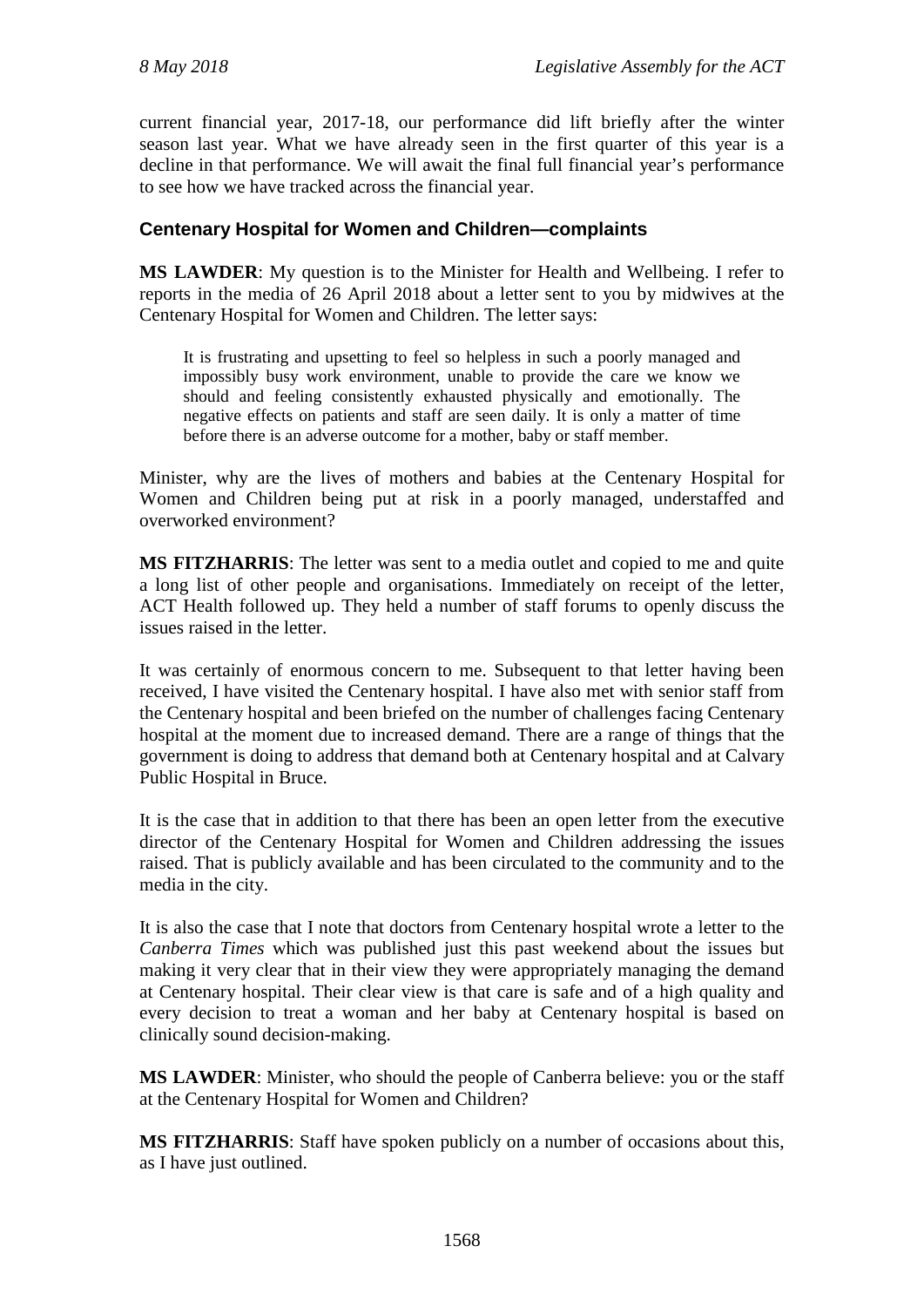**MS CHEYNE**: Minister, are you confident that maternity services are safe?

**MS FITZHARRIS**: I am confident that maternity services are safe. I have spent quite some time at the Centenary hospital in the past couple of weeks, making sure that we are doing everything we can to continue to invest in maternity services for our city. There are more and more women having babies every day, which is wonderful, but we need to make sure that we make the right investments and are fully using the capacity that we have across the city. Clinical staff at Centenary hospital have assured me on a number of occasions that the service is safe.

#### **Economy—growth**

**MS CODY**: My question is to the Chief Minister. Chief Minister, what does the latest data show about the performance of the ACT's economy?

**MR BARR**: I thank Ms Cody for the question and I am very pleased to be able to advise the Assembly of some very positive economic data for the territory.

As we have discussed before, our gross state product grew by 4.6 per cent in the last full fiscal year, which was the strongest growth of any state or territory. A particularly strong contributing factor there was 6.5 per cent growth in service exports from the ACT. Our state final demand grew by five per cent in the fiscal year 2016-17, and a strong contributing factor there was 7.5 per cent growth in private investment in the territory economy.

Our residential population is either the fastest or second fastest growing, depending on which period you measure. The most recent data from the ABS shows population growth of 1.8 per cent. In September 2017—going back about six months now—the territory's population was 412,617 according to the ABS.

Pleasingly, unemployment is either equal to the lowest or the second lowest in the nation. That has come off the back of very strong growth in the labour market. Pleasingly also, there was a significant lift in the participation rate, at 72.1 per cent one of the most engaged communities in the workforce.

More recent data in the housing market shows that building approvals, residential approvals, increased by 58.2 per cent through the year to March 2018. And talking of buildings and home ownership, the most recent data shows that first homebuyers made up more than 25 per cent of total housing loans in the ACT. That is significantly higher than the national average.

**MS CODY**: Chief Minister, how is our continued growth translating into more jobs for Canberrans?

**MR BARR**: Over the last 12 months 10,600 new full-time jobs were created in the ACT. The share of Canberrans working full time is currently at the highest level it has been at for more than three years. It is encouraging to see that the local economy's growth is also creating opportunities for young people and for women. Women's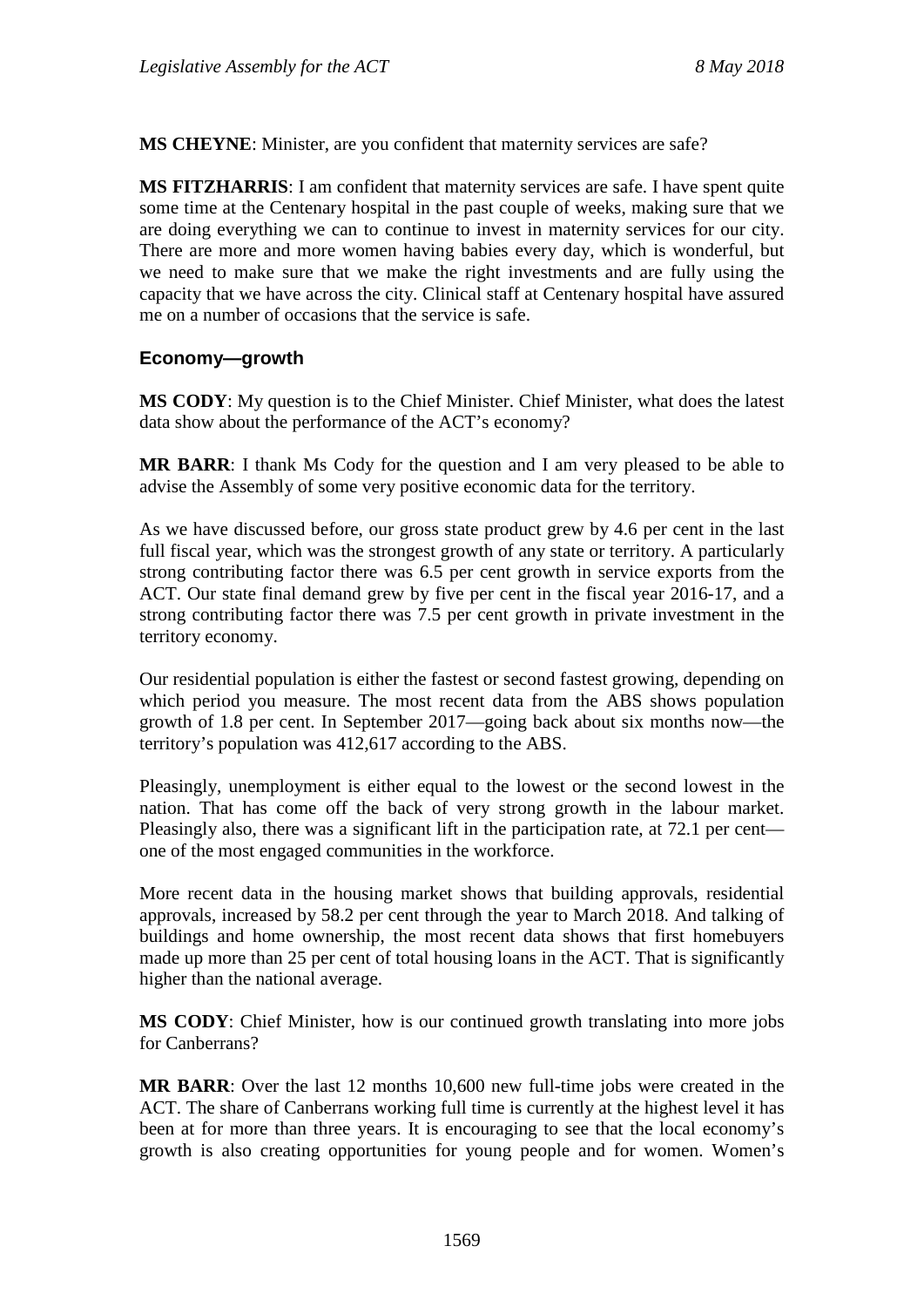workforce participation is up over a percentage point compared with this time last year, which means that more than 3,700 additional women in our city are in work. At the same time there are almost 1,000 fewer Canberrans aged between 15 and 24 who are unemployed now compared with a year ago, despite our overall population growth.

We have seen jobs created across a range of sectors as diverse as professional and scientific services, retail, transport and human services. This means there will continue to be even more opportunities for Canberrans from a diverse range of backgrounds to find a good job in our city.

**MR STEEL**: Chief Minister, what are the government's priorities to sustain and expand the territory's economic growth?

**MR BARR**: We will continue our strategic investment in services and infrastructure to keep the city moving and productive. We are investing \$3 billion over the next four years on key capital projects, particularly in transport, in education and in health. This will help Canberrans move around our city more quickly and access high quality services locally.

We are also investing in a range of areas that will enable further economic growth: better connections with our region and the world, stronger partnerships between our local firms, and more promotion of what Canberra has to offer as a place to study, to visit or to invest. Next month's territory budget will continue to build on this work and ensure that the benefits of this economic growth are shared by all Canberrans.

### **Centenary Hospital for Women and Children—complaints**

**MRS KIKKERT**: My question is to the minister for health. I refer to reports in the media of 26 April 2018 that midwives and nurses wrote a letter to you raising a number of concerns. The letter said:

Due to the lack of available beds, women and babies are discharged home inappropriately early with feeding, pain or health concerns … Babies are often re-admitted ... due to excessive weight-loss as a direct result of being sent home early due to hospital capacity … Staff are unable to provide adequate breastfeeding support in the brief period they are in the hospital and Midcall, the hospital postnatal home visiting service has been substantially reduced.

Why are women and babies discharged home inappropriately early with feeding, pain or health concerns from the Centenary hospital due to a lack of available beds?

**MS FITZHARRIS**: As I indicated previously, the letter was sent from a staff member at Centenary hospital. As I have also indicated, I would encourage members opposite to read the extensive open letter from Centenary hospital and the letter written on behalf of doctors to the Canberra community published in last Saturday's *Canberra Times*.

**MRS KIKKERT**: Minister, why are babies having to be readmitted to the Centenary hospital due to excessive weight loss as a result of problems with the capacity of the Centenary hospital?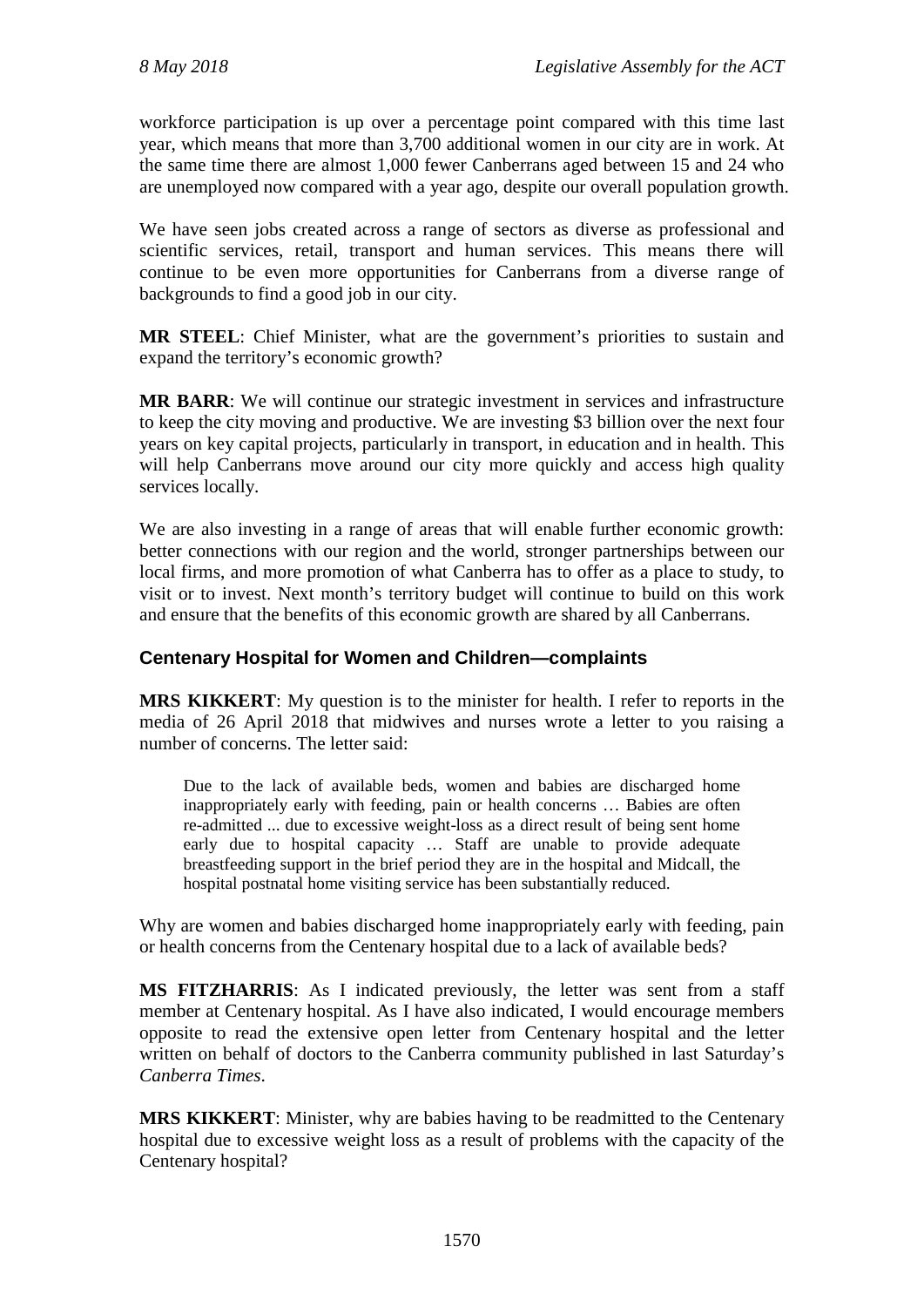**MS FITZHARRIS**: It is the advice to me, and also I believe referenced in the open letter, although I do not have that immediately in front of me, that that is not the case.

**MRS DUNNE**: Minister, are you denying that women are discharged early, that babies are having feeding problems and that women discharged early are having pain management problems? Despite what has been said publicly, are you denying that that is the case and are you denying that there are inadequacies in the amount of breastfeeding support provided to new mothers?

**MS FITZHARRIS**: No, I am not denying that. What I am saying is that there has been extensive feedback from the staff and the leadership at Centenary hospital and the doctors at Centenary hospital. It is certainly the case that there may be a number of women having breastfeeding difficulties. I have experienced it myself. It may in fact go on for a number of weeks.

It is the advice to me that women are only discharged when it is clinically safe to do so, and that the medical service which provides midwifery and nursing care to women upon discharge is being offered. That may be a daily visit for a number of days or a weekly visit for a number of weeks, when that mother and her baby will then also receive follow-up care from the maternal and child health services, from ACT Health as well.

There are a range of supports for women when they are discharged from Centenary hospital. The clear advice to me from Centenary hospital is that women are only discharged when it is clinically safe to do so. There is a Midcall service available which may follow up and visit women daily or every couple of days for a period after their discharge and also services provided through maternal and child health.

It is also the advice to me that, with respect to the number of readmissions across the board, we are not seeing any increase, but I do not have those precise figures in front of me right now.

## **Centenary Hospital for Women and Children—complaints**

**MR WALL**: To continue on a theme, my question is to the Minister for Health and Wellbeing. Minister, I refer to reports in the media on 4 May 2018 about mothers at the Centenary hospital facing problems with delays in being admitted for inductions or receiving epidurals, overcrowding, lack of communication with staff, and poor management and morale. One mother said, "With my labour it's like trying to fit a triangle into a circle, they applied the guideline to me and my daughter nearly died." Why are many expectant mothers giving birth at the hospital facing delays in being admitted for an induction or receiving epidurals?

**MS FITZHARRIS**: I certainly noted some of the experiences of some women reported in the *Canberra Times* this week. I was, of course, concerned to read of their experiences. I also know that every woman's experience in labour is different. I repeat again, as has been said publicly by doctors and senior staff at Centenary hospital, that decisions are clinically sound. Decisions will only be based on clinically sound decision-making and they provide a safe and high quality service.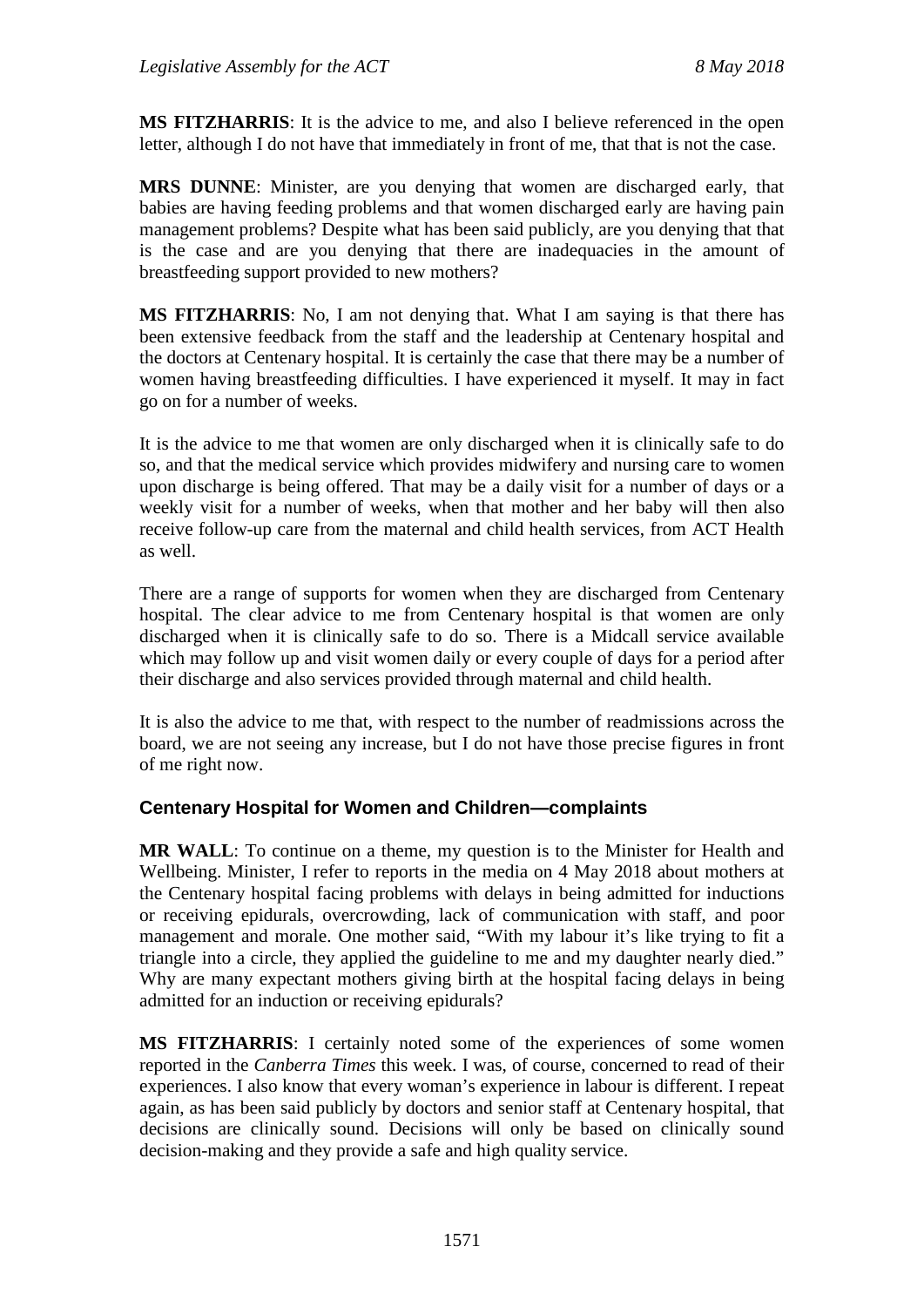I acknowledge that there is increased demand and that on a very busy day, because babies do not always come when they are planned to come, as most parents in this room will know, those processes are managed responsibly. There is within the Centenary hospital a maternal escalation policy extending the hours of the maternity assessment unit, rostering additional doctors and midwives, introducing assistance in midwifery to maternity services and, as I mentioned earlier, doubling the number of graduate midwives coming in this year. Also, there is a policy that involves referring women to the most appropriate ACT or New South Wales hospital.

There are a range of measures in place. I repeat again: I have been informed by clinicians, by lead clinicians at the Centenary hospital, that decisions will only be made based on clinically sound decision-making.

**MR WALL**: Minister, why is the Centenary Hospital for Women and Children having problems with high-risk pregnancies?

**MS FITZHARRIS**: It is not the advice to me that there are significant problems. In answer to four questions in a row I have outlined quite extensively that the advice to me from clinicians—which we have heard from the opposition this morning they respect—is that Centenary hospital is a safe and wonderful place to have a baby. Decisions made there by clinicians are clinically based.

**MRS DUNNE**: Minister, how will three extra beds in Calvary's maternity unit meet the increased workload resulting from population increases and your plan to redirect pregnant women from the Centenary hospital?

**MS FITZHARRIS**: It is one of the ways that we might better manage maternity services here in the ACT. When a minister is faced with capacity that is increasing at one facility and decreasing at another, in quite significant numbers, it is not appropriate to have wonderful staff—nurses, midwives, doctors—at Calvary hospital wishing to treat women in our community, wishing to be able to work with women and their families so that more women can give birth at Calvary Public Hospital.

One of the ways that we are doing that is by increasing investment in the facility, because many women have given feedback over a number of years now that one of the key reasons they would like to attend Centenary is the quality of the infrastructure. Calvary is currently under capacity and we want to change that.

## **Planning—Curtin master plan**

**MR STEEL**: My question is to the Minister for Planning and Land Management. Minister, can you outline to the Assembly the consultation currently underway to finalise the Curtin group centre master plan?

**MR GENTLEMAN**: I thank Mr Steel for his question and his interest in the Curtin community. The ACT government is finalising the master plan for the Curtin group centre. The master plan draws on the centre's existing strengths and outlines a vision, planning principles and strategies to guide growth and development in the centre. It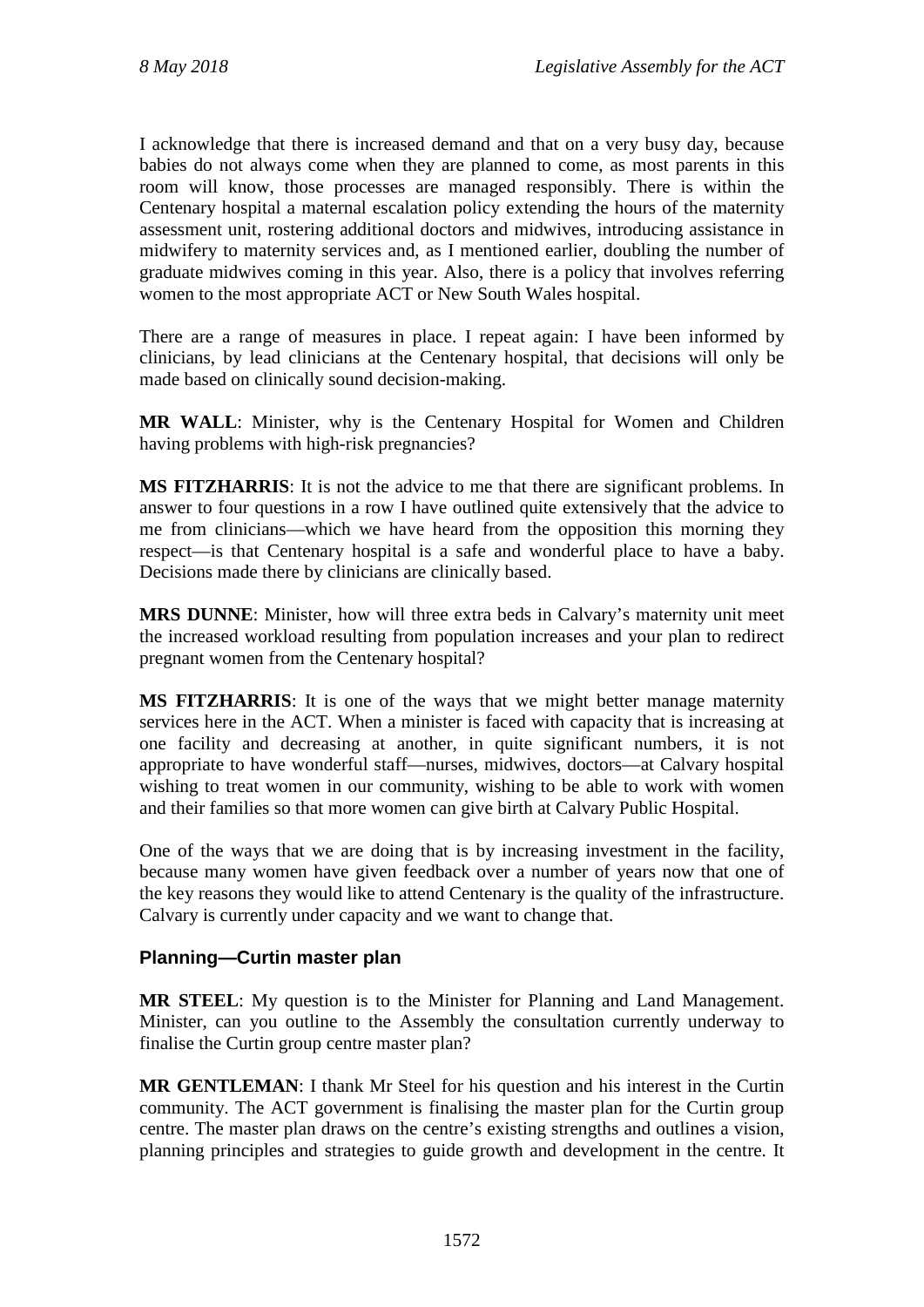identifies what is important about the centre and how its environmental, social and economic sustainability can be enhanced. The master plan is being finalised with input from the community and stakeholders, including traders and lessees and the ACT government directorates.

Community engagement is an important part of the master plan process. People who live or work in or near the centre, or who use the area, have valuable knowledge to contribute to the planning process. Community involvement is essential in helping to develop a successful and achievable master plan. I encourage anyone interested to visit the your say site to review the plans and provide their feedback. Community engagement will close on Wednesday, 6 June this year.

**MR STEEL**: Minister, can you inform the Assembly of the community panel consultation undertaken that has informed the development of the Curtin group centre master plan?

**MR GENTLEMAN**: The community panel process, held from July to November last year, has greatly helped with developing a way forward to finalising the Curtin group centre master plan. Three community panel meetings were held to discuss the development and redevelopment opportunities for the group centre. This process was designed to bring the developers and community together, to look for shared outcomes. The panel format facilitated discussion on the future of the group centre with representation from the community, lessees, owners, young people, developers and government.

The panel meetings were framed around the master plan process, development proposals, infrastructure—things that make the area special to the community and businesses in the group centre. At the third and final community panel meeting, revised master plan diagrams were presented by the ACT government for consideration and discussion by panel members. The community panel meetings provided a positive forum for open discussion about the future of the Curtin group centre.

## **Visitors**

**MADAM SPEAKER**: I acknowledge that in the chamber we have the pleasure of the company of the President of the New South Wales Legislative Council and the current CPA Australian regional representative, the Hon John Ajaka MLC. Welcome to the Assembly and to Canberra once again. Mr Ajaka is accompanied by the Clerk of the New South Wales Legislative Council, Mr David Blunt, and I believe a senior adviser of the team as well. Welcome to the ACT Assembly. I am sure all members will be on their best behaviour now.

## **Questions without notice Planning—Curtin master plan**

**MR PETTERSSON**: Minister, can you outline how the Curtin group centre master plan will help to revitalise the centre while retaining the existing character that the Curtin community loves?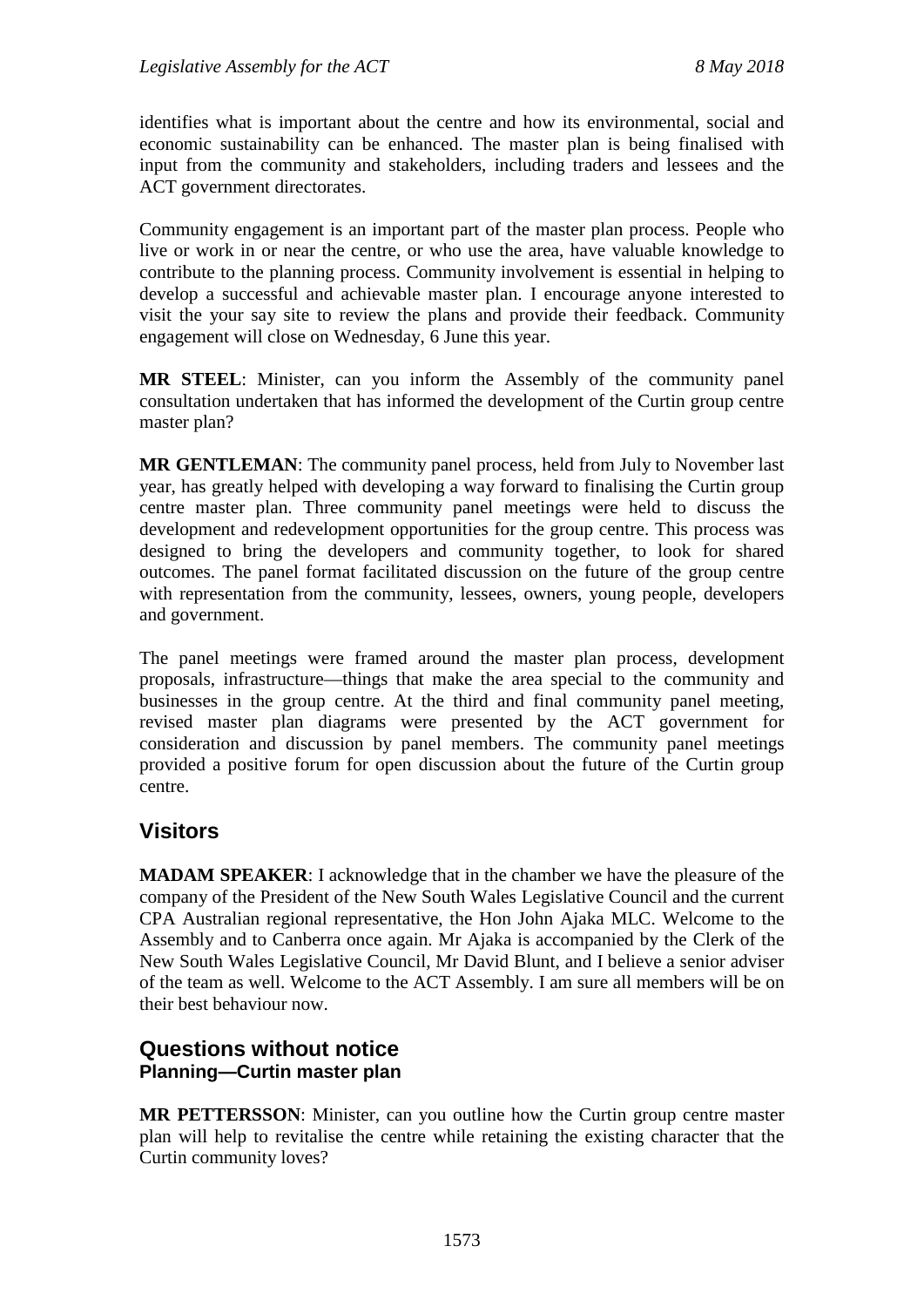**MR GENTLEMAN**: I thank Mr Pettersson for his interest in the Curtin community. The finalisation of the Curtin group centre master plan will pave the way for revitalisation of the centre. We have listened carefully to the feedback from earlier stages of consultation and the community panel. We have weighed up the issues and arrived at an approach that I believe provides a range of positive outcomes for the Curtin community.

At each stage of community engagement, the ACT government heard clear messages about the value of the central courtyard as a place for community life. Markets are held in the courtyard on weekends and families visit the area in the afternoon on the way home from school. It is also a space where people enjoy the sunshine and generally feel comfortable to stay, meet people and enjoy themselves. How the existing buildings at the edge of the central courtyard are redeveloped and designed will be critical to ensure that this space will continue to be an important focal point for the community into the future.

A number of planning strategies are proposed to ensure that solar access is maintained and that the future development facing the central courtyard is of an appropriate bulk and scale. There are also strategies to ensure that the courtyard continues to function as a vibrant space for community activity and for businesses to thrive.

This includes introducing a solar fence to limit overshadowing onto the courtyard and providing a building setback above the ground floor where development is permitted above one storey. This will ensure there is a single storey height facing the central courtyard—the human scale, if you like—limiting the building height to one storey at the northern and western edges of the central courtyard and mandating active frontages such as cafes, restaurants and shops facing the central courtyard.

## **ACT Health—governance**

**MISS C BURCH**: My question is to the Minister for Health and Wellbeing. I refer to a quote in the *Canberra Times* of 8 May 2018 in which you said:

I have also acknowledged to staff that in recent times the governance of the organisation has let staff down.

What responsibility do you take, as minister, for the poor governance of your directorate which has let staff down?

**MS FITZHARRIS**: I take responsibility and I have also taken steps to significantly improve governance of ACT Health.

**MISS C BURCH**: Why haven't you acknowledged to the people of Canberra and to the patients of our health system that your poor governance of your directorate has let them down?

**MS FITZHARRIS**: I spoke to staff about this on Friday. I spoke to the media about this on Friday. I spoke to the Assembly about this this morning.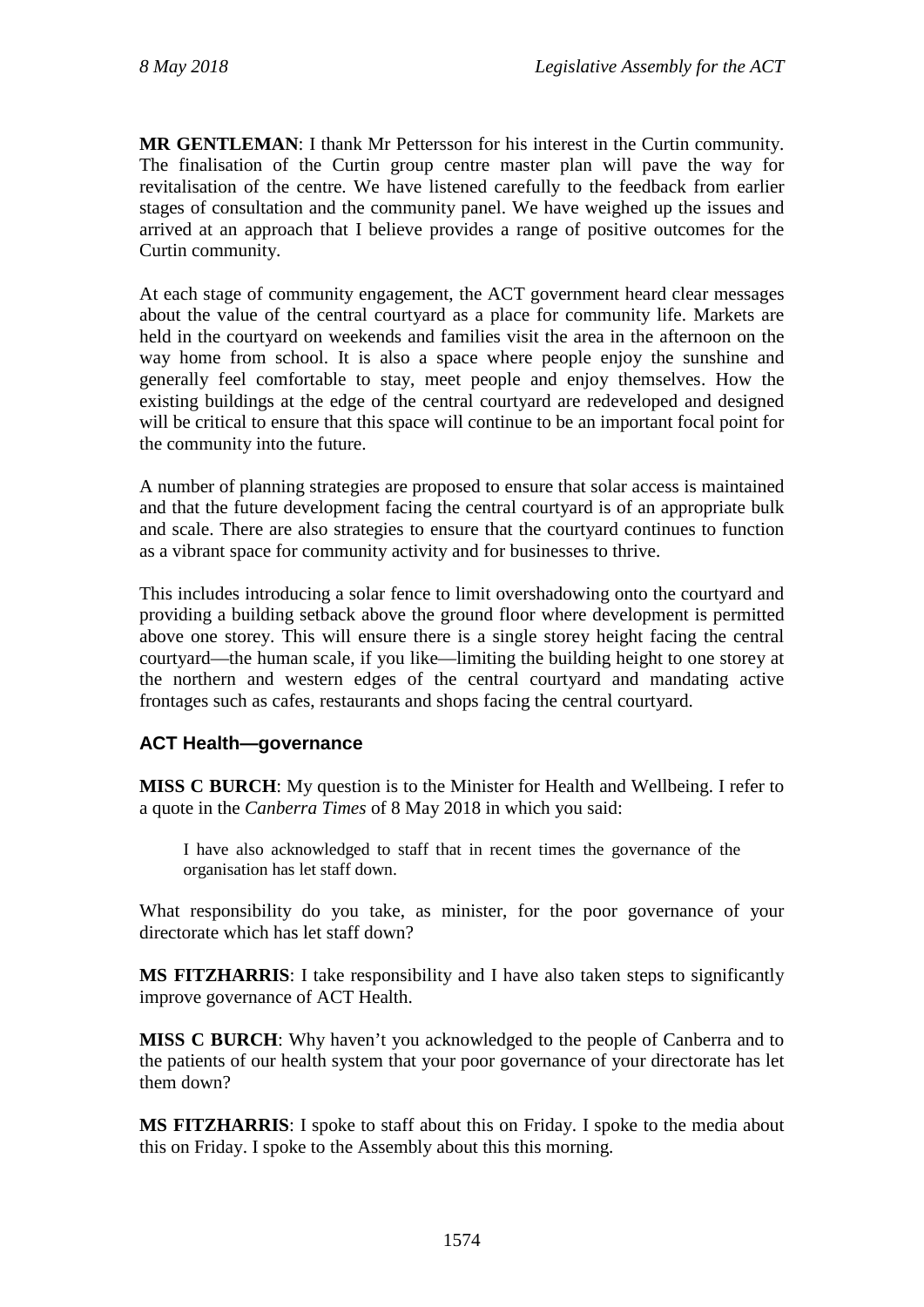**MRS DUNNE**: Minister, seeing that you have now acknowledged your responsibility for this poor governance, will you resign from your position as Minister for Health and Wellbeing?

#### **MS FITZHARRIS**: No.

#### **ACT Health—workplace culture**

**MR MILLIGAN**: My question is to the Minister for Health and Wellbeing. Minister, on 20 February 2018 the media reported that the Australian Salaried Medical Officers Federation ACT had claimed doctors were being put off by a bad culture within ACT Health. Minister, why has the government allowed a bad culture to develop within ACT Health?

**MS FITZHARRIS**: I do not believe that is the case and, as I said this morning, a positive culture, particularly in a health organisation, is everyone's responsibility. I have taken some clear decisions to significantly improve the governance of the organisation and, with it, my clear direction to the interim director-general and to the senior staff is that they lead by example in establishing a positive and healthy culture within ACT Health and across all of its facilities.

**MR MILLIGAN**: Minister, why has the government failed to tackle issues in specialties such as urology and obstetrics that have led to specialists not wanting to move to Canberra?

**MS FITZHARRIS**: That is not the case. I believe that in relation to urology there were some issues a number of years ago, prior to my time. They have subsequently been addressed, and that profession has now been re-accredited. Certainly, there is hot competition for specialists right across the country. I think we have a very good story to tell about the level of service we provide, the government's investment in more health services and more health facilities, and our tremendous relationship with our universities, particularly the ANU, the University of Canberra and ACU. We have a very good story to tell about health investment in this city and what a wonderful city it is to live in. That work on workforce attraction is well underway.

**MRS DUNNE**: Minister, when will you face the fact that you will not succeed in workplace attraction until you address the staff culture issues that are a turn-off to young doctors considering moving to Canberra?

**MS FITZHARRIS**: We welcomed, I believe, over a hundred interns into ACT Health earlier this year. I understand they are all delighted to be working for ACT Health. We have had people looking to work in the wonderful new facility, the University of Canberra hospital.

I note that it is certainly the case that we have seen consistently from the opposition any opportunity to talk down anything that is happening in Health. I have observed this from afar within the chamber, both on the backbench and on the frontbench now, and I guess it is no surprise to see it continue.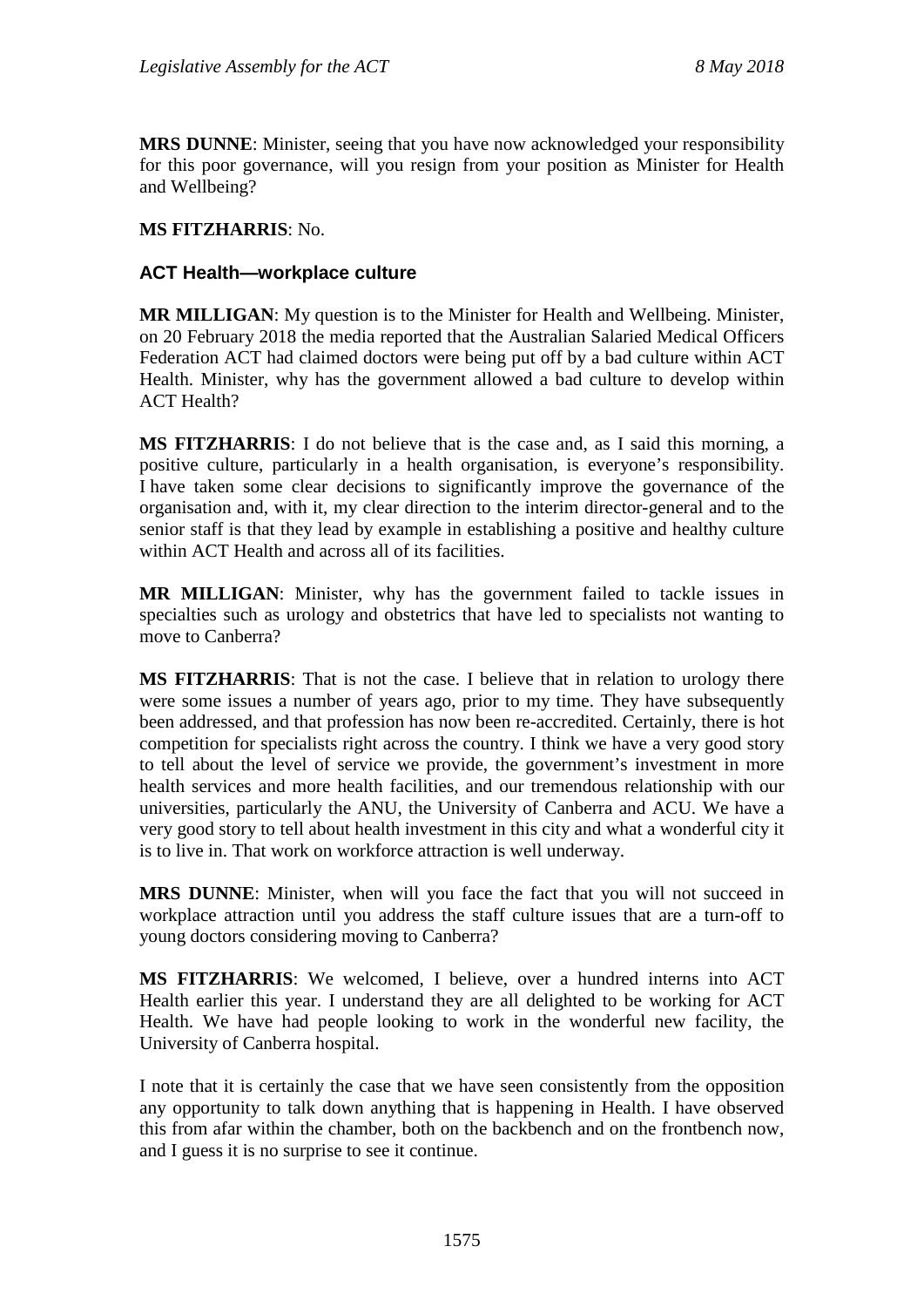*Opposition members interjecting—*

**MADAM SPEAKER**: Members, Mr Pettersson has the call and is about to ask a question.

### **Education—future strategy**

**MR PETTERSSON**: My question is to the Minister for Education and Early Childhood Development. Minister, can you please update the Assembly on the future of education project?

**MS BERRY**: I thank Mr Pettersson for his question and I am very happy to update the Assembly on progress so far on the future of education. At the start of my time when I was appointed as education minister, I kicked off a big conversation with the ACT community about the vital work that the government does in providing education in the ACT. That conversation has been a big and genuine conversation. It has involved the government providing some stimulus to the community, listening to feedback from individuals in the community and then confirming that what we heard was what they told us. I am really happy to say that the conversation so far has included over 5,000 interactions from students, parents, teachers, educators, support staff and other community members.

Over the first few months of 2018 the conversation transitioned to its second phase. There are already 10 key themes which I have spoken about before in the Assembly. These have filtered down to some key strategies that will be developed in an education strategy for now and into the future. It has involved a lot of further discussions and will provide more information to the ACT government about the future of education in the ACT.

*Opposition members interjecting*—

**MS BERRY**: Those very strong common foundations for the strategy are already emerging. They include learning professionals, students, systems and the community.

**Ms Cody**: A point of order, Madam Speaker.

#### **MADAM SPEAKER**: Yes, Ms Cody.

**Ms Cody**: I was trying very hard to listen to the minister's response to the question that Mr Pettersson asked but people on the other side of the chamber were talking, laughing and making jokes. I thought this was a very serious question time. They have been asking some serious questions. We have been listening quite contentedly to the ministers' responses. It would be nice if they could show the same courtesy.

**Mrs Dunne**: Was that a point of order?

**MADAM SPEAKER:** It was a point of order. It was about being quiet and allowing people to answer the question without being interrupted and other members being able to hear.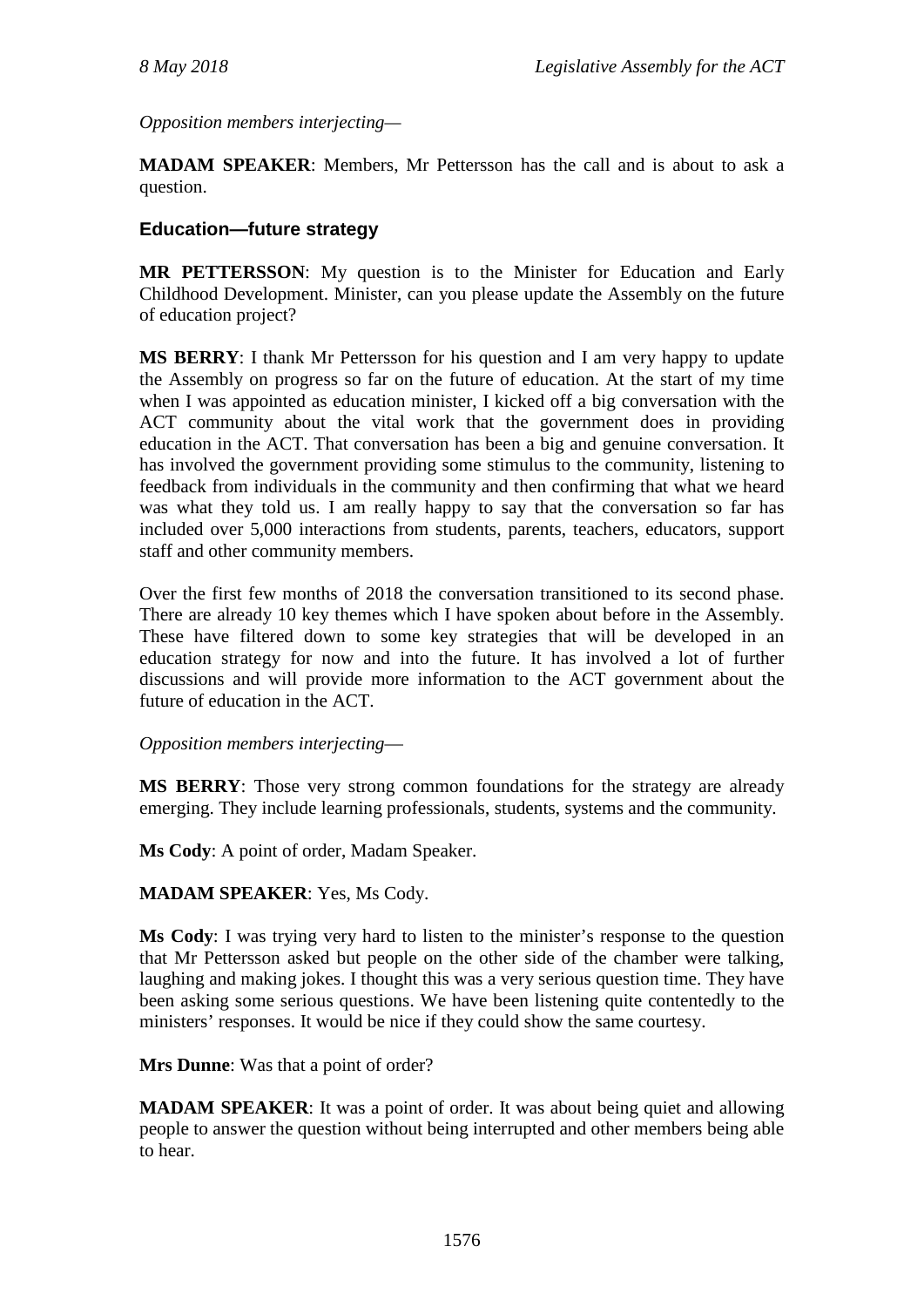**MR PETTERSSON**: Minister, how are school leaders, teachers and support staff being engaged?

**MS BERRY**: Through this conversation, I was keen to make sure that teaching staff, in particular, and the learning professionals get the time to take some time out to reflect on their work and consider what is working in their profession and what could be changed to make it even better. Ultimately, this is the most important factor in student outcomes, after background and circumstances of the student: the professionals responsible for taking students on their learning journey.

Soon I will release a dedicated discussion paper for the workforce supporting school education in the ACT. This discussion paper will be accompanied by a survey for teaching professionals so that we can identify some of the ways they can improve their own profession and their place within the teaching profession. The discussion paper and survey ask learning professionals to challenge themselves and make a contribution about things beyond just resources in the classroom. Issues around training, professional learning and leadership, as well as measuring performance, are all relevant. I look forward to hearing what the people working with the students have to say.

**MS CHEYNE**: Minister, has the recently released Gonski report provided any insights for the future of education work?

**MS BERRY**: I thank Ms Cheyne for her supplementary. As members will know, last week the federal government released Mr David Gonski's report *Through growth to achievement: report of the review to achieve educational excellence in Australian schools.* I welcome this report and thank Mr Gonski and the review panel for their work. It was a privilege to be able to be part of that conversation during the two times that I got to be part of an interview with Mr Gonski and his team.

The report aligns well with what the ACT government's future of education conversation is finding. It clearly confirms many of the themes that are coming out through the conversation and also our work towards an early childhood strategy. I am grateful that Mr Gonski took the opportunity to reinforce the vital importance of equitable early childhood education and care. That work was also backed up in the *Lifting our game* report. We were also able to get a really great report from the editors of that report during our conversation last week at the ministers' Education Council.

I was also encouraged to see Mr Gonski's acknowledgement of teachers as expert professionals. Finally, Mr Gonski's report supports the ACT's national leadership in seeking a review of NAPLAN assessment and reporting. It is good to see that the country is warming up to this idea. The report is important confirmation that the ACT government's future of education work is definitely on the right track.

#### **Calvary hospital—alleged bullying**

**MR PARTON**: My question is to the Minister for Health and Wellbeing. On 15 April this year the media reported on bullying at Calvary hospital. It cited cases of bullying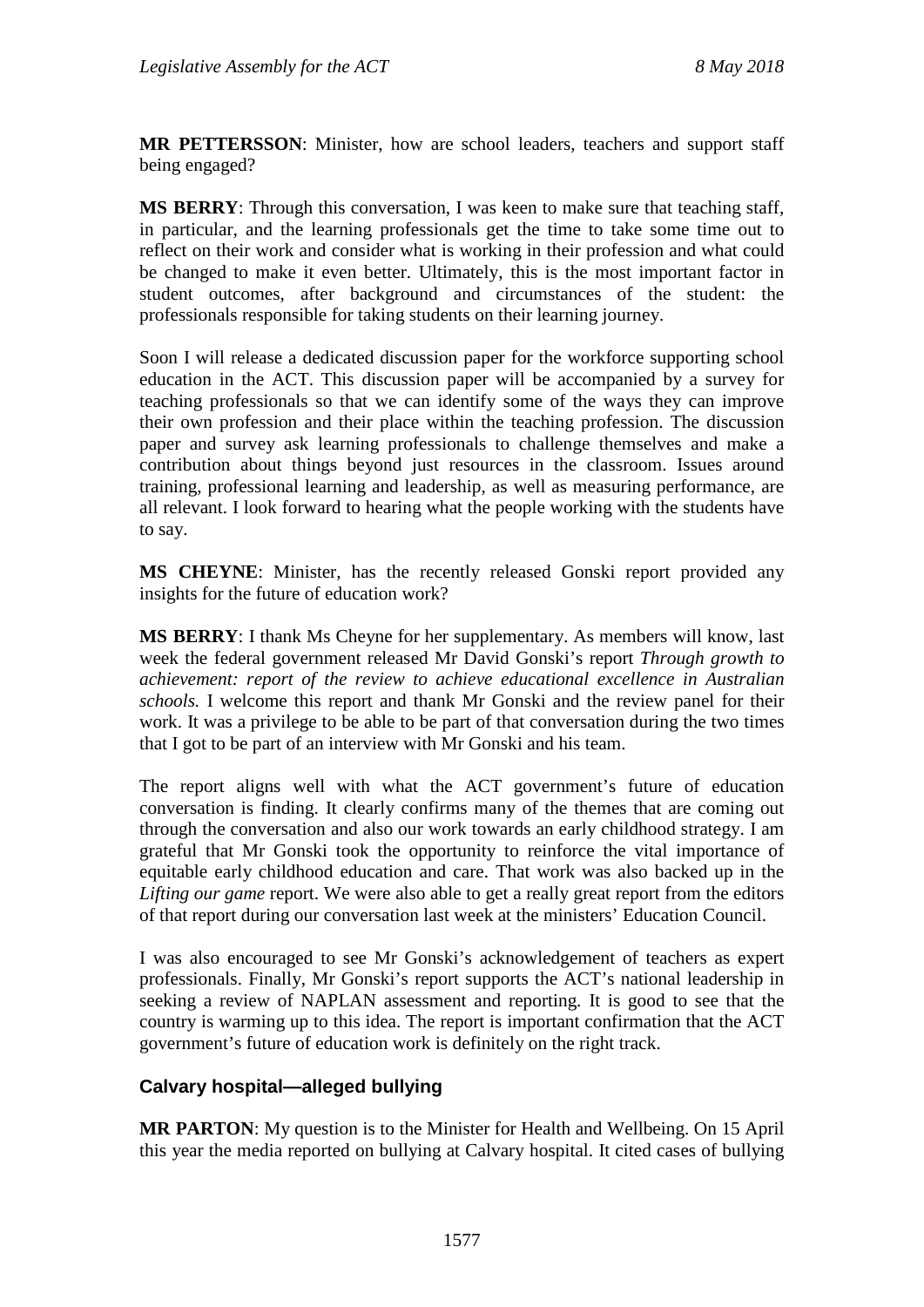in the emergency department and in wards, security, administration and human resources. On 16 April the AMA called for an investigation into bullying. Minister, for how long have you known about bullying in the ACT public health sector, and what have you done about it?

**MS FITZHARRIS**: Mr Parton failed to mention that I have also written, as I believe was reported, to Calvary to outline my concerns with the issues that were raised and to say that, as the funder of public hospital services at Calvary, I would like further advice from Calvary on the matters that were raised. I have received an initial response from Calvary and I look forward to further advice from Calvary about how those particular issues are being addressed. I do believe it is the case that Calvary are also working with WorkSafe ACT on some recommendations that were made, and I look forward to that work continuing.

**Mr Coe**: A point of order.

**MADAM SPEAKER**: A point of order, Mr Coe.

**Mr Coe**: It is on relevance. Whilst the minister answered the latter part of Mr Parton's question, the first part was: for how long have you known about bullying in the ACT public health sector? I ask that she be directly relevant to that question.

**MADAM SPEAKER**: Have you got any more to add, minister?

### **MS FITZHARRIS**: No.

**MR PARTON**: Minister, will you be heeding the AMA's call for an investigation, and what form will that investigation take?

**MS FITZHARRIS**: I referred to that in my previous answer and reiterated the calls for those matters to be fully investigated. That is a matter for Calvary.

**MRS DUNNE**: Minister, why have both Calvary hospital and Canberra Hospital had chronic bullying problems and harassment problems over the past decade, and what, apart from platitudinous statements like "zero tolerance", will you do to ensure that there is an end to bullying in the public hospital system?

**MS FITZHARRIS**: Mrs Dunne goes back well beyond my time and probably to times even prior to self-government. It is the case that I think every health minister in the country, of any political persuasion, would wish that there were not instances of bullying in their organisations. I know that in meetings with the AMA and the various royal colleges, they are very clear that they will not tolerate bullying in the medical profession. I know that in the case of the ANMF, they do very important work with nurses and midwives to make sure that there is not bullying.

Organisations must have clear policies and procedures in place. It is everyone's responsibility to build a healthy culture. I outlined this morning, extensively, the approach that ACT Health takes to bullying. I also outlined quite extensively my clear direction to the interim director-general and the senior staff at ACT Health that they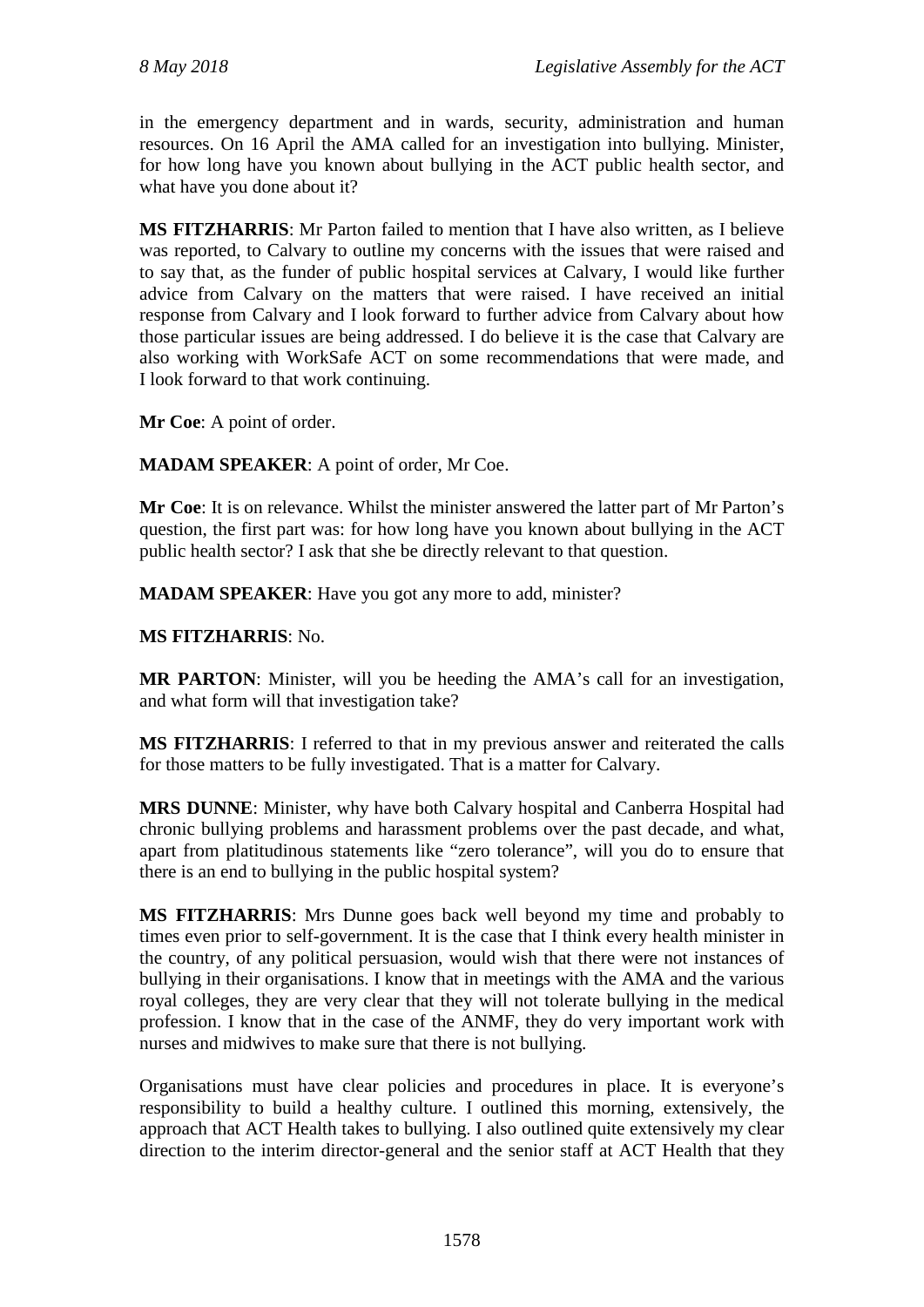lead by example and make sure that the two new organisations contribute very strongly to building a positive culture so that health services can continue to be delivered to our community.

#### **Disability services—grants**

**MS CHEYNE**: My question is to the Minister for Disability, Children and Youth. How do the disability inclusion grants enable community organisations, volunteer-run groups and small businesses to better include and engage Canberrans with disability?

**MS STEPHEN-SMITH**: I thank Ms Cheyne for the question. The disability inclusion grants deliver on Labor's 2016 election commitment to provide \$200,000 over four years to promote the inclusion of people with a disability through removing barriers to social participation. Disability inclusion grants provide funding for community groups, organisations and small businesses to undertake initiatives that enable greater inclusion of people with disability.

People with disability still face hurdles to participation in their local community. This can often be due to a lack of awareness about inclusion, physical barriers or communication issues. At the same time it is important to recognise the ongoing desire of the broader Canberra community to be more inclusive. We know that groups and clubs would like to be more inclusive of people with disability but are not always able to do so due to accessibility issues with their facilities, a lack of resources to purchase accessible equipment or because they simply do not know where to start.

Applications are now open for the second round of disability inclusion grants. Organisations can apply for a grant of up to \$20,000 for projects to improve access for people with disability to their activities or services. Projects may include, for example, installing automatic doors, developing a disability action plan, disability awareness training for staff or members, purchasing assistive technology or upgrades to make a bathroom more accessible.

These grants will help to broaden the inclusion of people with disability. They will open up opportunities in employment, recreation, sporting pursuits and greater participation in community groups. The grants round will close on 2 July. More information can be found on the Community Services Directorate website. I strongly encourage all members to share this information with their community.

**MS CHEYNE**: Minister, what are some examples of successful projects funded under the previous round of the disability inclusion grants?

**MS STEPHEN-SMITH**: I thank Ms Cheyne for her supplementary. The first round of grants was held in 2017 and saw more than 40 high-calibre grant proposals submitted. It was great to see the breadth of the proposals from Canberra organisations large and small. The number of applications demonstrated the clear commitment of the Canberra community to engage in inclusion as a concept and as a practice.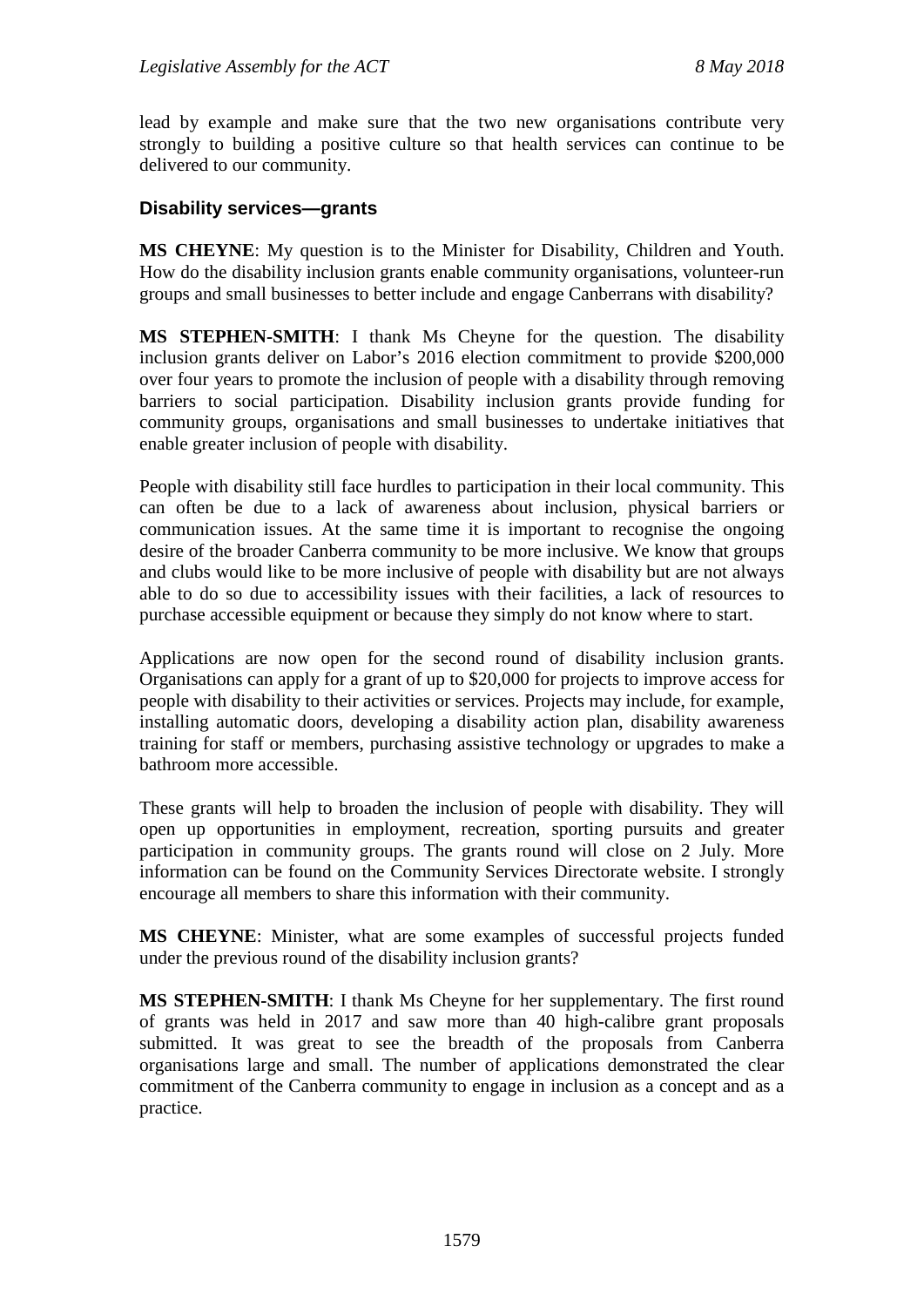Applications were received from all sorts of organisations and eight successful projects were funded for equipment, training or infrastructure modifications. The successful organisations ranged from sporting to computer gaming, to the arts, to volunteer-involving community organisations. The funded projects will create a broad and deep impact on the lives of people with disability and help to advance community attitudinal change about inclusion.

The eight successful projects were: Capital Football for training to raise awareness of disability for footballers and their coaches; the Academy of Interactive Entertainment for building modifications to welcome people with disability through physical access; Girl Guides to develop inclusive resources to welcome newcomers; Warehouse Circus for disability awareness training and accessible equipment to create more inclusive classes; Belconnen Arts Centre for building modifications to revolutionise access to the arts; filmmaker Jolene Laverty to support short films on the experiences of people with disability in the ACT; GG's Flowers & Hampers, which I know some of us are regular purchasers of, for accessible equipment to increase employment of people with disability; and ENGAGE Sports for accessible sports equipment to create inclusive sporting opportunities led by the students at Marist College.

I look forward to announcing further successful projects and initiatives in the future and encourage community groups and small businesses to consider making an application in this grants round.

**MS ORR**: Minister, what else is the ACT government doing to ensure that Canberrans with disabilities are included and consulted?

**MS STEPHEN-SMITH**: I thank Ms Orr for her supplementary question. The government is committed to ensuring that people with disability are included and consulted in a myriad of ways across our community. We recognise that mainstream service systems have not always catered appropriately for the needs of people with disability and we are committed to doing better.

Noting this, the ACT government established the Office for Disability in the Community Services Directorate as a focal point for our ongoing work to ensure that Canberra becomes an even more inclusive and engaging city for people with disability. The office works with and promotes policy outcomes for people with disability in a number of ways, including supporting the ACT Disability Reference Group, which is designed to advise the government on issues affecting people with disability. The office manages the I-Day grants for organisations to celebrate the International Day of People with Disability. The office also supports the work of the Inclusion Council, which is currently collaborating with the Canberra Business Chamber on a project to enhance the employment of people with disability.

In partnership with the Inclusion Council, the ACT government values and celebrates inclusive action through the Chief Minister's inclusion awards. Of course, the ACT government also encourages Canberrans of all abilities to connect, participate and discover all that Canberra has to offer in community activities through the annual Connect and Participate Expo—the CAP expo.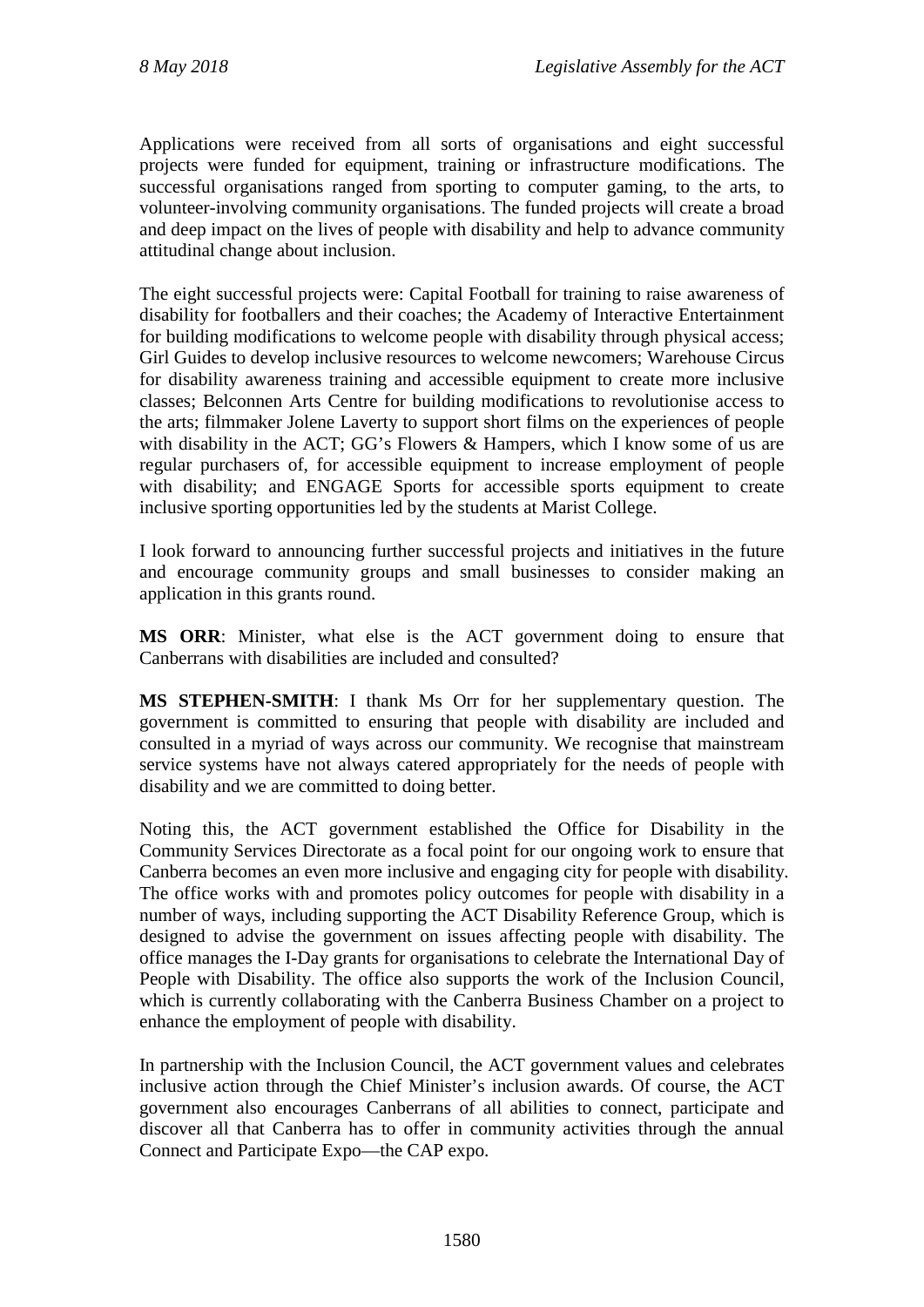This year's CAP expo brought together a diverse range of more than 100 social, recreational, cultural, artistic and sporting groups from across Canberra. These groups are inclusive of all abilities and ages, with a focus on wellbeing and social inclusion. The CAP expo gives people a chance to participate in their community, because only by working together can we ensure that Canberra is a more inclusive city, which I am sure is an objective that we all share.

#### **Hospitals—discharge policy**

**MS LEE**: My question is to the Minister for Health and Wellbeing. I refer to media reports on 3 May this year about an elderly woman who was discharged from Calvary hospital hours after testing positive for influenza. She is living with her family, including a granddaughter who has had problems with pneumonia. The family has had to buy face masks and protective outer wear as a precaution. I seek leave to table the media story for the minister's reference.

Leave granted.

**MS LEE**: I table the following paper:

Family at flu risk from released patient—Isentia media item, dated 3 May 2018.

Minister, why did Calvary hospital discharge this woman only hours after she was diagnosed with influenza?

**MS FITZHARRIS**: I recall that Calvary made comment in the media report. It would be my expectation that Calvary would only discharge patients if it was clinically safe to do so. If there is anything further to add, I will provide further advice to the Assembly.

**MS LEE**: Minister, are Calvary Public Hospital and Canberra Hospital discharging patients before it is clinically recommended due to the ongoing crisis in the health system?

**MS FITZHARRIS**: Not to my knowledge.

**MRS DUNNE**: Minister, what guarantees will you give to the Assembly and to the people of the ACT that patients will not be discharged from hospital before it is clinically recommended during this flu season?

**MS FITZHARRIS**: I note extensive comments this morning from the opposition about the hard work of doctors and nurses. It is the doctors who make the decision on whether or not to discharge patients. I expect that they will do so based on clinically sound evidence.

I would note, in my comments around Calvary, a snapshot of occupancy as of 3 May this year. Occupancy rates at Canberra Hospital were 94 per cent. Occupancy rates at Calvary Public Hospital were 68 per cent. We have capacity in our health system; it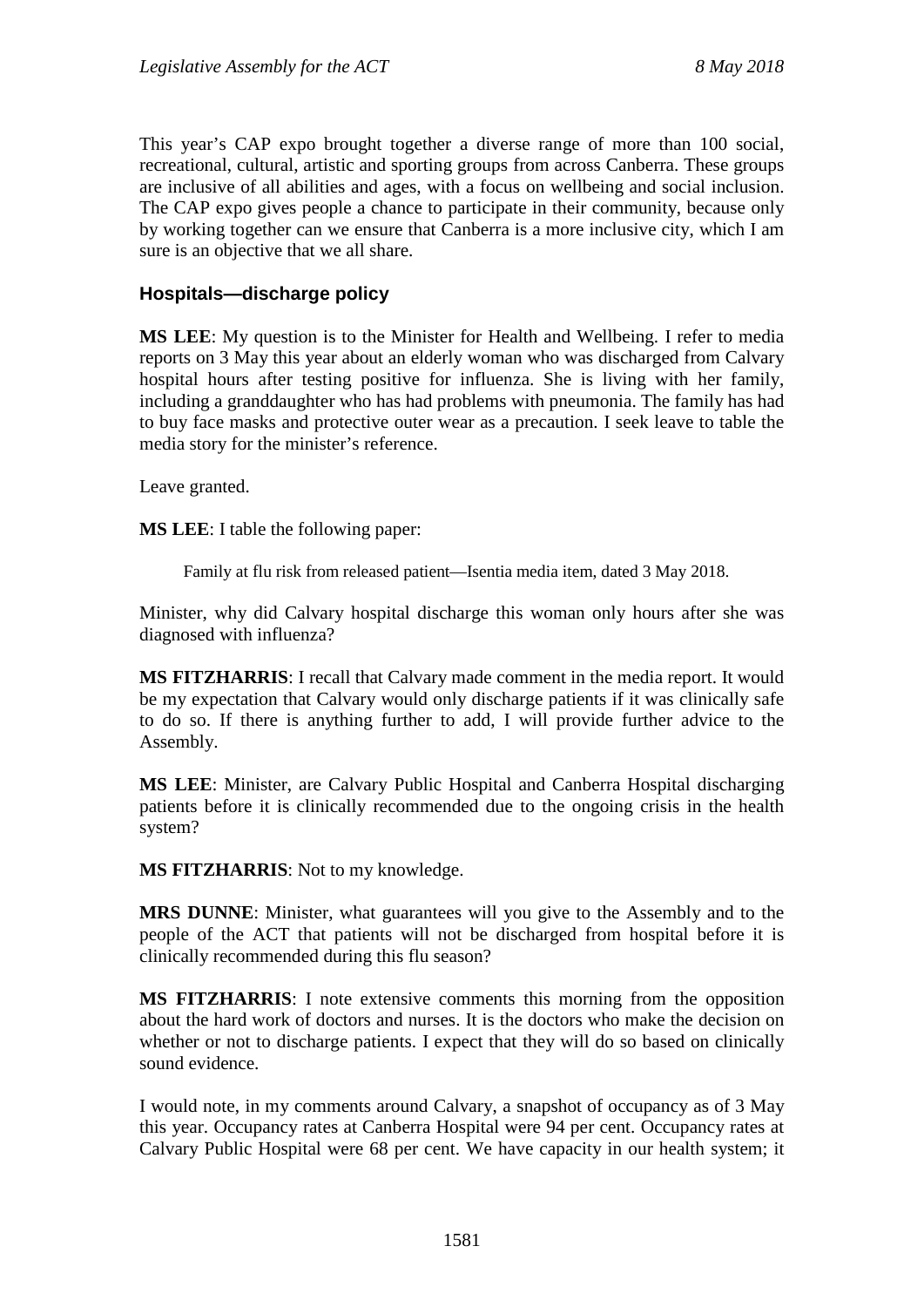must be used. It is essential that we invest in health services in our territory, but it is essential that we make the best of the capacity that already exists. This underpins why I have led a significant negotiation with Calvary to make sure that we can effectively use the capacity we have in our public hospital system. I believe that that is what the Canberra community expect. It is the best way to spend public money. I am sure that staff at both facilities work diligently every day and make decisions in the best interests of their patients.

## **Canberra Hospital—accreditation**

**MR HANSON**: My question is to the minister for police. No, it is not.

*Members interjecting—*

**MR HANSON**: My question is to the Minister for Health and Wellbeing. In preparation for the recent accreditation process at the Canberra Hospital, was any equipment removed from active use during the lead-up to the accreditation? If so, why?

**MS FITZHARRIS**: It is nice to see Mr Hanson make us laugh at least once during a question time. I thought for a minute I might avoid the full trifecta—I don't know what you call it; whatever you call it—having every question from the opposition—

**Mr Barr**: A full hand.

**MS FITZHARRIS**: A full hand. I think I have achieved it.

**Mr Barr**: I think you have.

**MS FITZHARRIS**: Thank you very much. I believe it was the case—as was reported—that equipment was removed during the week of accreditation. It is my understanding from the advice to me that, on a regular basis—every day and every week—equipment is maintained, upgraded and taken away to be cleaned. There was no additional removal or cleaning of equipment specifically for accreditation. It was previously scheduled that equipment and furniture on a particular ward in the hospital be removed for cleaning during the full week of the accreditation process in late March.

**MR HANSON**: Minister, has that equipment that was removed now been replaced?

**MS FITZHARRIS**: It is my understanding that it has been returned and not replaced.

**MRS DUNNE**: Minister, are the reports true that equipment was returned broken?

**MS FITZHARRIS**: That is not the advice I have received, no.

#### **Arts—funding**

**MS ORR**: My question is to the Minister for the Arts and Community Events. Can the minister provide further information about how the new arts funding arrangements he announced earlier today will better serve our growing arts sector?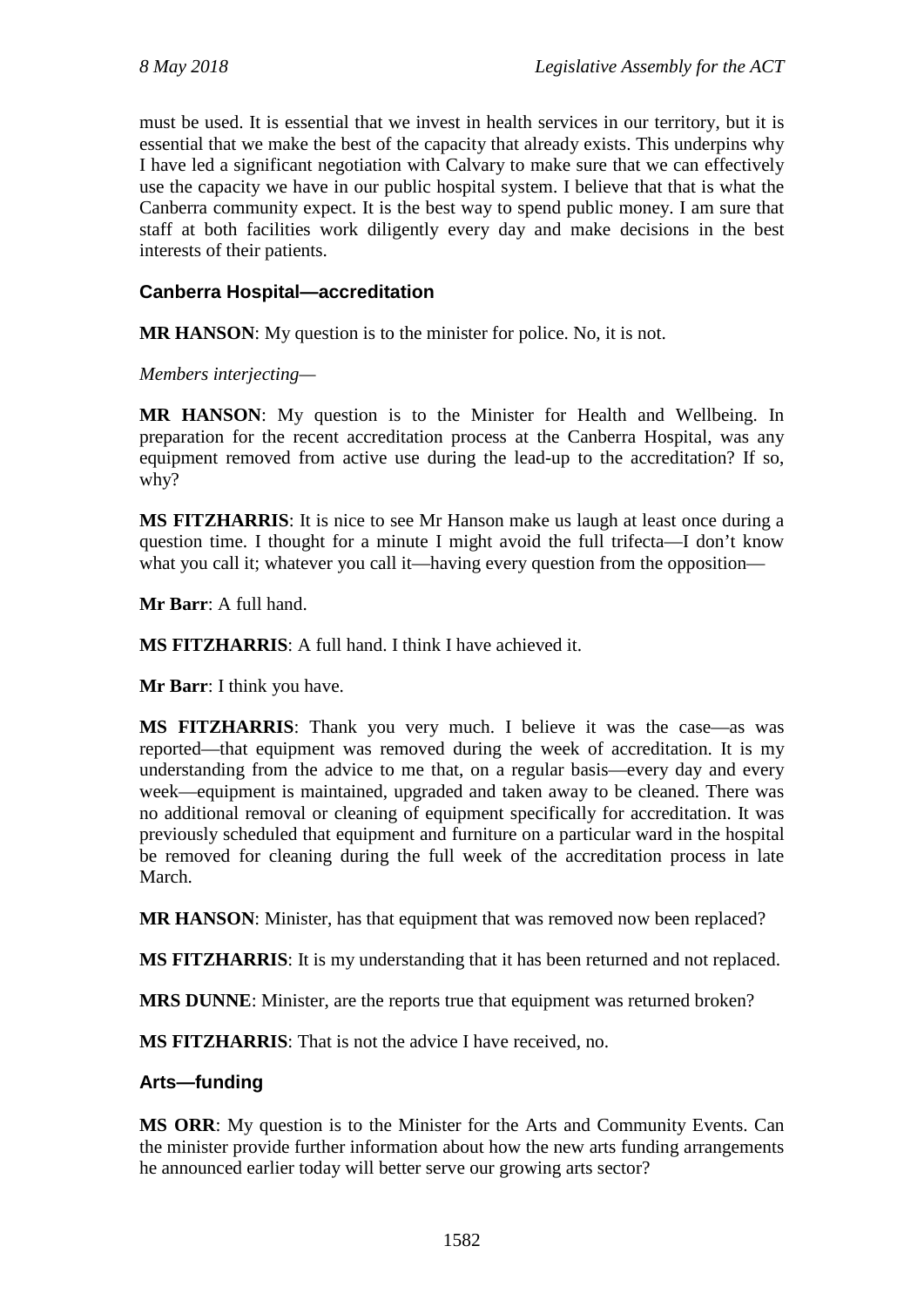**MR RAMSAY**: I thank Ms Orr for her question. The Canberra arts sector is certainly strong and vibrant and an important cultural and economic contributor to our wonderful city. The ACT government has committed to implementing a new arts funding plan, which will present a reinvigorated model of funding and support.

A key part of that new approach to arts funding is to significantly restructure how funding is provided to individual artists, groups and arts organisations for selfdetermined projects that would have previously been funded through project and outof-round funding.

What will now be called the arts activities fund will increase flexibility and will be more responsive to the needs of artists, groups and arts organisations, and will support an increased range of activities, including artform-based projects, mentorships, residencies, professional and skills development, and opportunities for the community to actively engage in the arts.

Arts activities funding will have two streams for all projects. Funding of up to \$5,000 will be available on a rolling basis throughout the year. Funding of up to \$50,000 will be available in two rounds per year, allowing artists and arts organisations to undertake larger projects.

All processes around grants will be streamlined and consistent, and there will be a comprehensive handbook, information sessions and one-on-one appointments to assist artists to make the best application they can.

As the government has previously committed, a minimum of \$750,000 is available each year for arts activities funding. We remain committed to the transparency of announcing the size of the funding pool each round. In fact, for 2018-19, we have \$775,000 available. The first round for both funding categories will open on 1 June this year.

**MS ORR**: Can the minister please outline what the consultation process has been to arrive at the new arts funding approach?

**MR RAMSAY**: I thank Ms Orr for the supplementary question. The ACT government is committed to getting funding for artists and organisations right, which has meant taking the time to consider all the options. Extensive consultations with the arts community have allowed us to hear what artists really need in terms of how funding is made available and what their ambitions are for the ACT arts sector.

Artists have told us that they need flexible and responsive funding programs with clearly explained, transparent and consistent processes. They are seeking professional development opportunities and career pathway options. They value strong communication with government and they seek clear recognition and support for Aboriginal and Torres Strait Islander arts and cultures.

The next area that we will be consulting on will be corresponding changes to arts organisations funding. Funding for organisations is more complicated, which is why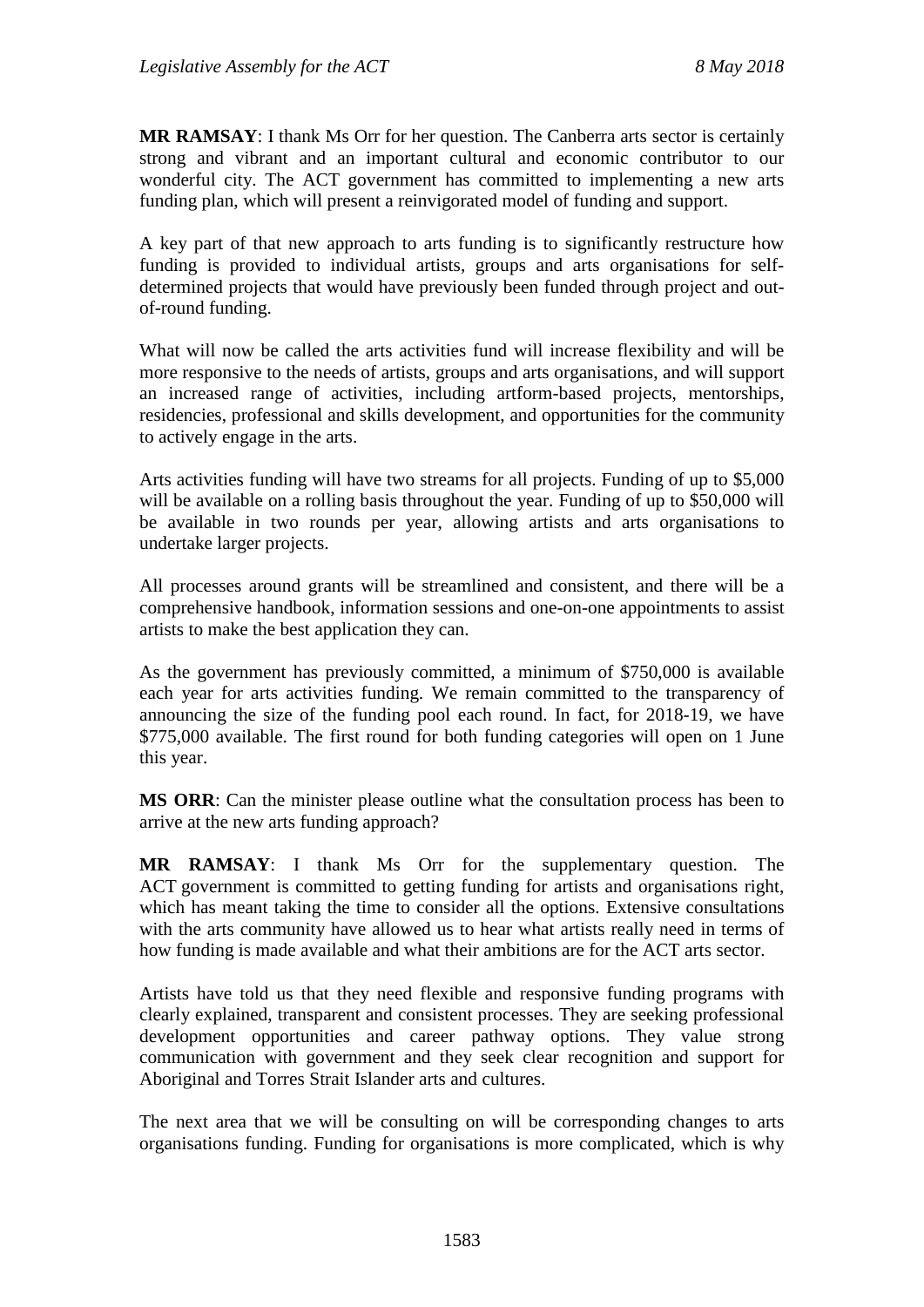there will be further conversations in working towards the right funding model. It will be important to hear from both those currently funded programs and key organisations and also those organisations that have not previously received organisation funding. We are looking forward to good, open communication regarding the challenges and the opportunities in this category.

Another way that we reach into the community on funding matters is to make a renewed call for people to nominate on the register of peers to participate in the peer assessment process of grant applications. We are looking for peers across all art forms, including dance, circus, music, literature, theatre and visual arts and crafts. They are encouraged to apply via the ACT arts website.

**MS CODY**: Minister, can you outline the other exciting measures announced in the package this morning which will benefit ACT artists and arts organisations?

**MR RAMSAY**: I thank Ms Cody for the supplementary question. Today I was pleased to announce further funding for 2018 in the community outreach program which currently includes funding to the ANU School of Music and School of Art and Design, the Canberra Symphony Orchestra and the Belconnen and Tuggeranong arts centres to enhance community access to and participation in arts and cultural activities.

We will be providing a one-off round for community outreach arts projects with a total pool available of \$325,000 for projects that have an emphasis on engaging people who may experience barriers to participation in the arts, notably those experiencing some kind of disadvantage. The aim of the community outreach arts funding is to increase participation in the arts, promote collaboration between organisations, artists and the community, and to establish relationships or programs which contribute to long-term arts engagement outcomes. Applications will open on 1 June. They will close on 31 July. An announcement of the successful applications will be made by 30 November.

I was also pleased today to announce the new government initiative for capacity building in the arts sector. From 1 June artsACT will be gradually rolling out a suite of support services to artists and arts organisations in areas of grant writing, good governance, strategic planning, change and risk management, and diversity representation and arts cultural awareness. There is an initial \$100,000 set aside for this work.

Finally, it is good to have been able to announce today that nominations for the ACT book of the year will open on 1 June, with a \$10,000 prize for the winner, \$2,000 for any highly commended book and \$1,000 for each short-listed book.

**Mr Barr**: I ask that all further questions be placed on the notice paper.

# **Supplementary answer to question without notice**

## **Homelessness—government funding**

**MS BERRY**: During question time on Thursday, 12 April 2018 I answered a series of questions around homelessness in the ACT. I want to take the chance to correct the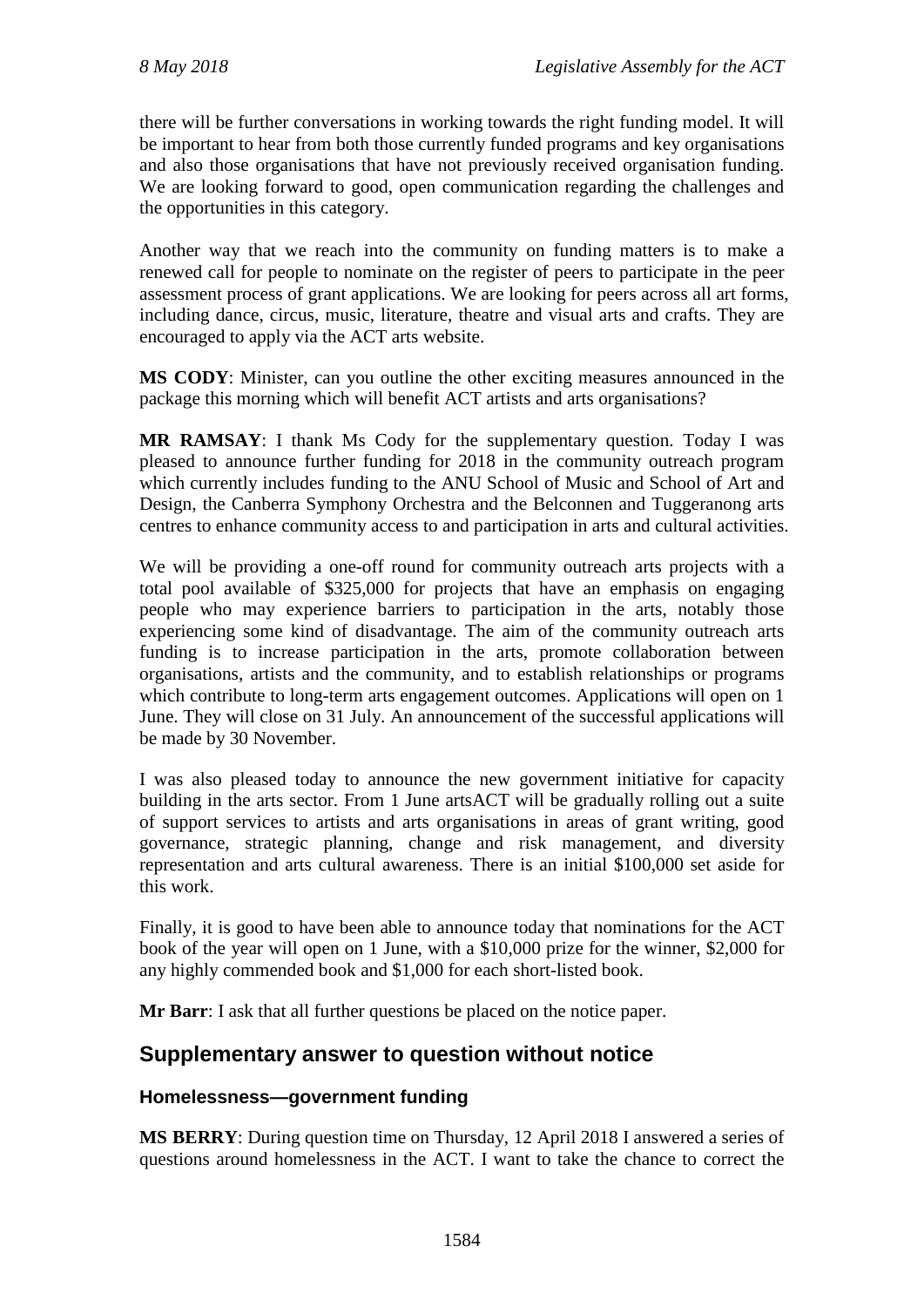*Hansard* record. The ACT has the fourth lowest rate of homeless persons per 10,000 at 40.2 per 10,000. Thanks to the great work carried out by the homelessness sector in the ACT, it has the lowest rate of rough sleepers—persons living in improvised dwellings, tents or sleeping out—at 1.4 per 10,000. The ACT has the second highest rate of homeless persons in supported accommodation, at 20 per 10,000. The 2018 report on government services shows in 2016-17 the ACT also had the second highest per capita expenditure on homelessness services at \$50.90 per person. In 2016-17 total ACT expenditure to the sector was \$20.7 million.

## **Papers**

**Madam Speaker** presented the following papers:

Auditor-General Act, pursuant to subsection 17(5)—Auditor-General's Report No 5/2018—ACT clubs' community contributions, dated 27 April 2018.

Public Accounts—Standing Committee—Reports presented—Report 2—Report on Annual and Financial Reports 2016-2017—Speaker's response to Recommendation 13—Swearing in of the ACT Ombudsman, dated 29 March 2018.

#### **Mr Barr** presented the following papers:

Remuneration Tribunal Act, pursuant to subsection 12(2)—Determinations, together with statements for:

Full-Time Statutory Office Holders—Determination 5 of 2018, dated March 2018.

Full-time Statutory Office Holders: Auditor-General, Clerk of the Legislative Assembly, Electoral Commissioner—Determination 4 of 2018, dated March 2018.

Head of Service, Directors-General and Executives—Determination 3 of 2018, dated March 2018.

Members of the ACT Legislative Assembly—Determination 2 of 2018, dated March 2018.

Part-time Public Office Holder—Territory Records Advisory Council— Determination 8 of 2018, dated April 2018.

Part-time Public Office Holders—Determination 6 of 2018, dated March 2018.

Principal Registrar and Chief Executive Officer, ACT Courts and Tribunal— Determination 7 of 2018, dated April 2018.

#### **Mr Gentleman** presented the following papers:

#### **Subordinate legislation (including explanatory statements unless otherwise stated)**

Legislation Act, pursuant to section 64—

Children and Young People Act—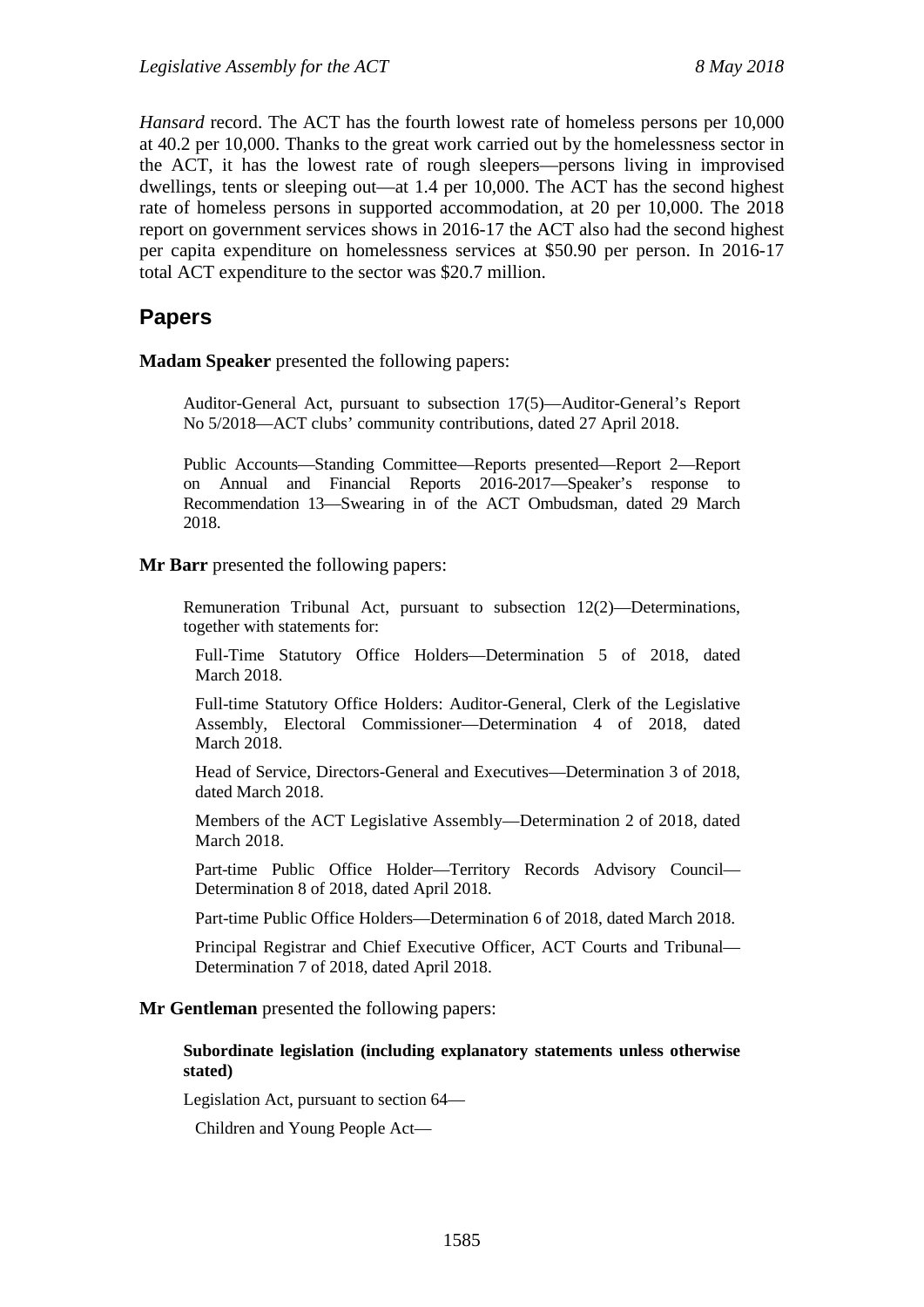Children and Young People (Death Review Committee) Appointment 2018 (No 2)—Disallowable Instrument DI2018-55 (LR, 5 April 2018).

Children and Young People (Death Review Committee) Deputy Chair Appointment 2018 (No 1)—Disallowable Instrument DI2018-54 (LR, 12 April 2018).

Domestic Violence Agencies Act—Domestic Violence Agencies (Council) Appointment 2018 (No 1)—Disallowable Instrument DI2018-53 (LR, 26 March 2018).

Financial Management Act—Financial Management (Transfer of Funds from Capital Injection Appropriation to Other Appropriations) Approval 2018 (No 1)—Disallowable Instrument DI2018-82 (LR, 3 May 2018).

Public Place Names Act—Public Place Names (Wright) Determination 2018— Disallowable Instrument DI2018-63 (LR, 16 April 2018).

Public Pools Act—Public Pools (Active Leisure Centre Fees) Revocation 2018—Disallowable Instrument DI2018-52 (LR, 26 March 2018).

Racing Act—

Racing Appeals Tribunal (Assessor) Appointment 2018 (No 1)— Disallowable Instrument DI2018-58 (LR, 12 April 2018).

Racing Appeals Tribunal Appointment 2018 (No 1)—Disallowable Instrument DI2018-57 (LR, 12 April 2018).

Racing Appeals Tribunal Appointment 2018 (No 2)—Disallowable Instrument DI2018-59 (LR, 12 April 2018).

Racing Appeals Tribunal Appointment 2018 (No 3)—Disallowable Instrument DI2018-60 (LR, 12 April 2018).

Racing Appeals Tribunal Appointment 2018 (No 4)—Disallowable Instrument DI2018-61 (LR, 12 April 2018).

Road Transport (Public Passenger Services) Regulation—

Road Transport (Public Passenger Services) Bus Services—Service Standards 2018 (No 1)—Disallowable Instrument DI2018-66 (LR, 16 April 2018).

Road Transport (Public Passenger Services) Demand Responsive Services— Service Standards 2018 (No 1)—Disallowable Instrument DI2018-64 (LR, 16 April 2018).

Road Transport (Public Passenger Services) Hire Car Services—Service Standards 2018 (No 1)—Disallowable Instrument DI2018-68 (LR, 16 April 2018).

Road Transport (Public Passenger Services) Rideshare Services—Service Standards 2018 (No 1)—Disallowable Instrument DI2018-65 (LR, 16 April 2018).

Road Transport (Public Passenger Services) Taxi Services—Service Standards 2018 (No 1)—Disallowable Instrument DI2018-67 (LR, 16 April 2018).

Road Transport (Safety and Traffic Management) Act and Road Transport (General) Act—Road Transport (Safety and Traffic Management) Amendment Regulation 2018 (No 1)—Subordinate Law SL2018-3 (LR, 12 April 2018).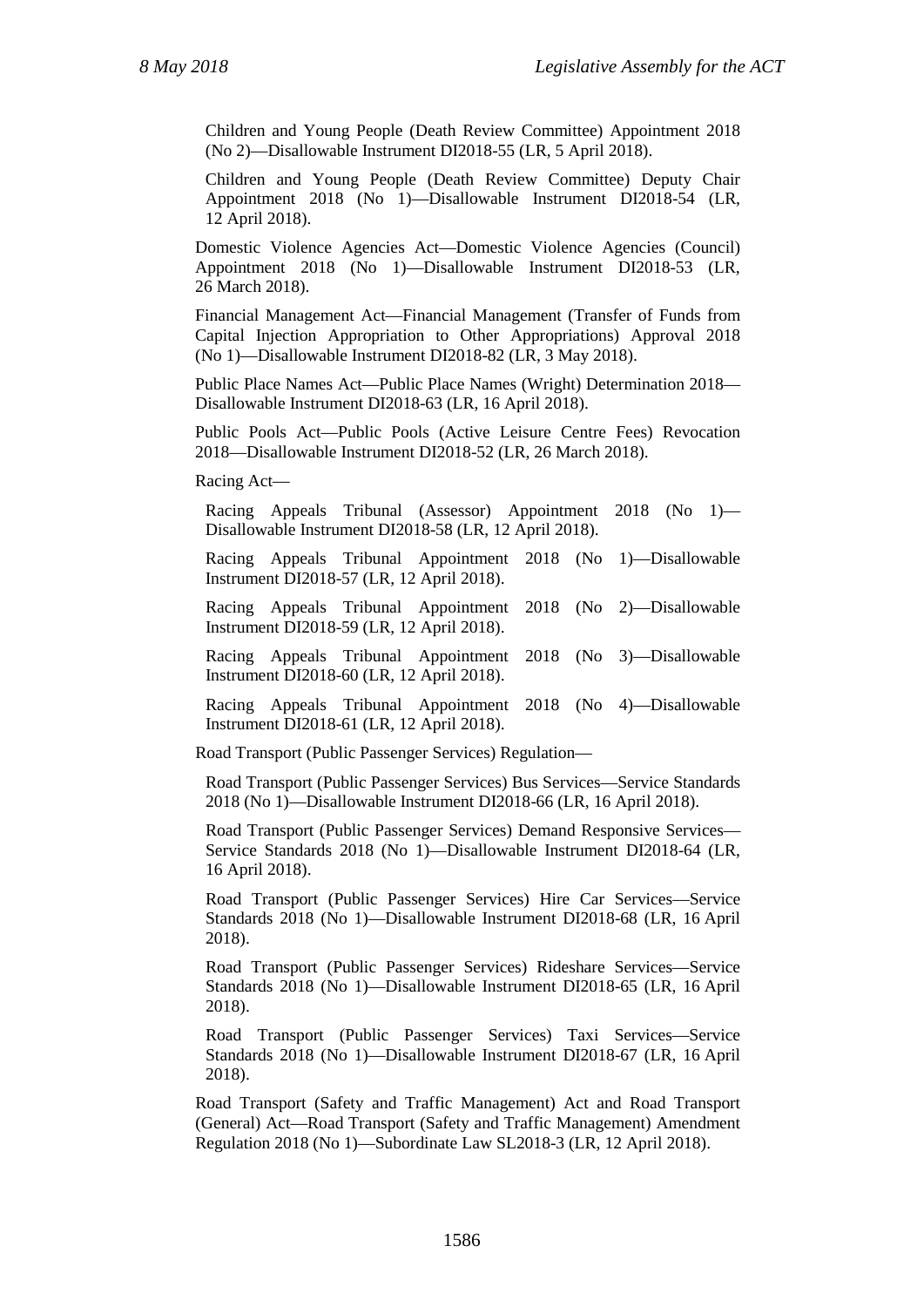Utilities (Technical Regulation) Act—Utilities (Technical Regulation) (Water and Sewerage Network Boundary Code) Approval 2018—Disallowable Instrument DI2018-62 (LR, 13 April 2018).

Utilities Act and Legislation Act—Utilities (Water and Sewerage Network Boundary Code) Revocation 2018—Disallowable Instrument DI2018-56 (LR, 12 April 2018).

Work Health and Safety Act—Work Health and Safety Amendment Regulation 2018 (No 1)—Subordinate Law SL2018-2 (LR, 28 March 2018).

### **Justice and Community Safety—Standing Committee Scrutiny report 17**

**MS LEE** (Kurrajong) (3.35): I present the following report:

Justice and Community Safety—Standing Committee (Legislative Scrutiny Role)—Scrutiny Report 17*,* dated 4 May 2018, together with a copy of the extracts of the relevant minutes of proceedings.

I seek leave to make a brief statement.

Leave granted.

**MS LEE**: Scrutiny report 17 contains the committee's comments on four bills, 15 pieces of subordinate legislation and four government responses. I draw to the attention of the Assembly the final paragraph on page 3 of the report, in which the committee recommends that the Assembly refer the Crimes (Consent) Amendment Bill 2018 to the Standing Committee on Justice and Community Safety for inquiry and report.

On behalf of the committee I thank the legal advisers to the committee—Stephen Argument and Daniel Stewart—and the committee secretariat for their efforts in the preparation of this report, which was circulated to members when the Assembly was not sitting. I commend the report to the Assembly.

### **Reference**

**MS CODY** (Murrumbidgee) (3.36): I move:

That the Crimes (Consent) Amendment Bill 2018 be referred to the Standing Committee on Justice and Community Safety for inquiry and report by the last sitting day in October 2018.

**MS LE COUTEUR** (Murrumbidgee) (3.36): I am the member involved with this particular bill, and I think the inquiry is entirely fine. I just have one thing I would like to request of the committee: we did a lot of consultation on the bill in preparing it, and I hope there is some way that the submissions that were made to us can be considered by the committee so that people do not have to do all the work for a second time. I am hopeful there is some way that this can be organised.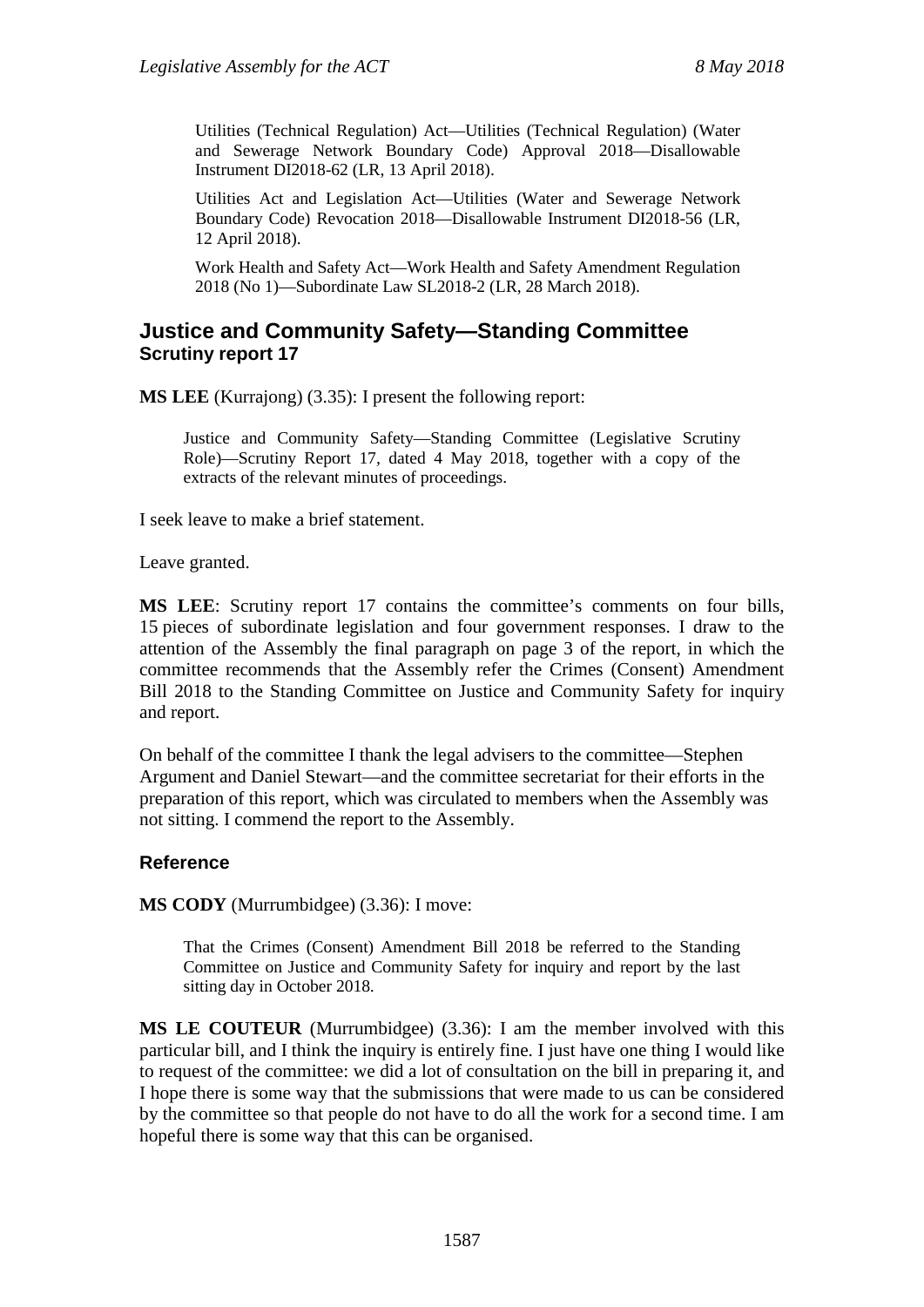**MS CODY** (Murrumbidgee) (3.37): On behalf of the committee, I am sure it will be an interesting inquiry. We are looking forward to hearing from the people that have already provided submissions. As a committee I am sure we will be able to come to some arrangement with regard to people that have written submissions in the past and how they can be resubmitted to this inquiry.

Question resolved in the affirmative.

### **Community Services Directorate—freedom of information request Paper and statement by minister**

**MS BERRY** (Ginninderra—Deputy Chief Minister, Minister for Education and Early Childhood Development, Minister for Housing and Suburban Development, Minister for the Prevention of Domestic and Family Violence, Minister for Women and Minister for Sport and Recreation) (3.37): I present the following paper:

Freedom of Information Act, pursuant to section 39—Copy of notice provided to the Ombudsman—Community Services Directorate—Freedom of Information request—Decision not made in time, dated 3 May 2018.

I seek leave to make a statement.

Leave granted.

**MS BERRY**: The notice is required when an FOI decision is not made within the statutory time allowed and is taken to be a refusal to give access to the information. An FOI access application was received by the Community Services Directorate on 13 March 2017 for personal information relating to a housing tenant and was due to the applicant on 19 April 2018 after a one-week extension.

Due to the complexities with the individual's case, the directorate asked the applicant for additional time to process this application, which was not granted. Therefore, on 16 April 2018 the directorate applied to the Ombudsman seeking a 15-working-day extension. The extension of time was denied by the Ombudsman on 19 April 2018. The directorate will continue to deal with the application and give notice of a decision on the application.

### **Environment—bees Discussion of matter of public importance**

**MADAM ASSISTANT SPEAKER** (Ms Lee): Madam Speaker has received letters from Miss C Burch, Ms Cheyne, Ms Cody, Mr Hanson, Mrs Kikkert, Ms Le Couteur, Ms Lee, Ms Orr, Mr Parton, Mr Pettersson and Mr Steel proposing that matters of public importance be submitted to the Assembly. In accordance with standing order 79, Madam Speaker has determined that the matter proposed by Ms Le Couteur be submitted to the Assembly, namely:

The importance of bees to the ACT's environment and economy.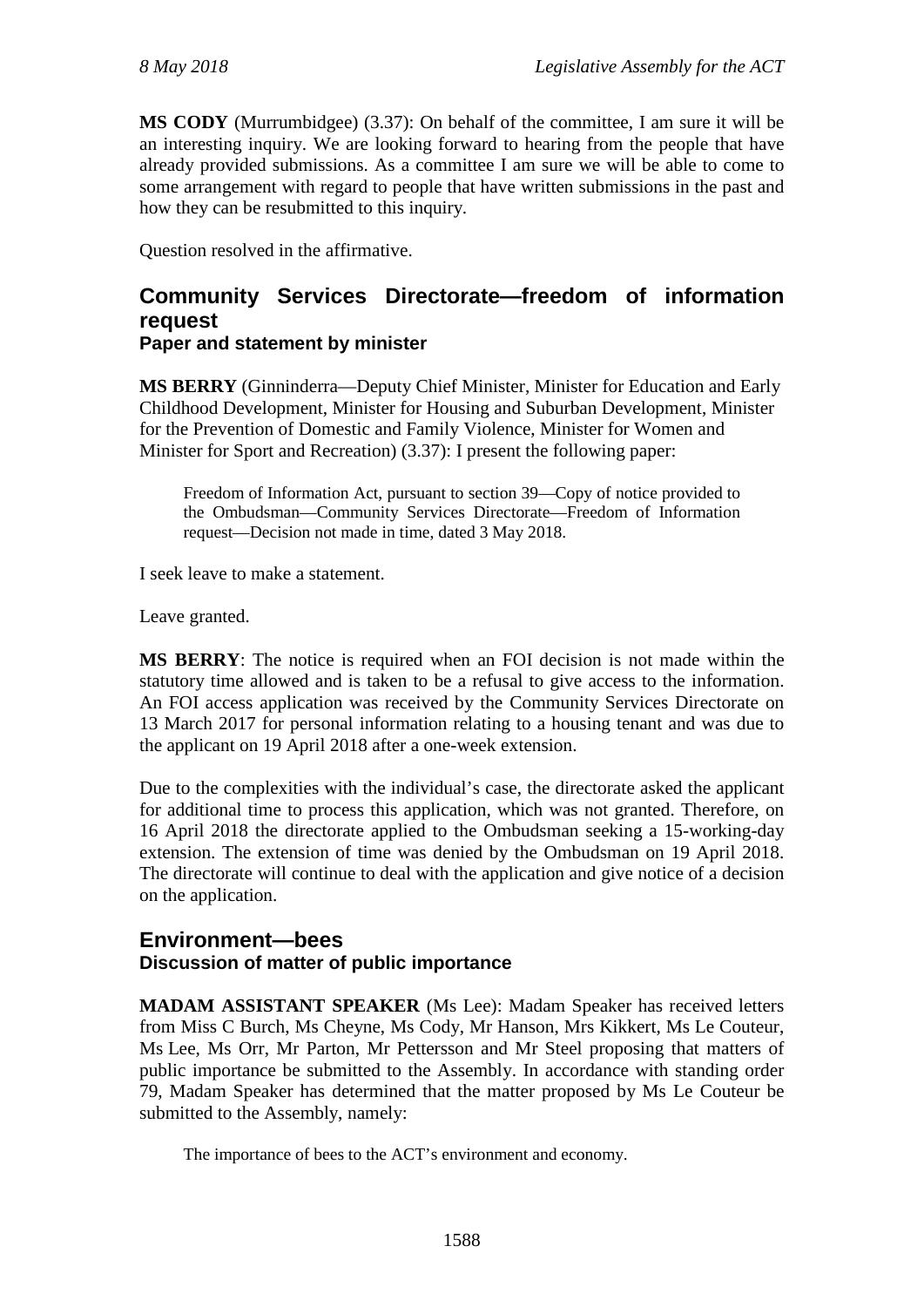**MS LE COUTEUR** (Murrumbidgee) (3.39): Thank you to the Assembly for giving me the opportunity to be here today to talk about bees. I have cared about bees since before it was cool. And while policymakers have bumble-beed around for years on biosecurity and making bee-friendly cities and ecosystems, the Greens and key advocacy groups like ACT for Bees have droned on and on about the need to better regulate pesticides, plant more native trees and create natural corridors because—or "bee course", and that can mean "of course" or "because"; bee puns are very versatile—the question on everybody's lips is, "Are bees all they are cracked up to bee? What is the buzz about bees?" I might leave it there for puns. I have not really seen enough—

### **Mr Parton**: Good.

**MS LE COUTEUR**: Thank you, Mr Parton. I was hoping for a few more faces in agony. But, yes, to answer the question, bees are all they are cracked up to be. Bees and other pollinators like flies are crucial to the viability of our agricultural sector—in fact, our entire ecosystem. Bees' role in the natural order of our world is crucial and their importance as pollinators both for agriculture and for wild plants cannot be overestimated and cannot be simply quantified in monetary terms.

Bees are what is called a keystone species, ensuring the continued reproduction and survival not only of plants but of other organisms which depend on these plants for survival. Once a keystone species disappears, other species begin to disappear. Thus, as Albert Einstein said, "If the bee disappeared off the surface of the globe, then men would only have four years of life left." No more bees, no more pollination, no more plants, no more animals, no more man!

Next week, Sunday, 20 May is the first World Bee Day and I do thank the Assembly very much for its perfect timing with this MPI. A number of local institutions have got behind World Bee Day. The Slovenian embassy in O'Malley will be hosting a traditional honey breakfast in the morning, followed by a bee-friendly lunch at Canberra Magic Kitchen in Hackett. There will be a garden party at the Swedish embassy in Yarralumla in the afternoon, and a night-time screening of the awardwinning documentary *More Than Honey* at the Coombs Theatre at ANU at 5 pm, courtesy of the Swiss embassy. And if you want more information about these or any other World Bee Day events in Canberra, go to the ACT for Bees website, actforbees.org.au.

Unfortunately, Canberra is not all a land of milk and honey for bees. Research by ACT for Bees is showing that the ACT government is still using huge quantities of troubling pesticides and herbicides. Combining that with Canberra's continued expansion into previously open space, the ongoing removal of urban canopy cover and the reduction of urban garden spaces resulting from increased densification is making Canberra a hostile environment for bees and other pollinators.

While we have not seen the bee die-off here that has been seen in the US and Europe, farmers in the capital region have been reporting difficulties in attracting pollinators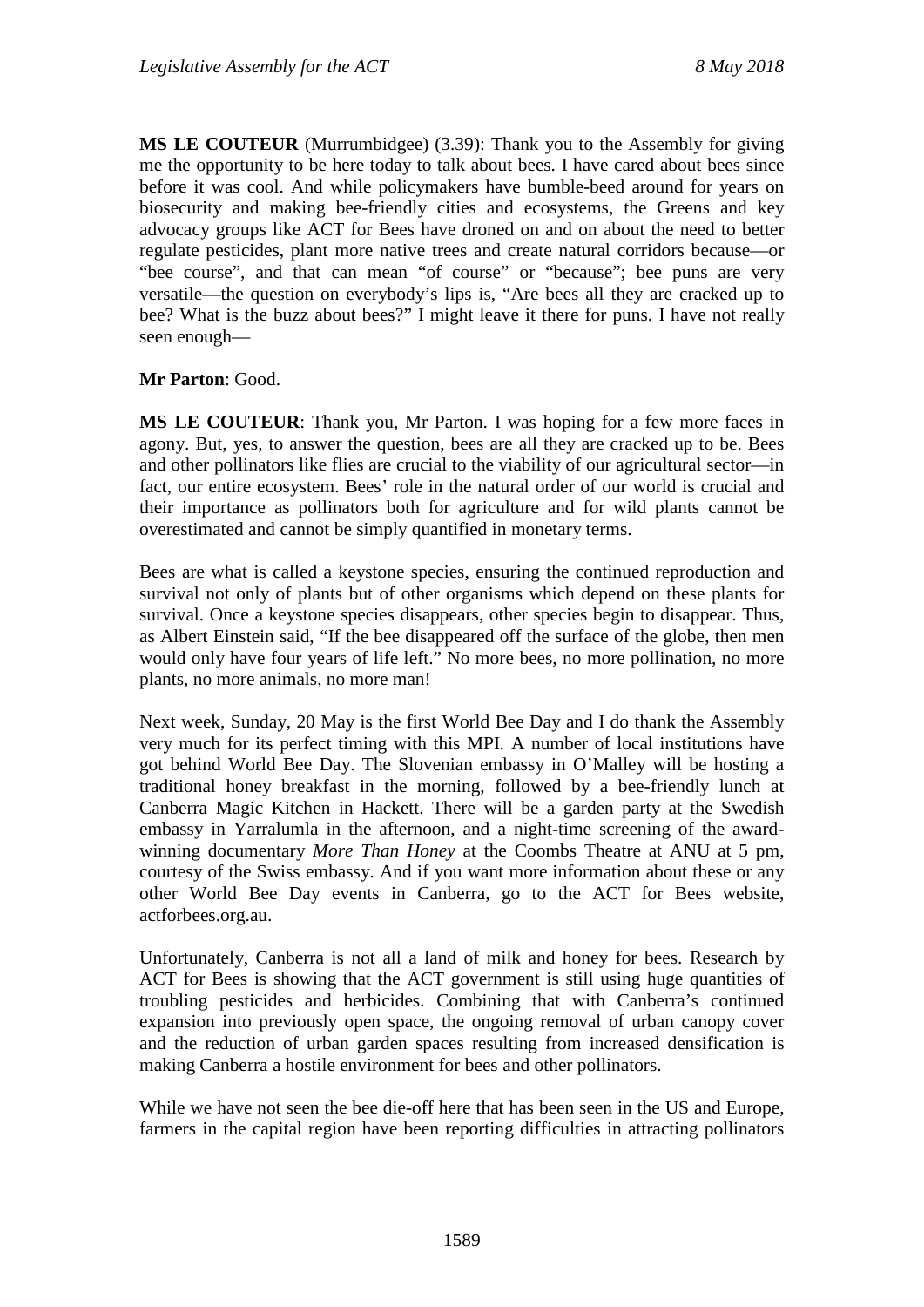to their crops. And it is only a matter of time before bees and other pollinators have reduced numbers in the ACT as well.

The New South Wales government has recently made some major changes to their pesticide regulation framework, partly out of recognition that the existing framework was negatively impacting the long-term viability of agricultural communities and our natural environment.

Canberra and the ACT government need to take real action on protecting our city's biodiversity for the future. I am joining calls from other organisations to make Canberra a bee-friendly city and lead the way for Australian cities to move to a more sustainable living urban landscape.

Making Canberra a bee-friendly city will not only help to protect biodiversity, it will help foster the growing urban agricultural sector in Canberra, promote and sustain school kitchen gardens, community gardens, backyard veggie gardens and urban farms, all of which help support local food production and food security. Making Canberra more bee-friendly would also help our goal of increasing the urban canopy and reducing heat island effects since new suburbs and infill developments are being built with next to no or no habitat for pollinators.

This should include fostering ongoing dialogue with communities on the role bees and other pollinators have to play in their local environments and how actions at home or within their community organisations might impact these pollinator populations. It will also require major work on the regulation and use of pesticides, increased efforts on bush regeneration and increasing urban canopy and an environmentally aware approach to landscaping, parks management and city services.

As a more short-term issue and hopefully a solution, the ACT government should be actively reviewing the use of neonicotinoids in Canberra with a view to adopting harmonised national laws and pesticides and best practice framework for government use of pesticides, creating strict reporting guidelines on the use of all pesticides in the ACT by any entity, introducing labelling guidelines for plants, seeds and soils treated with pesticides harmful to pollinators, and introducing a quickly phased-in ban on the use of neonics.

The UK and the EU have both announced their intention to phase in a ban on the use of neonicotinoids after disturbing research on the disappearance of insects in wilderness areas in Europe. Their announcements cite concerns over soil fertility, poor nature regeneration and decreasing yields, all of which are possibly attributable to the widespread use of neonics. It actually is really scary. Wilderness areas in Europe have had a decrease of over 50 per cent in the amount of insects in them.

While the Australian Pesticides and Veterinary Management Agency has stated they do not intend to take action against the widespread use of neonics in Australia, we know there is a problem. It is so clear that there is a problem that Bunnings, Mitre 10, Coles and Woolworths have all begun phasing the neonic products out because of the harm they are having on bee populations.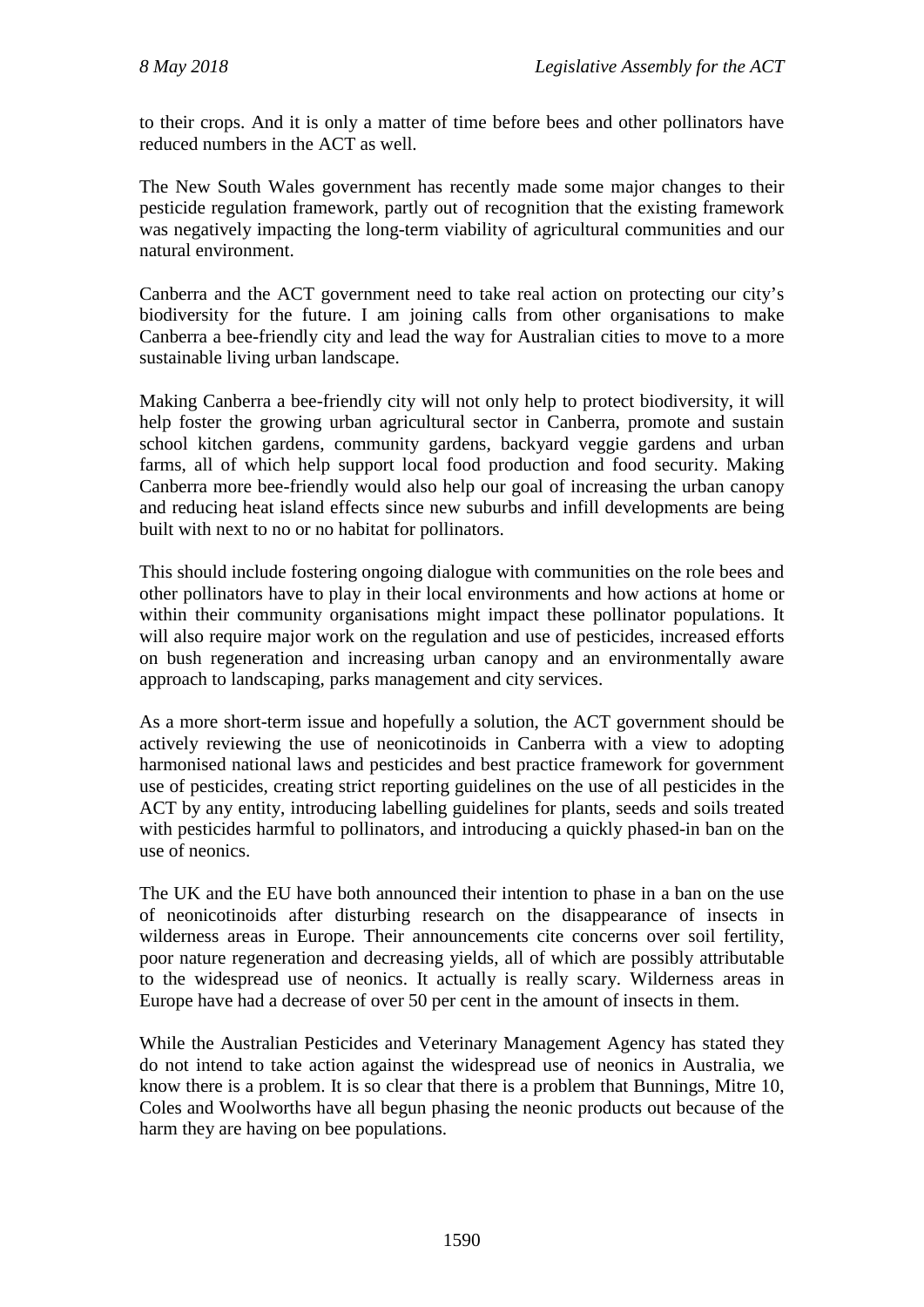Restrictions on neonic use would not only have an impact on our natural environment but they may also have positive spill-over effects on consumers as reports have come out about pesticide contamination in honey. It has also been linked with the death of migratory birds and interfering with migratory flocks' navigation.

I look forward to the ACT becoming a bee-friendly city and the government working with the community and the bees to progress the essential work to do this.

**MS LAWDER** (Brindabella) (3.48): I would like to thank Ms Le Couteur for bringing on this very interesting topic today. I think it does demonstrate the juxtaposition between the matters that we have talked about today, such as a crisis in our health service, and the topic we are discussing today in the MPI.

We do not have a large formal or commercial honey industry as such in the ACT but we do have a number of amateur beekeepers here in Canberra. And with so many enthusiastic gardeners and large areas of bushland, is it any wonder that it is a popular hobby? We do have the ACT Beekeepers Association and if you visit the Jerrabomberra wetlands, for example, you will see that they have a number of hives there which enable their resident bees to access the wide variety of vegetation and plants there at the Jerrabomberra wetlands.

You will see that in other areas in our suburban and urban landscape as well. There are hotels and businesses that are installing hives on top of their businesses. It is another way to ensure the ongoing viability of that amateur and not so amateur beekeeping here in the ACT.

Hives in the ACT do have to be registered through the Transport and City Services Directorate and anyone selling honey also has to be registered. And while beekeeping may only be small in the ACT, in other parts of Australia the bee industry makes a significant contribution to the economy. The Australian honeybee industry has over 12,000 producers, with over half a million hives in most states of Australia.

They produce between 20,000 and 30,000 tonnes of honey annually, which makes Australia one of the top 10 honey-producing countries in the world. A lot of the honey that we produce here is exported to a variety of countries in both bulk and retail shipments. Australia is the fourth largest exporter of honey in the world after China, Argentina and Mexico. I guess that is a good trivial pursuit question for you.

Australian honey varieties are recognised for their high quality and unique flavours, including a variety of eucalypt nectars such as yellow box, grey box, river red gum, stringy bark and red box in Tasmania. Leatherwood honey is also a unique and popular flavour and of course many people will have heard of Manuka honey, depending on how you choose to pronounce it. Australian honey can be found throughout the world—Europe, Asia, North America, Middle East, Argentina—and at least one of our Australian honey producers, Capilano, has operations in several overseas countries.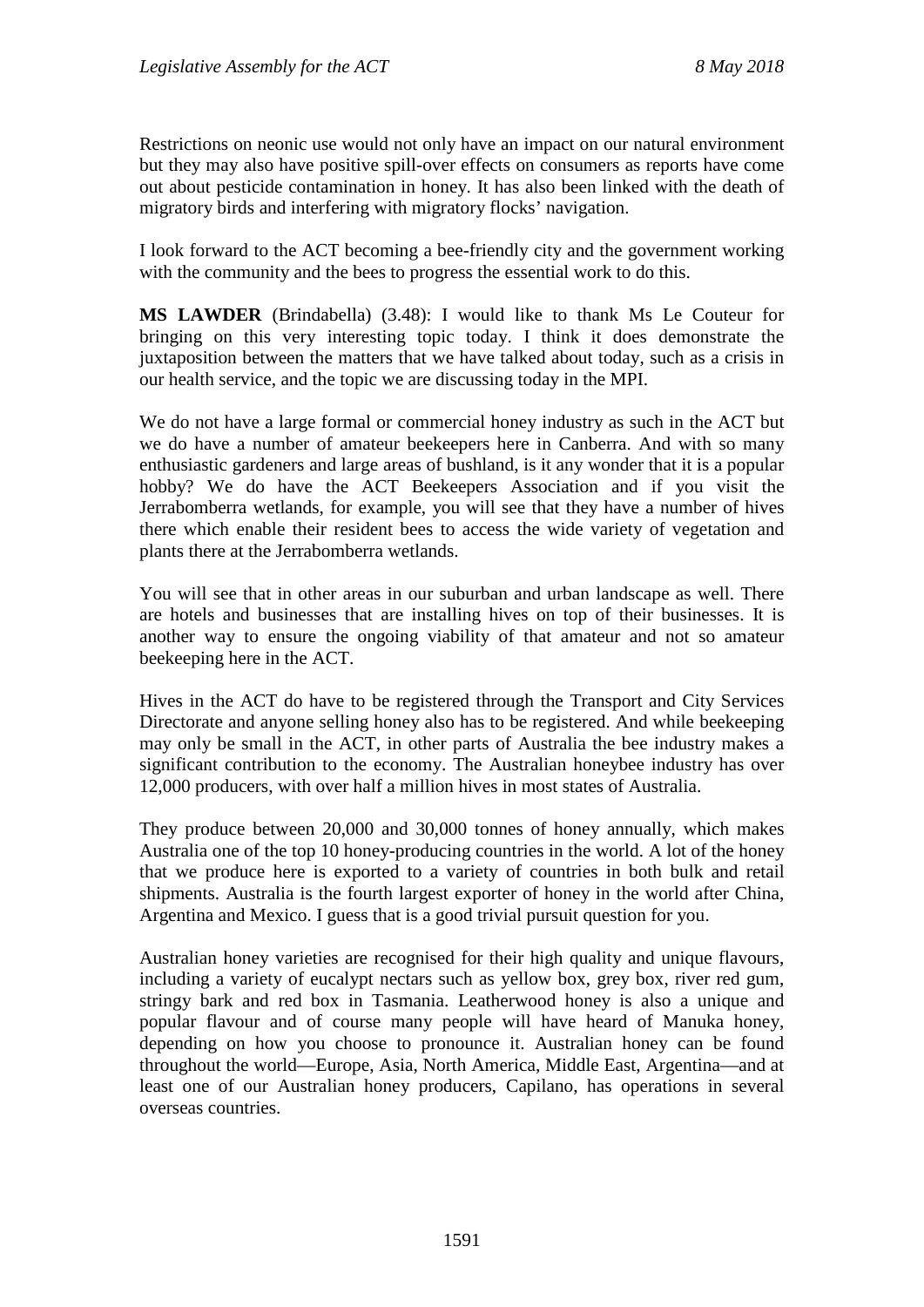The Australian bee industry is not only about honey. Other honey bee products include beeswax production, queen bees, packaged bee sales, pollen and paid pollination services. The industry has an overall gross estimated value of production of \$90 million a year. Pollination is a particularly important activity for the bee industry and one that is becoming even more important for many producers than honey production.

Of course, as we have heard already from Ms Le Couteur, without the activities of bees many horticultural crops would simply not happen. In fact the little honey bee is the most important insect pollinator of cultivated, agricultural and horticultural crops worldwide. The saying "busy as bees" is most accurate. With the Australian production of almonds and blueberries particularly on the increase, paid pollination services are becoming a significant financial stream of an apiarist's business plan.

We are also lucky or perhaps privileged that as an island continent we do have a particularly active biosecurity network so that bee diseases common in other countries are not present here. Beekeepers are always on the watch for a number of diseases— American foulbrood, European foulbrood, sacbrood—as well as a number of predators such as birds like currawongs and bee eaters and insects like redback spiders. I do not like currawongs or redback spiders either but that does not mean I do not like bees.

The Varroa mite is one that could wipe out our bee industry and put at risk our export markets. It had serious impacts in other countries and Australian beekeepers certainly do not want it here. The Varroa mite has spread to and become a major pest of honey bees in the US since its introduction into Florida in the mid-1980s. We do not have it here and we certainly do not want it. According to beekeepers, recent increases in honey imports from countries including China are potential carriers of disease including Varroa mite. We must put our faith in our border protection services to monitor such things.

Also, at the local level we can play our part by buying locally produced honey, supporting local amateur beekeepers and honey producers and, for those who have gardens, making sure they grow plants that encourage bees so that they can keep busy collecting nectar and pollinating local crops like blueberries and fruit trees.

As we have already heard, 20 May marks World Bee Day, which is recognised by a UN resolution. Ms Le Couteur has indicated there will be a number of activities around the ACT. It is a good time to acknowledge the importance of bees and other pollinators and at the very least we should be eating honey on that day.

We have a number of native bees in Australia. A number of them produce honey and a number of them do not sting. But not many of them are indigent to the ACT because it is apparently too cold for them. It would have been nice if we had local bees here that did not have stings. There are a number of people who are very allergic to bee stings and it is one of the reasons why, for example, you cannot have a hive in your own garden or you are discouraged from having a hive in your own garden if someone in your family or your neighbour is allergic to bee stings.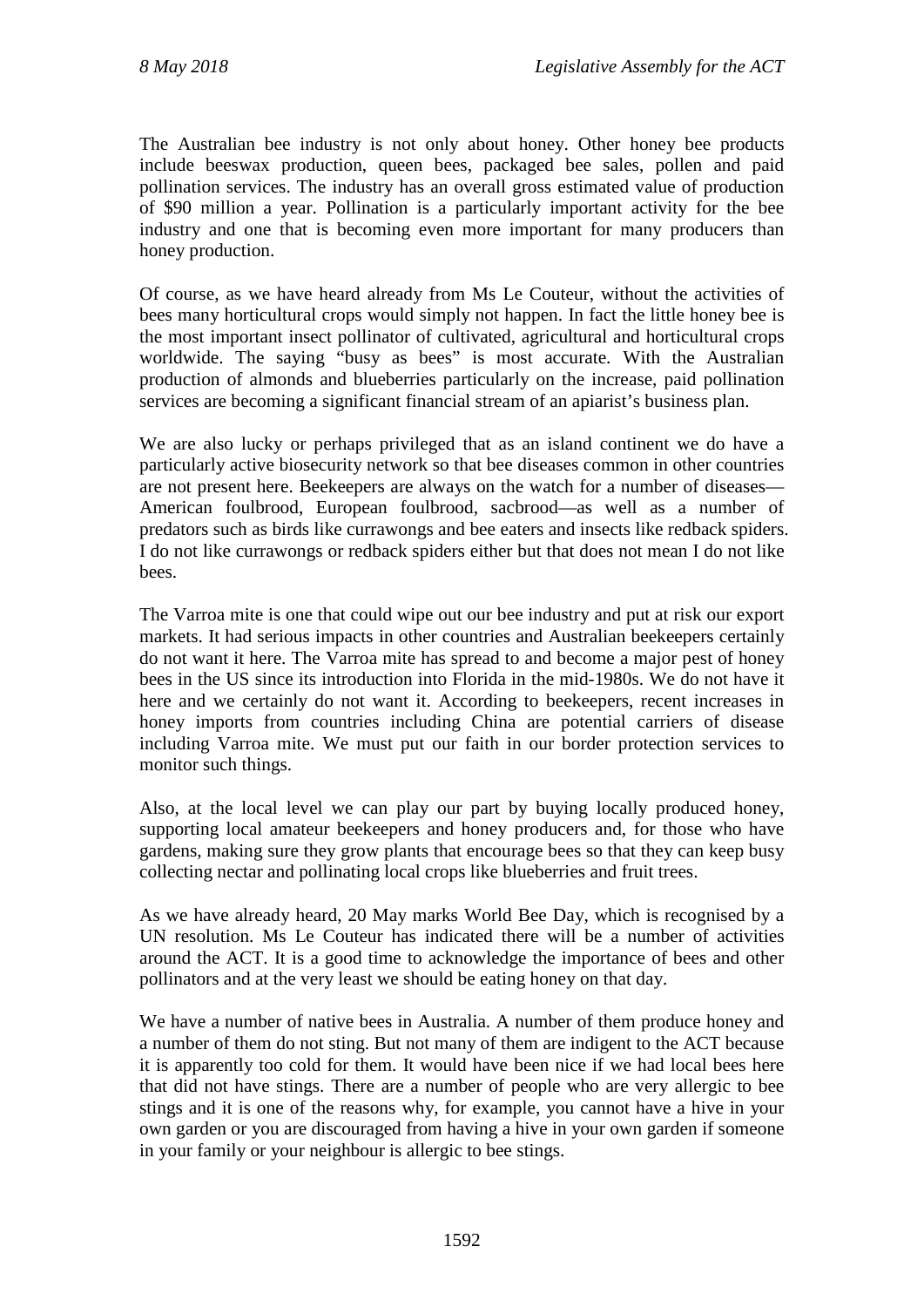I would like to finish by acknowledging a number of people I know who keep bees in their own backyard and some of my family and friends. Apart from the fact that they are maintaining a wonderful local industry, and they are protecting an important part of our ecosystem through the pollination benefits, it is also a fabulous personal benefit for me in that I get jars of honey from them. So I encourage them to keep up the good work.

**MR STEEL** (Murrumbidgee) (3.55): I welcome the opportunity to speak again about the importance of bees to the ACT's environment and the economy. I spoke last month in the Assembly about the importance of bees following my attendance for the second time at the ACT beekeepers field day. Bees provide a critical ecological service through pollination—moving pollen from the anthers of flowers to another cross-pollination and the fertilisation of plants. They have a crucial role to play in the yield and quality of crops without which Australia's food security would be at risk. It is estimated that two-thirds of all agricultural output in Australia is dependent on pollination by honey bees. Our food security is tied to the health of bees, so I consider it to be a very important issue, contrary to the comments of those in the opposition.

A report released by the Australian Bureau of Agricultural and Resource Economics and Sciences revealed that the honey bee industry is an important sector of the Australian economy, the gross value being \$101 million in the 2014-15 period. Bees also play a vital biosecurity role for our country, protecting people's livelihoods and lifestyles from biological threats to the natural environment, such as the introduction of pests that may infect the natural environment. Australia is fortunate in the sense that our bees are relatively healthy compared to those overseas, and Australia is free from many infectious diseases we have seen there.

The Australian government introduced the national bee biosecurity program in 2016 to ensure that Australian beekeepers are prepared to manage incursions by exotic pests and to better monitor and manage these threats. However, our bees are increasingly under threat by a range of threats such as disease, pollution and pesticides.

The ACT has been working actively to safeguard the health of bees in the ACT and wider regional security. As of 2016 ACT residents and beekeepers with beehives are required to register their bees in line with the Animal Diseases Act. This helps the ACT government to be better equipped to manage possible threats and outbreaks in beehives and bee colonies. Bee populations around the world are declining, and one of the main culprits is the Varroa mite. Australia is apparently the only place where the deadly pest has never been found.

Last month the president of the ACT Beekeepers Association, Cormac Farrell, oversaw a training exercise to control biosecurity threats such as the introduction of a Varroa mite in a beehive. When I attended the ACT beekeepers field day I was also shown some of the sentinel hives, the pink hives, that they use that are responsible for capturing bees that may be carrying diseases and that are placed strategically around the airport. They have the ability to trap any sick bees before the broader population is infected.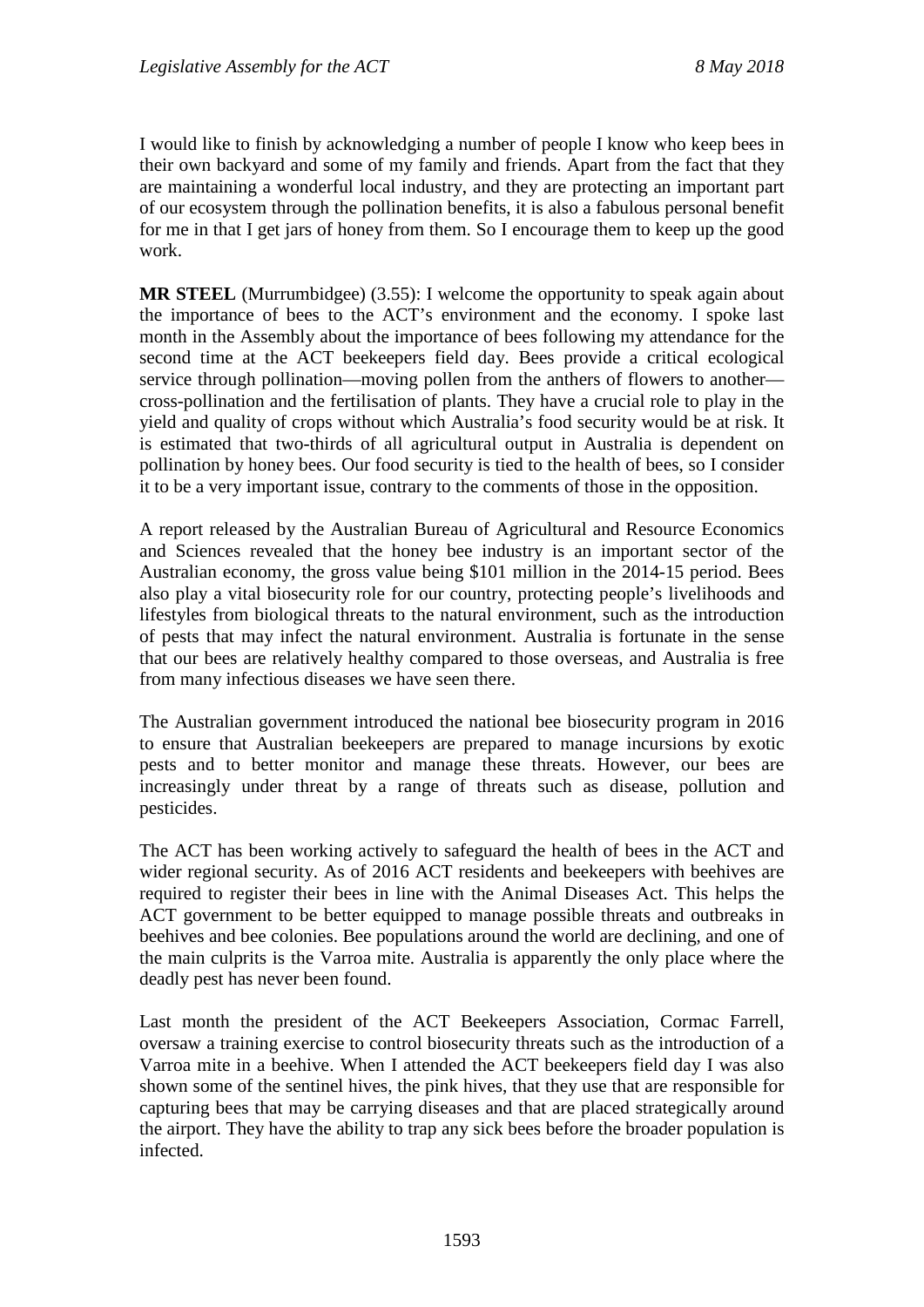I also spoke last month about neonics and I particularly welcomed the decision by Bunnings, as has been mentioned by Ms Le Couteur, and other retailers to remove the pesticide from their shelves. This is in response to growing concern about the pesticide's effect on bee reproduction, navigation and immunity and the potential link to colony collapse disorder. Bunnings removed the pesticide from their shelves and replaced it with organic and natural pesticides, and this is fantastic to see from one of our large retailers in the community. The decision is part of a larger issue—the increasing rates of bee mortality and colony collapse disorder we are witnessing right around the world. It is something I know the national environment ministers have actively been discussing. There was, of course, a review by the AVPMA quite recently into this issue, and we need to continue to monitor the emerging evidence in relation to neonic use.

According to the environmental protection authority in the United States, colony collapse disorder refers to the phenomenon that occurs when the majority of worker bees in a colony disappear and leave behind a queen, plenty of food and a few nurse bees to care for the remaining immature bees and the queen. This was first noticed in 2006-07 when beekeepers reported unusually high losses of 30 to 90 per cent of their hives. While there are no Australia-wide surveys of state bee colonies, worldwide we are witnessing colony collapse disorder. According to the United States Department of Agriculture, the total number of managed honey bee colonies has decreased by 2.5 million since the 1940s.

Of course, ACT residents can do quite a lot to help. Bees play a crucial role and impact the lives of residents in the ACT, and the ACT government is actively working to ensure the safety of bees in our city. There has been a growth in beekeeping in the ACT, and for residents who are beekeeping hobbyists there are a few things you can do to protect the health of your bees and their regional security in the ACT. One is using organic and natural pesticides. Another easy way suggested is to make your home garden more bee friendly. This can be achieved by planting bee-friendly plants in clumps in the garden, particularly flowering plants, lavender, rosemary and thyme. Bees can also be supported through bee-friendly garden signs to show other ACT residents what a bee-friendly garden looks like. Bees do require a drink, so water is a really valuable resource for bees as well. We need to make sure they are prevented from drowning, so it is suggested to put rocks in bird baths and those sorts of things to attract bees to gardens.

The importance of bees for our environment cannot be understated, particularly for security, food security, biosecurity and our economy. Bees provide us with an enormous service, and it is our responsibility in turn to look after the health of bees in our city. I thank Ms Le Couteur for bringing this matter of public importance forward today.

**MR GENTLEMAN** (Brindabella—Minister for Police and Emergency Services, Minister for the Environment and Heritage, Minister for Planning and Land Management and Minister for Urban Renewal) (4.01): I thank Ms Le Couteur for bringing forward this matter of public importance. We have heard today about the importance of looking after bees and ensuring we have the right biosecurity for them.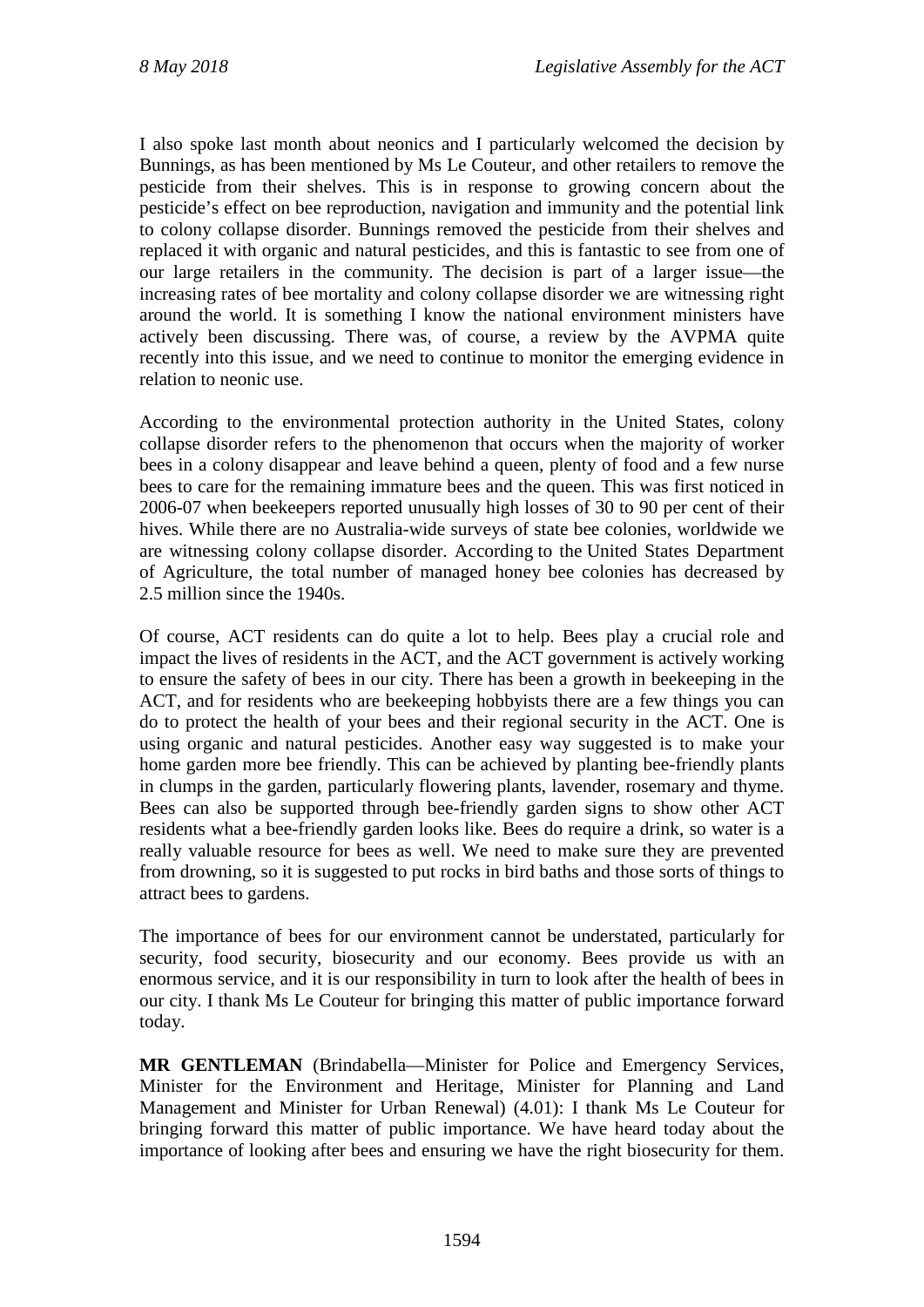Some experts believe the pesticide Confidor is one of the many possible causes of bee decline and the recent bee malady termed colony collapse disorder. In 2011, according to the United States Department of Agriculture, no single factor alone was responsible for the malady. However, honey bees are thought to possibly be affected by those chemicals existing as residues in the nectar and pollen on which the bees forage. Taking a precautionary approach, the ACT government stopped using Confidor for the treatment of scarab grubs on sports fields and irrigated grass areas more than five years ago in recognition of its potential impact on foraging honey bees. Prior to making this decision more than 300 hectares of sports fields and irrigated grass areas were treated annually with Confidor to limit scarab damage to irrigated grass surfaces.

Our honey bee industry and many of our food crops which rely on honey bees for pollination would be put at risk if the Varroa mite were ever to become established in Australia. Imagine almond trees without nuts or a blueberry bush with no blueberries or a pumpkin vine with no pumpkins. All these crops need pollinators, and bees are one of the most important. The ACT government takes bee biosecurity seriously and is actively involved in helping to protect Australia's honey bees.

In 2014 the ACT published a code of practice for beekeeping in residential areas in the ACT. The code outlines the responsibilities of people who own, care for or keep honey bees and provides useful information for amateur backyard beekeepers. The government works closely with the ACT Beekeepers Association and the 400-plus registered keepers in the ACT to assist in the management of bees in the ACT and provides the association with funding and facilities at Jerrabomberra wetlands to run training programs for our beekeepers. However, in the event of a serious bee disease outbreak, locating beehives and contacting beekeepers promptly is important. In 2015 mandatory registration of beekeepers was introduced. There is no charge to register and registration can be completed online.

I am also pleased to say that ACT government staff undergo training to help ensure the ACT is well prepared in the case of a serious bee disease outbreak. Only last month ACT government employees and local beekeepers participated in the exercise "Bee prepared", a biosecurity emergency response exercise. The exercise showed that if we detected Varroa mites in the ACT we would be able to respond very quickly to be able to deal with it.

The ACT government is always on the lookout for opportunities to raise community awareness of the importance of bees and bee biosecurity. In December last year the United Nations General Assembly adopted a resolution declaring 20 May as World Bee Day. Every year on this day the attention of the global public will be drawn to the importance of preserving bees and other pollinators. People will be reminded of the importance of bees for the entire humanity and will be invited to take concrete action to preserve and protect them.

On 20 May this year the ACT government will be joining with the Embassy of the Republic of Slovenia, along with the embassies of Sweden and Switzerland and Parliament House, to launch the first World Bee Day here in Canberra at the Slovenian embassy. Programs such as the sugar shake month, which was promoted by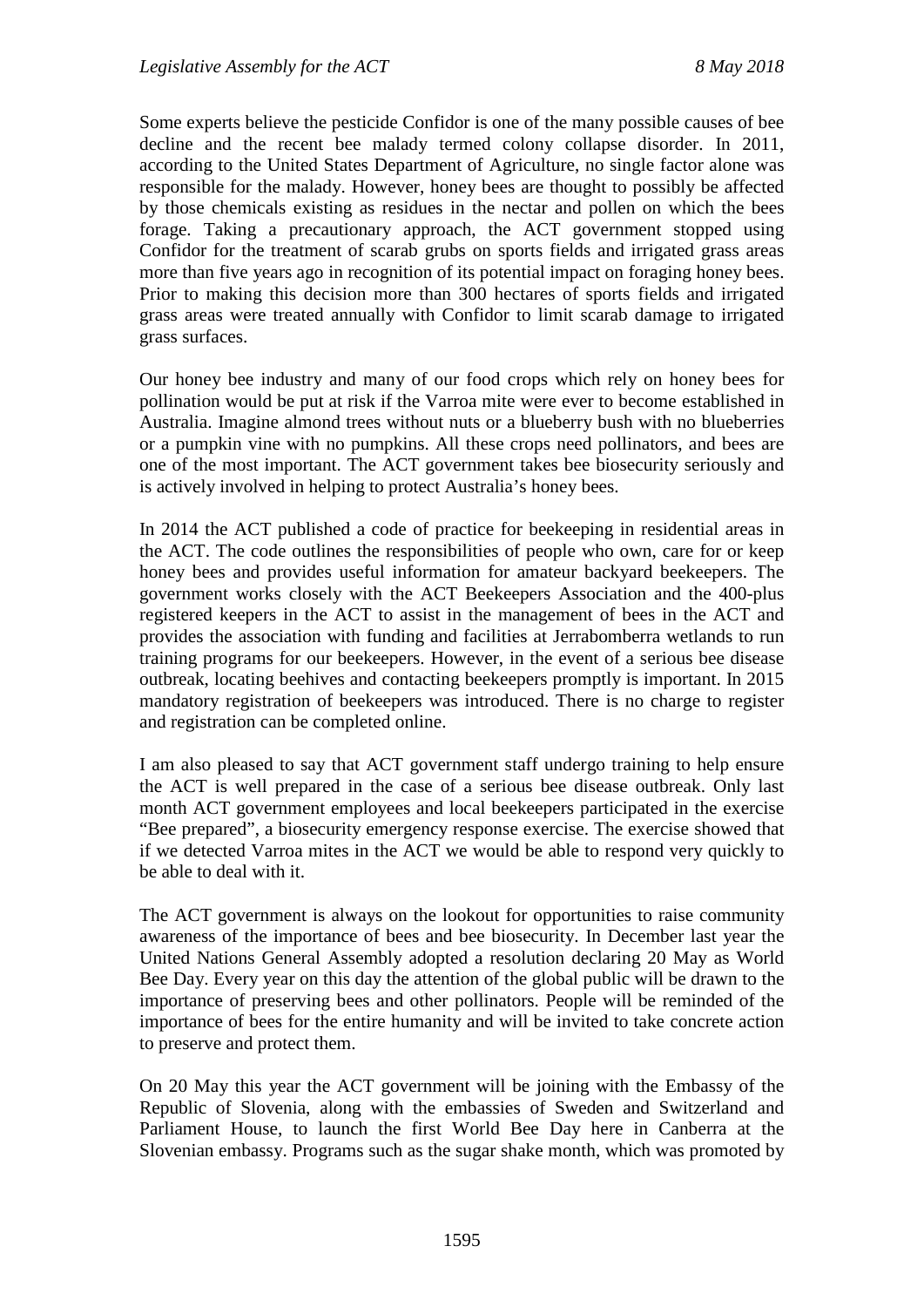the ACT government in cooperation with New South Wales this April, is another way we are raising the awareness of the community of the importance of bees in our economy and environment. The program encourages our beekeepers to use simple diagnostic tests to detect the presence of bee diseases, such as the Varroa mite.

Canberra is a leading city in sustainability. This means it uses resources wisely, it reduces waste and protects its environment which, in turn, takes care of its inhabitants. We are the bush capital and we enjoy the benefits of living in a city that is surrounded by parks and nature reserves and where our citizens have a strong garden city ethos. Bees, both native and European, are an important part of our natural and urban environment. Native bees have played an important part in our Indigenous heritage for thousands of years. They have played a part in their culture and provided nourishment as well as medicinal benefits and form part of their folklore.

Whilst keeping of honey bees provides many benefits, there are also potential risks to our natural areas where honey bees may impact on both flora and fauna and compete for hollows. Equally, European bees have been a valuable companion to people from around the world, and science is now discovering just how important their role is in the production of our food and how much at peril they are as their populations collapse globally. We cannot afford to lose our bees, and not just for their role as pollinators in our food production, as producers of honey or for their medical properties. They have intrinsic value as part of our environment and the web of life of which we are all a part.

We all know that the distinct buzzing sound of spring brings the knowledge that bees are among us in our trees and in our gardens. It means to many of us that they are at work preparing for what we all enjoy as the fruits and vegetables of their labour.

**MS STEPHEN-SMITH** (Kurrajong—Minister for Community Services and Social Inclusion, Minister for Disability, Children and Youth, Minister for Aboriginal and Torres Strait Islander Affairs, Minister for Multicultural Affairs and Minister for Workplace Safety and Industrial Relations) (4.07): I thank Ms Le Couteur for bringing forward this important matter of public importance. I know it is something in which many of my constituents in the electorate of Kurrajong and yours, Madam Assistant Speaker, have an interest. The status of Canberra as the bush capital and as a planned lived-in environment highlights the importance of considering how all forms of flora and fauna contribute to the rich diversity of our ecosystems and, more simply, make Canberra the place we all love.

One significant contributor to the ACT's environment and economy is, as Ms Le Couteur highlights, the humble bee. Both wild bees and honey bees are an integral part of our ecosystem. Australia wide bees make an important contribution to our economy through honey and wax production and, of course, pollination services to the horticulture and cropping industries. A 2017 report from the House of Representatives Standing Committee on Agriculture and Water Resources noted that this value may be up to \$4 billion per year. While other reports have found the economic value more difficult to quantify, we can all appreciate what honey bees do for our gardens and our agriculture.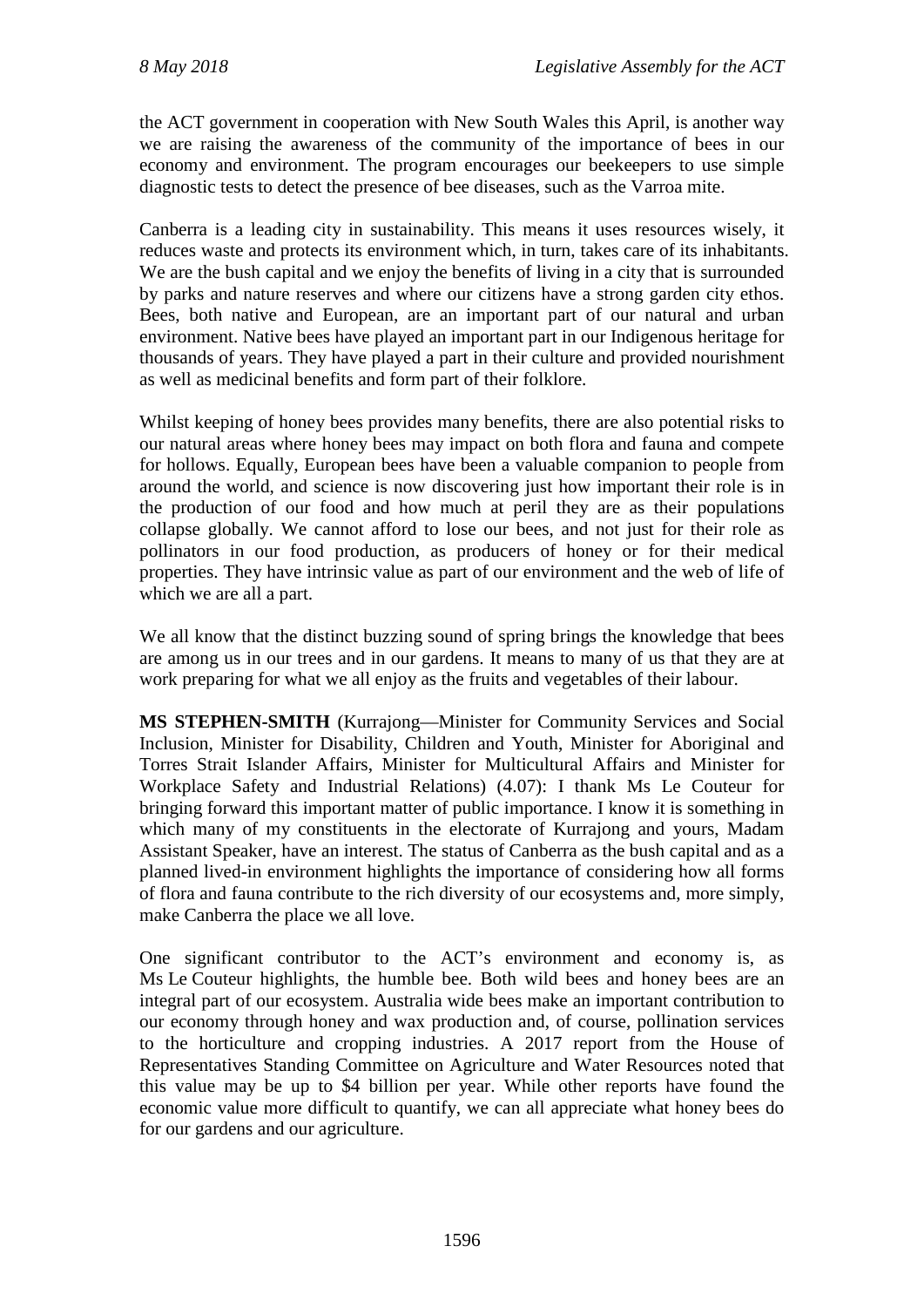Sixty-five per cent of European introduced horticultural and agricultural crops grown in Australia are dependent on bee pollination. As Minister Gentleman mentioned, the almond and apple industries, for example, are entirely dependent on bees for pollination. Take a trip to the orchards in the ACT region, including those in the Pialligo area of our electorate in Kurrajong and you know pollination bees have been hard at work. We also have major nurseries in Yarralumla and community gardens across the inner north and inner south, all of which depend on bees for much of their pollination of flowering plants and trees. Many Canberra backyard gardeners will also be dependent on bee pollination for their apples and pears, which are dependent on bees for between 50 and 100 per cent of their pollination, their apricots at 70 per cent, peaches at 60 per cent and plums and prunes at 70 per cent, as well as many other fruits grown across Canberra.

Many ground vegetables are also totally dependent on bee pollination, including broccoli, brussels sprouts—which I happen to love—carrots and onions. Even sectors such as canola production which do not rely on managed pollination have improved yields when bees are introduced as pollinators.

The impact of declining bee numbers is not just felt in our backyards and in our agricultural industry; it is not even about the economic impacts on agriculture or the farmer's gate or the food tourism market across the Canberra region. It is not just about the Canberra region at all. Almost a third of global farm output depends on animal pollination, largely by honey bees. Globally, these foods provide 35 per cent of our calories, most of our minerals, vitamins and antioxidants and the foundations of diets across the globe. The issue goes to the very survival of global agriculture and the crops that provide the world's fruit, vegetables, seeds, nuts and oils. It goes to the heart of global food security.

Community awareness of the importance of bees to our broader environment and economy is increasing, as is the awareness of the threats facing bee populations here and abroad. The 2017 House of Representatives committee report I mentioned earlier highlighted the growing threat to the honey bee industry from invasive threats such as the Varroa mite that Minister Gentleman mentioned. Varroa mites are small parasites that feed on the haemoglyph, the equivalent of blood, in larval and adult bees. A Varroa mite infestation can decimate a honey bee colony, with increased parasitic infestation leading to collapse of the hive.

Australia is the only continent free of the most serious species of Varroa, the aptly named Varroa destructor. Varroa destructor is a major challenge facing beekeeping internationally. Australian biosecurity arrangements include the national bee pest surveillance program, which provides an early warning system designed to detect incursions of bee pests and pest bees. The importance of this program also highlights the importance of our committed biosecurity staff and the need to ensure that they are properly resourced and supported to undertake their critical work. It also highlights the responsibility of every single one of us when we travel overseas to take our own responsibilities in relation to biosecurity seriously. If we are asked to tick a box about where we have been or what we have done, we must tick that box with accuracy and not try to skate through our biosecurity measures. They are there for good reason.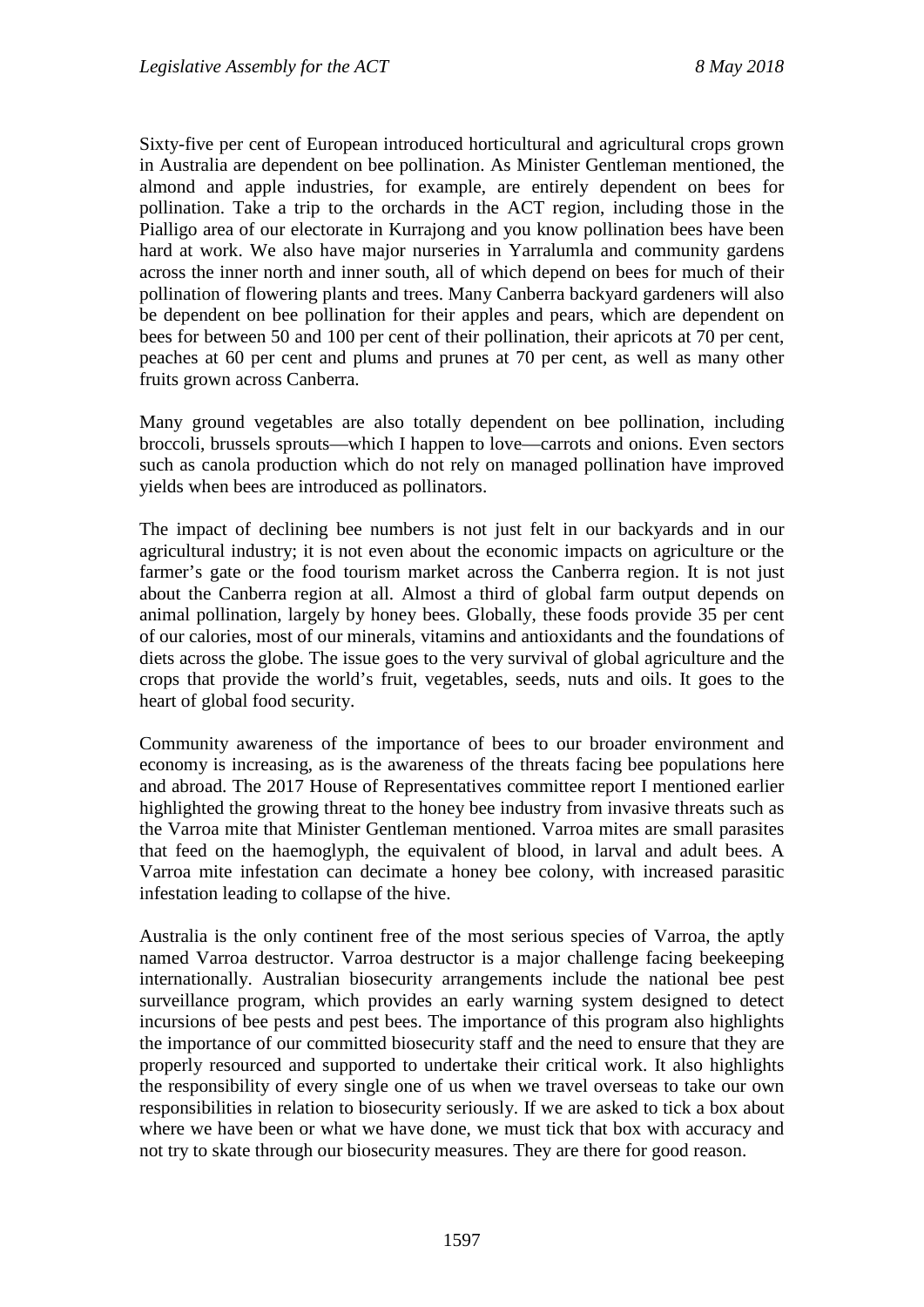But Varroa mites are not the only threat to our bee population. There are also man-made risks to bee populations, as others have noted. Bees are under threat due to the overuse of pesticides and herbicides, and agricultural practices which reduce habitats and food supplies and heighten the incidence of diseases and poisoning. Communities can take action at the local and international level against these threats. Earlier this year, in April, the European Union announced that a number of widelyused pesticides would be banned from the field by the end of the year due to their impact on wild bee and honey bee populations. As Minister Gentlemen mentioned, the UN General Assembly has recognised this global crisis and declared 20 May as World Bee Day as a means of raising awareness about the importance of bees and other pollinators and highlighting threats they are facing, and that makes this MPI particularly timely.

At the local level, events will be held across the territory to celebrate sustainability and showcase practices which support our bee populations. Noting the efforts of the EU nations in this regard, as Minister Gentleman noted, World Bee Day is being launched at the Embassy of the Republic of Slovenia at 9.45 am, before moving to the Embassy of Sweden at 1 pm and the Embassy of Switzerland at 5 pm. Families and individuals are invited to sample honey, jar local honey, and learn about better garden practices—the kinds of things Mr Steel spoke about earlier. A screening of the documentary *More Than Honey* at the Embassy of Switzerland at 5 pm, followed by a Q&A, will allow for an in-depth discussion on honey bee health. And at federal parliament at 2.30 pm a special afternoon tea will be held to honour their beehives. The three Parliament House hives have been established in partnership with the ANU apiculture society and the Canberra office of Orecon. I understand you can now buy Parliament House honey from the Parliament House shop, and this highlights that we all have a role to play in addressing this global issue.

I encourage Canberrans also to check out the act for bees website to find out more about all the events for World Bee Day and also the different steps each of us can take to protect and restore our local bee population. Again I thank Ms Le Couteur for the motion and hope to see everybody celebrating World Bee Day on 20 May and buying some local Canberra honey.

*Discussion concluded.*

# **Planning and Development (Lease Variation Charge Deferred Payment Scheme) Amendment Bill 2018**

Debate resumed from 15 February 2018, on motion by **Mr Barr**:

That this bill be agreed to in principle.

**MR PARTON** (Brindabella) (4.15): The Canberra Liberals will not be opposing this bill. We certainly will not be loudly supporting it either.

**Mr Barr**: Describe that. Are you sitting on the fence there, Mark?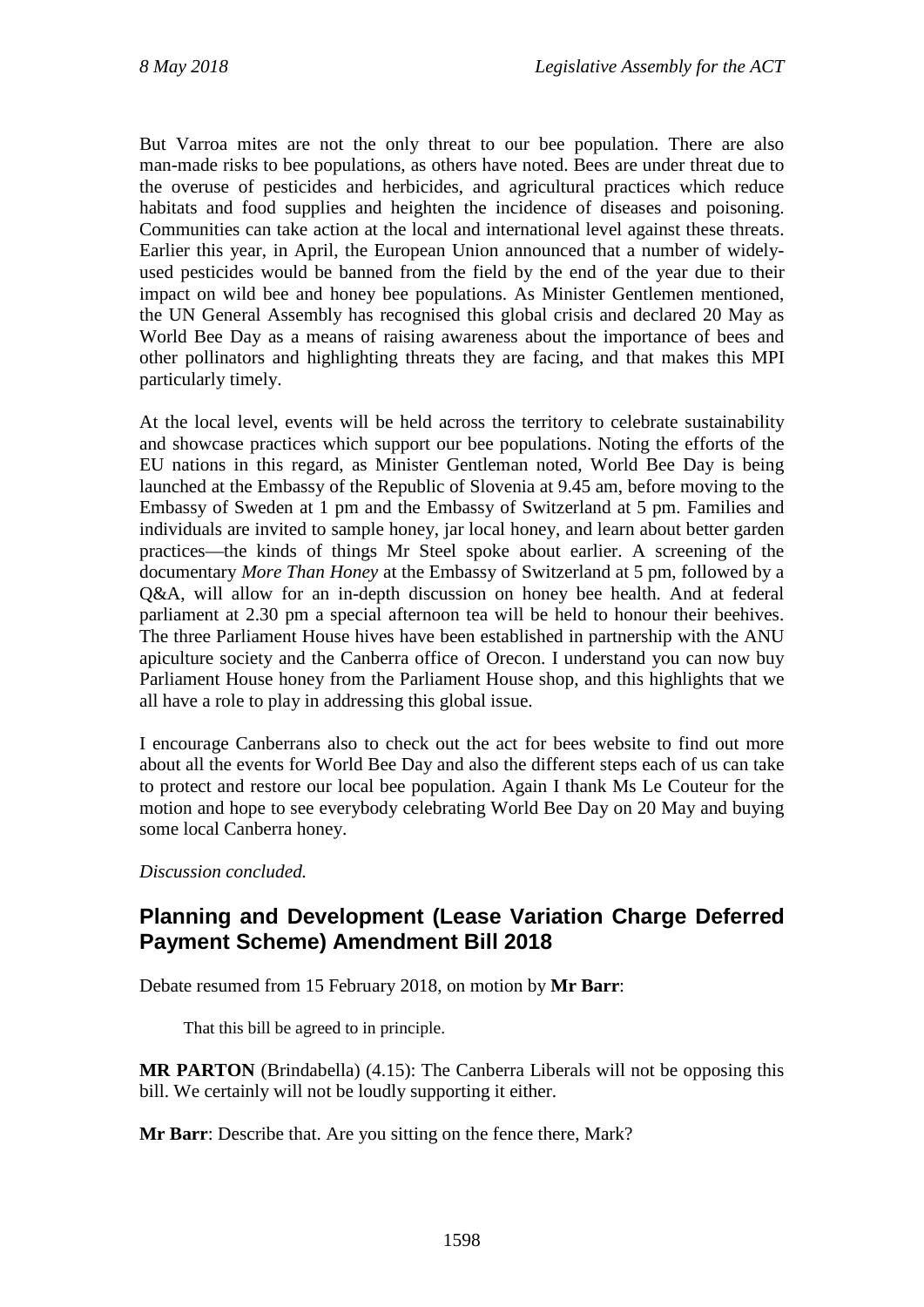**MR PARTON**: Not really. This bill does not have a great negative impact. Neither does it have a great positive impact, as I am sure the Chief Minister is well aware. What we are doing today as an Assembly is wasting everybody's time. Earlier in the day, in response to a question from Ms Le Couteur, the Chief Minister was going through the time and the expense of answering questions on notice. I would love to know the actual cost of constructing this bill from start to finish, and everything associated with it. It is very clear, based on the response from industry and financial institutions, that it will achieve absolutely nothing.

The government assures us all that the lease variation charge is not having a negative impact on development in the ACT. Time and again the industry, the media and the various stakeholders appeal to the government to relax the LVC. That would instantly inspire the urban renewal that we all crave. But time and again this government clings to the ideological lie that this tax is justified and workable. "There is nothing to see here," they say, "move along," which is becoming a bit of a theme from this government.

If the LVC is having no effect on development, what is the point of the bill? If the tax is working perfectly and there is no problem, why is the government wasting this Assembly's time with such an amendment that does not even achieve what it sets out to do?

This bill has an interesting and contentious background, as we remind ourselves that the 2017-18 budget skyrocketed the lease variation charge for apartment developments to \$30,000 per unit. Prior to the last budget the developer paid \$7,500 per unit for the first three units and then \$5,000 per unit after that. By upping this tax to a whopping \$30,000 per unit, the government has certainly given developers a bit of a fright.

Obviously this has not gone down well. The voices against this hike were loud. They came from all sectors of the industry, as well as from dismayed voters, who can see that this ideological bloody-mindedness is standing in the way of the urban renewal of our great city and having a negative effect on housing affordability.

From the government's point of view it was a carrot worth biting, as it elevated the LVC revenue line from \$23 million in 2017-18 to \$28 million in 2020-21, which is a nice little earner indeed. The government would take the view that the property development industry is big, fat and cashed up, and can easily afford to pay this charge. That is how this government operates: identify people who might have a quid and squeeze it out of them.

This tax produces some pretty nasty collateral damage that extends well beyond the property industry. Apartment developments funded by loans and mortgages will be forced to take account of the LVC increase in their financing strategies. Inevitably they will pass most, if not all, of the LVC cost on to the community, as developers are unlikely to absorb it as some sort of altruistic gesture to the market.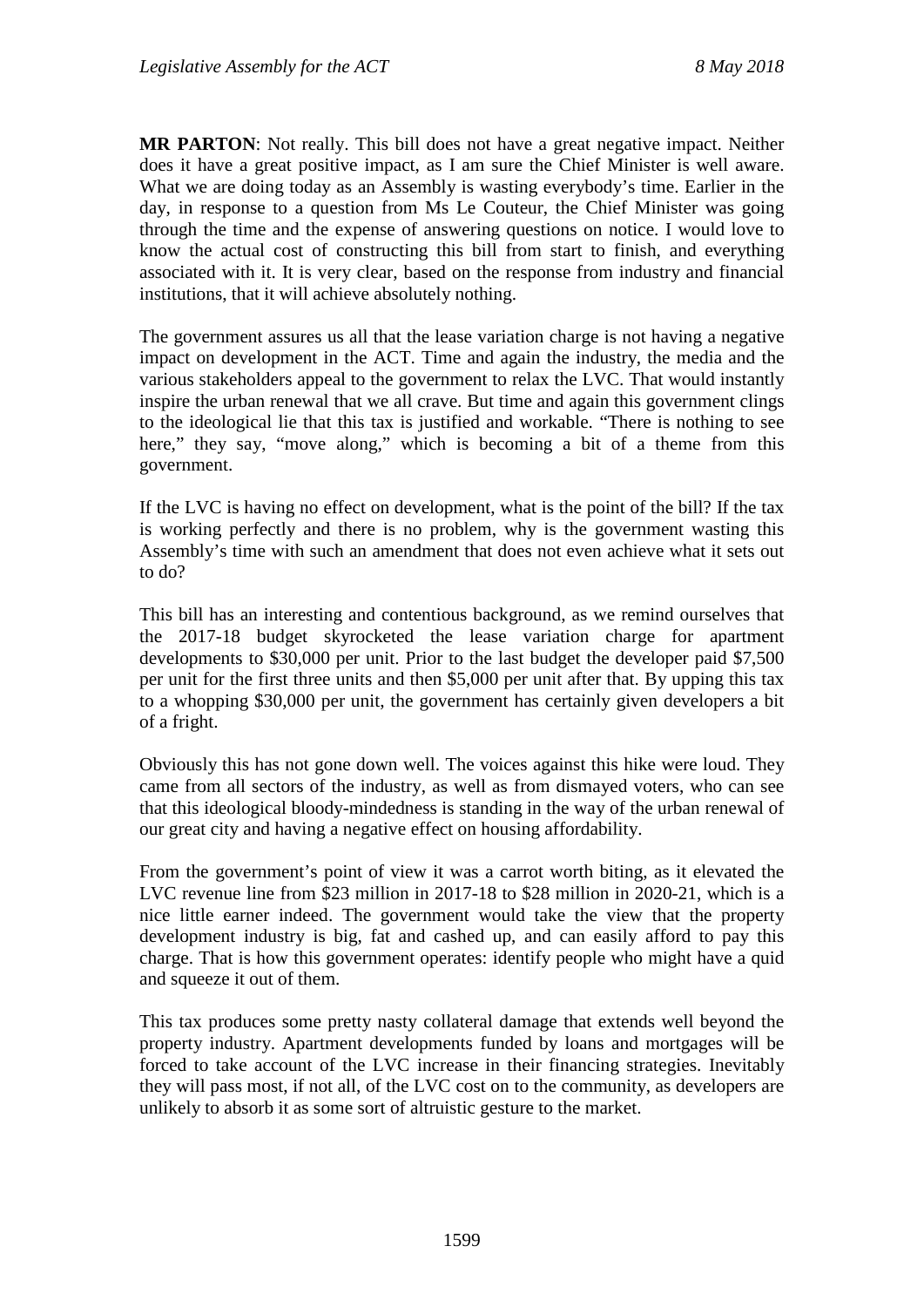Here we have a government committed to improving housing affordability on one hand while on the other hand belting up the price of a unit by around \$25,000. In real figures you are talking about two to three-year savings for many Canberrans who are striving for their first home. Homebuyers, and of course investors, have to find the cost hike through increased borrowings and the increased threat of mortgage stress. Rents are impacted by investors passing the LVC cost on to their tenants. There are no wins coming out of this process, just pain and stress.

I cannot for the life of me understand why the government would foist these costs on to homebuyers and renters. But the damage does not stop there. The sheer quantum of the lease variation liability could deter many development proposals in the first place. It denies opportunities to improve the supply of residential accommodation and therefore a lever to exert downward pressure on the price of residential dwellings, especially for first homebuyers. We all know that to be the case. But the government refuses to concede that the LVC is having any impact at all.

This bill would give developers the option of paying the LVC at the issuing of the certificate of occupancy rather than at the start of the project. Depending on the value of remissions, the LVC liability could be quite significant, and deferral could be attractive. We certainly concede that that could be the case.

There are a few strings here. The ACT government is casting itself in the role of a bank. In the first instance, there is an interest charge that escalates the final cost of the development. At the moment this is mooted to be less than four per cent. Secondly, the developer will be compelled to assign to the government the first charge over the land. In the event of a developer defaulting on their LVC debt, the government then has discretion to sell the land to recover their debt. In other words, the government's liability is secured ahead of those who finance the project. This increases their risk by many millions and creates a major deterrent to providing finance for development projects in the first place.

The banking industry made it very clear to me that they would be extremely unhappy about being placed second in the queue. Indeed a number of them have indicated that they would be unwilling to be a part of such an agreement. I understand the government say this is all A-OK. They have compared it to the government having first charge in regard to other unpaid liabilities. The great difference is that, when it comes to the LVC, the amount in question is far higher than any other charge. It would radically change the shape of any loan.

I note in correspondence from the Property Council that—surprise, surprise—they got the same feedback from the banks. Correspondence from Adina Cirson, the ACT executive director of the Property Council, says, "During the course of our consultation with members and financiers, we've now met with the senior members of five leading institutions who are responsible for approving a significant proportion of financing for property development in the ACT." We are talking about NAB, Westpac, St George, Commonwealth Bank and ANZ.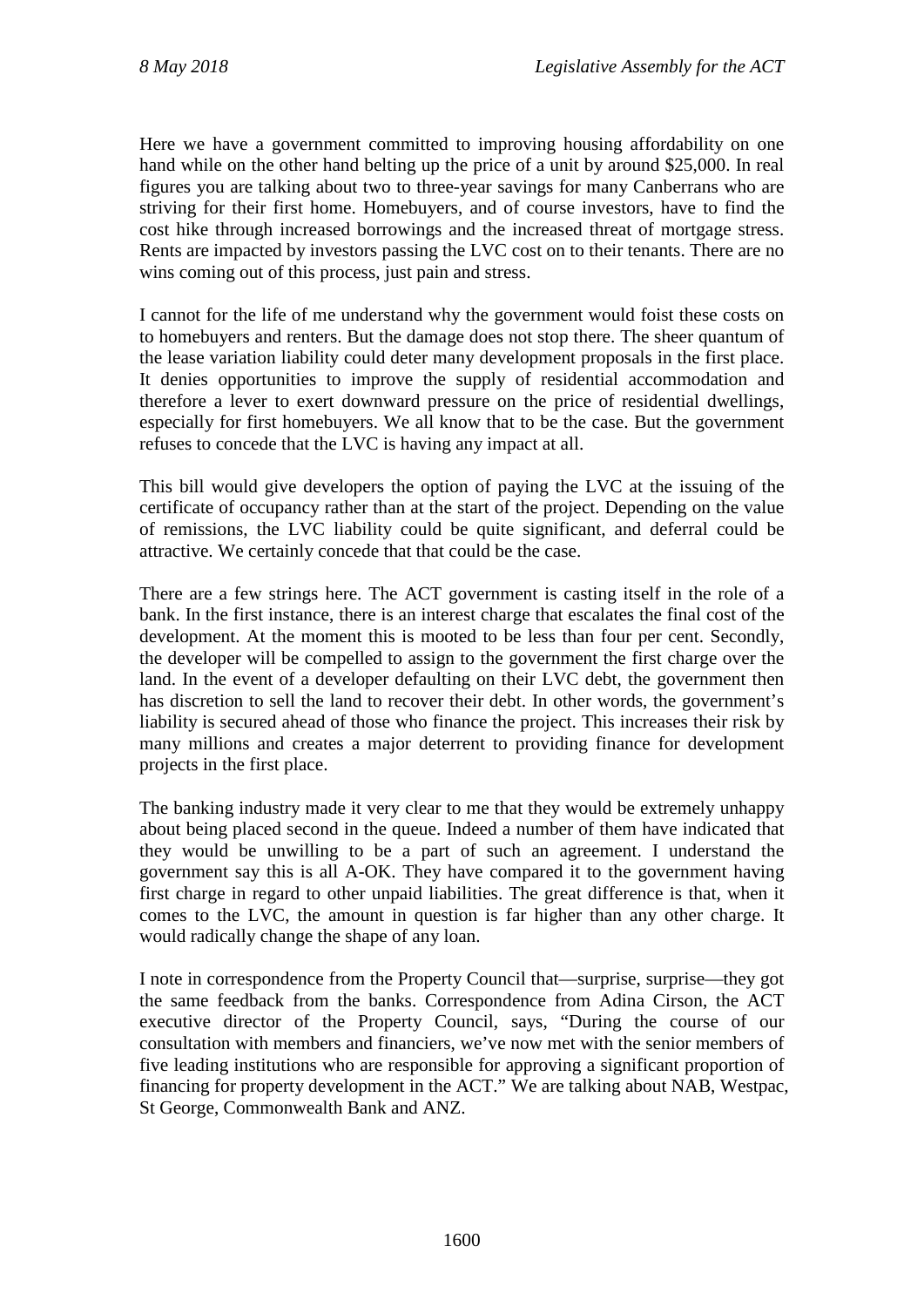Ms Cirson goes on to say, "All five institutional lenders outrightly rejected the notion that they would grant finance on any development that involved a deferred payment scheme that allowed the ACT government to take priority over their rights." She went on to list the number of reasons: the risk to the institutional lender is far greater than the government's for a deferred lease variation charge; institutions are constrained by company-wide banking policies, which apply right across the nation and would not allow priority to another party in relation to the land; and ACT is a small jurisdiction. They are not going to draw up special rules just for lending in the ACT.

The letter goes on to say, "When asked about why financiers didn't have the same concerns about other deferred payments such as stamp duty and rates referrals, all responded that it is the quantum of the LVC that is of concern. Other taxes and charges owed to the government are simply dealt with at settlement and the costs are known up-front." The Property Council went on to say, "Given the above, all five institutions said they would not allow their clients to enter into a deferred payment arrangement with first charge on land held by the government, thereby rendering this scheme unworkable to anyone requiring finance for a project." I repeat: "rendering the scheme unworkable for anyone requiring finance for a project".

Surely, the financial institutions would either lend the developer the LVC to pay it upfront or make their loans conditional upon the developer paying the LVC debt before any loans are issued. This would always guarantee the institution retains first charge over the finance asset and negates the core intent of this bill. It seems, therefore, that only developers who own the property would be in a position to take advantage of the government's concession. I do not think that they are the people that it was designed to help.

We must remember that in 2017-18 the government also introduced a revised land rates calculation method for units. The cumulative impact of this plus the LVC hike is a massive impost on current owners of units and on those saving to buy one.

On 15 February this year Mr Coe presented a petition on the rates calculation methodology to this Assembly. Petitioners were asking the government for some justice and fairness, something that is supposed to lie at the very core of Labor's values. Mr Coe noted that this government had created a two-paced society: one pace for those who can keep up and another for those who cannot. Here we have the classic case of imposing heavier shackles on the community disguised as tax reform.

There is very minor benefit that comes to anyone from this bill. We see it as tokenistic window dressing. If the government wanted to make a substantial difference to housing affordability and stimulate the supply of affordable dwellings, they would abolish LVC in the major town centres. In doing so they would provide a genuine stimulus to the supply of residential dwellings.

But when you consider the Chief Minister's New York vision for Northbourne Avenue, with the prospect of 37,000 new units in the capital metro corridor and the lucrative revenue grab that can be harvested from that exercise, I am sure LVC will be here to stay as this government gouges as much cash as it possibly can from our community to move forward with the Chief Minister's projects.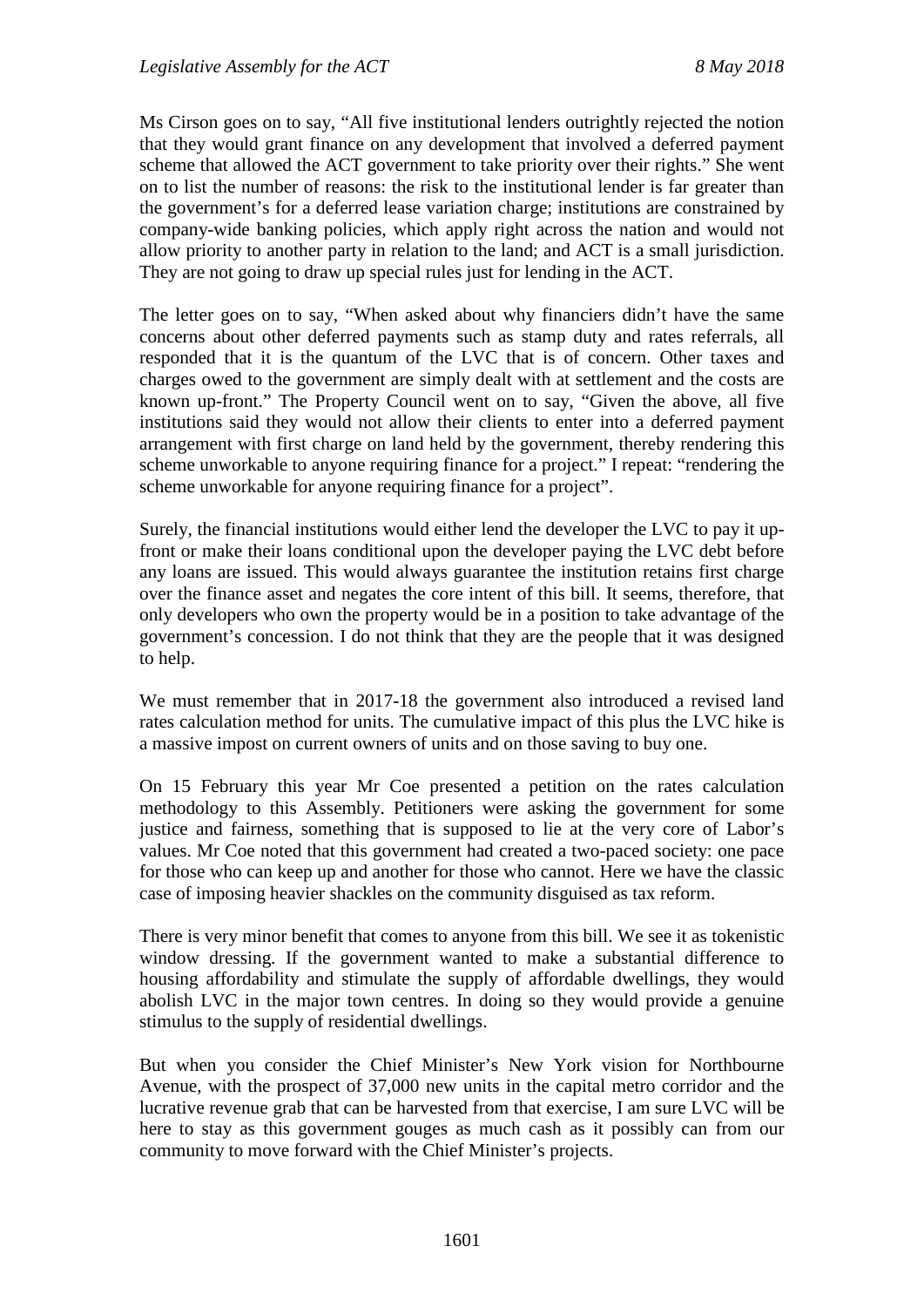Despite all of that, we are not going to give a no at the end of this; we just cannot see the point. In conclusion, the Canberra Liberals will not be opposing this bill because while it provides very little benefit in itself, it has little negative effect.

**MR STEEL** (Murrumbidgee) (4.25): I rise to speak in support of the bill today. I start by thanking the Chief Minister and the minister for planning for bringing this legislation forward. While this legislation applies to the whole of the ACT, I believe it will have a particularly positive impact in my electorate to support the regeneration of Woden town centre. The government has been talking for some time to industry and other stakeholders about how the ACT's current policy mix interacts with development decisions.

In a market as complex and significant as the property market, it is very important to ensure that our policy settings are properly calibrated and working in the same direction as the government and the community's broader objectives. If we are keen to see urban regeneration in Canberra's town centres, we need to make sure that there are not unreasonable hurdles in front of development. This was the theme of discussion at the Woden round table I hosted in May last year. It brought together government, community, businesses and developers in Woden to discuss the regeneration of the town centre.

The fact that at the moment payment deadlines for the lease variation charge can be differently aligned with the cash flows from major development projects was one of the discussions with the minister for planning and industry stakeholders at the round table. As my constituents well know, our town centre has had challenging times in the past, with cuts from federal Liberal governments leaving many commercial buildings empty and needing redevelopment.

In order to redevelop the buildings, many require a lease variation and thus incur the charge. I am proud that the government has been able to bring forward this bill today as an outcome from the Woden round table to support the redevelopment of old buildings in the town centre and across the whole of Canberra.

This bill puts in place a new option to defer payments of lease variation charges that are above \$100,000. This charge will give project proponents more options when it comes to meeting their LVC obligations and so ensure this does not provide a barrier to new projects getting underway. Of course, the lease variation charge will still be able to be paid up-front. But under this legislation, options will be provided to defer the payment of the charge or pay it in instalments to better align with the revenue flow associated with a development.

At the moment a lease variation charge becomes payable when a lease is varied so that the demolition or construction of a building can begin. The start of a project is not always when project cash flows are available. Developers will now be able to wait to make their payment for a period up to when the certificate of occupancy is issued or four years after the lease variation is approved, whichever comes first.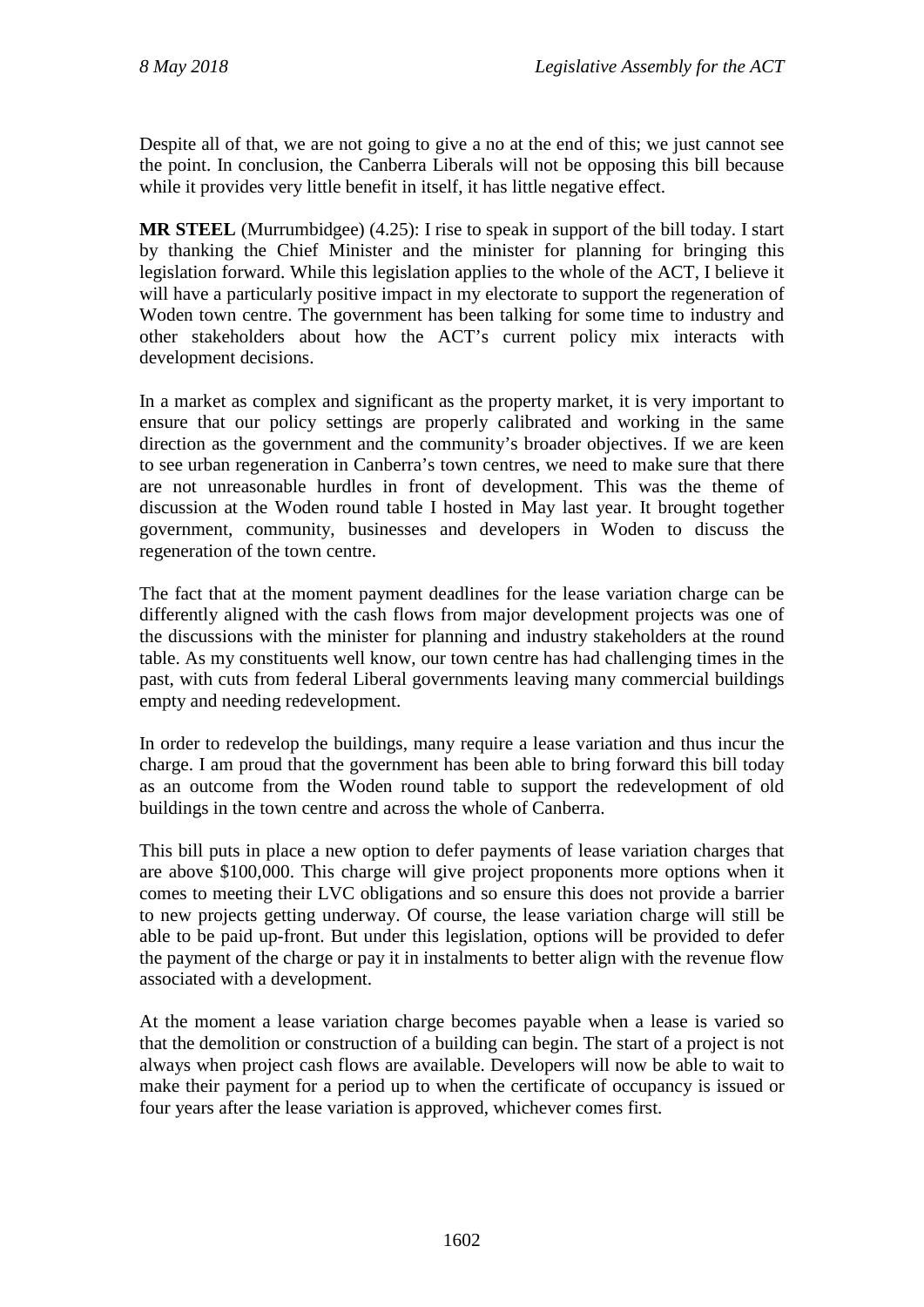For example, in the case of a development requiring a lease variation from a commercial building to a residential building, units can be sold, generating revenue to fund the project, including the lease variation charge. In effect, this bill will mean that developers can begin investment in demolition and construction works and securing jobs as soon as a project is ready to go and pay their lease variation charge when they complete it. The bill also simplifies the administration process of the lease variation charge, which will help all those involved.

The government has been very clear that we support the principle of the lease variation charge, that the community should share in the windfall gains associated with rezoning and redevelopment. I know that view is not shared by the Liberals opposite who take a no-tax, let-the-market-rip approach to development and whose party continues to pocket the donations of developers when Labor banned them long ago. But it is equitable to demand a fair contribution from developers, especially given that the additional residents result in further demand on government services and resources.

The principle of a community return from the lease variation charge remains clear, but there are always ways that we can make it easier to pay the contribution to the community and maximise the economic outcomes. That is what this bill aims to achieve. In order to ensure that the Canberra community is not subsidising developers who choose to defer the LVC, the government will also charge a small interest rate on deferred amounts.

I am confident that this bill will be welcomed by my constituents in the Woden Valley area who want to see more investment and urban regeneration take place in Woden town centre. It achieves the right outcome for the government and the ACT community while also encouraging economic activity and redevelopment across the territory. I am very pleased that we have been able to deliver this as an outcome from the Woden round table. I thank the Chief Minister and commend the bill to the Assembly.

**MS LE COUTEUR** (Murrumbidgee) (4.30): I will speak fairly briefly on this bill. The Greens will be supporting it. It has a worthy objective. Developers do take on a large amount of financial risk because they have very large costs that are incurred months before they get their revenue—usually, in fact, years before. Up-front costs include the purchase of land, preparation costs like getting plans drawn up, DA fees, soil testing and, on more complex sites, things like decontamination, asbestos removal, utility relocation and, of course, the construction costs. But there is little revenue until construction is done.

While deposits may be taken for pre-sales, these are usually very small relative to costs. It is common for over 90 per cent of the revenue to come in after the development is finished. One of the costs that developers have in many cases, but not all, is the ACT government's lease variation charge. Currently, this gets paid early in the development process around the time of the DA approval. This bill would allow the payment to be deferred until later in the development process with protections for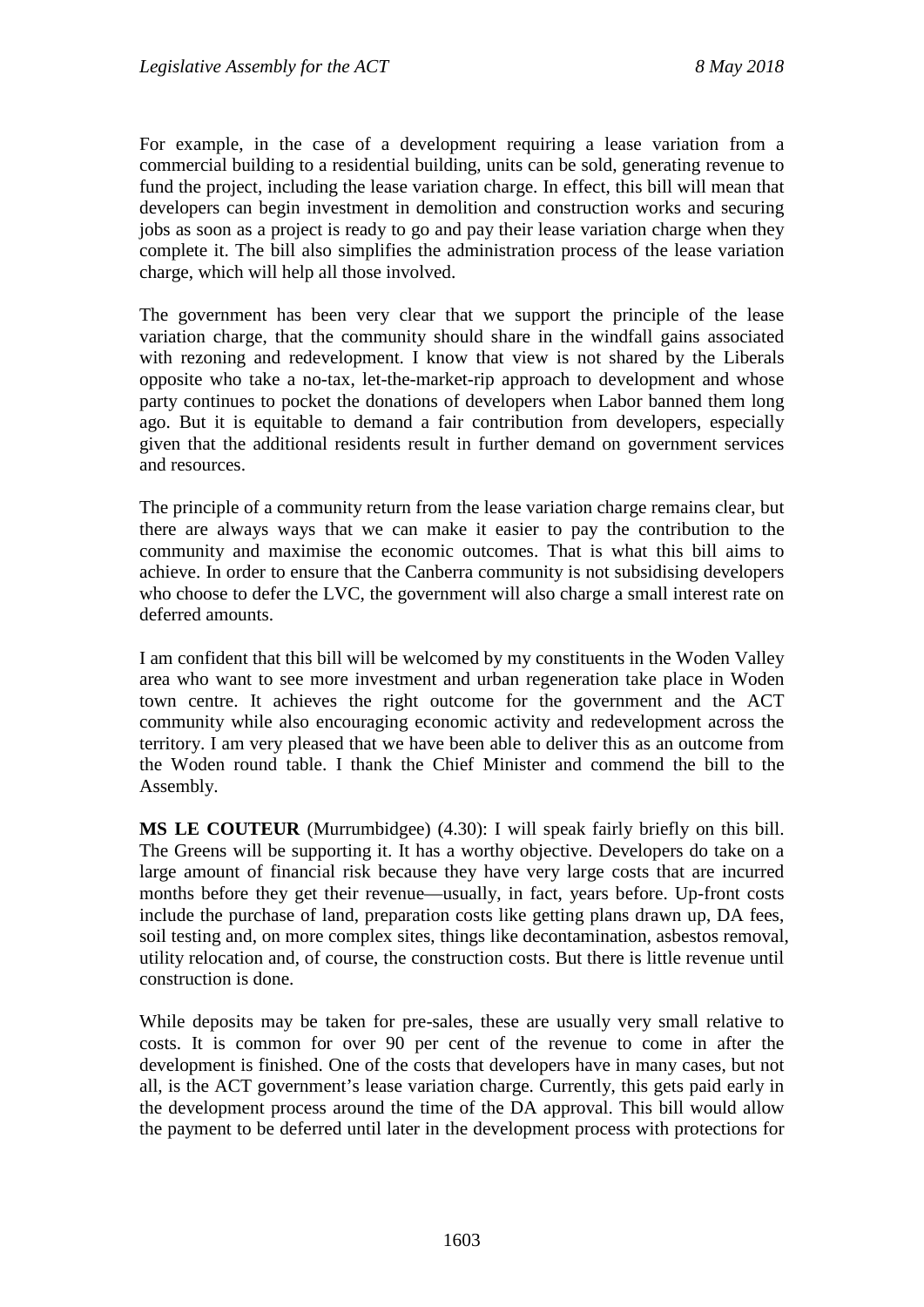the government's revenue to make sure it does not disappear—for example, if the developer went into liquidation in the meantime.

I will briefly comment, as Mr Parton did more extensively, about the Property Council's views on the bill. The Property Council has highlighted a number of concerns which mean that they think deferral will not work in practice. Basically, their concern is that because the government's revenue will be protected by a first charge against the property, that will mean that if the project goes under financially the government has first call on any funds that come out of the liquidation. That is what "first charge" means.

The Property Council believes from its discussions with financial institutions that the financial institutions would be unwilling to lend money for a project when the government has a first charge because the financial institutions usually require a first charge for themselves before they lend any money. I guess the quick comment, for anyone who has been listening to the royal commission on banks, would be that you would have to believe that if the banks thought they could make money out of it, they would lend. I do not think this is an insuperable problem for anything that the banks thought was actually a viable project.

Given that most projects are funded partly by loans, if financial institutions do in fact refuse to lend where there is a government first charge, as the Property Council has said, very few developers will be in a position to take up the deferral. However, I do understand why the government wants a first charge. Property developments regularly run into financial problems. Unsecured debts on property developments are quite risky.

If the ACT government did not insist upon a first charge against the property, I suspect that the outcome would be frequent situations where the government does not get paid. As we would all be aware, there are similar situations in other company insolvencies where the ATO has first charge above the other creditors.

On balance, the Greens think that we need to get the deferral arrangements in place. Once they are in, developers and financial institutions can get to grips with the detail of how it works and we will see if and how it gets used in practice. This will highlight whether or not further changes are needed and, if so, what they actually could or should be in practice.

The Greens will be supporting the bill as it is. However, I thank the Property Council for the work they put in explaining their concerns to me. We considered their concerns carefully in coming to our decision to support the bill. I would very much welcome hearing from them in a year or two as to how deferrals are working or not working in practice.

In conclusion, I say that, at the least, as Mr Parton said, I cannot see that in any way this legislation could be negative. I am hopeful that in fact it will be positive.

**MR BARR** (Kurrajong—Chief Minister, Treasurer, Minister for Economic Development and Minister for Tourism and Major Events) (4.35), in reply: I thank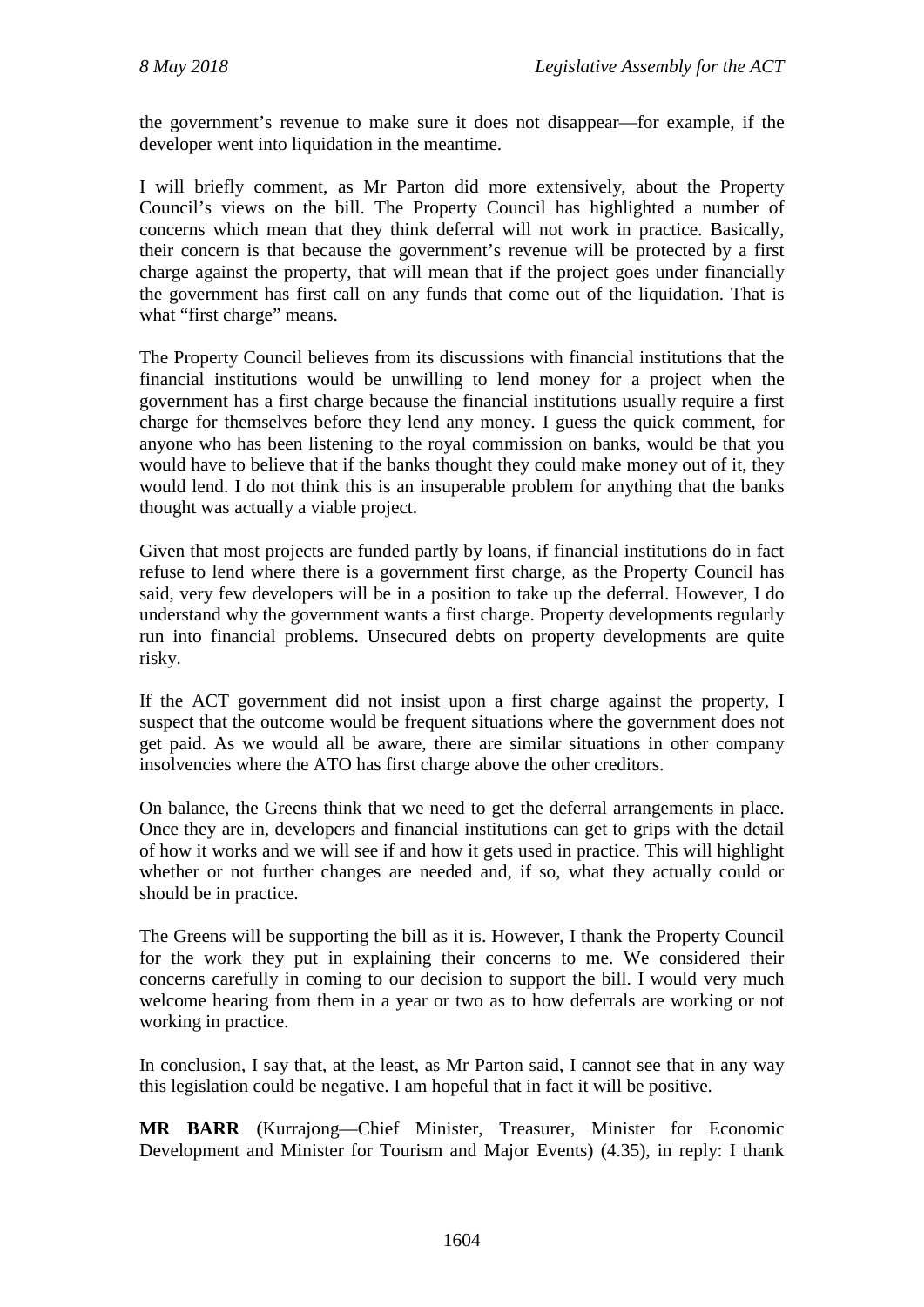members for their fulsome support of or non-opposition to, as would be the case with those opposite, the legislation. I commend it to the Assembly.

Question resolved in the affirmative.

Bill agreed to in principle.

Leave granted to dispense with the detail stage.

Bill agreed to.

## **Waste Management and Resource Recovery Amendment Bill 2018**

Debate resumed from 10 April 2018, on motion by **Ms Fitzharris**:

That this bill be agreed to in principle.

**MR WALL** (Brindabella) (4.36): This bill relates to the commencement of the container deposit scheme in the ACT. I would like to reiterate the Canberra Liberals' opposition to the scheme. We still do not believe that the case has been made or substantiated necessitating what is essentially a tax on beverages in the territory. The ACT continues to have one of the highest rates of recycling of beverage containers in the country. Initiation of this scheme only seeks to add an additional cost burden to residents in the territory when they purchase bottled or "containered" alcohol or soft drinks and fruit juices.

There is significant concern that the opposition continues to hold around the increased costs. I think that is also evidenced by those on the government's side with the role that the ICRC will play in monitoring pricing from here through to the commencement and post the commencement of the scheme as it is proposed on 30 June this year.

The opposition is looking very closely at the example of New South Wales, which our scheme largely mirrors, particularly the impact on competition that we have seen in relation to the location of the return and earn or container deposit scheme, either reverse vending machines or depots the containers can be returned to. Overwhelmingly, through New South Wales, those sites have been partnered with the Woolworths supermarket chain. That raises significant concerns for the opposition around how fair competition can be maintained when one retailer has largely got control of where the containers can be returned and deposited. The biggest challenge in business is attracting customers to your premises. If someone is given a big free kick for a scheme like this at the expense of a competitor, it bodes very poorly for increased or sustained competition in the beverage market.

This bill seeks to ultimately establish the commencement of a scheme on 30 June this year and also fixes a transition issue from the original legislation around section 64X, if my memory serves me correctly, allowing for a two-year transition period for the labels of these containers to have the appropriate marking on them extended until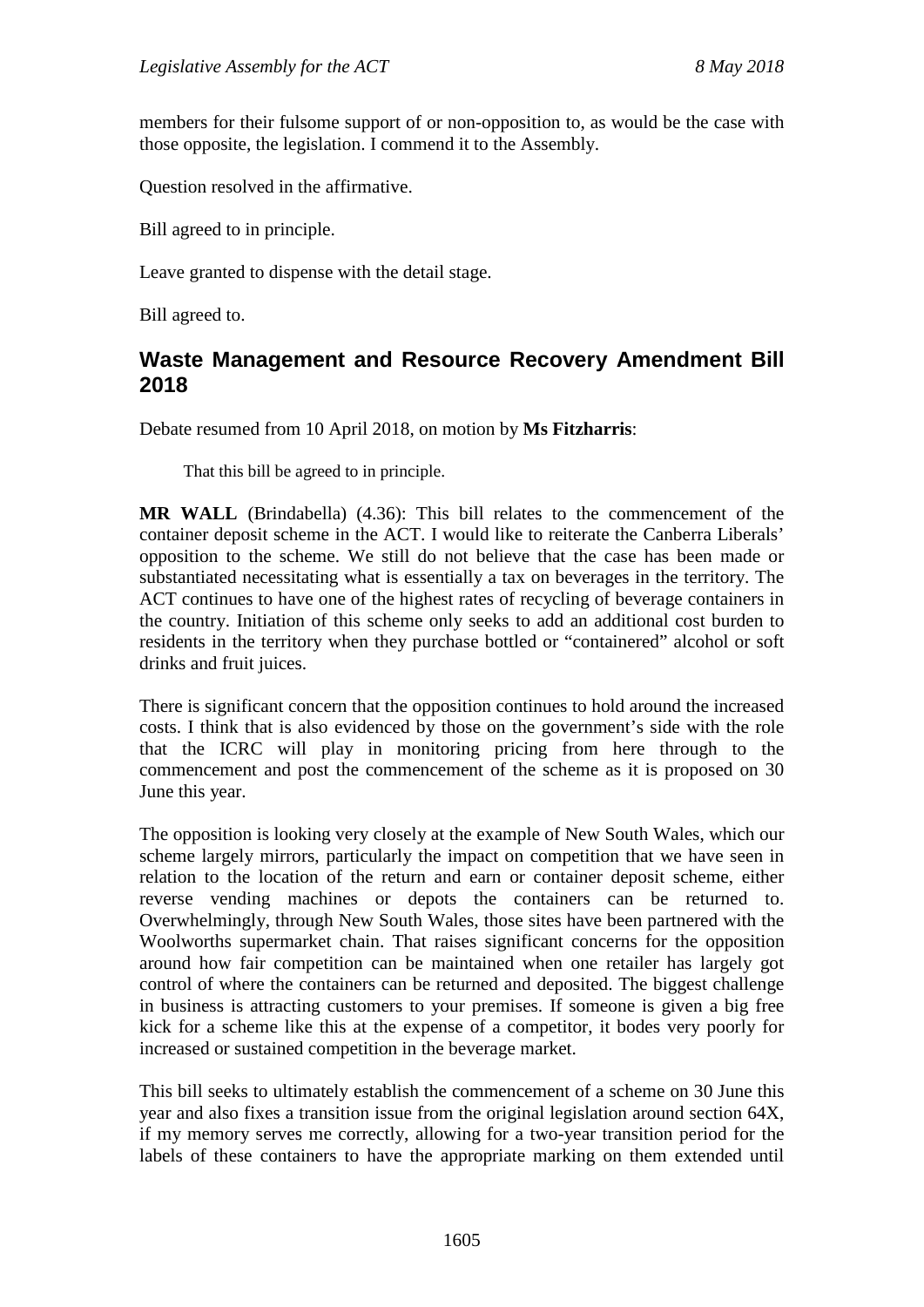2020, which is in line with New South Wales and other jurisdictions' rollout of the container deposit scheme.

Whilst I reiterate that the opposition is still not convinced of the merits or the need for a container deposit scheme in the ACT, we will not be opposing these changes. They are largely administrative in relation to the initial bill.

**MR RATTENBURY** (Kurrajong) (4.39): As Mr Wall has noted, the bill makes a minor amendment to help facilitate the territory's new container deposit scheme which will commence later this year. The change is that there will be a two-year deferral before beverage suppliers are required to use the common refund marking on their eligible products. The common refund marking will be applied to all eligible beverage containers and will say that there is a 10c refund at collection depots or points in the participating state or territory of purchase. This updates the label from the current one, which only refers to South Australia and the Northern Territory.

This two-year transition period has been agreed to by all Australian jurisdictions with a legislated container deposit scheme. That transition period is intended to allow beverage suppliers sufficient time to adjust, to change the labels and to use up existing stock that is printed with the old refund markings. I must admit that I wonder if two years is an especially generous time period, but I accept, nonetheless, that it is the agreed position between participating jurisdictions. Requiring refund markings earlier than two years in the ACT would mean that the requirements would commence in the territory earlier than in New South Wales, and I can see how that lack of coordination would be difficult for industry and potentially confusing for consumers.

Overall the Greens are very pleased that we are finally moving ahead with a container deposit scheme in the ACT. We expect that the container deposit scheme will reduce litter, improve recycling rates, save money and create new businesses and jobs in the territory. We have advocated strongly for the scheme for over a decade, and it is great to see that it is now being realised. Members who were here in 2013 may remember that the Assembly passed a motion that I introduced calling on the government to work with other jurisdictions to develop a container deposit scheme. My colleague Ms Le Couteur has made similar calls for such a scheme. It is something that the Greens have supported for a long time.

We have supported it, obviously, for a range of environmental reasons, but it has always had strong community support as well, both for environmental reasons and because of the recognition that it can lead to the clean-up of litter. It is one of the reasons I am surprised the local Liberal Party continue to oppose it and take a very narrow focus on the potential costs. We all are regularly subjected to complaints from members of the community who are concerned about the level of litter in our lakes, waterways and parks and on our roadsides. We have all seen the outcomes of Clean Up Australia Day. Those same places are massive sources of drink containers, beverage containers, of various descriptions. Recognising that in places like South Australia this has made an enormous difference to those sorts of issues, I am surprised that the Liberal Party continue to take such a narrow view. I would encourage them to look at the positive outcomes expected from such a scheme: not only positive for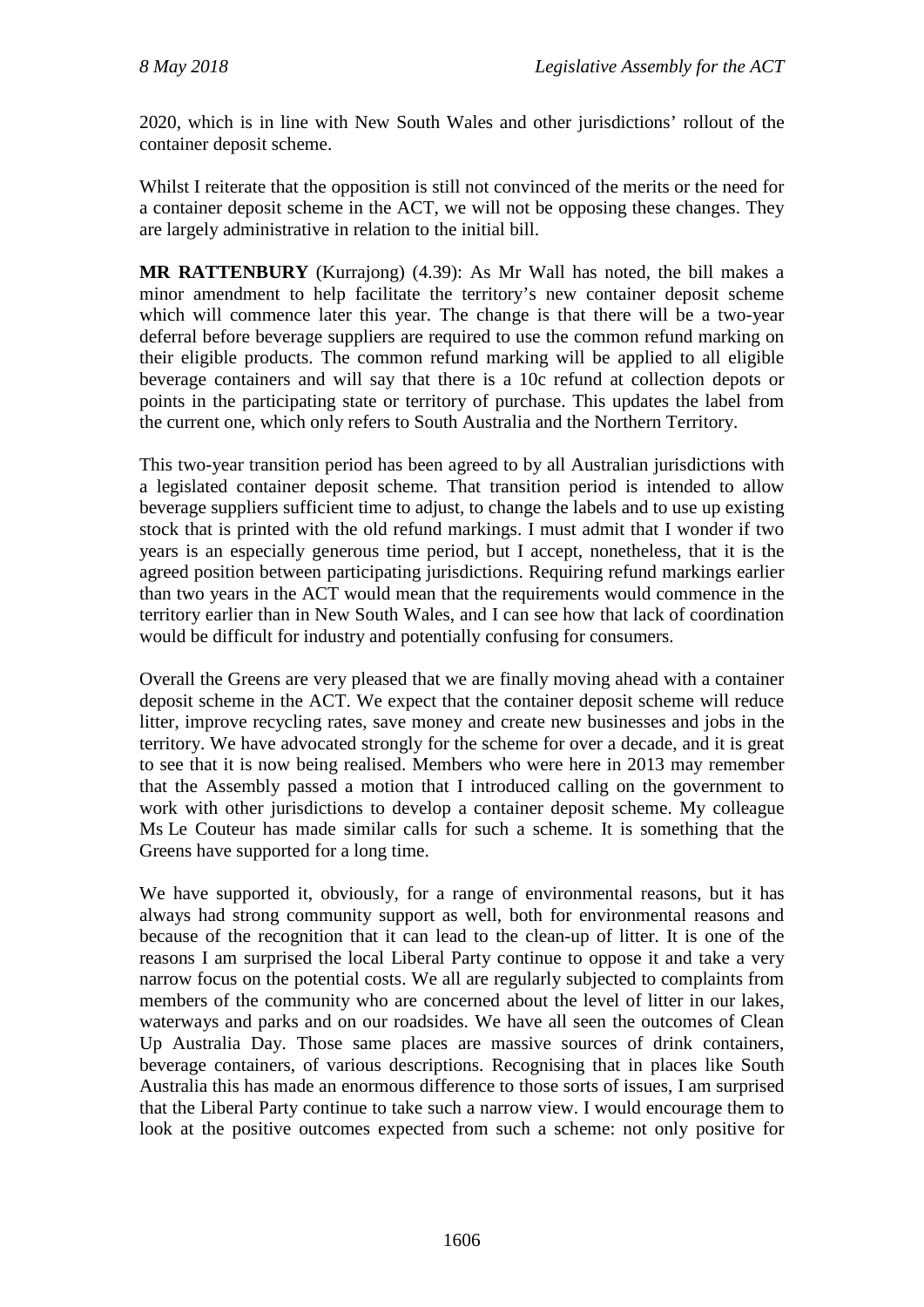waste, recycling and the environment but also positive for jobs and community engagement.

It has been a long time coming, but most jurisdictions in Australia have now agreed to introduce container deposit schemes. These include both Labor and Liberal governments in various states and territories. It continues to amaze me that it does not have tripartisan support in this place.

Nonetheless the Greens look forward to the container deposit scheme commencing in the ACT later this year. I know there are many in the community who are looking forward to it. I am aware of people out there who are already collecting their containers ready to take them back at the end of the year. I welcome some of the details that we saw the minister release a couple of weeks ago, including learning some of the lessons from New South Wales, things such as the fact that crushed cans can still go into the system whereas in New South Wales that has been a source of frustration or disappointment for members of the community.

I look forward to seeing the scheme roll out shortly. The Greens will be pleased to support this minor amendment today to facilitate the new legislation coming into effect.

**MS CHEYNE** (Ginninderra) (4.43): For many of us, recycling at home is second nature. We have systems in place in our kitchen to make sure our recyclables are separated from the rubbish and we are acquainted with our yellow-lidded wheelie bins. It is the least we can do to play our part as the planet strains under the weight of human consumption.

Best intentions can sometimes fall by the wayside when our usual habits are interrupted or when doing the right thing might not necessarily align with doing the convenient thing. When we grab a drink on the run to the bus stop or have a picnic out with friends, it can be tempting for some, as we have seen too regularly, unfortunately, to throw bottles and cans in the nearest rubbish bin rather than saving them for recycling. Unfortunately, some people do not even make it to the rubbish bin and just leave their rubbish behind.

Single-use containers make up the majority of the litter stream found in our environment, so doing our bit to recycle all of our containers can have a real impact. It takes the same amount of energy to produce 20 fresh aluminium cans from recycled materials as it does to produce just one can from raw materials. And once a can has been made, it can be recycled endlessly without losing any quality. If you think about it, it is a pretty remarkable feat, and all the more reason to make sure the containers we use make their way into the right bin. Don't get me wrong, Madam Deputy Speaker: Canberrans are doing pretty well; we are recycling about 70 per cent of our waste. But that other 30 per cent means there is room for improvement.

To encourage more Canberrans to do the right thing, and to do the right thing more often, a container deposit scheme will start operating in the ACT from 30 June this year. Residents will now have a financial incentive to collect and deposit containers. For every empty eligible container returned, a person can earn 10c. This will reduce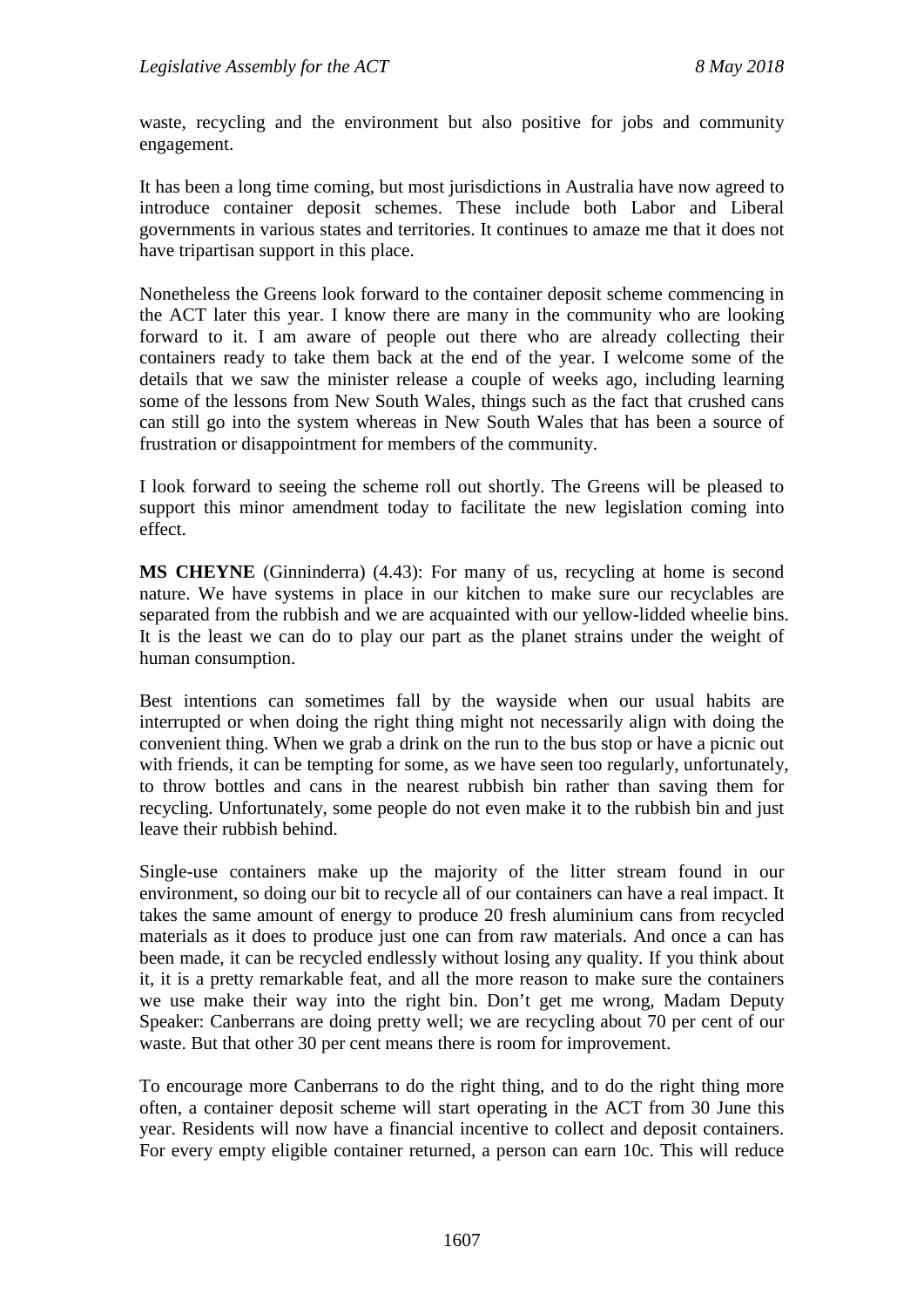waste to landfill, with increased source separation of eligible containers taking place at collection points.

Express collection points will be located in accessible areas such as shopping centres. Bulk collection points will also operate in catchment industrial areas, providing consumers with the choice as to how they collect and deposit their containers. Containers which are put in yellow wheelie bins will be identified at the recycling facility and returned to collection points to earn the 10c refund.

The process will have not only environmental benefits but also social benefits. We will adopt an over-the-counter, face-to-face model for collection points, creating new opportunities for social enterprises and small businesses to get involved. People will also be given the option to donate their refund to charity, creating a valuable new income stream for those charities.

A wide range of containers will be eligible for deposit under the scheme. Most containers that are between 150 millilitres and three litres and are made of plastic, glass, aluminium or liquid paperboard will be able to be returned to collection points.

I am proud to be part of a government that is taking such practical steps to make Canberra a more sustainable city. I am looking forward to the container deposit scheme rolling out just next month, and you can be sure I will be encouraging my constituents to get on board.

The bill before us today will facilitate the smooth introduction of this scheme into Canberra. In particular, it delays provisions in the CDS legislation relating to refund markings on containers to give suppliers time to comply with new labelling requirements. Eligible containers will need to bear a refund marking which indicates that the container can be returned to a collection point. It will be an offence for a supplier to fail to put a refund marking on an eligible container.

At the moment suppliers have to label their containers to comply with the requirements of the schemes operating in South Australia and the Northern Territory. With New South Wales now on board with the CDS program and the ACT and Queensland schemes coming online this year, we are harmonising the labelling requirements. By 2020 a common refund marking will be adopted which says that the 10c refund is available at collection points in participating states and territories, without being specific.

A two-year transition period to the common refund marking will allow the necessary time for beverage suppliers to change container labels and use up existing stock. It also gives all participating states and territories a chance to align schemes to create greater consistency across the country.

In the meantime, the Canberra community will still be able to return all eligible containers to collection points. The container deposit scheme will give us an extra incentive to hold on to our containers while we are out and to pick up others that we might see lying around. The scheme will reduce the amount of litter on our streets and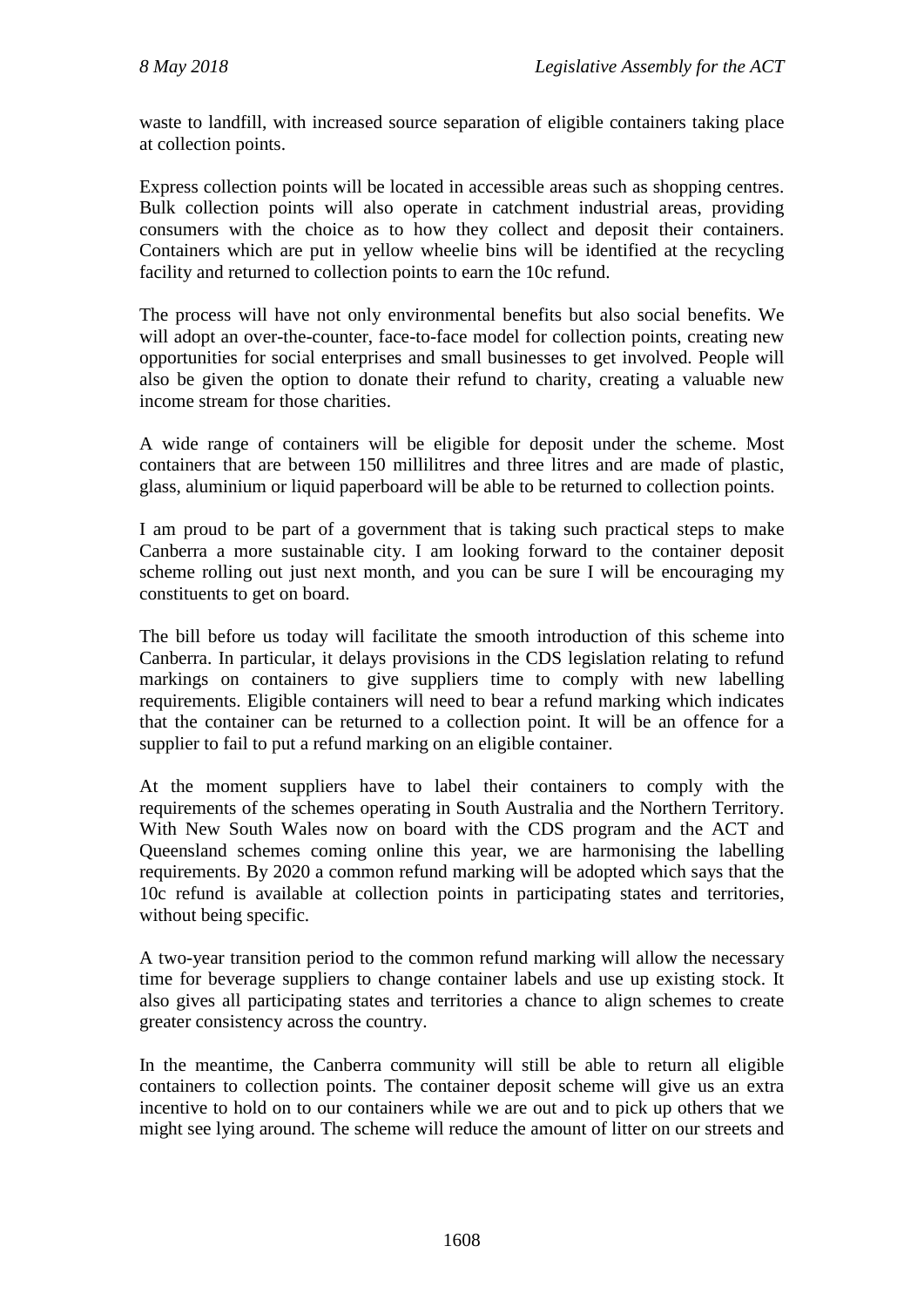in our waterways, which makes for a cleaner and a more sustainable city. The scheme will also create new opportunities for social enterprise and will support local charities.

I cannot fault the scheme that will be rolled out on 30 June. I look forward to continuing to champion it. This bill will ease the introduction of the scheme and create a feasible rollout program for suppliers. I commend the bill to the Assembly.

**Mr Wall**: What do your New South Wales counterparts say?

**MS CHEYNE**: It is totally different.

**MS FITZHARRIS** (Yerrabi—Minister for Health and Wellbeing, Minister for Transport and City Services and Minister for Higher Education, Training and Research) (4.49), in reply: The Waste Management and Resource Recovery Amendment Bill 2018 proposes a minor amendment to the commencement provisions in relation to the upcoming container deposit scheme. This amendment will ensure that the beverage industry has time to adjust its refund marking inclusion on the labels of beverage containers.

The territory's CDS was established by the Waste Management and Resource Recovery Amendment Act 2017, which was passed in the Assembly in October last year. The government has made significant progress towards the planning and implementation of the scheme since then.

From 30 June 2018 the community will be able to return their empty beverage containers to a network of collection points across the territory for a 10c refund per container. I was very pleased to announce the scheme on 9 April, and we are one step closer to commencing the container deposit scheme and achieving another ACT Labor election commitment.

The CDS will help the community and the beverage industry to reduce litter and promote a cleaner environment. Beverage containers make up one-third of the litter stream in our waterways, parks and roadsides. Based on the experience in South Australia and the Northern Territory, this litter in public places will be reduced as a result of the scheme. In addition local schools, charities and sporting and community groups may benefit by collecting empty cans and bottles and returning them to a collection point to obtain a refund. This will help these organisations raise muchneeded revenue for their sporting or community projects.

The scheme has been designed to align with existing schemes in New South Wales, South Australia and the Northern Territory. In particular, the scheme will enable the community to seamlessly access refunds for eligible containers, particularly across the ACT and surrounding New South Wales. The government has been consulting with other jurisdictions, as well as the beverage industry, advisory groups, retailers and the community, regarding the model. These groups will be significant participants in the scheme.

As part of this consultation, the beverage industry has asked for a two-year transition to the new container labelling requirements. Each beverage container which is eligible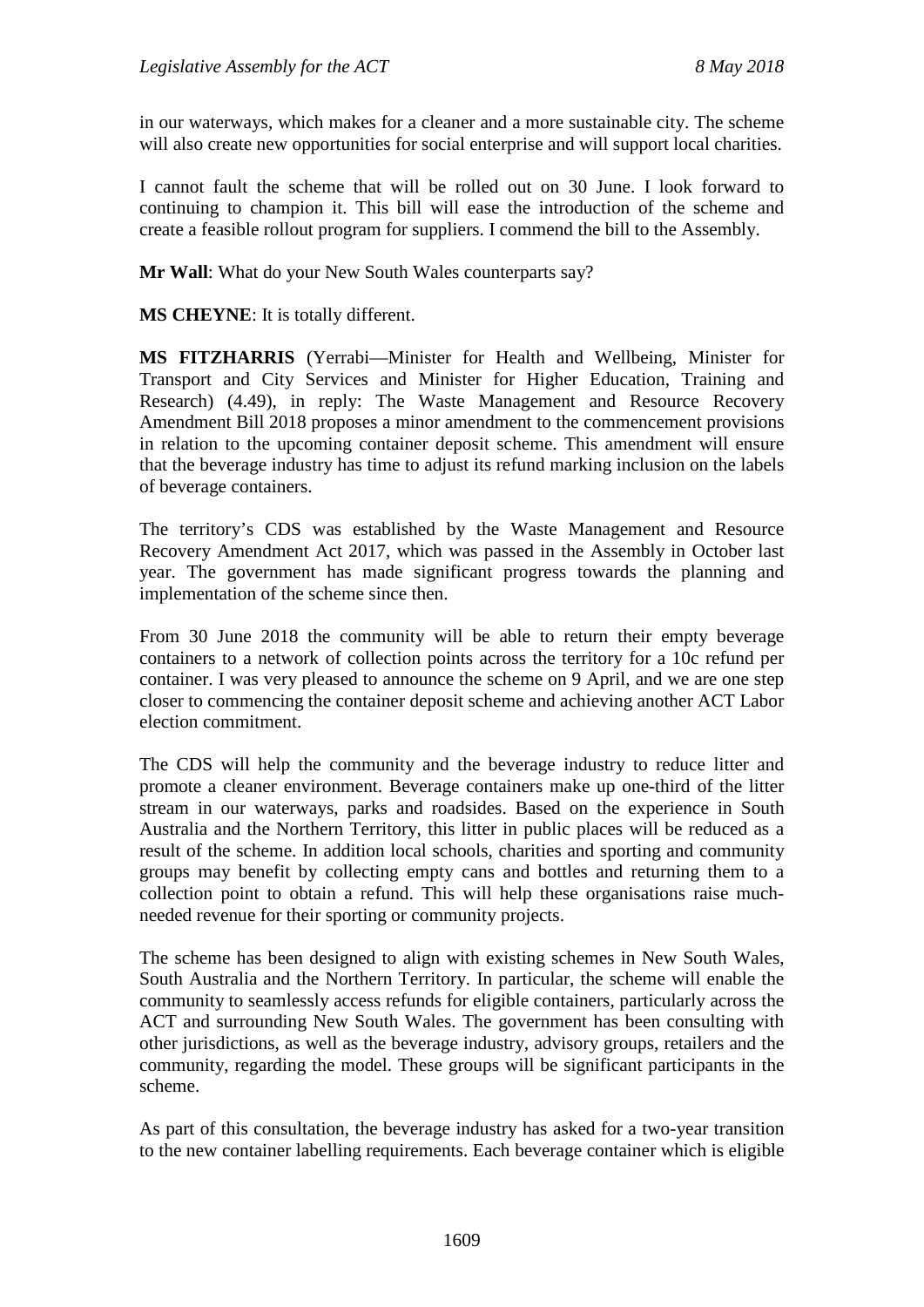in the scheme will be required to display a refund marking identifying the container as being eligible for the 10c refund. Members will probably be familiar with the current refund marking from the South Australian and Northern Territory schemes, which reads:

10c refund at SA/NT collection depots in state/territory of purchase.

In consultation with New South Wales, South Australia and the Northern Territory, who already have similar schemes, as well as Queensland, Western Australia and Tasmania, who are developing schemes, a common refund marking has been agreed. It reads:

10c refund at collection depots/points in participating State/Territory of purchase.

All the states and territories are reliant on this requirement, ensuring that beverage manufacturers, retailers and all suppliers have a single refund marking printed on their containers regardless of where they are sold in Australia.

The need for this bill has arisen from feedback received from the beverage industry. The industry has asked for a two-year transition period to the new common refund marking. This will allow manufacturers and retailers, large and small, to carefully plan and budget for a change to their container labels and will allow them to use up existing stock, many of which display the current SA-NT refund mark. This two-year transitional period has also been granted in New South Wales, and I understand it is proposed in Queensland.

The government has listened to the beverage industry, and I have put forward this bill to make a minor amendment to the commencement provisions of the Waste Management and Resource Recovery Amendment Act 2017 to allow for this two-year transitional period until 30 June 2020. The bill will ensure that the beverage industry has certainty and enough time to adjust to the new container labelling requirements of the ACT container deposit scheme. I commend the bill to the Assembly and thank members for their support.

Question resolved in the affirmative.

Bill agreed to in principle.

Leave granted to dispense with the detail stage.

Bill agreed to.

# **Planning, Building and Environment Legislation Amendment Bill 2018**

Debate resumed from 12 April 2018, on motion by **Mr Gentleman**:

That this bill be agreed to in principle.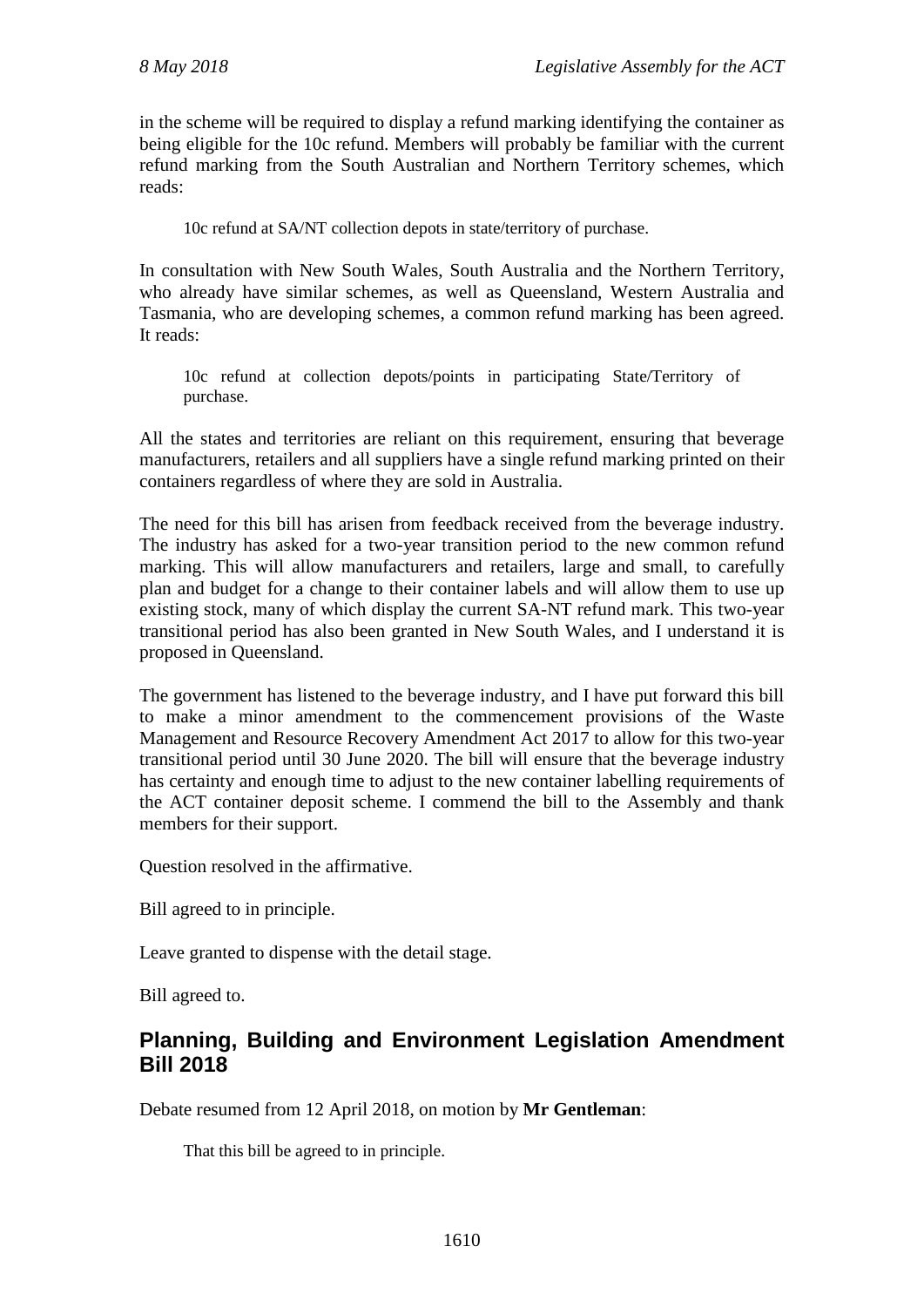**MR PARTON** (Brindabella) (4.53): This bill straddles a number of legislative responsibilities and themes and I will briefly cover a couple of those. The Canberra Liberals will not be opposing the proposed amendments. As the minister indicated when he presented this bill, its intention is to clean up and clarify a few things to improve the functionality of the affected legislation.

I would like to address a few aspects of the bill. First off, there are a few changes to the Nature Conservation Act in relation to development of draft native species conservation plans. As I understand it, the change gives the conservator the option of not consulting some stakeholders during the drafting stage. It is suggested the changes have been made to declutter the existing regulation which requires the conservator to consult on every little change. This may lead to a situation whereby a property owner may be impacted by changes in a draft plan and not be aware of it at that stage. And if that is the case, it is incumbent on the conservator to be as inclusive as possible particularly in circumstances that may have a significant impact on property owners' quiet enjoyment of their land. I do not believe that it is the intent of the government to dump draconian changes on an ACT landholder and I hope the minister can offer his assurances on that.

There are also some important points in relation to the CRA and SLA; I think for the purposes of brevity I will just refer to them as the agencies. In relation to these, there are a few points that the minister glided over when he presented this bill. And if I may, I would like to make a few suggestions for the minister to think about.

The bill tidies up the assignment of delegations by the City Renewal Authority and Suburban Land Agency to the CEO and from the CEO on to the respective agencies' authorised persons. While this may sound like a dry and somewhat marginal point of interest, the delegated powers are extremely important as the bill actually empowers the exercise of the agencies' functions. You might be tempted to think, "So what?" For some, the functions exercised by the subject agencies are extremely far reaching—for example, the power to buy and sell leases of land on behalf of the territory. The purchase and sale of land are vital to the wellbeing of the territory because the agencies' decisions in this regard can determine, in one way or another, our ability to secure an affordable house, our freedom of choice over what area we might like to live in, the type of structure we might have a choice over or not. In effect our housing future is in many ways determined by these delegates and by the agencies who direct them.

While we have no problem with the amendments in relation to the delegations, we do hope that the delegations will be exercised with transparency, accountability and probity. We do hope the delegated powers will not facilitate any more bargains for the government's mates, such as those seen in Dickson, and other questionable land transaction practices reported on by the Auditor-General. It would be nice to think the documentation for each land transaction approval would be readily accessible by both sides of this chamber and by the Canberra community, who are the ones paying the price for the decisions arising from these powers.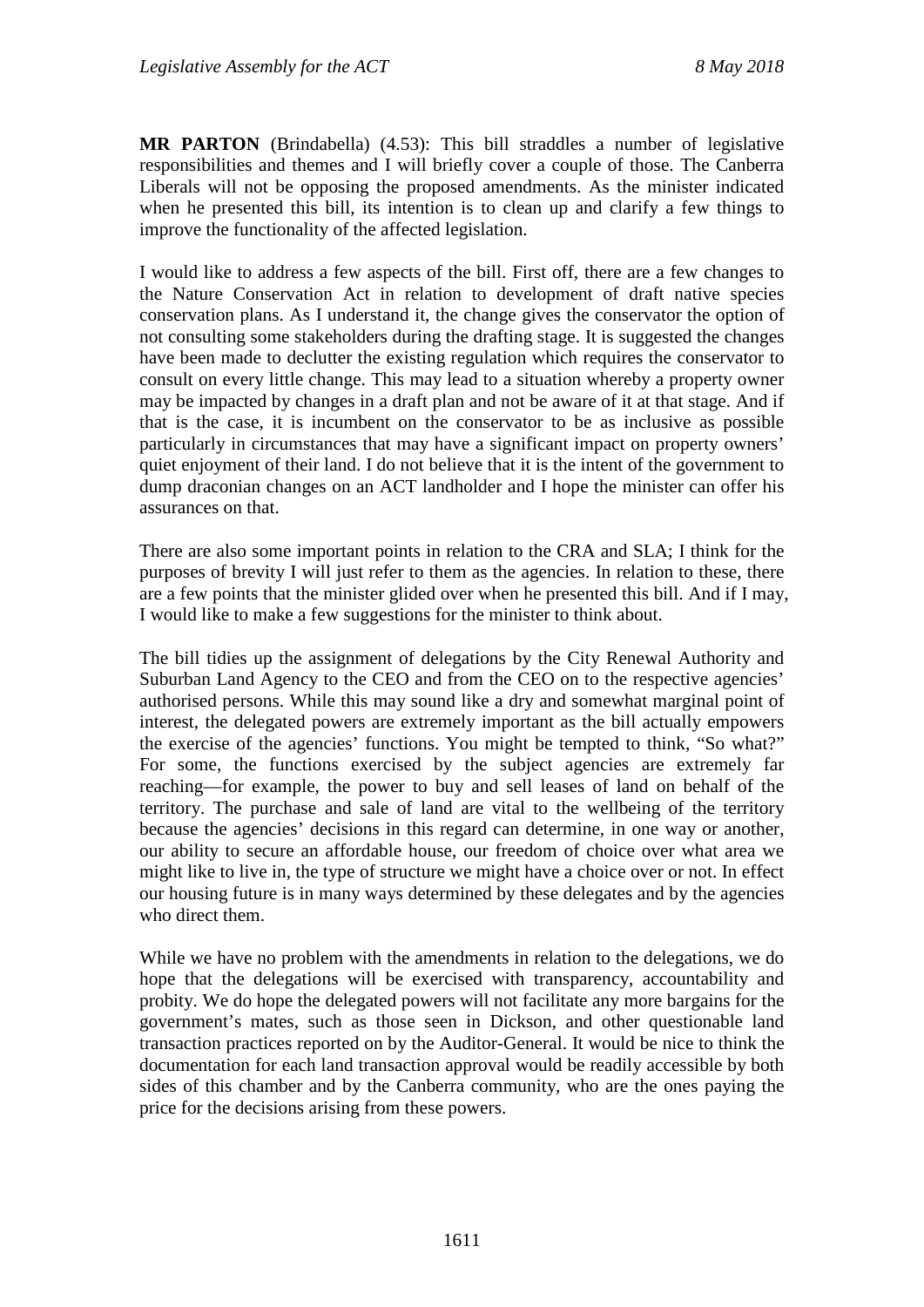In no way, I must say, am I casting aspersions on the integrity or professionalism of the officials and delegates involved in these processes. But certainly the government giving directions on these decisions needs something of an uplift on occasions.

Another important agency function the delegates will exercise power over is the determination of the various categories of housing targets. Rather than targets being articulated as a percentage share, the bill now converts these to numerical targets for each new development. We have no problem with this for, in a sense, the numerical target in each development will help create an affordable housing environment. Alternatively, those targets could very well contribute further to the impossibility of owning a house in Canberra—a house with a backyard in which to bring up your kids and have a bit of a garden.

Again, the ability of this chamber and the Canberra community to have access to the decisions and the rationale in relation to the various targets for these would be most helpful. It would be great to think that we could see the decisions for these targets and their rationale without having to navigate the FOI process and its stream of blackedout pages. The parent act and the content of this bill aspire to ensure a framework for effective government. But without a government that is committed to delivering on transparency and accountability, in some ways the bill's attempt at strengthening good governance is a little hollow. What we need from this government is sufficient land for affordable housing supported by a commitment to openness, better access to decisions and less information blackouts.

**MS CHEYNE** (Ginninderra) (4.58): I stand today to support the Planning, Building and Environment Legislation Bill, or PABELAB, as we like to call it. This PABELAB, as an omnibus bill, will make a range of technical amendments to legislation administered by the Environment, Planning and Sustainable Development Directorate. It provides a number of benefits which include improving administrative efficiency across government, clarifying decision-making processes and improving consultation with the community.

This bill proposes a number of changes in particular to the City Renewal Authority and Suburban Land Agency Act 2017. The first of these changes results in improved administrative efficiency through the delegation of functions. The ability to delegate and to subdelegate, powers will allow the City Renewal Authority and the Suburban Land Agency to undertake their functions with increased efficiency. This will be achieved as functions could be undertaken by additional authorised people to whom power has been delegated.

The bill also provides clarification in relation to the affordable housing targets through minor amendments to section 65 of the act. The changes provide clarity around the application of the affordable housing targets and allow the targets to be expressed as absolute numbers rather than percentages. These changes will provide improved clarity on affordable community and public housing targets for new residential developments in the territory.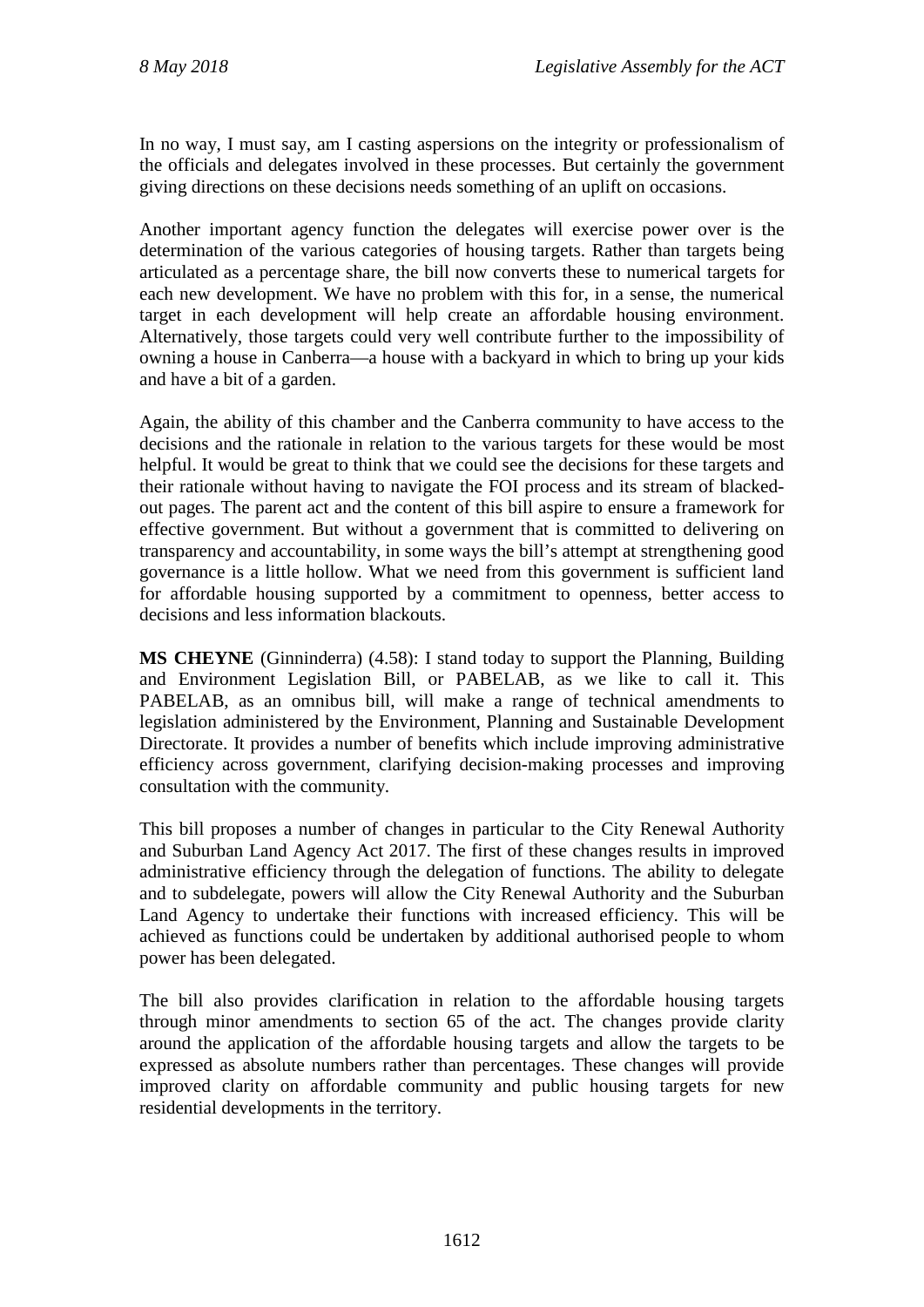The bill also makes a technical amendment to the Heritage Act 2004. As stated by my colleague Minister Gentleman, the amendment will remove a redundant provision which currently requires the ACT Heritage Council to consider whether a place or object no longer has heritage significance, even if deciding to continue its registration. The proposed amendment clarifies the decision-making process for the Heritage Council by removing this really quite redundant requirement. In doing this the amendment provides an easier decision-making process for the council and greater clarity for constituents who may wish to understand this process.

The PABELAB also makes amendments to the Nature Conservation Act 2014 which will result in better administrative efficiency. This will be achieved by requiring consultation with a lessee or a custodian on draft native species conservation and controlled native species plans only if the lessee or custodian is required to undertake an action. Importantly, the change does not affect the other public consultation processes currently under the Nature Conservation Act.

This bill also amends the Nature Conservation Act to ensure that a direction of the Conservator of Flora and Fauna provides realistic consistency with any of the plans or advice. The amendment provides that a direction must be not inconsistent, rather than requiring consistency with any applicable plans or advice, as this could prove far too onerous to be practically complied with.

The proposed amendments to the Planning and Development Regulation 2008 will improve consultation with the community on draft Territory Plan variations. Of course I am very interested in this, given there is one underway in my town centre at the moment. In its current form the regulation only requires a consultation notice to be provided to lessees of blocks in sections adjoining the draft Territory Plan variation. The bill improves consultation with the community as it expands the consultation notice requirement to include lessees of blocks within the subject section. That is a big improvement.

The PABELAB also amends the Planning and Development Regulation to substitute references to "Community Housing Canberra Ltd" with "registered community housing providers". This amendment provides clarity to constituents who, on reading the provision, may not have previously realised that there will be other community housing providers in the territory in the future.

In summary, the PABELAB makes a number of minor and technical amendments across a range of legislation dealing with planning and environmental laws in the territory. I commend this bill to the Assembly as it provides greater clarity for decision-makers and constituents, improves administrative efficiency and improves consultation.

**MS LE COUTEUR** (Murrumbidgee) (5.03): The Greens will be supporting this bill. I would like to take the opportunity to briefly talk about three elements of it. Firstly, I want to go to the affordable community and public housing targets. These are the changes to section 65 of the City Renewal Authority and Suburban Land Agency Act. This will change the way the affordable community and public housing targets open.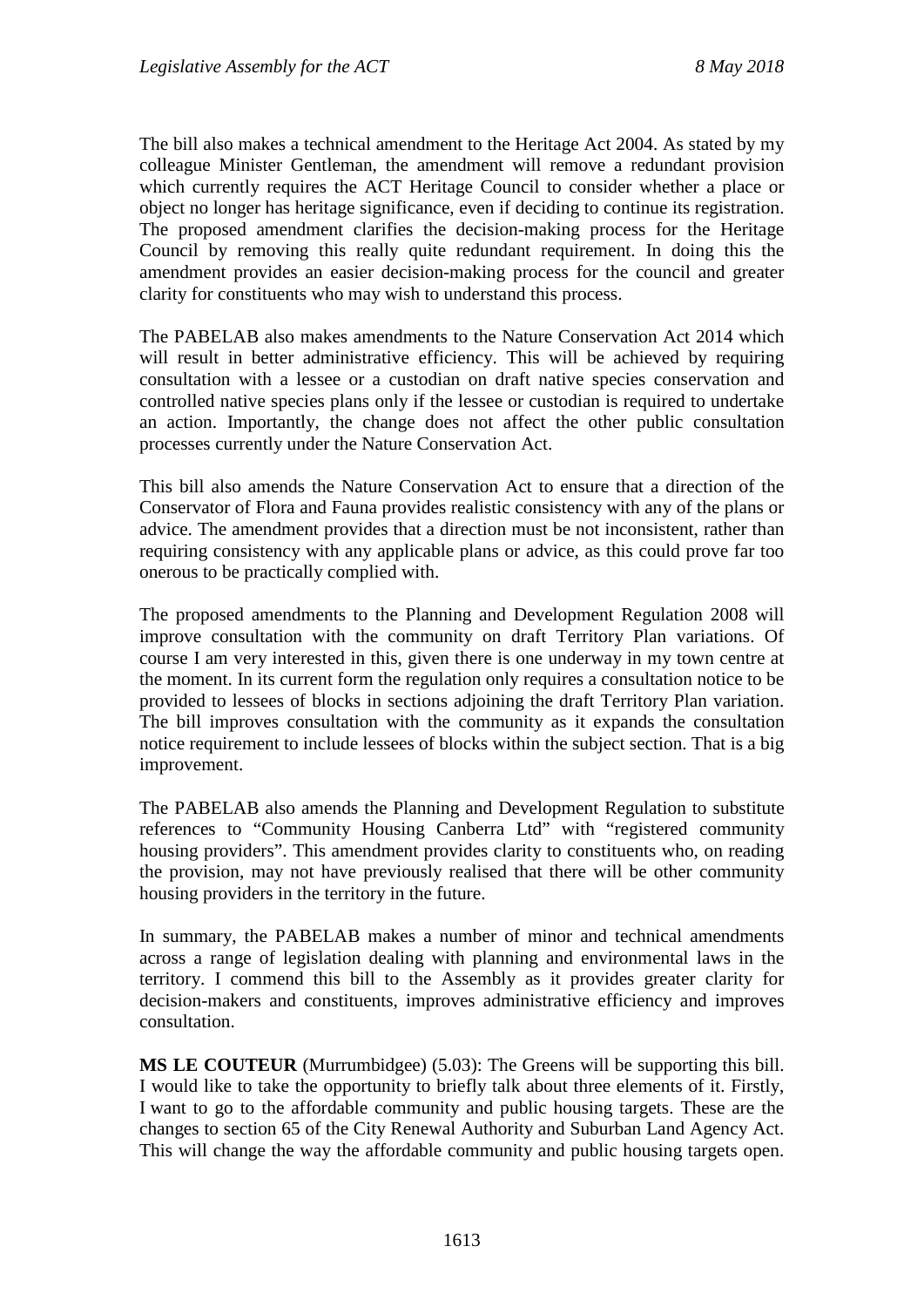This section of the act is very important to the ACT Greens. The reason the targets are in the legislation is that we got them there when the CRA-SLA legislation came to the Assembly last year.

These targets are important to housing affordability policy in the ACT because they make visible whether or not new suburbs and major urban renewal areas will include any affordable housing. They also give groups like ACTCOSS and ACT Shelter an indication of whether the ACT's affordable, community and public housing stock is likely to be increasing or decreasing overall.

The data that is needed out of the determination of the target is twofold. Firstly, people need to be able to calculate a percentage of each land release that is affordable, community and/or public housing. Secondly, people need to be able to calculate the overall percentages of affordable, community and public housing across the whole land release program.

The government has identified that the way that the targets are currently structured as a percentage causes them some operational problems. For example, if a developer is to provide 50 per cent affordable housing on an indicative yield of 100 units, that would be 50 affordable units. However, if the developer then decides to replace some of the units with townhouses, which is perfectly reasonable, and the development goes down to 75 dwellings, first the amount of affordable housing to be provided has shrunk, because it is a percentage target of 50 per cent, and 50 per cent of 75 is less than 50 per cent of 100, and secondly, mathematically, the developer has now to provide 37½ affordable dwellings, which is obviously somewhat problematic legally.

The solution in this legislation is that the targets will be set as numbers, but, crucially, section 65(3) requires the determination to include the indicative dwelling yield for each site as well. This means that everyone interested will be able to calculate an expected percentage, which is what they need. I would like to thank Minister Berry and Minister Gentleman for the way their offices worked with the Greens on this change. I think the outcome in the bill is very sensible.

The bill also makes a number of minor changes to the Nature Conservation Act. Two of these are related to consultation. If read literally, the consultation requirements set out in the act for draft controlled native species management plans and draft native species conservation plans for stated land could be very onerous. They could be read to require consultation with every household in the ACT.

While the Greens like extensive and quality consultation with the Canberra community, it is not necessary to consult every household on these plans. The bill amends the relevant sections to only require consultation with a lessee or custodian if the plan obligates them to undertake activities to either conserve or manage a native species, and this is appropriate.

Two further amendments relate to the conservator's directions. Previously, when making a direction about the protection or conservation of a native species or ecological community, the conservator had to make a direction that was consistent with several documents listed in the legislation. These include such things as a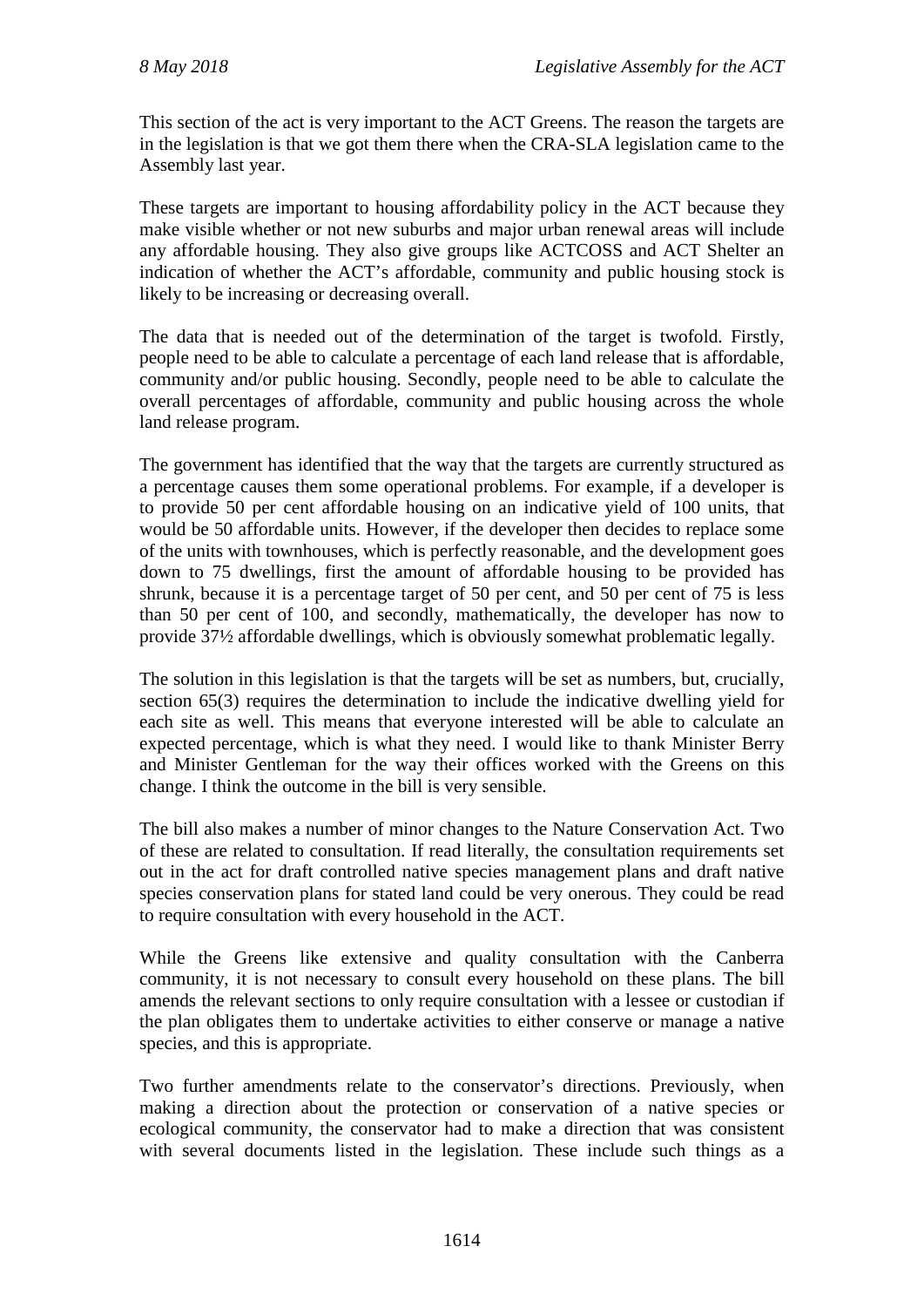controlled native species management plan and a native species conservation plan. The concern was that this requirement implied that the conservator's decision must have uniformity with all measures in the plan, which is too restrictive, and possibly impossible in some cases. This amendment changes the requirement to say that the conservator's decision must not be inconsistent with one of the listed documents. I agree that this is appropriate.

I will briefly mention one of the minor changes to the Planning and Development Regulation. The bill is replacing a direct reference to CHC affordable housing, which is Canberra's main community housing provider, with a reference to the community housing providers that are registered through the Community Housing Providers National Law. This is a sensible change.

CHC is no longer the only registered community housing provider operating in the ACT. For example, Argyle Community Housing Ltd operates here and runs Ainslie Village on behalf of the ACT government. Interstate there are also a large number of registered community housing providers. There are over 140 registered in New South Wales alone. Some of these may come to the ACT at some point in the future, so the legislation should be flexible to allow for this.

In conclusion, we will be supporting the bill. It is a useful tidy-up of existing legislation, and is consistent with the Greens' social, environment and economic principles.

**MS LAWDER** (Brindabella) (5.08): I rise to speak very briefly specifically on the part of the PABELAB that refers to the Heritage Act. It makes changes to section 49 of the Heritage Act. Currently, when the Heritage Council is making a decision on a proposal to cancel the heritage registration of a place or object, the council is required to examine the heritage significance of the place or object. If the council is satisfied on reasonable grounds that the place or object no longer has heritage significance, the council may cancel the registration. It is removing a redundant requirement in the current status of the Heritage Act. It simplifies the heritage process for the Heritage Act, so we are, of course, supportive of this amendment.

I do wonder how this change will affect the long backlog that the Heritage Council are currently facing and have been facing for quite some time. Perhaps in the next PABELAB the government will continue to consider amendments to provide simplified heritage processes. Heritage protection is important in our community, but we cannot continue to have the situation that this government has allowed for heritage applications to sit before the Heritage Council for years and years. I look forward to next month's budget and seeing this heritage minister finally putting the resources in place to reduce the backlog, to give the Heritage Council the resources they need to ensure that we have a productive, easy-to-use and proactive heritage service.

**MR GENTLEMAN** (Brindabella—Minister for Police and Emergency Services, Minister for the Environment and Heritage, Minister for Planning and Land Management and Minister for Urban Renewal) (5.10), in reply: I thank members for their input and support of this bill. The Planning, Building and Environment Legislation Amendment Bill 2018 is an omnibus bill that amends several pieces of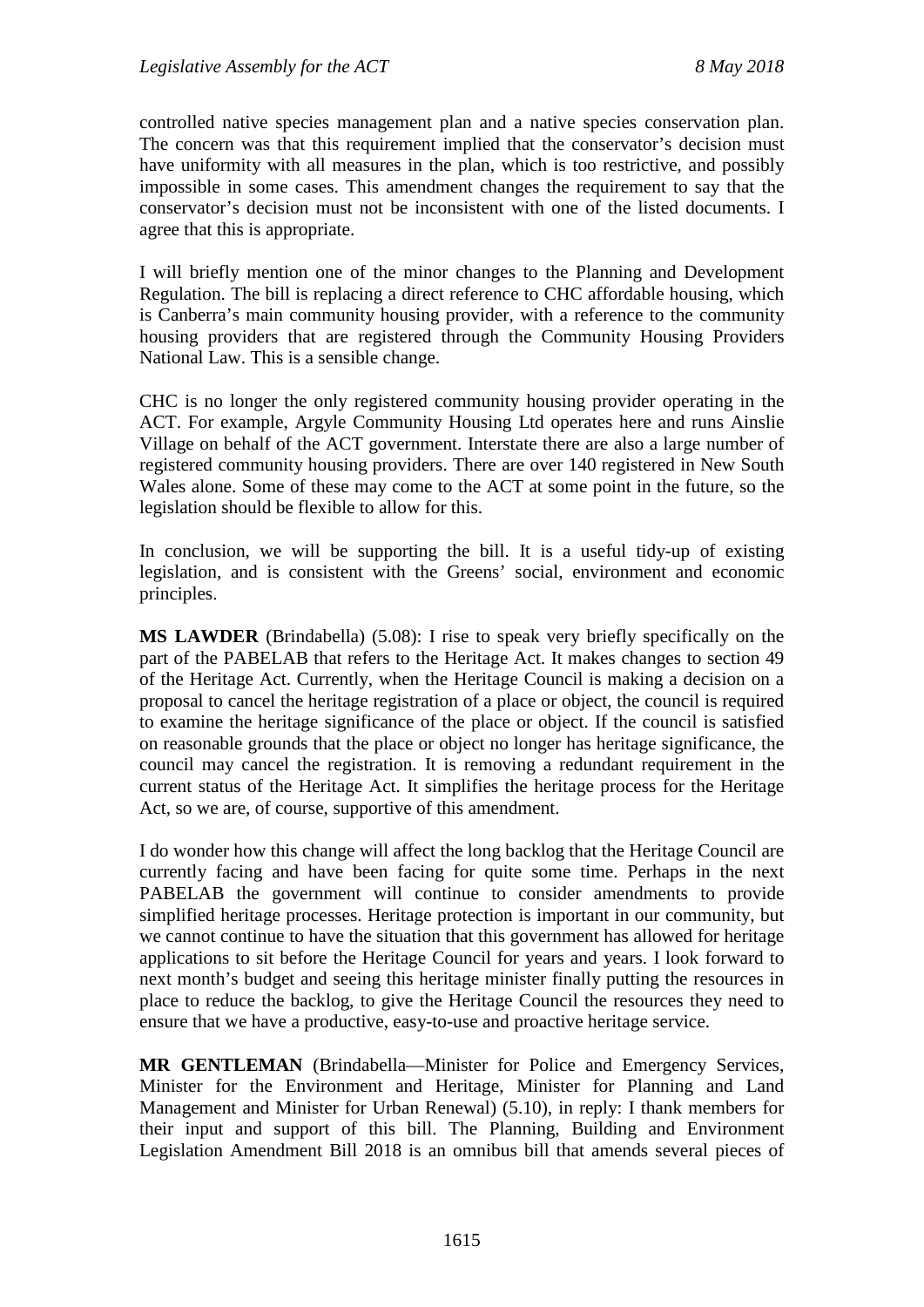legislation administered by the Environment, Planning and Sustainable Development Directorate. The government uses omnibus bills as a way of remaining agile and responsive to changing circumstances and to ensure that the ACT's statute book remains up to date. This process plays an important part in ensuring that our legislation is futureproofed, to clarify provisions and to allow the government to go about its core business efficiently.

To make things easier, from this point on I will just refer to the bill as PABELAB. PABELAB makes minor policy and technical amendments to four pieces of legislation: the City Renewal Authority and Suburban Land Agency Act 2017, the Heritage Act 2004, the Nature Conservation Act 2014, and the Planning and Development Regulation 2008.

I will start by speaking to the amendment to the Heritage Act 2004. Currently, the ACT Heritage Council has the power to make a decision whether or not to end the registration of a place or object. Section 49(2) of the Heritage Act requires the council to be satisfied on reasonable grounds that the place or object no longer has heritage significance even if the council decides not to end the registration. Clause 10 of the PABELAB proposes removing this redundant requirement. Section 49(2) of the Heritage Act is being amended so that the council only has to be satisfied on reasonable grounds that the place or object no longer has heritage significance when it decides to end the registration.

Consultation is a very important part of the process of developing government policy, and I can advise that the National Trust of Australia ACT and the office of Aboriginal and Torres Strait Islander affairs were both consulted on this proposed amendment.

The second matter I want to address is the amendments to the Nature Conservation Act 2014. These amendments relate to consultation on draft native species conservation plans and draft controlled native species management plans, which I will refer to collectively as "draft plans". Draft plans are prepared by the Conservator of Flora and Fauna and detail how native species and controlled native species may be appropriately managed.

Clauses 11, 12 and 13 of the PABELAB amend sections 119 and 161 of the Nature Conservation Act to only require the conservator to consult with the lessee or custodian of unleased or public land if a draft plan requires or prohibits a certain action. The PABELAB clarifies that the conservator is not required to consult in relation to something that a person may do under the draft plan, even if the draft plan specifies that the action must be done in a certain way.

These amendments to the Nature Conservation Act ensure that the conservator can focus on protecting our native species in an administratively effective way.

The third item I wish to address today from the PABELAB is the proposed amendments to the Planning and Development Regulation 2008, which relate to draft variations to the Territory Plan. The planning and land authority must prepare a consultation notice for draft plan variations and provide this notice to each person prescribed by regulation.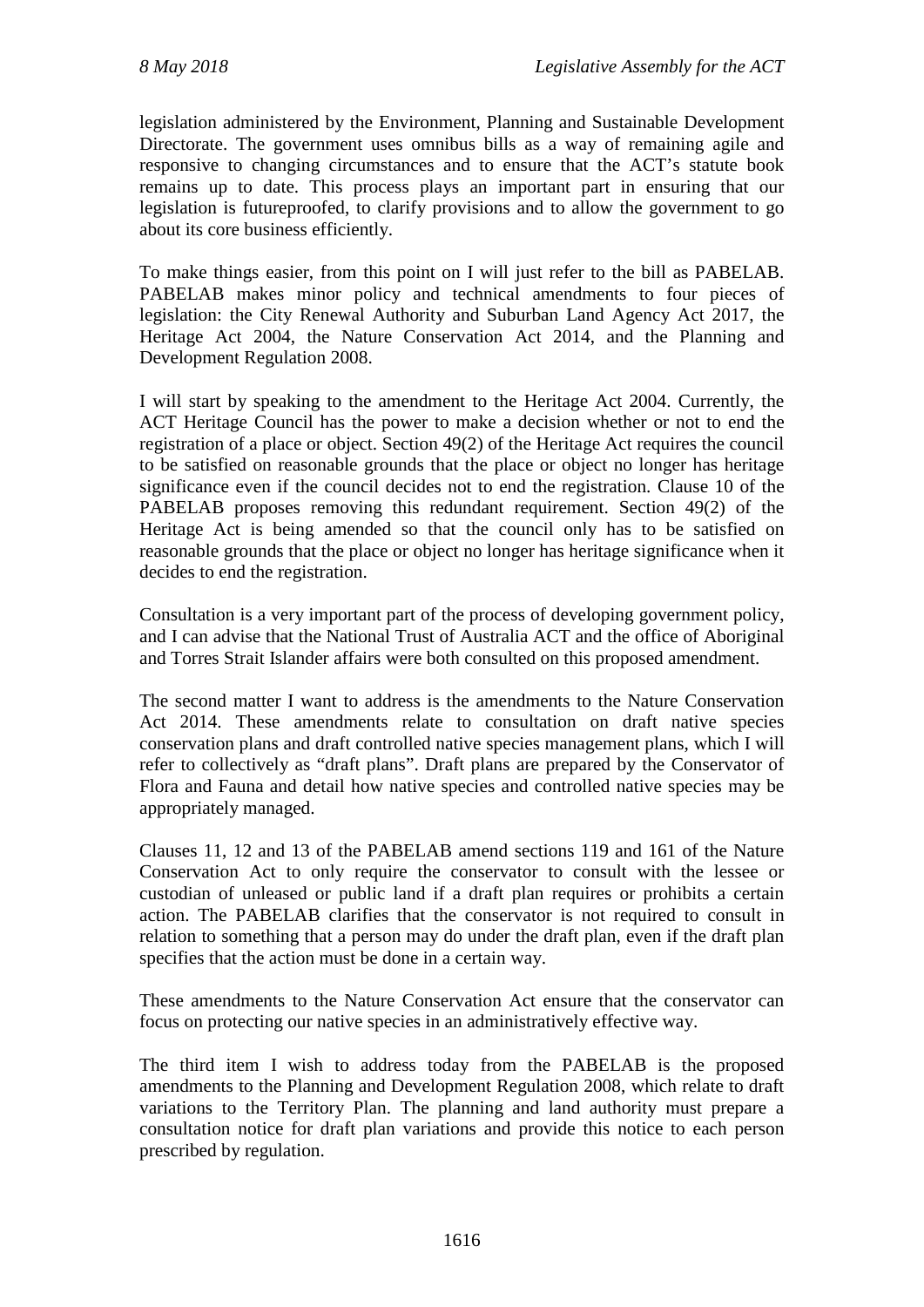Section 15 of the PABELAB proposes to add a prescribed person to the regulation. This amendment requires the planning and land authority to provide the consultation notice to each lessee of each block within the same section to be affected by the draft plan variation. Clauses 16, 17, 18 and 19 of the PABELAB replace specific references to Community Housing Canberra Ltd with a generic reference to registered community housing providers. This proactively ensures that the legislation refers to any community housing providers who become registered in the future. The government, of course, consulted with Community Housing Canberra Ltd in relation to these amendments.

Finally, I would like to address the proposed amendments to the City Renewal Authority and Suburban Land Agency Act 2017. We all comprehensively understand the importance of delegations to ensure the efficient flow of work. Clause 6 of the PABELAB allows the City Renewal Authority and the Suburban Land Agency to delegate their functions to their respective CEOs. The amendments also provide that the CEOs may subdelegate those functions to authorised people.

Finally, the PABELAB makes an amendment to section 65 of the City Renewal Authority and Suburban Land Agency Act. The intent of section 65 is to ensure transparency in relation to ministerial targets for affordable, community and public housing. Clause 8 of the PABELAB maintains this intent but amends the current wording in the act in two ways: firstly, it clarifies that housing targets apply to the construction of new residential dwellings on unleased or government-owned land; secondly, it permits housing targets to be expressed as whole numbers rather than percentages. These amendments will allow the City Renewal Authority and Suburban Land Agency to act with greater efficiency and to go about their core business without confusion or uncertainty.

In summary, this PABELAB makes several amendments to clarify and streamline the ACT's planning and environment laws—specifically, the City Renewal Authority and Suburban Land Agency Act, the Heritage Act, the Nature Conservation Act and the Planning and Development Regulation. The amendments in the PABELAB are an important way to update and streamline the ACT's statute book and ACT government processes. I commend the bill to the Assembly.

Question resolved in the affirmative.

Bill agreed to in principle.

Leave granted to dispense with the detail stage.

Bill agreed to.

## **Adjournment**

#### Motion (by **Mr Gentleman**) proposed:

That the Assembly do now adjourn.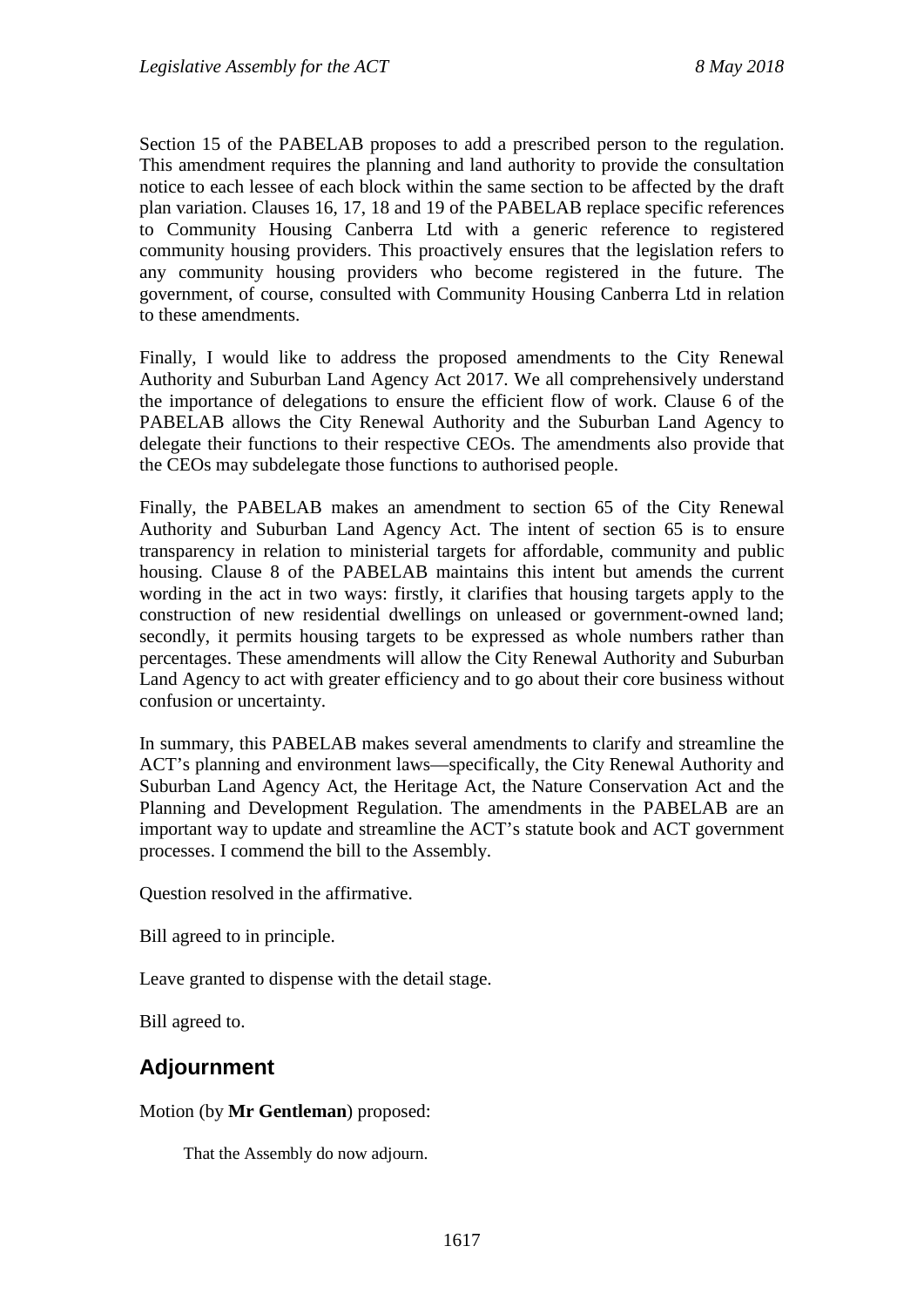### **Schools—visits**

**MS LEE** (Kurrajong) (5.16): In the past few months I have taken the opportunity to acquaint myself with ACT schools. The schools I have visited have been wonderful examples of the wide choice parents have in schooling options. In recent weeks I have had the privilege of visiting Emmaus Christian School, Burgmann Anglican School, Merici College, Canberra Grammar School and Canberra Girls Grammar School. I continue to lament the fact that while I would be delighted to talk firsthand about my experiences in ACT government schools, to date I have not had that pleasure. By the next sitting I am hopeful that I will have had at least one government school visit.

My visit to Emmaus came shortly after the school had made headlines in local media for the significant improvements shown by students in successive NAPLAN testing. Principal Erik Hofsink is very supportive of the enormous data that NAPLAN provides and believes that teachers are able to use the data to address gaps in an individual student's learning.

Emmaus is like a TARDIS, tucked away as it is in a leafy suburban street in Dickson in my beautiful electorate of Kurrajong. Once on the campus, however, you see wonderful learning spaces, a commercial-grade kitchen, arts room, music room, library, great outdoor learning areas, ovals, smart classrooms and gymnasiums, and children everywhere beavering away at a task.

Mr Hofsink believes strongly in the role of parents in a child's education and says that schooling is not a fee-for-service thing but, rather, a partnership. Parents are expected to undertake a new parent induction course to understand the principles behind an Emmaus education, a high quality Christian education and a school committed to providing a balanced program of spiritual, emotional, physical and academic nurturing to all its students.

Burgmann Anglican School is another school that has grown beyond all expectations and now spans two campuses. Like many of our schools, Burgmann has significant traffic issues and there is enormous risk of an accident occurring during drop-off or pick-up times. They have an enrolment of 1,530 students across the two campuses, and principal Steven Bowers and operations manager Joel Anderson spent some time taking me around the various parts of the school highlighting the concerns they have with access.

It is fair to say—and I am sure it will come as no surprise to this government—that Gungahlin has grown up around them which, with the school's growing reputation for quality schooling, has led to a rapid growth in enrolments. I can only urge the government to consider the boundary adjustment they wish to make to the school, because it is a sensible solution to relieve a traffic congestion issue which is only going to become worse and more dangerous over time.

Principal Bowers's commitment to the wellbeing of his students and his popularity were clear, not only in the way his eyes lit up whenever he spoke about his students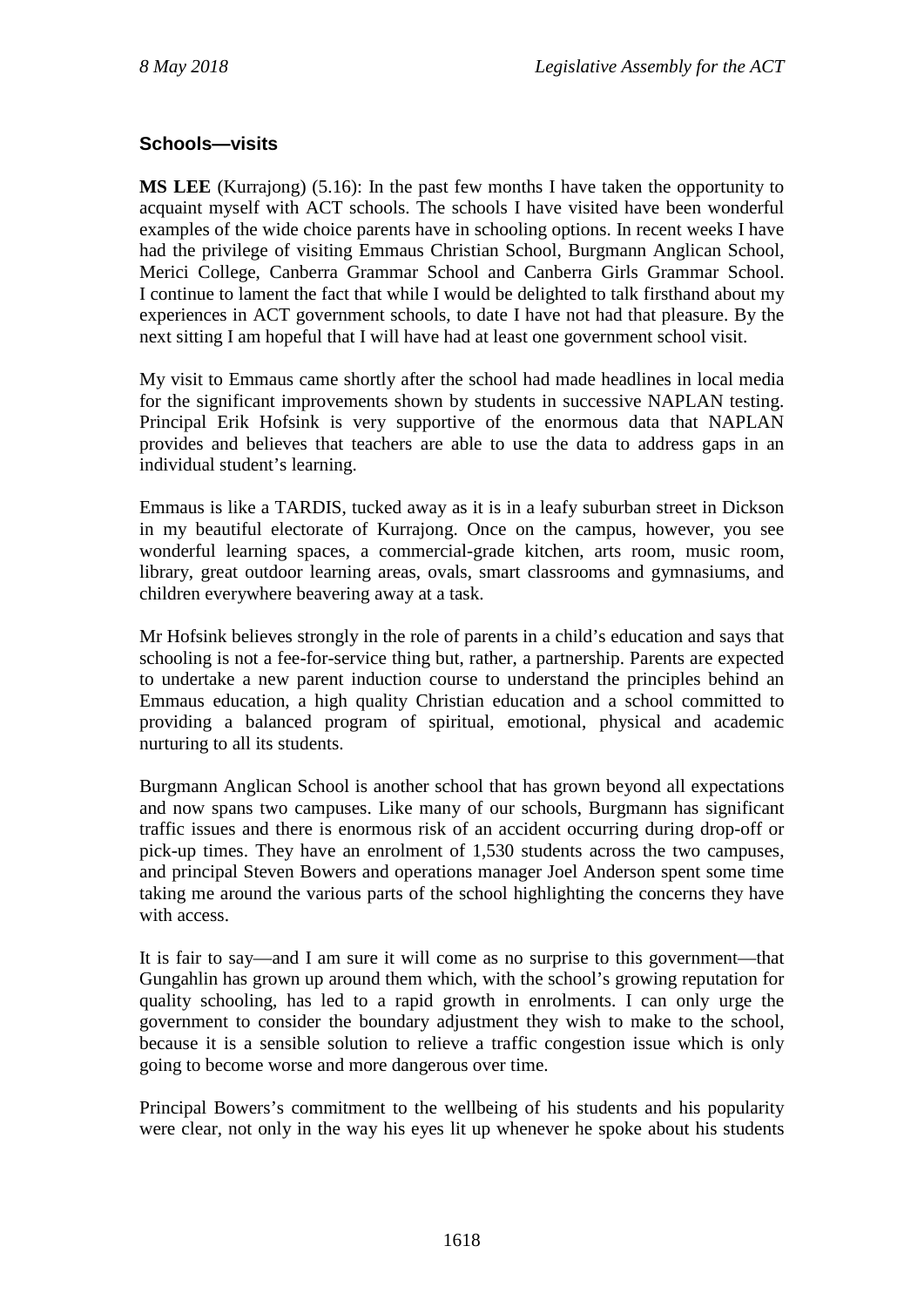but also in the way students smiled and greeted him around the school when we were on our tour.

Speaking of the wellbeing of students, Merici is a school that has a strong focus on this. Principal Loretta Wholley has a well-deserved reputation for pastoral care and the development of her girls into well-rounded young adults. Merici has a wide enrolment pool of 85 year 7 enrolments this year from 38 primary schools. That certainly takes some management to ensure a supported and seamless transition for all students. It is a reflection of today's society that schools have to be so alert to the modern-day pressures students face, and Merici is fortunate to have a strong network of pastoral care staff.

We spoke at length about the need for better wraparound services in mental health, especially for our young Canberrans. I know that Ms Wholley will continue to work hard in this area to ensure that her students and, indeed, all young Australians are receiving the support they need.

Canberra grammar has enjoyed an expansion in numbers since the somewhat controversial decision to move to a fully co-educational campus in 2015. The school has enjoyed wonderful support from former student Terry Snow, whose generous endowment established the Snow Centre for Education in the Asian Century. The school is unique in that its students sit the New South Wales higher school certificate. However, it also has 46 per cent of its student cohort enrolled in the International Baccalaureate. Like other schools, it also has some serious traffic congestion issues, and I will be writing to the minister about these issues.

The visit to Canberra grammar was almost like a meeting of friends with my having many mutual friends as former students, which is so very Canberran. The familiarity and warmth displayed by the families who contribute so much to the school and the future of their children's education is only matched by the warmth and leadership of principal Justin Garrick.

Canberra girls grammar is a similarly impressive school. Like Merici, it is an all-girls school but also provides boarding for a small number of students from near and far and overseas. They have students from 33 countries, from 109 embassy staff and a total cohort from early learning through to year 12 of 1,400 students.

The school also prides itself on having the only all-female symphony orchestra in Australia. I have put in a request to be on the invitation list. I hope that my next visit will be for what I have heard are professional-level concerts. The passionate principal, Dr Anne Coutts, is justifiably very proud of her school, especially its particularly impressive science wing that she was instrumental in the design of.

I thank principals Erik Hofsink of Emmaus, Steven Bowers of Burgmann Anglican, Loretta Wholley of Merici, Justin Garrick of Canberra grammar and Dr Anne Coutts of Canberra girls grammar for welcoming me to their schools and for the time they took out of their days to talk to me about what is important to them and the community.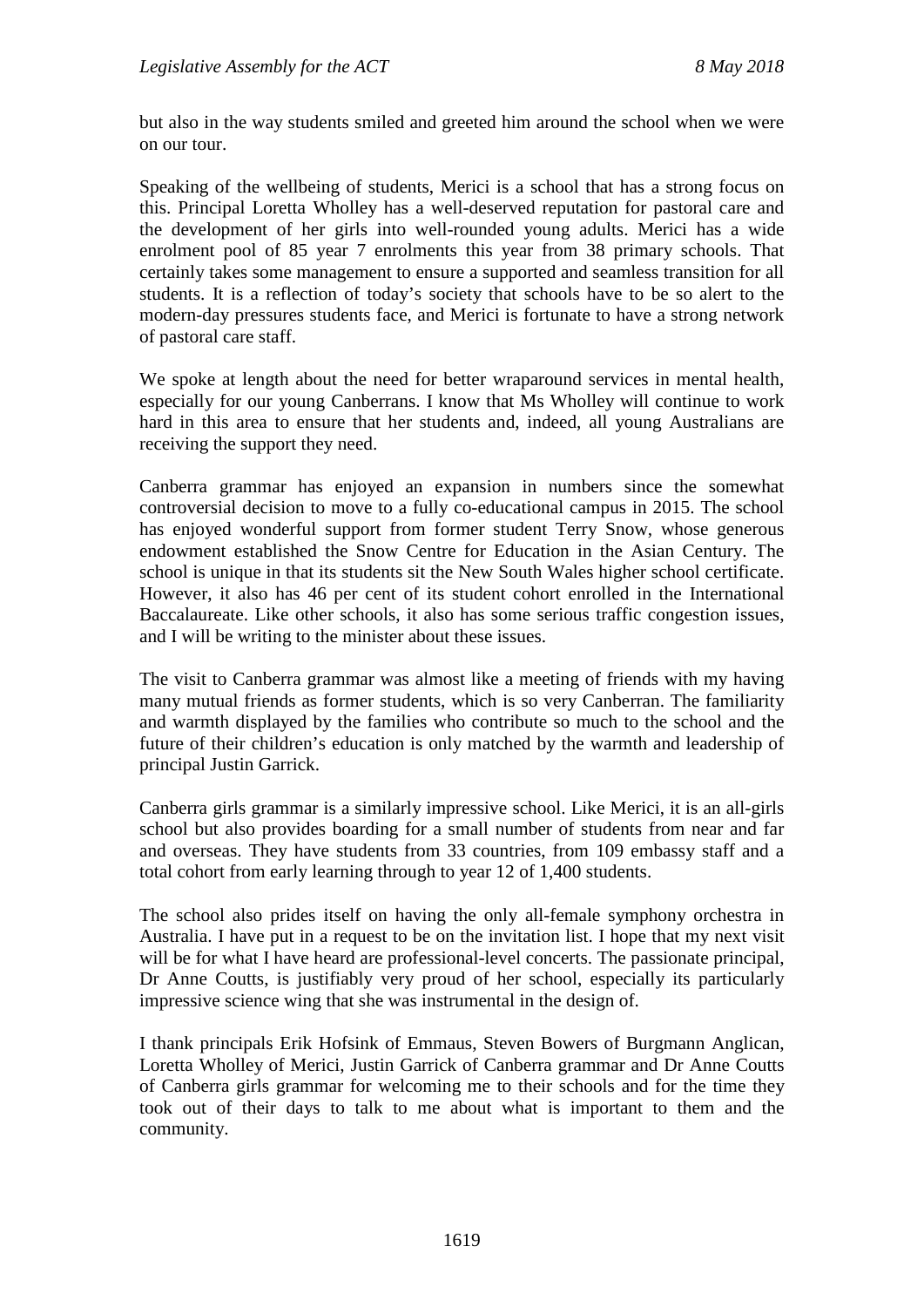### **Planning—Giralang**

**MS ORR** (Yerrabi) (5.22): I have provided a number of updates on Giralang. Today I rise to speak about one of the most significant milestones to date. On Thursday, 26 April 2018 a development application for block 6 section 79 went on notification. This is the site of the Giralang shops. The development application that has been notified is the owner and developer's proposal for the site.

The proposal put forward includes construction of a mixed-use development comprising two basement levels, ground floor level commercial use consisting of a 1,000 square metre supermarket and other small commercial tenancies totalling 1,275 square metres, four levels of residential use containing 50 residential units, and landscaping and associated works. The proposal also entails civil works including new driveway entry points off Canopus Crescent, new offsite on-street car parking in Menkar Close, and a reconfigured car park and new drop-off arrangement for the existing Giralang Primary School car park. This configuration will also include a new waste enclosure, a new bicycle enclosure and associated landscaping.

The application also seeks a lease variation including varying the purpose clause by adding residential use, provided that multi-unit housing is limited to a maximum of 50 dwellings. The lease variation will also broaden the range of permissible community uses to include a childcare centre, community activity centre, community theatre, cultural facility, educational establishment, place of worship and religious associated use. These proposed uses will be in addition to the existing health facility use, already permitted within the purpose clause.

Giralang has long wanted a supermarket back at the heart of their suburb. I am encouraged by the provision in the proposal for a supermarket. As the development continues to progress, I look forward to the developer securing a tenant so the community has access to a quality supermarket within the suburb.

Throughout the election campaign and since being elected, the Giralang community has wanted to see progress on this site and to have their views included in the discussion on this development. As the local member for Yerrabi, I am passionate about ensuring our part of Canberra is invested in and not only that we have quality facilities for our communities to use but also that the community is included in the development of these proposals. I have made it a priority to make sure the community gets to have their say.

I have met with the developer multiple times, providing him with feedback I have received from the community and encouraging him to undertake extensive consultation with the community to shape his proposal. Following on from those meetings, the developer has undertaken an online community survey, held two community meetings and consulted with community groups, including the Giralang residents' action network, the Giralang Primary School P&C and the Chabad. The feedback gathered in the survey in the first community meeting was used by the developer to refine his proposal. The revised proposal was then put to the community at a second community meeting.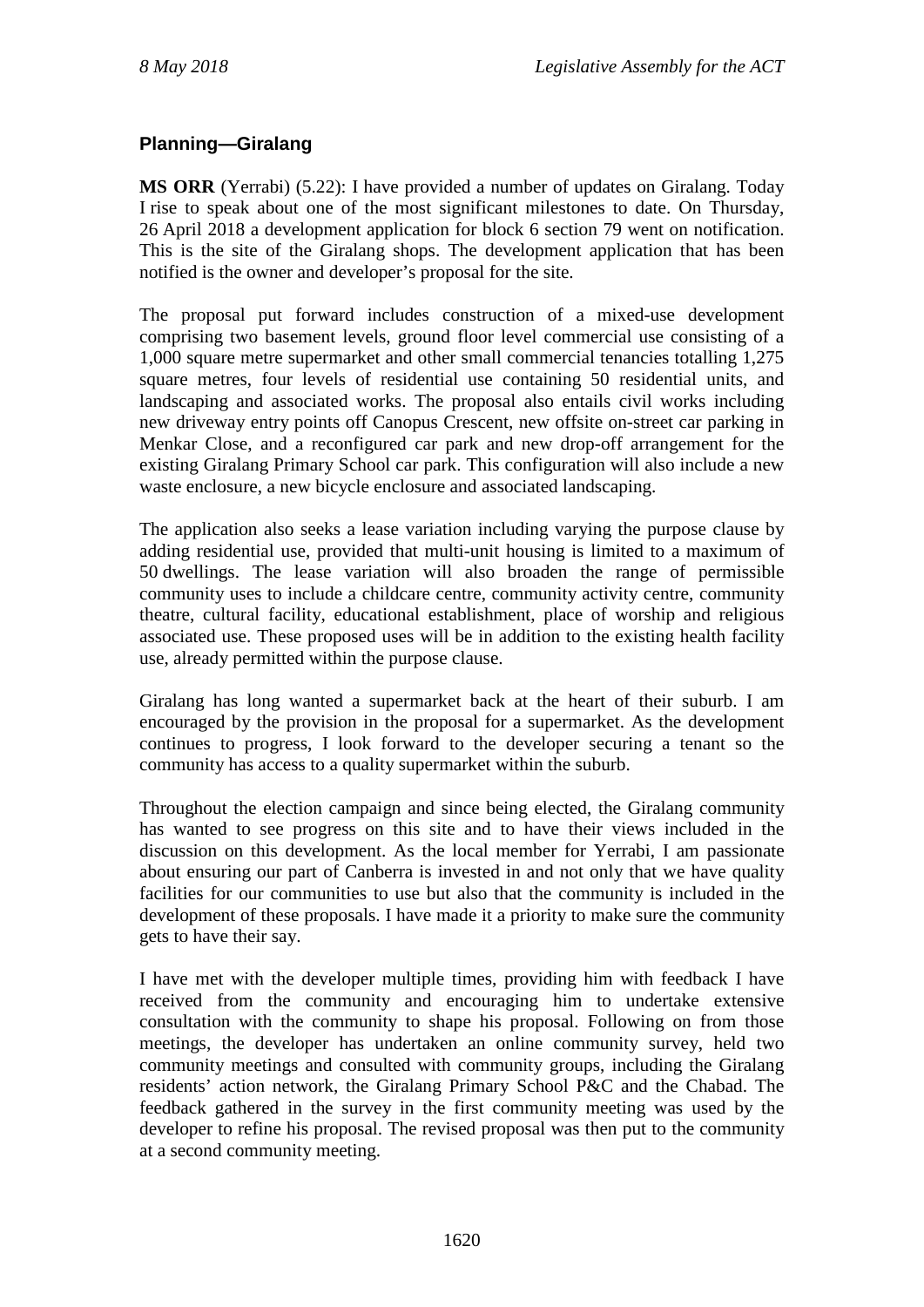I am pleased to see the community's views have been incorporated into the proposal put forward in the development application. The DA notification period provides a further opportunity for the community to have their say on the project before the independent planning and land authority make a decision. The development application is notified on the planning directorate website. Submissions can be made via a link in the notification. The notification period closes on 18 May 2018. If anyone would like to comment on the development application, they need to submit by then.

## **Australian frontier wars**

**MS LE COUTEUR** (Murrumbidgee) (5.25): Madam Speaker, 25 April was Anzac Day. On 28 May we will celebrate Reconciliation Day. I want to speak about both of these occasions today in the sitting week between them. Members may not have thought there was any link between them, but both of them involve wars, and, unfortunately, they are not equally nationally commemorated or even discussed. Anzac Day focuses on Australia's and New Zealand's involvements in all wars, conflicts and peacekeeping missions, but it does not include the wars that occurred on Australian soils.

The Australian frontier wars were fought between Indigenous Australians and white settlers during the British colonisation of Australia. The first fighting took place shortly after the landing of the First Fleet in January 1788, and the last clashes occurred as recently as the first half of the last century.

Looking at the history of war between black and white is part of the ongoing work of reconciliation. This year the Aboriginal tent embassy organised a fortnight of storytelling about the wars before Anzac Day. On Anzac Day they walked after the other marchers. I visited the tent embassy just before Anzac Day and met Hazel Davies, among others. She is a florist who has made many official commemorative wreaths. Now she is making desert peas to commemorate all the Indigenous people killed in war and other violence. One of her desert peas is what I am wearing right now.

She sees the desert peas as commemorating Indigenous Australians while poppies commemorate other Australians. Both groups have been killed in war and other violence. Both and all are important. Hazel has written a poem, *The Poppies and the Peas*, which I will now read:

In Flanders fields the poppies blow Their silky memories share and soak our nation's grieving walls Red song lines resurrect the lost to love And love is given up to hope We clutch the poppy to our breast And to the creviced walls we press in … and press on.

Talisman of a transplanted nation Whose portal steps are found in blood We cover, cover with the red The bloody truth of our dead.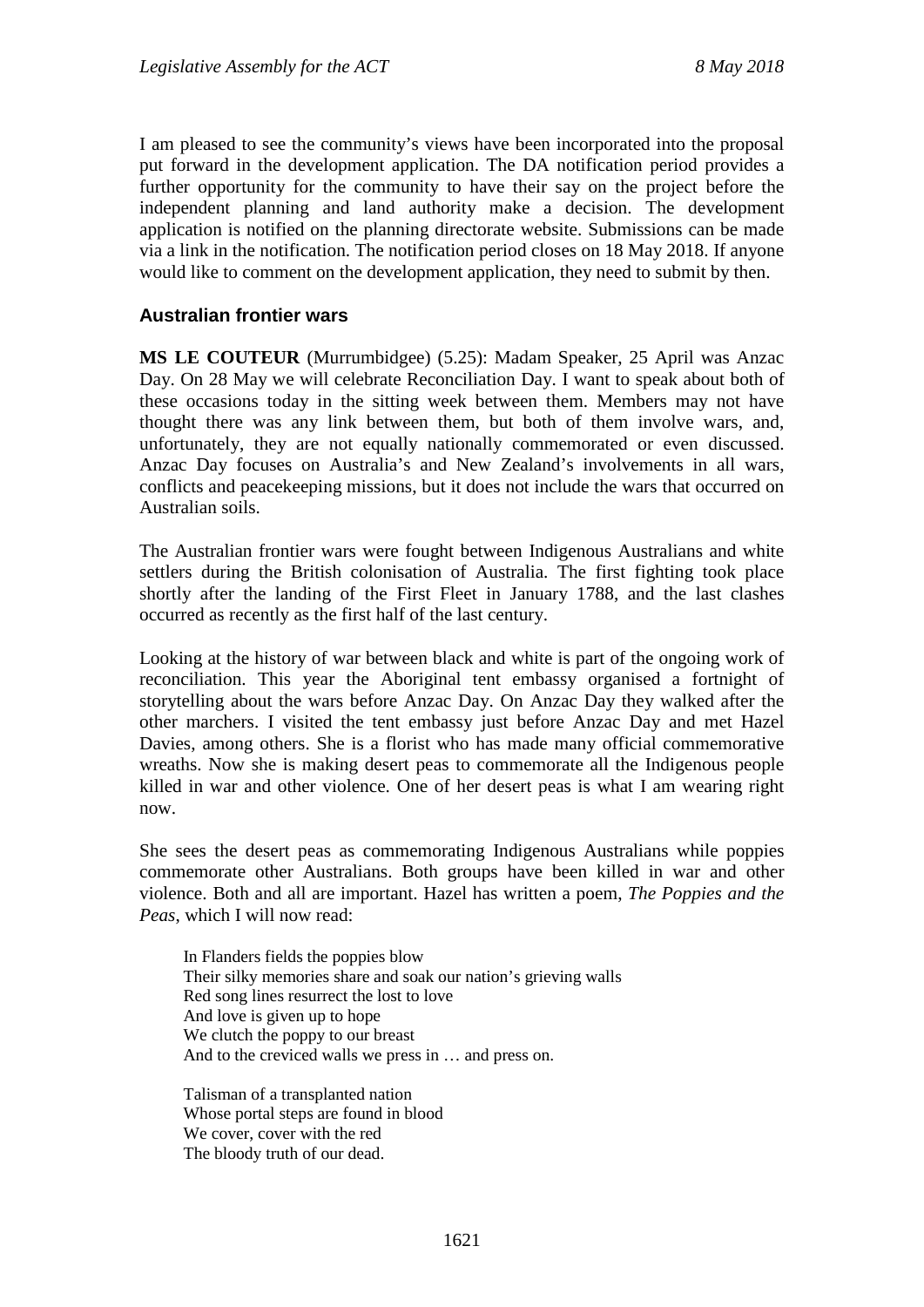Now flowing in the country's heart The pea flower tells Of dead who lie and cry goes up First nation's blood soaks and grieves our soil Fiery memory lost to shame.

Bravely now with trembling hands We must pluck the poppy with the pea Whose battle song line Must needs be resurrected from lost to love Uncover, uncover with the red The bloody truth of our dead In Australian fields.

Looking at the second day, I note the reconciliation movement has its roots in the 1967 referendum when more than 90 per cent of Australian voters chose yes to count Aboriginal and Torres Strait Islander peoples in the census and give the Australian government the power to make laws for Aboriginal and Torres Strait Islander peoples. Finally, I would like to share with the Assembly words from the Council for Aboriginal Reconciliation in the year 2000. They said:

… all Australians can take heart from the positive outcomes so far. Nevertheless, a decade was a short time to address the legacies of 200 years of history, and much remains to be done. Reconciliation is hard work—it's a long, winding and corrugated road, not a broad, paved highway. Determination and effort at all levels of government and in all sections of the community will be essential to make reconciliation a reality.

I am looking forward to Australia's first official Reconciliation Day public holiday and Reconciliation Week. I hope that we can have more discussions about important issues such as these during this time.

## **Ronald McDonald House fundraising ball**

**MS LAWDER** (Brindabella) (5.30): On 24 March this year I, along with my Assembly colleagues Mr Coe and Mr Steel, attended the Ronald McDonald House Canberra annual fundraising ball, which this year was entitled "To the Moon and Back". What a great night it was. The venue, the National Convention Centre, was decorated beautifully, the food was outstanding, the entertainment was sensational and, best of all, the event raised an astonishing just over \$500,000 to support sick children and their families who use Ronald McDonald House Canberra.

Ronald McDonald House Canberra is located at the Canberra Centenary Hospital for Women and Children. While sick children are in the hospital it provides a home away from home for their families. The families have to live more than 100 kilometres away from Canberra. But Ronald McDonald House at the hospital also run other services in our region, including the family room at the hospital, which any family member can go into—it looks like a lounge room or a family room—at the paediatric wing and sit down and have a cup of tea or coffee, have a bit of a chat and escape the stresses of being on the ward with their sick child for just a short period of time.